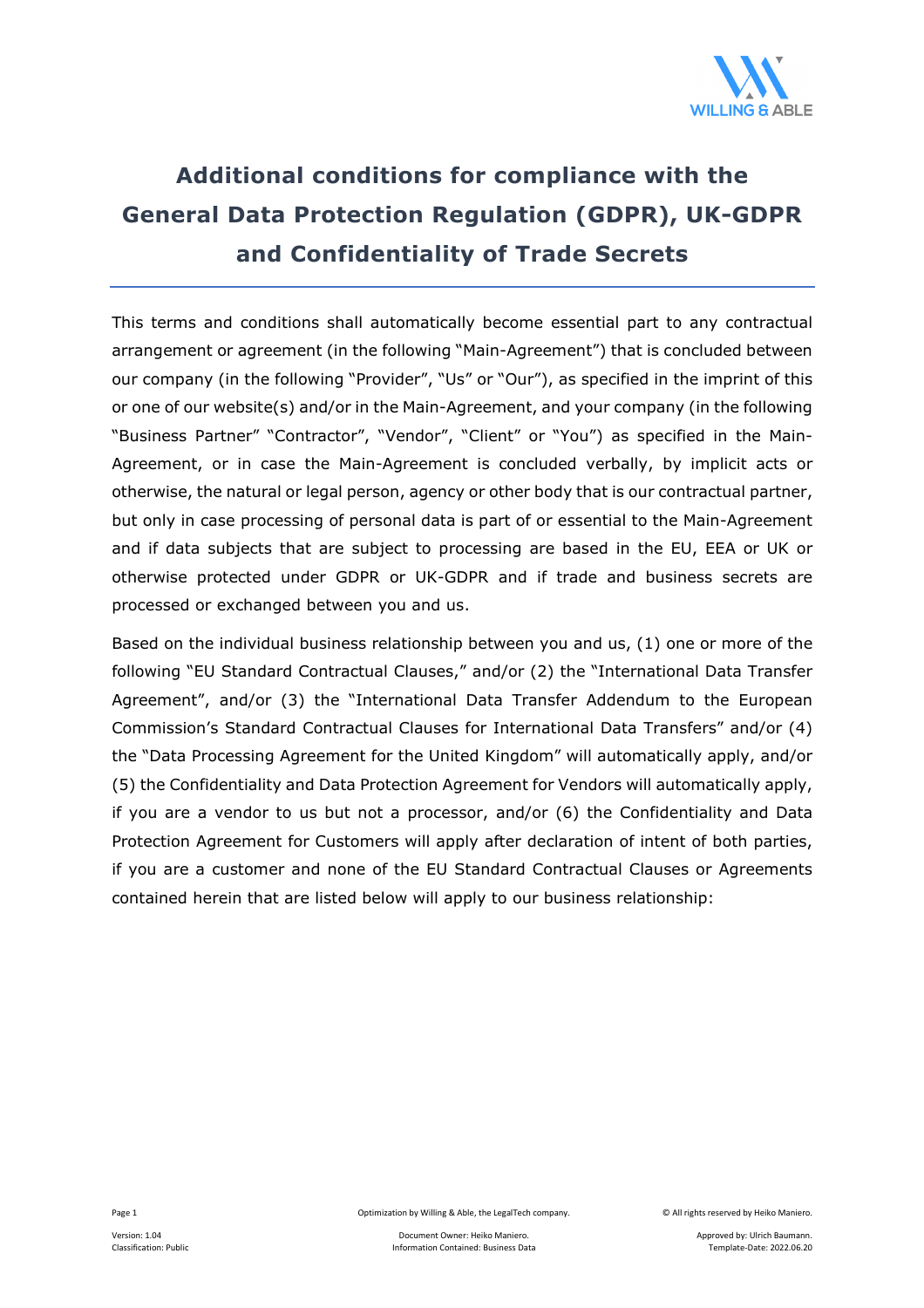

| APPENDIX 1 - SCCs 2021/915 BETWEEN CONTROLLERS AND PROCESSORS                         |
|---------------------------------------------------------------------------------------|
| APPENDIX 2 - SCCs 2021/914 MODULE ONE: Transfer Controller to Controller              |
| APPENDIX 3 - SCCs 2021/914 MODULE TWO: Transfer Controller to Processor               |
| APPENDIX 4 - SCCs 2021/914 MODULE THREE: Transfer Processor to Processor              |
| APPENDIX 5 - SCCs 2021/914 MODULE FOUR: Transfer Processor to Controller              |
| <b>APPENDIX 6 - SUB-PROCESSORS</b>                                                    |
| <b>APPENDIX 7 - LIST OF PARTIES</b>                                                   |
| <b>APPENDIX 8 - DESCRIPTION OF THE PROCESSING OR THE TRANSFER</b>                     |
| <b>APPENDIX 9 - TECHNICAL AND ORGANISATIONAL MEASURES</b>                             |
| <b>APPENDIX 10 - COMPETENT SUPERVISORY AUTHORITY</b>                                  |
| APPENDIX 11 - Confidentiality and Data Protection Agreement for Vendors               |
| APPENDIX 12 - Confidentiality and Data Protection Agreement for Customers             |
| APPENDIX 13 - International Data Transfer Agreement (United Kingdom)                  |
| APPENDIX 14 - International Data Transfer Addendum to the European Commission's       |
| <b>Standard Contractual Clauses for International Data Transfers (United Kingdom)</b> |
| APPENDIX 15 - Data Processing Agreement for the United Kingdom                        |

The applicable Standard Contractual Clauses or Agreements contained herein shall govern the relationship between you and us exclusively in regards to the processing of any Personal Data from Data Subjects that are based or resident in countries where GDPR or UK-GDPR applies ("EEA-UK Personal Data Processing"), and shall prevail over any conflicting or inconsistent provisions pertaining to EEA-UK Personal Data Processing in any commitment, obligation, arrangement, contract or agreement between you and us, unless and until the EU Standard Contractual Clauses or UK-Agreements contained herein are superseded by any new laws or regulations enacted by the European or British legislators (collectively, the "New EEA-UK Laws"), wherein such New EEA-UK Laws shall, from the date of their applicability, apply automatically in place of the respective Contractual Clauses to EEA-UK Personal Data Processing between you and us, unless either party notifies the other party in writing of its objection thereto within 30 days from the official publication date of the New EEA-UK Laws.

Page 2 Optimization by Willing & Able, the LegalTech company. © All rights reserved by Heiko Maniero.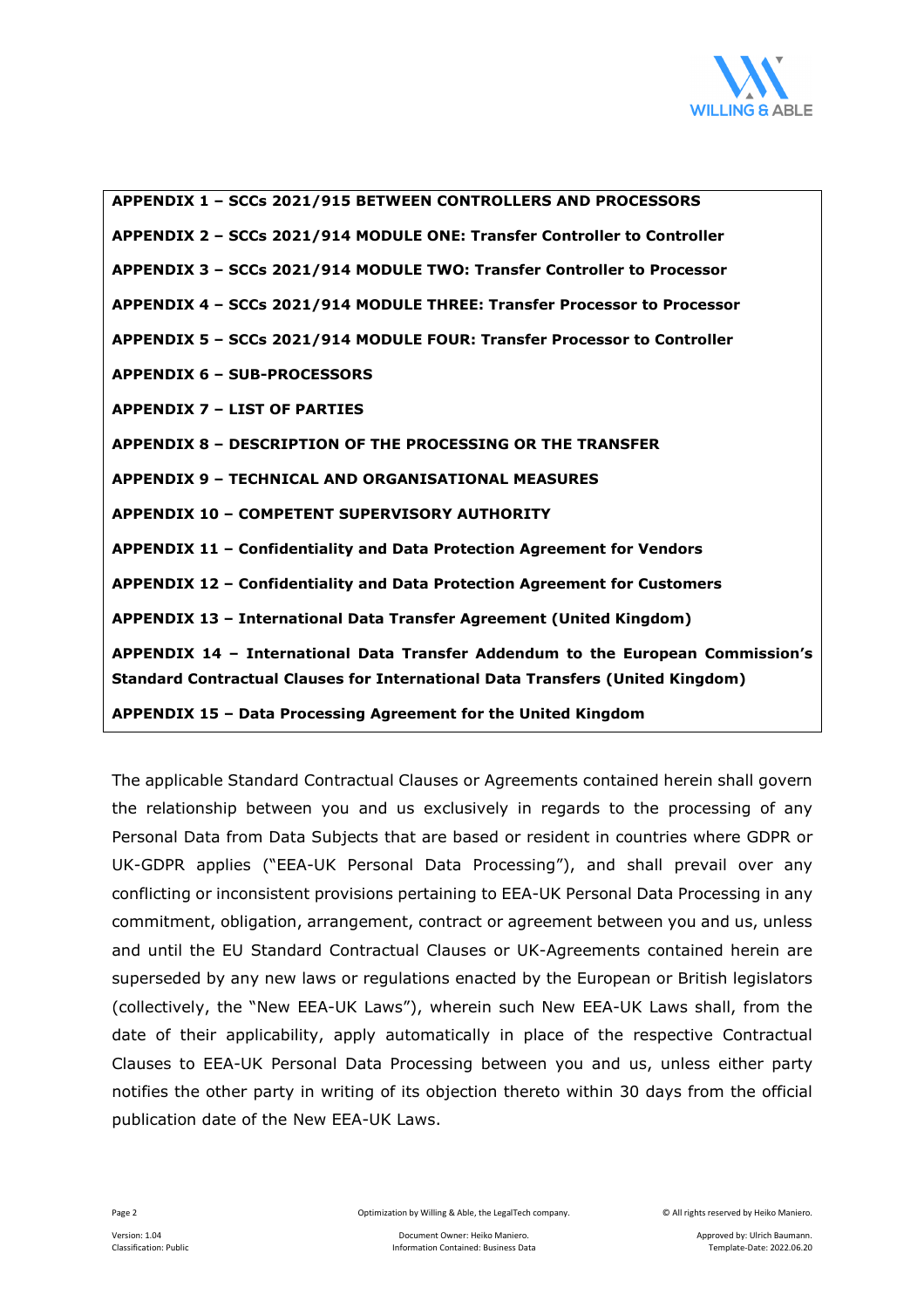

## APPENDIX 1 – SCCs 2021/915 BETWEEN CONTROLLERS AND PROCESSORS

## **STANDARD CONTRACTUAL CLAUSES 2021/915 BETWEEN CONTROLLERS AND PROCESSORS**

#### **Clause 1**

#### **Purpose and scope**

- a) The purpose of these Standard Contractual Clauses (the "**Clauses**") is to ensure compliance with Article 28(3) and (4) of Regulation (EU) 2016/679 of the European Parliament and of the Council of 27 April 2016 on the protection of natural persons with regard to the processing of personal data and on the free movement of such data, and repealing Directive 95/46/EC (General Data Protection Regulation).
- (b) The controllers and processors listed in **Annex I** have agreed to these Clauses in order to ensure compliance with Article 28(3) and (4) of Regulation (EU) 2016/679 and/or Article 29(3) and (4) of Regulation (EU) 2018/1725.
- (c) These Clauses apply to the processing of personal data as specified in **Annex II**.
- (d) **Annexes I to IV** are an integral part of the Clauses.
- (e) These Clauses are without prejudice to obligations to which the controller is subject by virtue of Regulation (EU) 2016/679 and/or Regulation (EU) 2018/1725.
- (f) These Clauses do not by themselves ensure compliance with obligations related to international transfers in accordance with Chapter V of Regulation (EU) 2016/679 and/or Regulation (EU) 2018/1725.

## **Clause 2**

#### **Invariability of the Clauses**

- (a) The Parties undertake not to modify the Clauses, except for adding information to the Annexes or updating information in them.
- (b) This does not prevent the Parties from including the standard contractual clauses laid down in these Clauses in a broader contract, or from adding other clauses or additional safeguards provided that they do not directly or indirectly contradict the Clauses or detract from the fundamental rights or freedoms of data subjects.

## **Clause 3**

#### **Interpretation**

- (a) Where these Clauses use the terms defined in Regulation (EU) 2016/679 or Regulation (EU) 2018/1725 respectively, those terms shall have the same meaning as in that Regulation.
- (b) These Clauses shall be read and interpreted in the light of the provisions of Regulation (EU) 2016/679 or Regulation (EU) 2018/1725 respectively.
- (c) These Clauses shall not be interpreted in a way that runs counter to the rights and obligations provided for in Regulation (EU) 2016/679 / Regulation (EU) 2018/1725 or in a way that prejudices the fundamental rights or freedoms of the data subjects.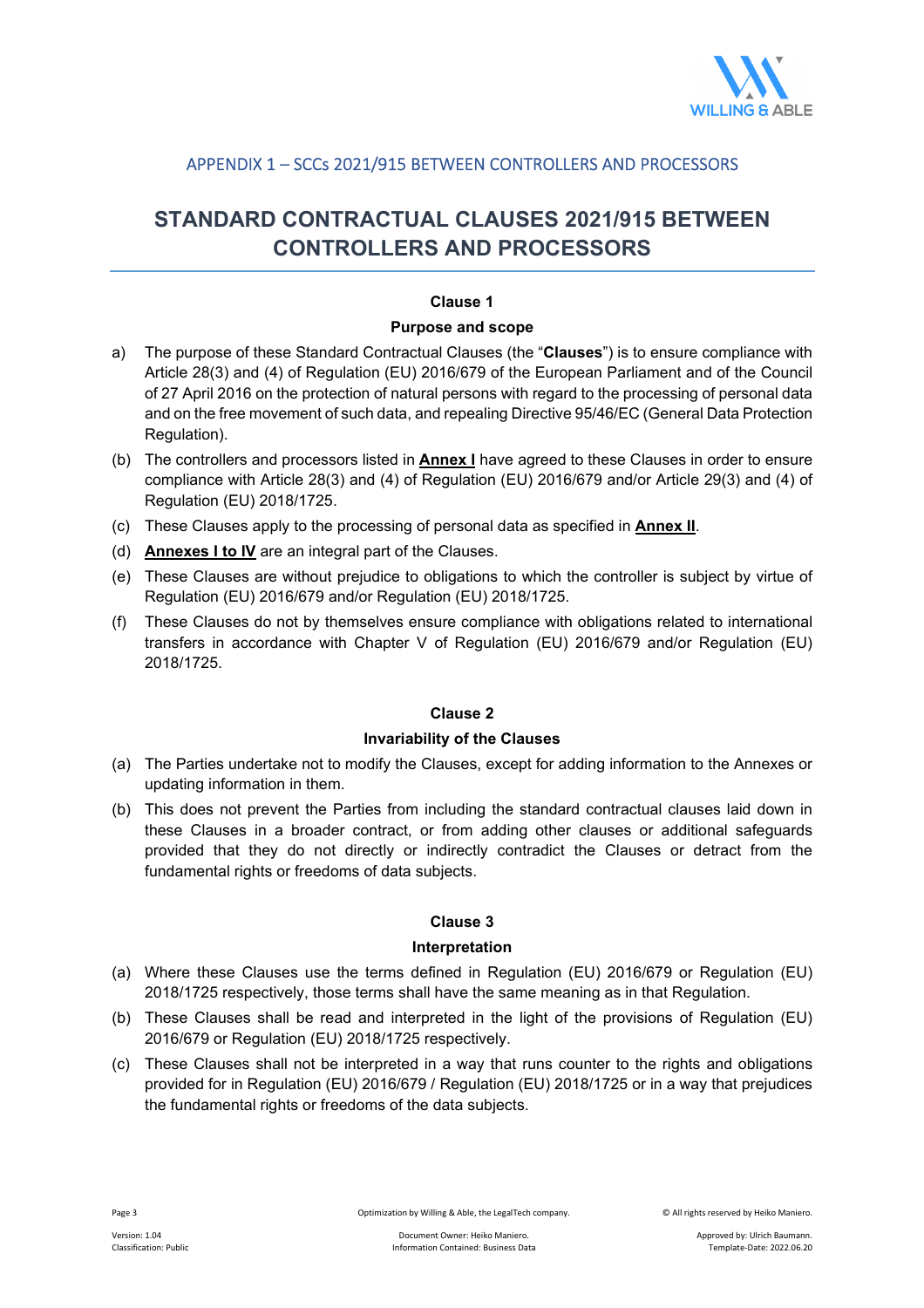

## **Clause 4**

## **Hierarchy**

In the event of a contradiction between these Clauses and the provisions of related agreements between the Parties existing at the time when these Clauses are agreed or entered into thereafter, these Clauses shall prevail.

## **Clause 5**

## **Docking clause**

- (a) Any entity that is not a Party to these Clauses may, with the agreement of all the Parties, accede to these Clauses at any time as a controller or a processor by completing the Annexes and signing **Annex I**.
- (b) Once the Annexes in (a) are completed and signed, the acceding entity shall be treated as a Party to these Clauses and have the rights and obligations of a controller or a processor, in accordance with its designation in **Annex I**.
- (c) The acceding entity shall have no rights or obligations resulting from these Clauses from the period prior to becoming a Party.

## **Clause 6**

## **Description of the processing(s)**

The details of the processing operations, in particular the categories of personal data and the purposes of processing for which the personal data is processed on behalf of the controller, are specified in **Annex II**.

## **Clause 7**

## **Obligations of the Parties**

## **7.1. Instructions**

- (a) The processor shall process personal data only on documented instructions from the controller, unless required to do so by Union or Member State law to which the processor is subject. In this case, the processor shall inform the controller of that legal requirement before processing, unless the law prohibits this on important grounds of public interest. Subsequent instructions may also be given by the controller throughout the duration of the processing of personal data. These instructions shall always be documented.
- (b) The processor shall immediately inform the controller if, in the processor's opinion, instructions given by the controller infringe Regulation (EU) 2016/679 / Regulation (EU) 2018/1725 or the applicable Union or Member State data protection provisions.

## **7.2. Purpose limitation**

The processor shall process the personal data only for the specific purpose(s) of the processing, as set out in **Annex II**, unless it receives further instructions from the controller.

## **7.3. Duration of the processing of personal data**

Processing by the processor shall only take place for the duration specified in **Annex II**.

Page 4 Optimization by Willing & Able, the LegalTech company. © All rights reserved by Heiko Maniero.

Version: 1.04 **Approved by: Ulrich Baumann.**<br>Classification: Public **Classification: Public** Classification: Public Classification: Public Classification: Public Information Contained: Business Data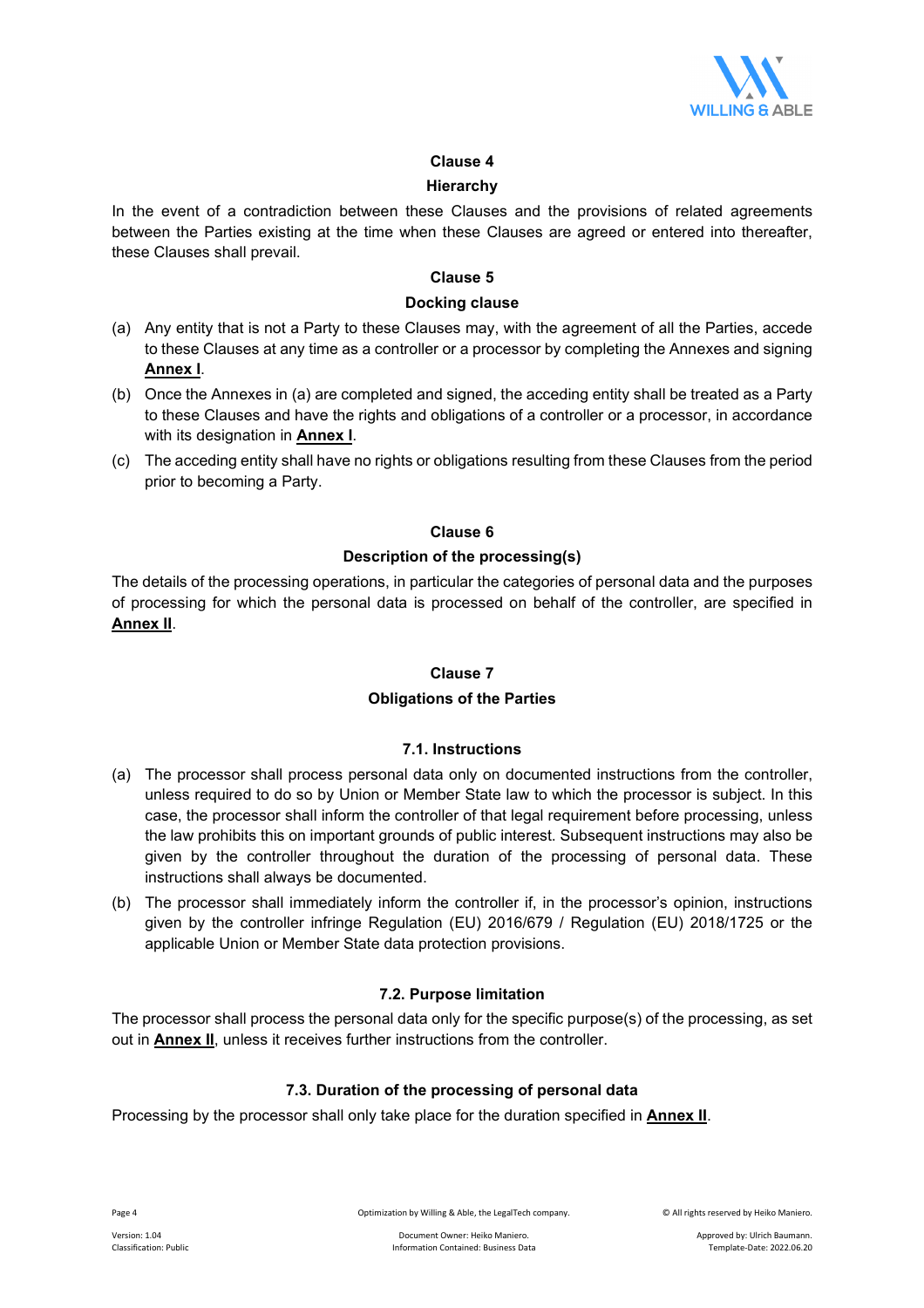

## **7.4. Security of processing**

- (a) The processor shall at least implement the technical and organisational measures specified in **Annex III** to ensure the security of the personal data. This includes protecting the data against a breach of security leading to accidental or unlawful destruction, loss, alteration, unauthorised disclosure or access to the data (personal data breach). In assessing the appropriate level of security, the Parties shall take due account of the state of the art, the costs of implementation, the nature, scope, context and purposes of processing and the risks involved for the data subjects.
- (b) The processor shall grant access to the personal data undergoing processing to members of its personnel only to the extent strictly necessary for implementing, managing and monitoring of the contract. The processor shall ensure that persons authorised to process the personal data received have committed themselves to confidentiality or are under an appropriate statutory obligation of confidentiality.

## **7.5. Sensitive data**

If the processing involves personal data revealing racial or ethnic origin, political opinions, religious or philosophical beliefs, or trade union membership, genetic data or biometric data for the purpose of uniquely identifying a natural person, data concerning health or a person's sex life or sexual orientation, or data relating to criminal convictions and offences ("sensitive data"), the processor shall apply specific restrictions and/or additional safeguards.

## **7.6. Documentation and compliance**

- (a) The Parties shall be able to demonstrate compliance with these Clauses.
- (b) The processor shall deal promptly and adequately with inquiries from the controller about the processing of data in accordance with these Clauses.
- (c) The processor shall make available to the controller all information necessary to demonstrate compliance with the obligations that are set out in these Clauses and stem directly from Regulation (EU) 2016/679 and/or Regulation (EU) 2018/1725. At the controller's request, the processor shall also permit and contribute to audits of the processing activities covered by these Clauses, at reasonable intervals or if there are indications of non-compliance. In deciding on a review or an audit, the controller may take into account relevant certifications held by the processor.
- (d) The controller may choose to conduct the audit by itself or mandate an independent auditor. Audits may also include inspections at the premises or physical facilities of the processor and shall, where appropriate, be carried out with reasonable notice.
- (e) The Parties shall make the information referred to in this Clause, including the results of any audits, available to the competent supervisory authority/ies on request.

## **7.7. Use of sub-processors**

- (a) GENERAL WRITTEN AUTHORISATION: The processor has the controller's general authorisation for the engagement of sub-processors from an agreed list. The processor shall specifically inform in writing the controller of any intended changes of that list through the addition or replacement of sub-processors at least 30 days in advance, thereby giving the controller sufficient time to be able to object to such changes prior to the engagement of the concerned sub-processor(s). The processor shall provide the controller with the information necessary to enable the controller to exercise the right to object.
- (b) Where the processor engages a sub-processor for carrying out specific processing activities (on behalf of the controller), it shall do so by way of a contract which imposes on the sub-processor, in substance, the same data protection obligations as the ones imposed on the data processor in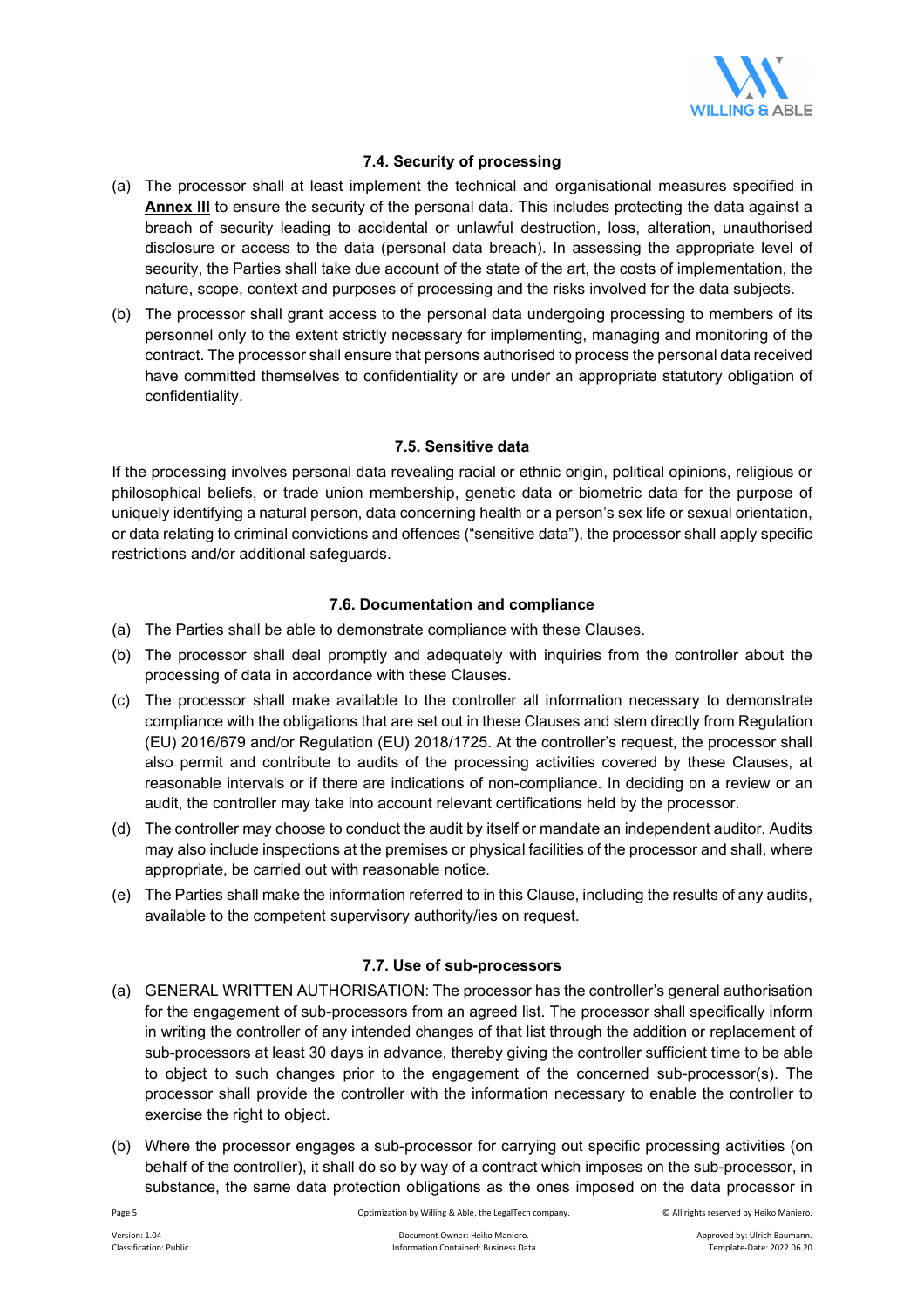

accordance with these Clauses. The processor shall ensure that the sub-processor complies with the obligations to which the processor is subject pursuant to these Clauses and to Regulation (EU) 2016/679 and/or Regulation (EU) 2018/1725.

- (c) At the controller's request, the processor shall provide a copy of such a sub-processor agreement and any subsequent amendments to the controller. To the extent necessary to protect business secret or other confidential information, including personal data, the processor may redact the text of the agreement prior to sharing the copy.
- (d) The processor shall remain fully responsible to the controller for the performance of the subprocessor's obligations in accordance with its contract with the processor. The processor shall notify the controller of any failure by the sub- processor to fulfill its contractual obligations.
- (e) The processor shall agree a third party beneficiary clause with the sub-processor whereby in the event the processor has factually disappeared, ceased to exist in law or has become insolvent - the controller shall have the right to terminate the sub-processor contract and to instruct the sub-processor to erase or return the personal data.

#### **7.8. International transfers**

- (a) Any transfer of data to a third country or an international organisation by the processor shall be done only on the basis of documented instructions from the controller or in order to fulfill a specific requirement under Union or Member State law to which the processor is subject and shall take place in compliance with Chapter V of Regulation (EU) 2016/679 or Regulation (EU) 2018/1725.
- (b) The controller agrees that where the processor engages a sub-processor in accordance with **Clause 7.7.** for carrying out specific processing activities (on behalf of the controller) and those processing activities involve a transfer of personal data within the meaning of Chapter V of Regulation (EU) 2016/679, the processor and the sub-processor can ensure compliance with Chapter V of Regulation (EU) 2016/679 by using standard contractual clauses adopted by the Commission in accordance with of Article 46(2) of Regulation (EU) 2016/679, provided the conditions for the use of those standard contractual clauses are met.

## **Clause 8**

#### **Assistance to the controller**

- (a) The processor shall promptly notify the controller of any request it has received from the data subject. It shall not respond to the request itself, unless authorised to do so by the controller.
- (b) The processor shall assist the controller in fulfilling its obligations to respond to data subjects' requests to exercise their rights, taking into account the nature of the processing. In fulfilling its obligations in accordance with (a) and (b), the processor shall comply with the controller's instructions
- (c) In addition to the processor's obligation to assist the controller pursuant to **Clause 8(b)**, the processor shall furthermore assist the controller in ensuring compliance with the following obligations, taking into account the nature of the data processing and the information available to the processor:
	- (1) the obligation to carry out an assessment of the impact of the envisaged processing operations on the protection of personal data (a 'data protection impact assessment') where a type of processing is likely to result in a high risk to the rights and freedoms of natural persons;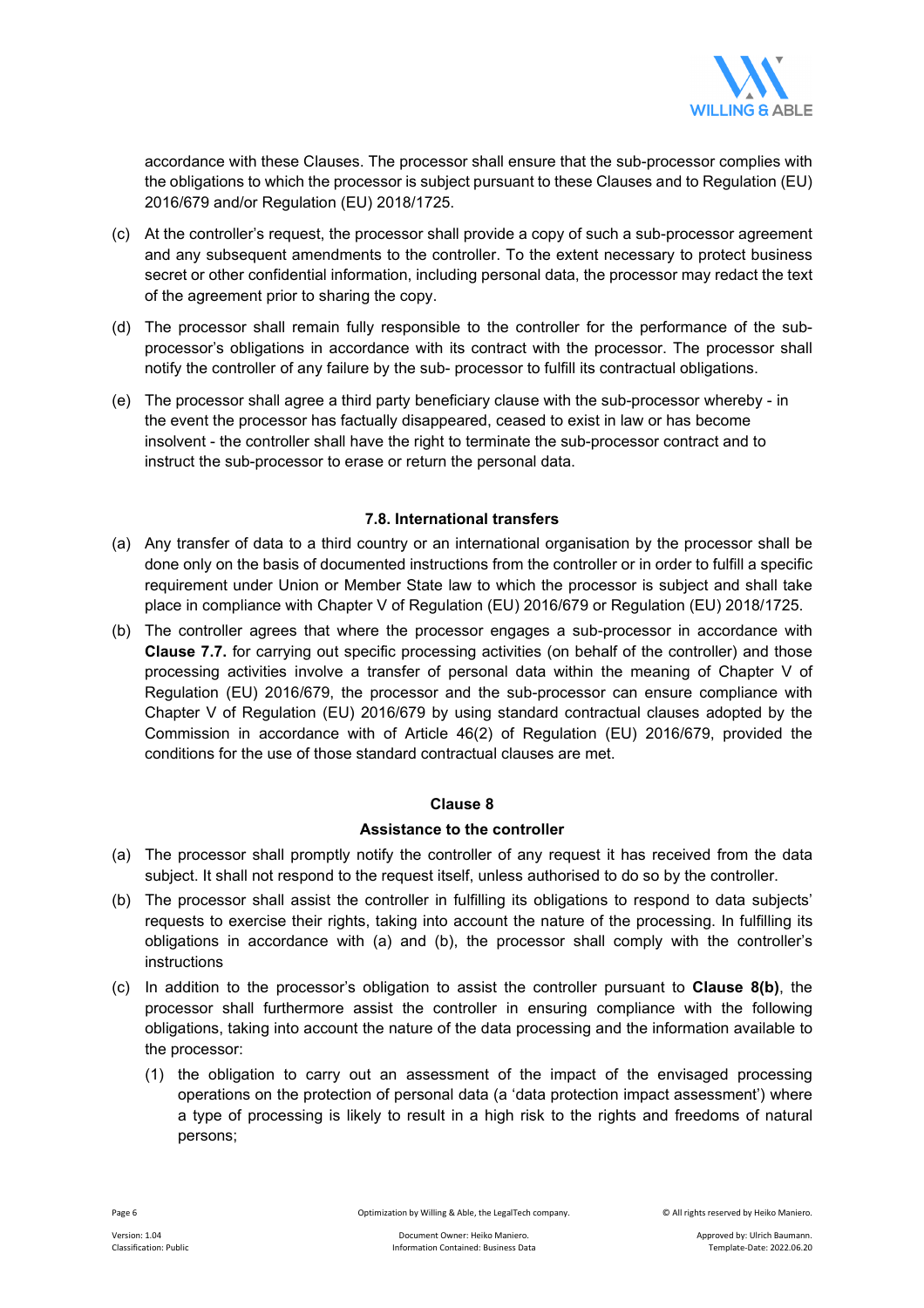

- (2) the obligation to consult the competent supervisory authority/ies prior to processing where a data protection impact assessment indicates that the processing would result in a high risk in the absence of measures taken by the controller to mitigate the risk;
- (3) the obligation to ensure that personal data is accurate and up to date, by informing the controller without delay if the processor becomes aware that the personal data it is processing is inaccurate or has become outdated;
- (4) the obligations in Article 32 of Regulation (EU) 2016/679.
- (d) The Parties shall set out in **Annex III** the appropriate technical and organisational measures by which the processor is required to assist the controller in the application of this Clause as well as the scope and the extent of the assistance required.

#### **Clause 9**

#### **Notification of personal data breach**

In the event of a personal data breach, the processor shall cooperate with and assist the controller for the controller to comply with its obligations under Articles 33 and 34 of Regulation (EU) 2016/679 or under Articles 34 and 35 of Regulation (EU) 2018/1725, where applicable, taking into account the nature of processing and the information available to the processor.

#### **9.1. Data breach concerning data processed by the controller**

In the event of a personal data breach concerning data processed by the controller, the processor shall assist the controller:

- (a) in notifying the personal data breach to the competent supervisory authority/ies, without undue delay after the controller has become aware of it, where relevant/(unless the personal data breach is unlikely to result in a risk to the rights and freedoms of natural persons);
- (b) in obtaining the following information which, pursuant to Article 33(3) of Regulation (EU) 2016/679 shall be stated in the controller's notification, and must at least include:
	- (1) the nature of the personal data including where possible, the categories and approximate number of data subjects concerned and the categories and approximate number of personal data records concerned;
	- (2) the likely consequences of the personal data breach;
	- (3) the measures taken or proposed to be taken by the controller to address the personal data breach, including, where appropriate, measures to mitigate its possible adverse effects. Where, and insofar as, it is not possible to provide all this information at the same time, the initial notification shall contain the information then available and further information shall, as it becomes available, subsequently be provided without undue delay.
- (c) in complying, pursuant to Article 34 of Regulation (EU) 2016/679 with the obligation to communicate without undue delay the personal data breach to the data subject, when the personal data breach is likely to result in a high risk to the rights and freedoms of natural persons.

## **9.2. Data breach concerning data processed by the processor**

In the event of a personal data breach concerning data processed by the processor, the processor shall notify the controller without undue delay after the processor having become aware of the breach. Such notification shall contain, at least:

(a) a description of the nature of the breach (including, where possible, the categories and approximate number of data subjects and data records concerned);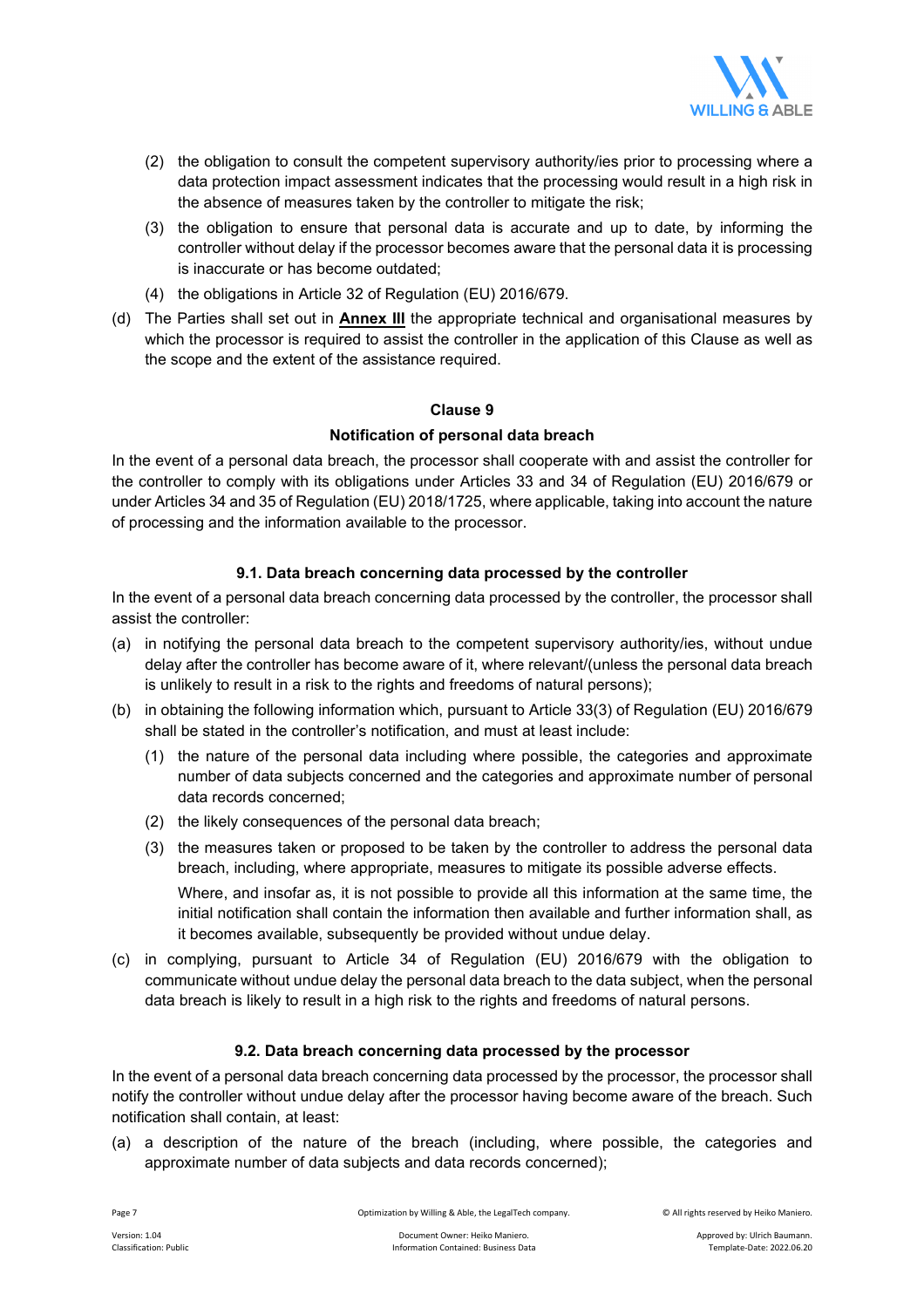

- (b) the details of a contact point where more information concerning the personal data breach can be obtained;
- (c) its likely consequences and the measures taken or proposed to be taken to address the breach, including to mitigate its possible adverse effects.

Where, and insofar as, it is not possible to provide all this information at the same time, the initial notification shall contain the information then available and further information shall, as it becomes available, subsequently be provided without undue delay.

The Parties shall set out in **Annex III** all other elements to be provided by the processor when assisting the controller in the compliance with the controller's obligations under Articles 33 and 34 of Regulation (EU) 2016/679.

## **Clause 10**

#### **Non-compliance with the Clauses and termination**

- (a) Without prejudice to any provisions of Regulation (EU) 2016/679 and/or Regulation (EU) 2018/1725, in the event that the processor is in breach of its obligations under these Clauses, the controller may instruct the processor to suspend the processing of personal data until the latter complies with these Clauses or the contract is terminated. The processor shall promptly inform the controller in case it is unable to comply with these Clauses, for whatever reason.
- (b) The controller shall be entitled to terminate the contract insofar as it concerns processing of personal data in accordance with these Clauses if:
	- (1) the processing of personal data by the processor has been suspended by the controller pursuant to point (a) and if compliance with these Clauses is not restored within a reasonable time and in any event within one month following suspension;
	- (2) the processor is in substantial or persistent breach of these Clauses or its obligations under Regulation (EU) 2016/679 and/or Regulation (EU) 2018/1725;
	- (3) the processor fails to comply with a binding decision of a competent court or the competent supervisory authority/ies regarding its obligations pursuant to these Clauses or to Regulation (EU) 2016/679 and/or Regulation (EU) 2018/1725.
- (c) The processor shall be entitled to terminate the contract insofar as it concerns processing of personal data under these Clauses where, after having informed the controller that its instructions infringe applicable legal requirements in accordance with Clause 7.1 (b), the controller insists on compliance with the instructions.

(d) Following termination of the contract, the processor shall, at the choice of the controller, delete all personal data processed on behalf of the controller and certify to the controller that it has done so, or, return all the personal data to the controller and delete existing copies unless Union or Member State law requires storage of the personal data. Until the data is deleted or returned, the processor shall continue to ensure compliance with these Clauses.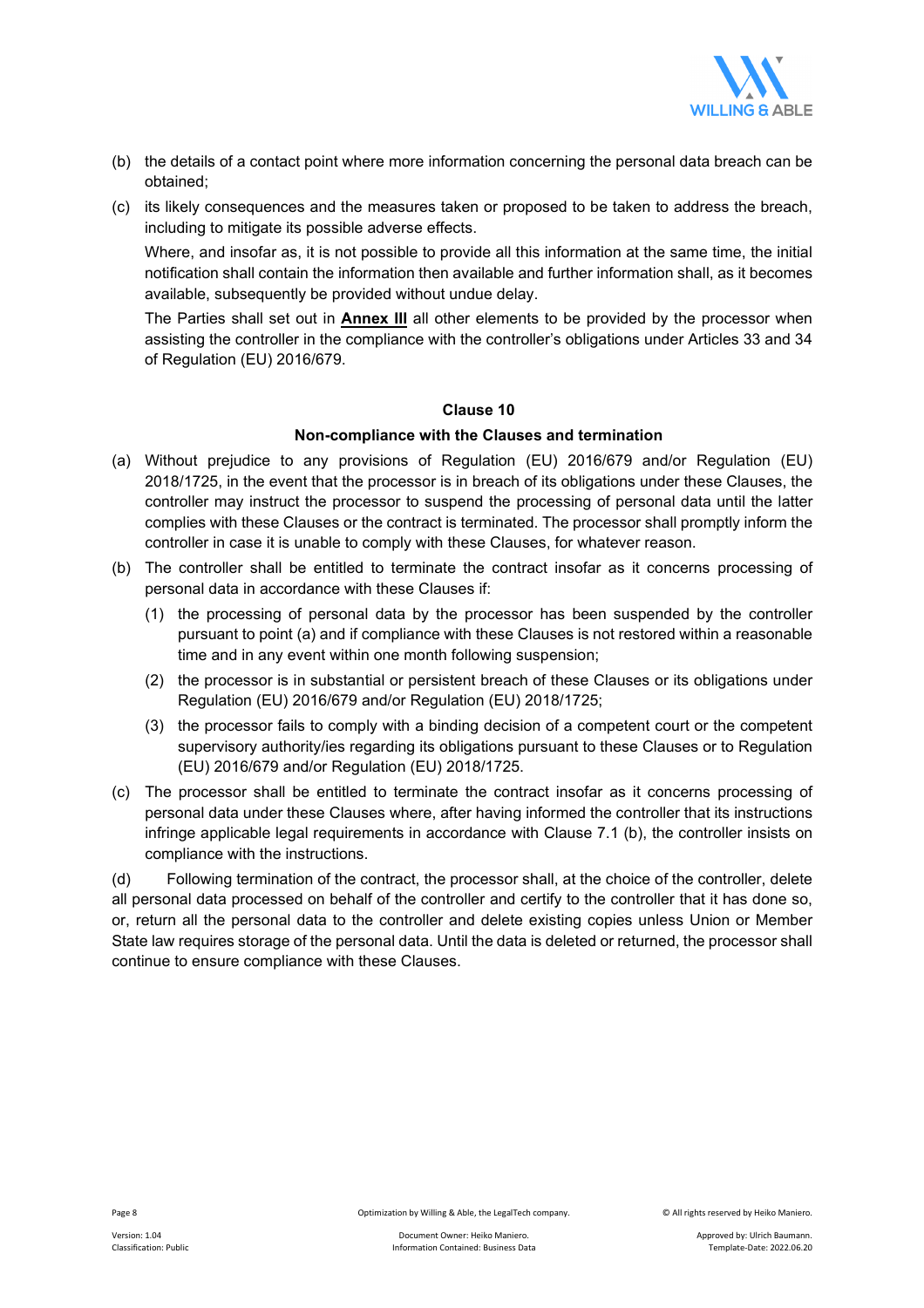

**ANNEX I List of parties** 

**SEE APPENDIX 7** 

Page 9 Optimization by Willing & Able, the LegalTech company. © All rights reserved by Heiko Maniero.

Version: 1.04 Document Owner: Heiko Maniero. Approved by: Ulrich Baumann. Document Owner: Helio Walliero:<br>Information Contained: Business Data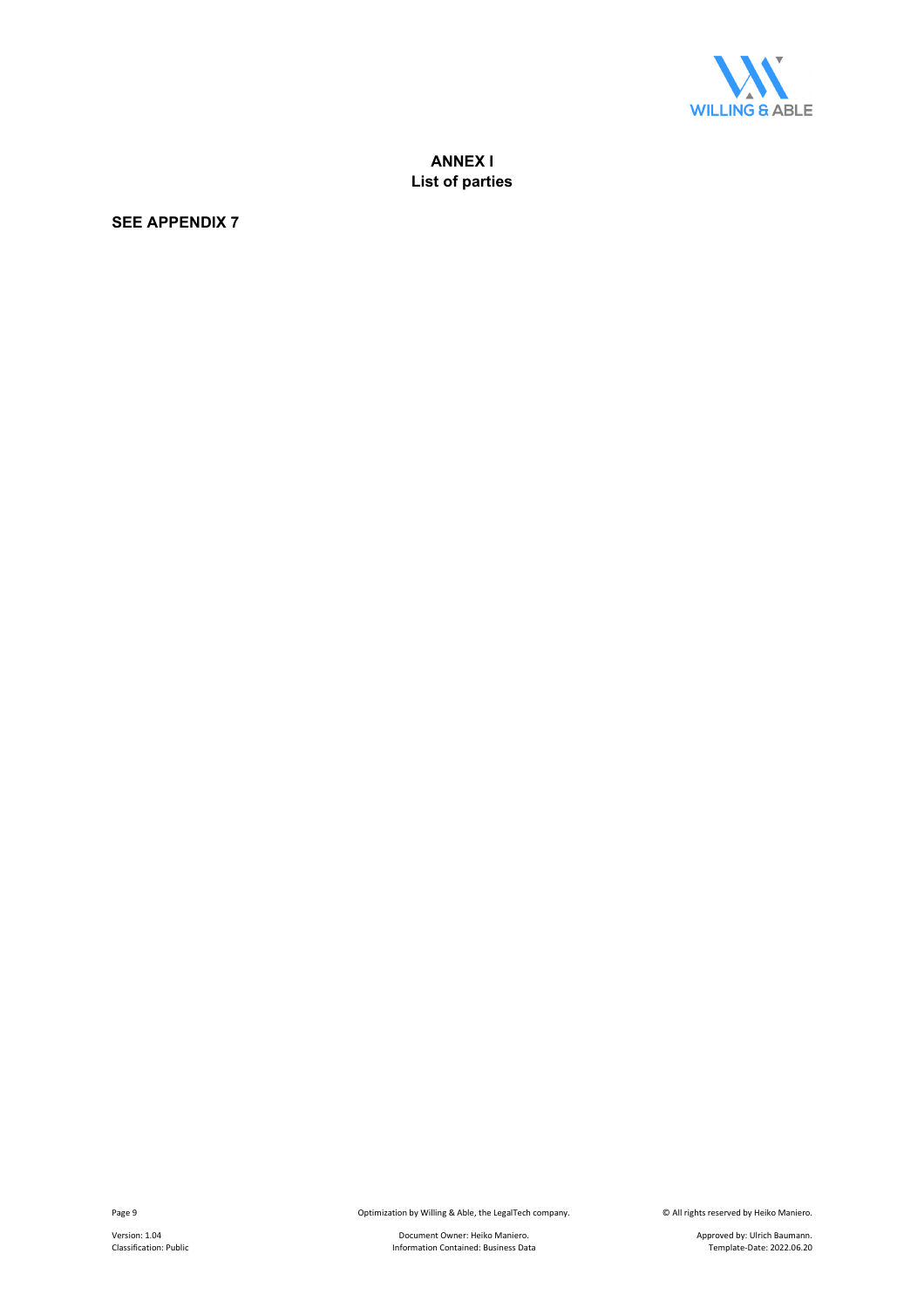

## **ANNEX II Description of the processing**

**SEE APPENDIX 8** 

Page 10 Optimization by Willing & Able, the LegalTech company. © All rights reserved by Heiko Maniero.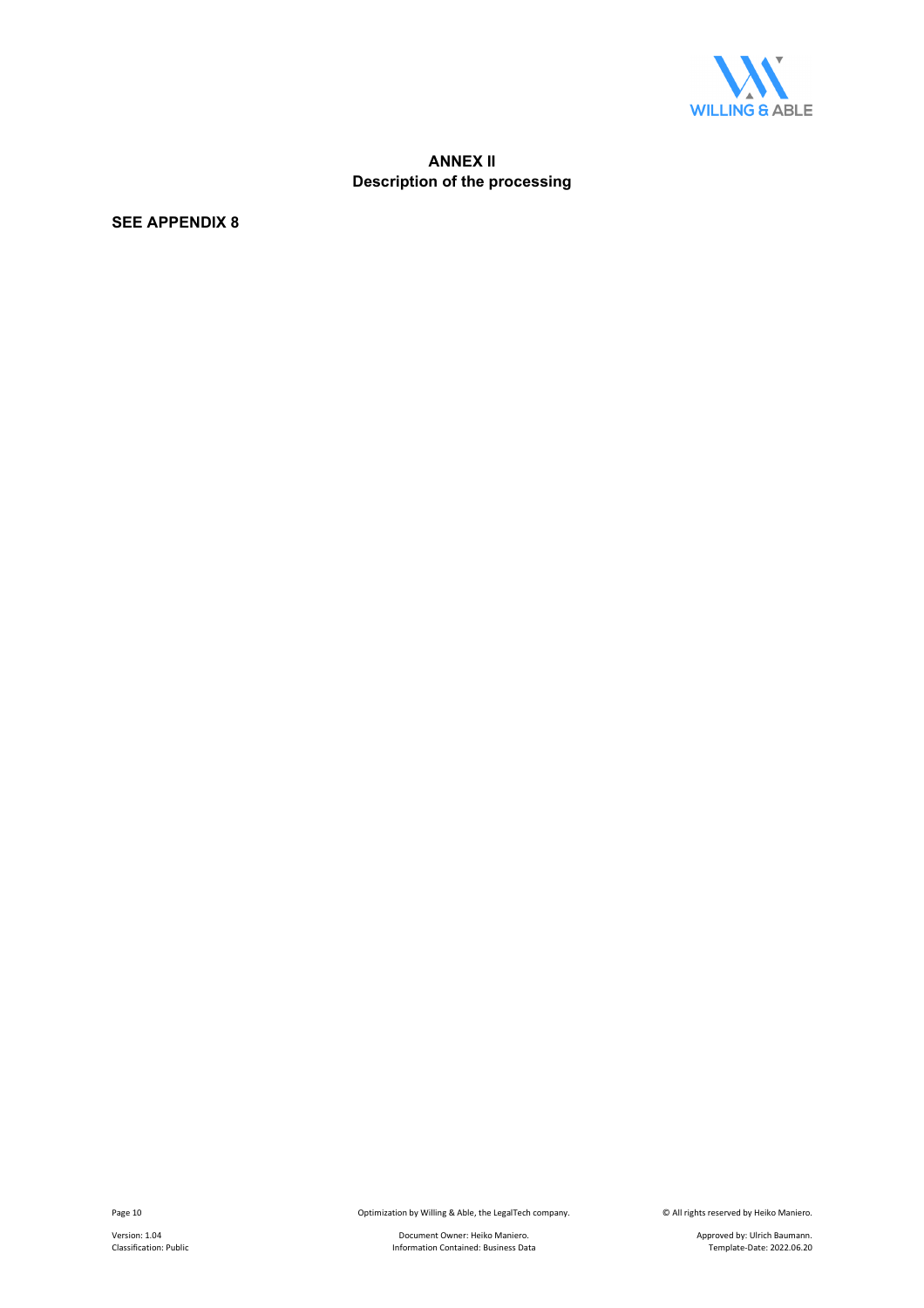

## **ANNEX III**

## **Technical and organisational measures including technical and organisational measures to ensure the security of the data**

## **EXPLANATORY NOTE:**

**The technical and organisational measures need to be described concretely and not in a generic manner.** 

**Description of the technical and organisational security measures implemented by the processor(s) (including any relevant certifications) to ensure an appropriate level of security, taking into account the nature, scope, context and purpose of the processing, as well as the risks for the rights and freedoms of natural persons. Examples of possible measures:**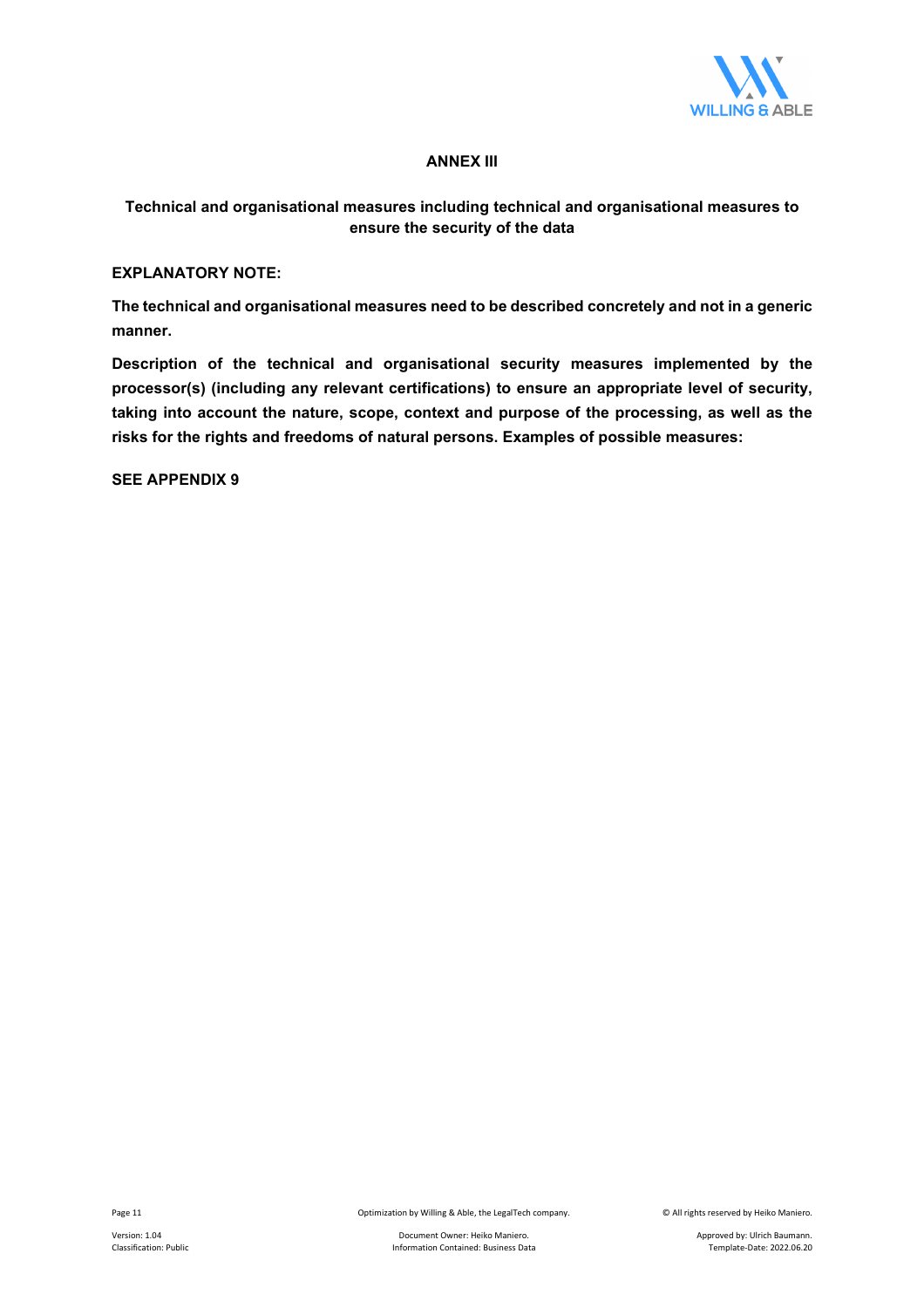

## **ANNEX IV List of sub-processors**

## **EXPLANATORY NOTE:**

## **This Annex needs to be completed in case of specific authorisation of sub-processors (Clause 7.7(a), Option 1).**

The controller has authorised the use of the following sub-processors: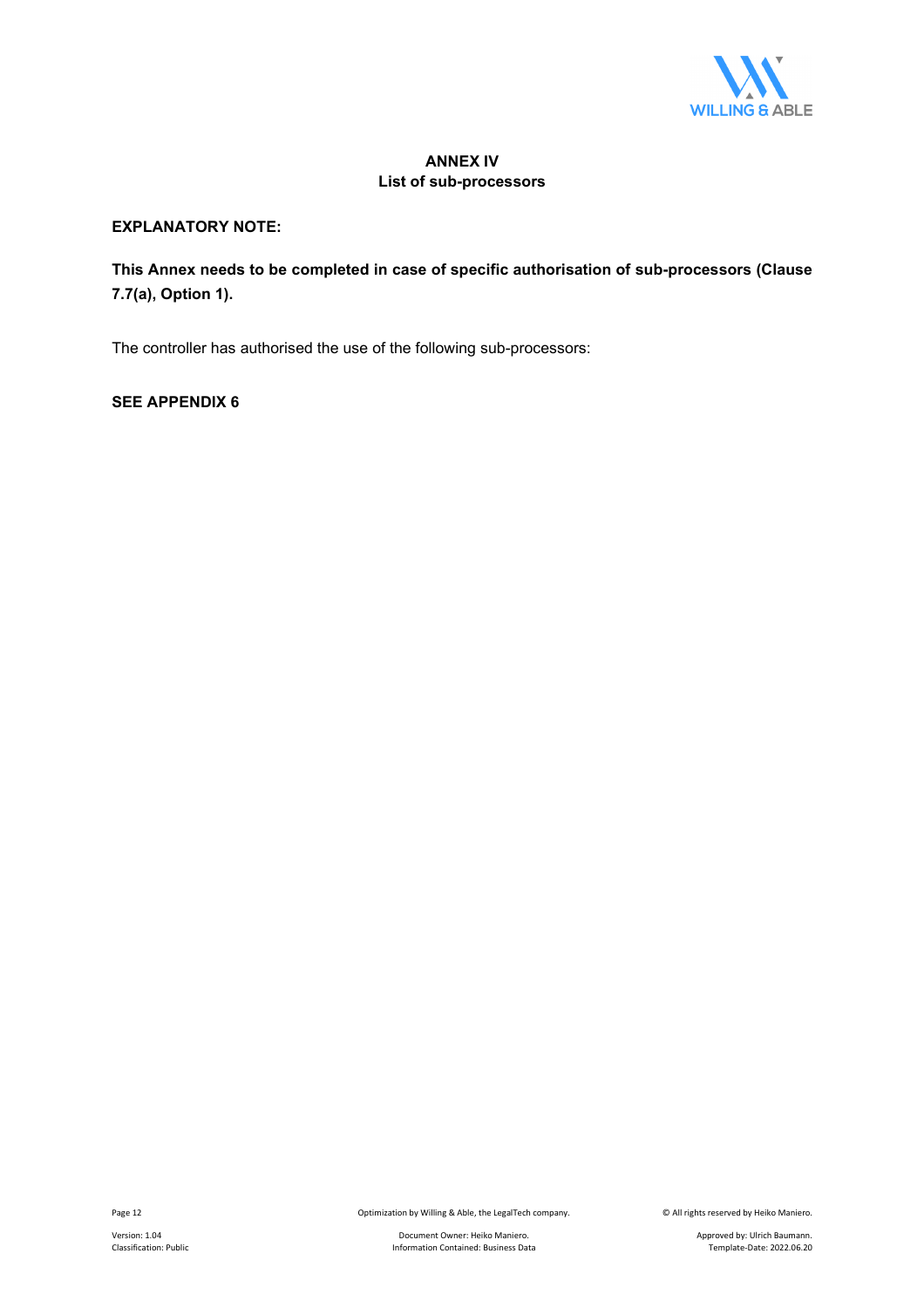

## APPENDIX 2 – SCCs 2021/914 MODULE ONE: Transfer Controller to Controller

# **STANDARD CONTRACTUAL CLAUSES 2021/914 MODULE ONE: Transfer Controller to Controller**

## **Clause 1**

#### **Purpose and scope**

- (a) The purpose of these contractual clauses is to ensure compliance with the requirements of Regulation (EU) 2016/679 of the European Parliament and of the Council of 27 April 2016 on the protection of natural persons with regard to the processing of personal data and on the free movement of such data (General Data Protection Regulation) for the transfer of personal data to a third country.
- (b) The Parties:
	- i) the natural or legal person(s), public authority/ies, agency/ies or other body/ies (hereinafter "**entity/ies**") transferring the personal data, as listed in **Annex I.A** (hereinafter each "**data exporter**"), and
	- ii) the entity/ies in a third country receiving the personal data from the data exporter, directly or indirectly via another entity also Party to these Clauses, as listed in **Annex I.A** (hereinafter each "**data importer**") have agreed to these contractual clauses ("**Clauses**").
- (c) These Clauses apply with respect to the transfer of personal data as specified in **Annex I.B**.
- (d) The Appendix to these Clauses containing the Annexes referred to therein forms an integral part of these Clauses.

#### **Clause 2**

#### **Effect and invariability of the Clauses**

- (a) These Clauses set out appropriate safeguards, including enforceable data subject rights and effective legal remedies, pursuant to Article 46(1) and Article 46(2)(c) of Regulation (EU) 2016/679 and, with respect to data transfers from controllers to processors and/or processors to processors, standard contractual clauses pursuant to Article 28(7) of Regulation (EU) 2016/679, provided they are not modified, except to select the appropriate Module(s) or to add or update information in the Appendix. This does not prevent the Parties from including the standard contractual clauses laid down in these Clauses in a wider contract and/or to add other clauses or additional safeguards, provided that they do not contradict, directly or indirectly, these Clauses or prejudice the fundamental rights or freedoms of data subjects.
- (b) These Clauses are without prejudice to obligations to which the data exporter is subject by virtue of Regulation (EU) 2016/679.

## **Clause 3**

## **Third-party beneficiaries**

- (a) The data subjects can enforce against the data exporter and/or data importer these Clauses, with the following exceptions:
	- i) Clause 1, Clause 2, Clause 3, Clause 6, Clause 7;
	- ii) Clause 8.5 (e) and Clause 8.9 (b)

Page 13 Optimization by Willing & Able, the LegalTech company. © All rights reserved by Heiko Maniero.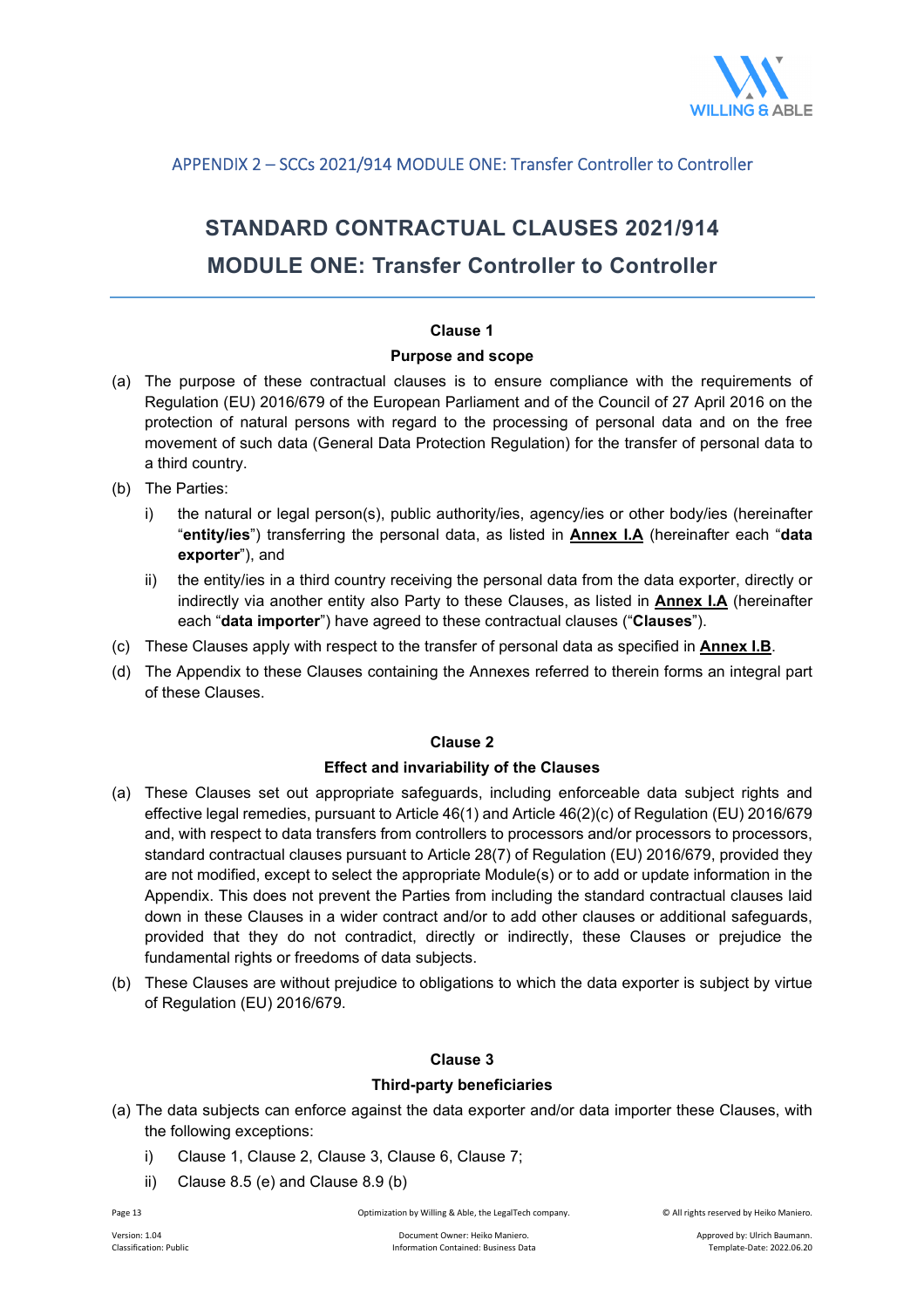

- *[iii) not applicable]*
- iv) Clause 12 (a) and (d);
- v) Clause 13;
- vi) Clause 15.1 (c), (d) and (e);
- vii) Clause 16 (e);
- viii) Clause 18 (a) and (b);
- (b) Paragraph (a) is without prejudice to rights of data subjects under Regulation (EU) 2016/679.

#### **Clause 4**

#### **Interpretation**

- (a) Where these Clauses use terms that are defined in Regulation (EU) 2016/679, those terms shall have the same meaning as in that Regulation.
- (b) These Clauses shall be read and interpreted in the light of the provisions of Regulation (EU) 2016/679.
- (c) These Clauses shall not be interpreted in a way that conflicts with rights and obligations provided for in Regulation (EU) 2016/679.

## **Clause 5**

#### **Hierarchy**

In the event of a contradiction between these Clauses and the provisions of other related agreements between the Parties, existing at the time these Clauses are agreed or entered into thereafter, these Clauses shall prevail.

## **Clause 6**

## **Description of the transfer(s)**

The details of the transfer(s), and in particular the categories of personal data that are transferred and the purpose(s) for which they are transferred, are specified in **Annex I.B** hereunder.

## **Clause 7**

## **Docking clause**

- (a) An entity that is not a Party to these Clauses may, with the agreement of the Parties, accede to these Clauses at any time, either as a data exporter or as a data importer, by completing the Appendix and signing **Annex I.A**.
- (b) Once it has completed the Appendix and signed **Annex I.A**, the acceding entity shall become a Party to these Clauses and have the rights and obligations of a data exporter or data importer in accordance with its designation in **Annex I.A.**
- (c) The acceding entity shall have no rights or obligations arising under these Clauses from the period prior to becoming a Party.

## **Clause 8**

#### **Data protection safeguards**

The data exporter warrants that it has used reasonable efforts to determine that the data importer is able, through the implementation of appropriate technical and organisational measures, to satisfy its obligations under these Clauses.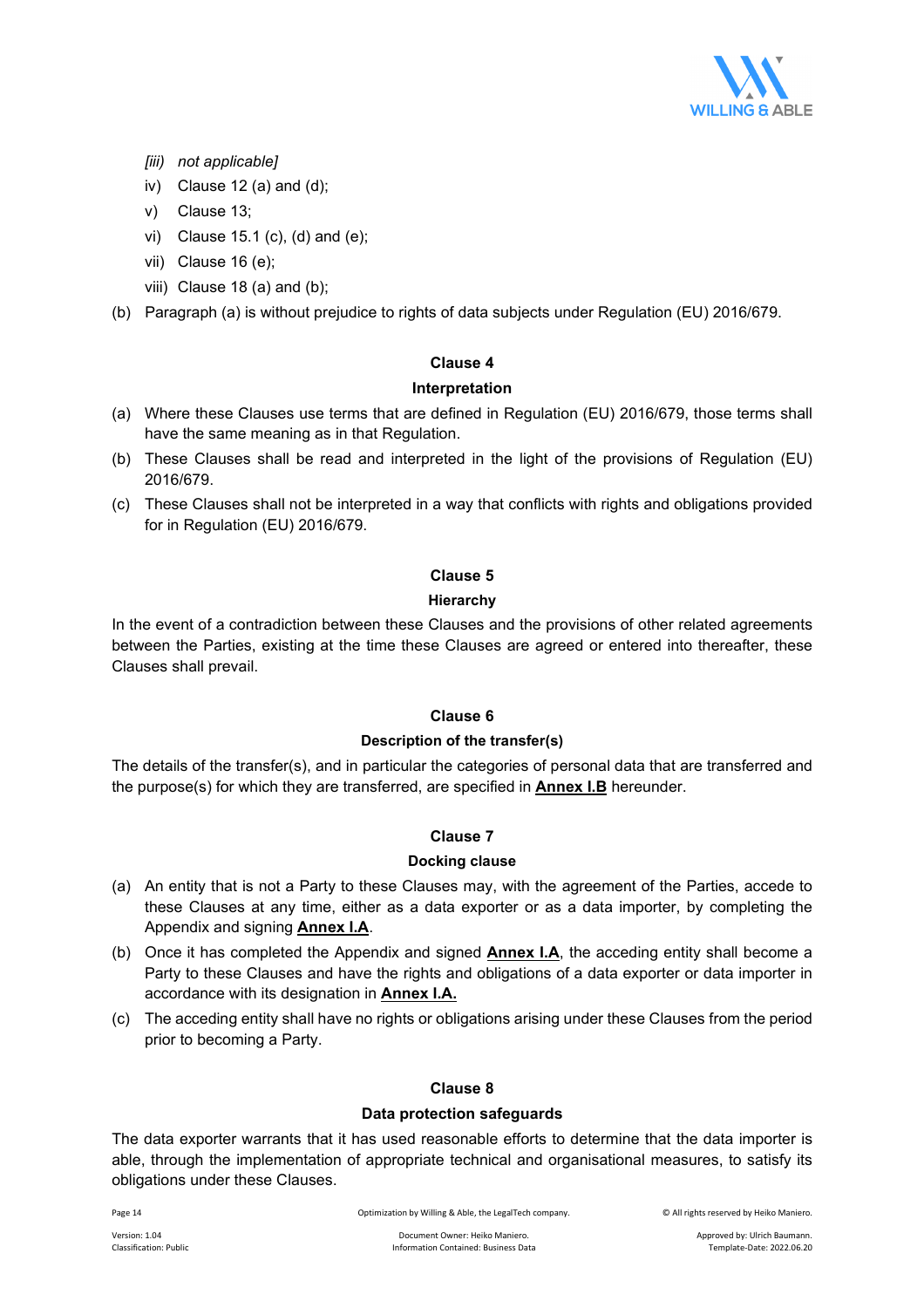

Page 15 Optimization by Willing & Able, the LegalTech company. © All rights reserved by Heiko Maniero.

Version: 1.04 Approved by: Ulrich Baumann.<br>2012 Classification: Public Classification: Public Information Contained: Business Data Template-Date: 2022.06<br>2012 Template-Date: 2022.06.20 مالكات المستوى المستوى المستوى المست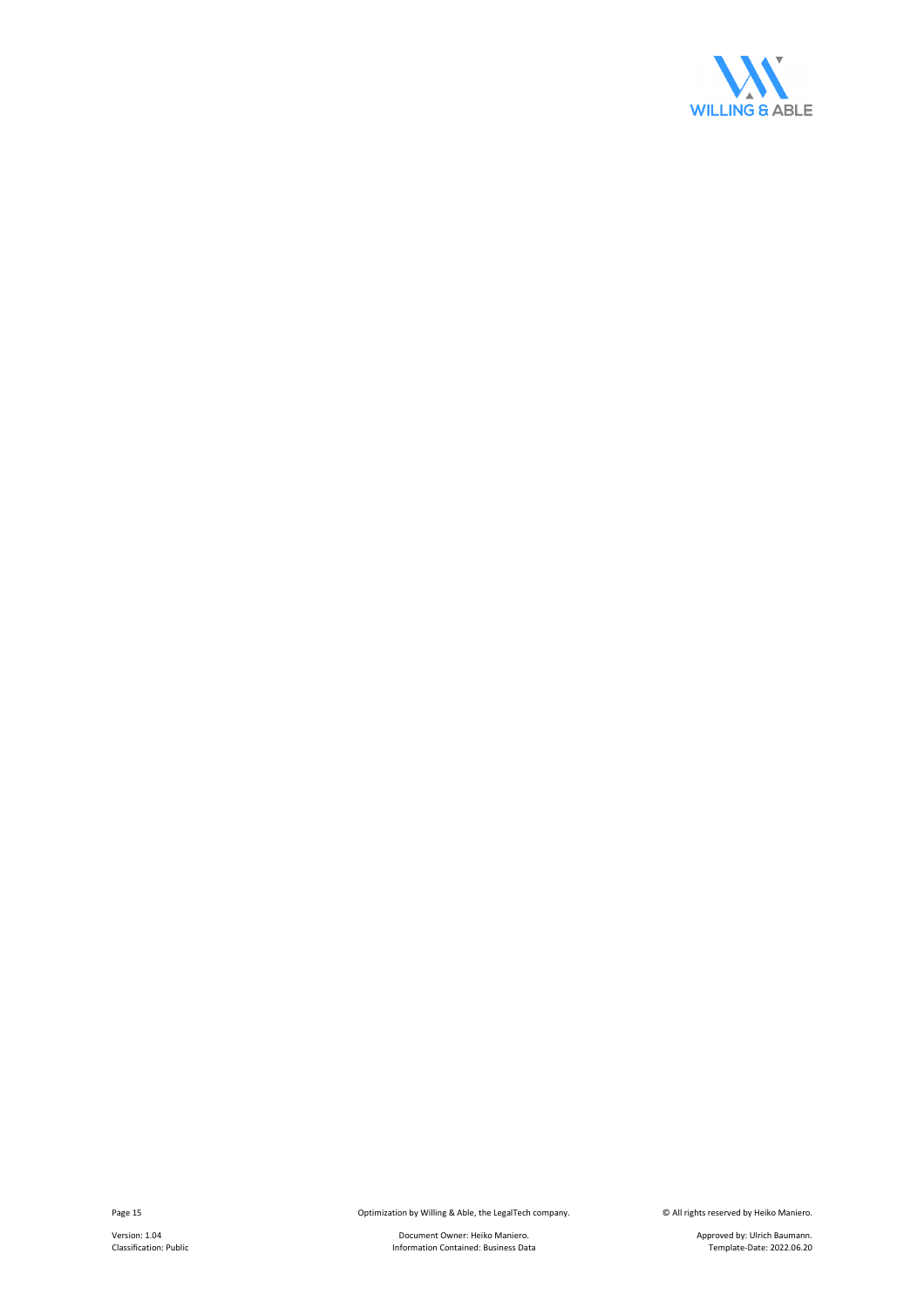

## **8.1. Purpose limitation**

The data importer shall process the personal data only for the specific purpose(s) of the transfer, as set out in **Annex I. B**. It may only process the personal data for another purpose:

- i) where it has obtained the data subject's prior consent;
- ii) where necessary for the establishment, exercise or defence of legal claims in the context of specific administrative, regulatory or judicial proceedings; or
- iii) where necessary in order to protect the vital interests of the data subject or of another natural person.

## **8.2. Transparency**

- (a) In order to enable data subjects to effectively exercise their rights pursuant to **Clause 10**, the data importer shall inform them, either directly or through the data exporter:
	- i) of its identity and contact details;
	- ii) of the categories of personal data processed;
	- iii) of the right to obtain a copy of these Clauses;
	- iv) where it intends to onward transfer the personal data to any third party/ies, of the recipient or categories of recipients (as appropriate with a view to providing meaningful information), the purpose of such onward transfer and the ground therefore pursuant to **Clause 8.7**.
- (b) Paragraph (a) shall not apply where the data subject already has the information, including when such information has already been provided by the data exporter, or providing the information proves impossible or would involve a disproportionate effort for the data importer. In the latter case, the data importer shall, to the extent possible, make the information publicly available.
- (c) On request, the Parties shall make a copy of these Clauses, including the Appendix as completed by them, available to the data subject free of charge. To the extent necessary to protect business secrets or other confidential information, including personal data, the Parties may redact part of the text of the Appendix prior to sharing a copy, but shall provide a meaningful summary where the data subject would otherwise not be able to understand its content or exercise his/her rights. On request, the Parties shall provide the data subject with the reasons for the redactions, to the extent possible without revealing the redacted information.
- (d) Paragraphs (a) to (c) are without prejudice to the obligations of the data exporter under Articles 13 and 14 of Regulation (EU) 2016/679.

## **8.3. Accuracy and data minimisation**

- (a) Each Party shall ensure that the personal data is accurate and, where necessary, kept up to date. The data importer shall take every reasonable step to ensure that personal data that is inaccurate, having regard to the purpose(s) of processing, is erased or rectified without delay.
- (b) If one of the Parties becomes aware that the personal data it has transferred or received is inaccurate, or has become outdated, it shall inform the other Party without undue delay.
- (c) The data importer shall ensure that the personal data is adequate, relevant and limited to what is necessary in relation to the purpose(s) of processing.

## **8.4. Storage limitation**

The data importer shall retain the personal data for no longer than necessary for the purpose(s) for which it is processed. It shall put in place appropriate technical or organisational measures to

Page 16 Optimization by Willing & Able, the LegalTech company. © All rights reserved by Heiko Maniero.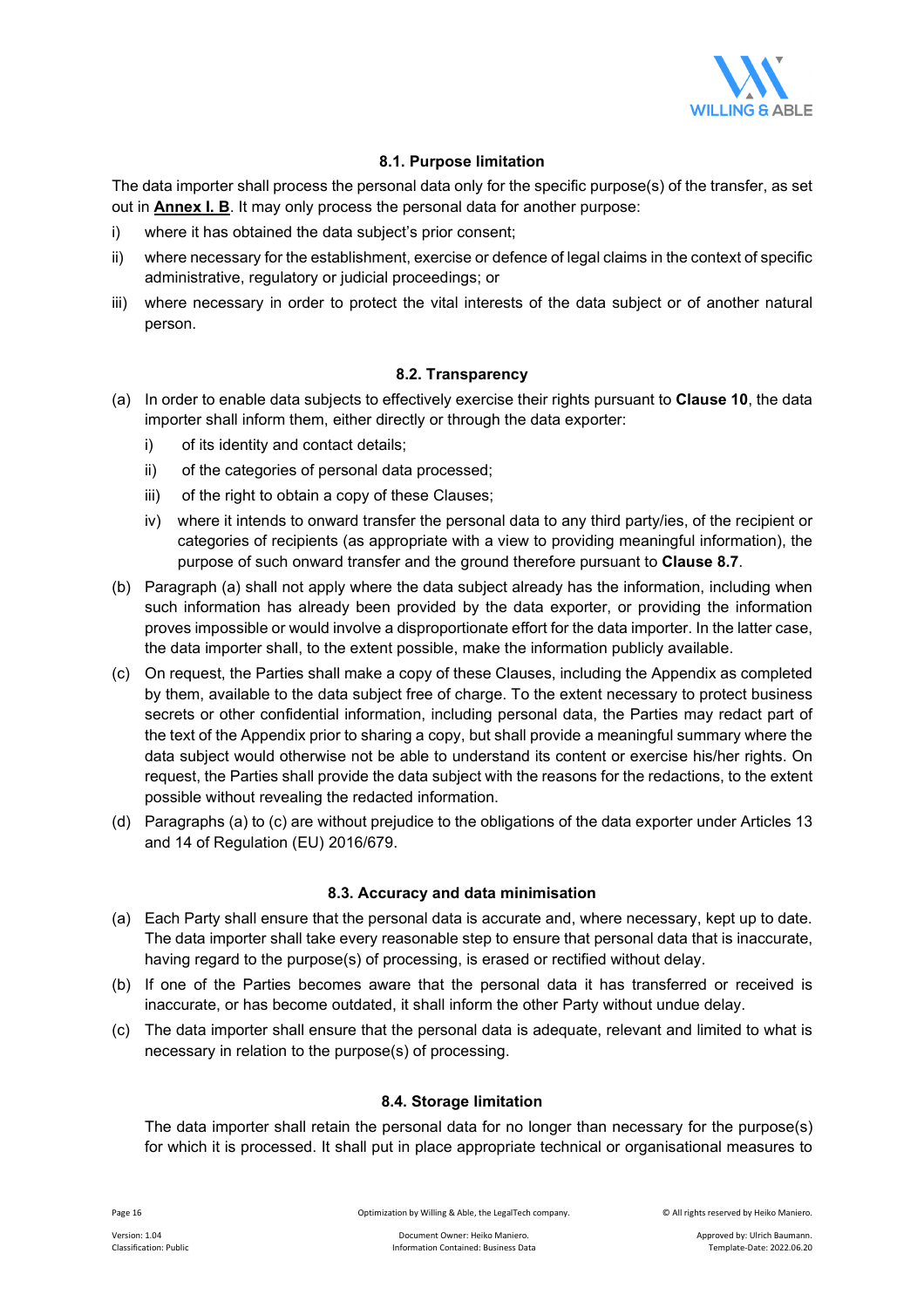

ensure compliance with this obligation, including erasure or anonymisation of the data and all backups at the end of the retention period.

#### **8.5. Security of processing**

- (a) The data importer and, during transmission, also the data exporter shall implement appropriate technical and organisational measures to ensure the security of the personal data, including protection against a breach of security leading to accidental or unlawful destruction, loss, alteration, unauthorised disclosure or access (hereinafter 'personal data breach'). In assessing the appropriate level of security, they shall take due account of the state of the art, the costs of implementation, the nature, scope, context and purpose(s) of processing and the risks involved in the processing for the data subject. The Parties shall in particular consider having recourse to encryption or pseudonymisation, including during transmission, where the purpose of processing can be fulfilled in that manner.
- (b) The Parties have agreed on the technical and organisational measures set out in **Annex II.** The data importer shall carry out regular checks to ensure that these measures continue to provide an appropriate level of security.
- (c) The data importer shall ensure that persons authorised to process the personal data have committed themselves to confidentiality or are under an appropriate statutory obligation of confidentiality.
- (d) In the event of a personal data breach concerning personal data processed by the data importer under these Clauses, the data importer shall take appropriate measures to address the personal data breach, including measures to mitigate its possible adverse effects.
- (e) In case of a personal data breach that is likely to result in a risk to the rights and freedoms of natural persons, the data importer shall without undue delay notify both the data exporter and the competent supervisory authority pursuant to **Clause 13**. Such notification shall contain i) a description of the nature of the breach (including, where possible, categories and approximate number of data subjects and personal data records concerned), ii) its likely consequences, iii) the measures taken or proposed to address the breach, and iv) the details of a contact point from whom more information can be obtained. To the extent it is not possible for the data importer to provide all the information at the same time, it may do so in phases without undue further delay.
- (f) In case of a personal data breach that is likely to result in a high risk to the rights and freedoms of natural persons, the data importer shall also notify without undue delay the data subjects concerned of the personal data breach and its nature, if necessary in cooperation with the data exporter, together with the information referred to in paragraph (e), points ii) to iv), unless the data importer has implemented measures to significantly reduce the risk to the rights or freedoms of natural persons, or notification would involve disproportionate efforts. In the latter case, the data importer shall instead issue a public communication or take a similar measure to inform the public of the personal data breach.
- (g) The data importer shall document all relevant facts relating to the personal data breach, including its effects and any remedial action taken, and keep a record thereof.

## **8.6. Sensitive data**

Where the transfer involves personal data revealing racial or ethnic origin, political opinions, religious or philosophical beliefs, or trade union membership, genetic data, or biometric data for the purpose of uniquely identifying a natural person, data concerning health or a person's sex life or sexual orientation, or data relating to criminal convictions or offences (hereinafter 'sensitive data'), the data importer shall apply specific restrictions and/or additional safeguards adapted to the specific nature of the data and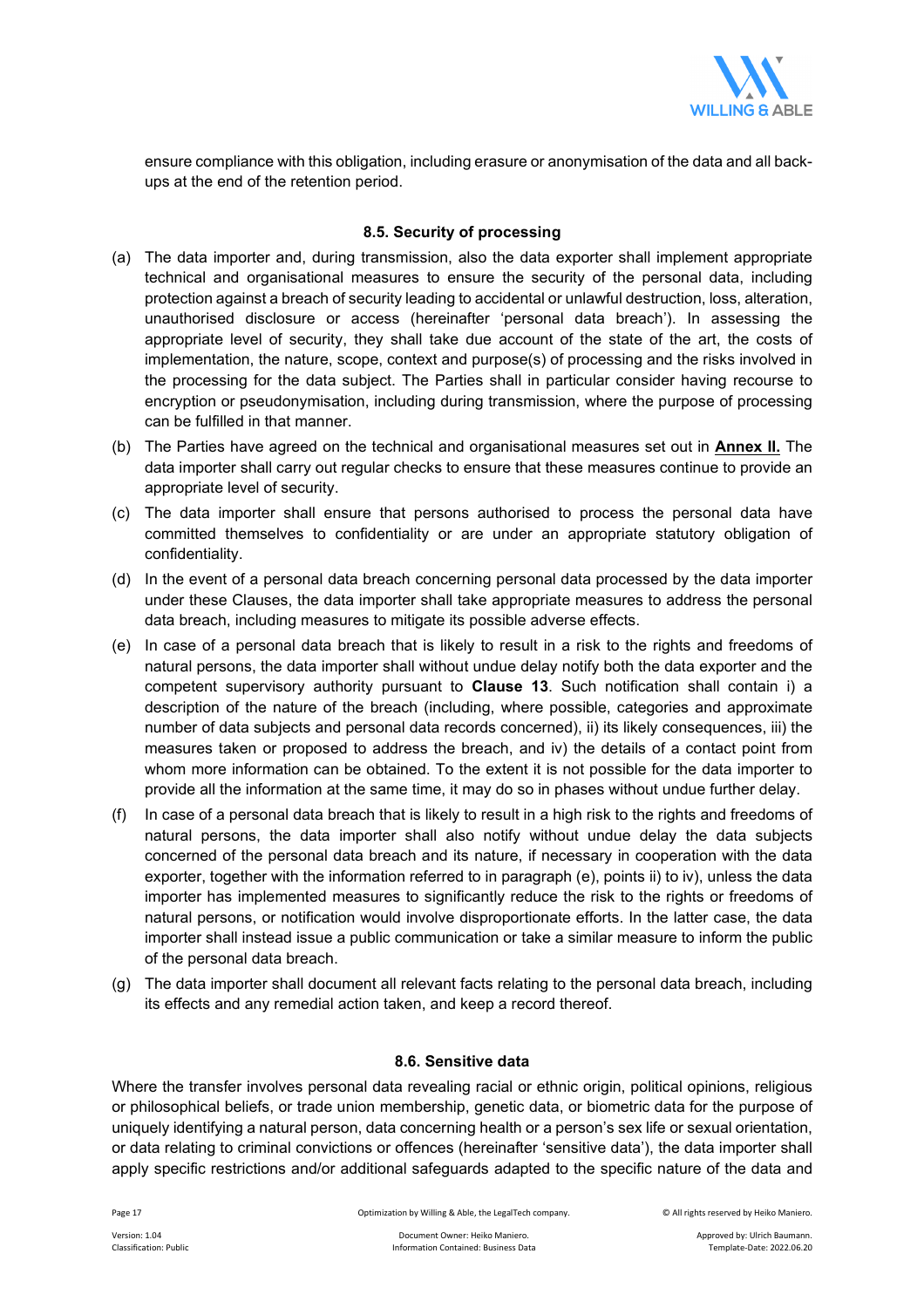

the risks involved. This may include restricting the personnel permitted to access the personal data, additional security measures (such as pseudonymisation) and/or additional restrictions with respect to further disclosure.

#### **8.7. Onward transfers**

The data importer shall not disclose the personal data to a third party located outside the European Union (in the same country as the data importer or in another third country, hereinafter 'onward transfer') unless the third party is or agrees to be bound by these Clauses, under the appropriate Module. Otherwise, an onward transfer by the data importer may only take place if:

- i) it is to a country benefitting from an adequacy decision pursuant to Article 45 of Regulation (EU) 2016/679 that covers the onward transfer;
- ii) the third party otherwise ensures appropriate safeguards pursuant to Articles 46 or 47 of Regulation (EU) 2016/679 with respect to the processing in question;
- iii) the third party enters into a binding instrument with the data importer ensuring the same level of data protection as under these Clauses, and the data importer provides a copy of these safeguards to the data exporter;
- iv) it is necessary for the establishment, exercise or defence of legal claims in the context of specific administrative, regulatory or judicial proceedings;
- v) it is necessary in order to protect the vital interests of the data subject or of another natural person; or
- vi) where none of the other conditions apply, the data importer has obtained the explicit consent of the data subject for an onward transfer in a specific situation, after having informed him/her of its purpose(s), the identity of the recipient and the possible risks of such transfer to him/her due to the lack of appropriate data protection safeguards. In this case, the data importer shall inform the data exporter and, at the request of the latter, shall transmit to it a copy of the information provided to the data subject.

Any onward transfer is subject to compliance by the data importer with all the other safeguards under these Clauses, in particular purpose limitation.

## **8.8. Processing under the authority of the data importer**

The data importer shall ensure that any person acting under its authority, including a processor, processes the data only on its instructions.

## **8.9. Documentation and compliance**

- (a) Each Party shall be able to demonstrate compliance with its obligations under these Clauses. In particular, the data importer shall keep appropriate documentation of the processing activities carried out under its responsibility.
- (b) The data importer shall make such documentation available to the competent supervisory authority on request.

## *[Clause 9 not applicable]*

## **Clause 10 Data subject rights**

Page 18 Optimization by Willing & Able, the LegalTech company. © All rights reserved by Heiko Maniero.

Version: 1.04 **Approved by: Ulrich Baumann.**<br>Classification: Public **Classification: Public** Classification: Public Classification: Public Classification: Public Information Contained: Business Data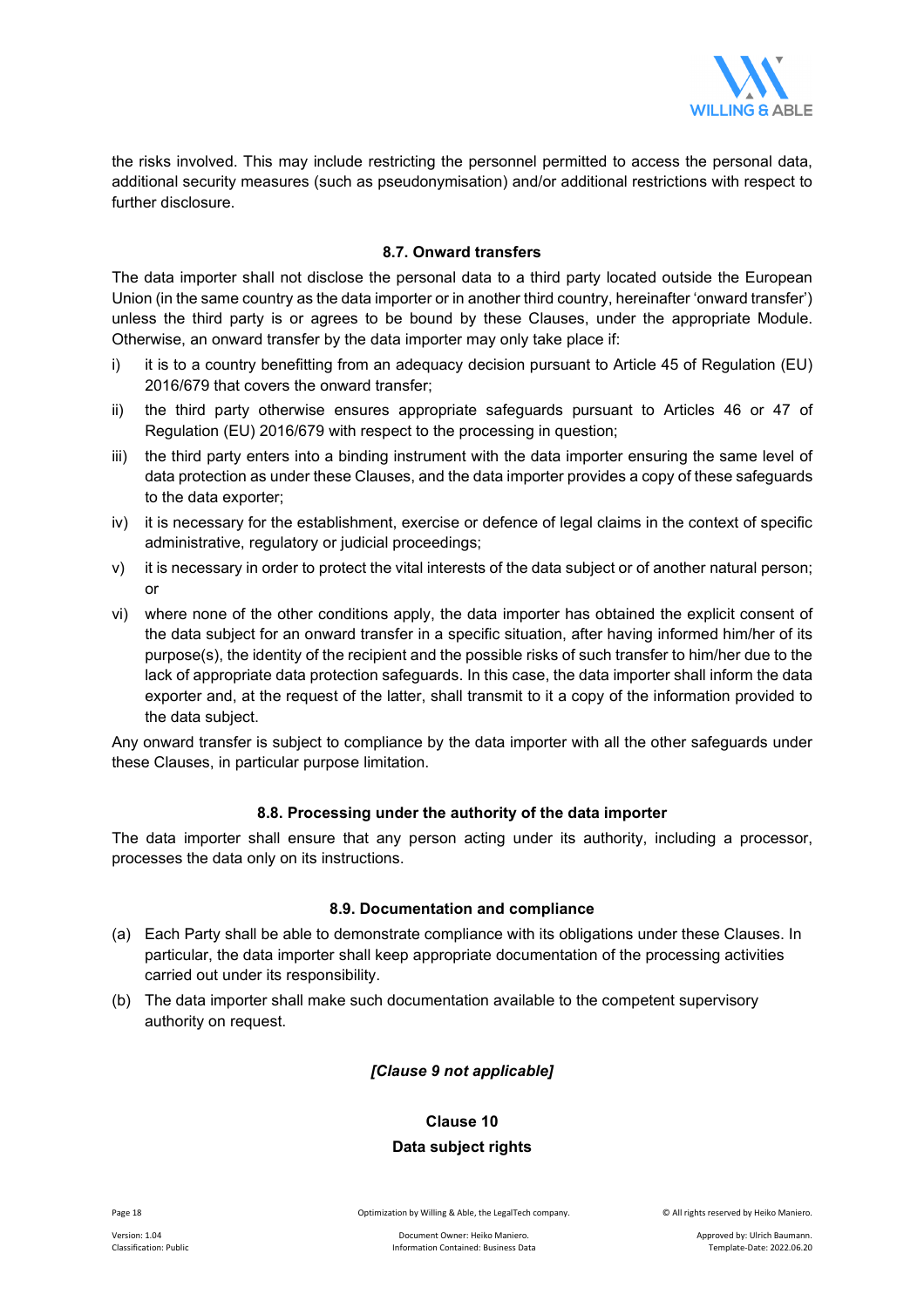

- (a) The data importer, where relevant with the assistance of the data exporter, shall deal with any enquiries and requests it receives from a data subject relating to the processing of his/her personal data and the exercise of his/her rights under these Clauses without undue delay and at the latest within one month of the receipt of the enquiry or request. The data importer shall take appropriate measures to facilitate such enquiries, requests and the exercise of data subject rights. Any information provided to the data subject shall be in an intelligible and easily accessible form, using clear and plain language.
- (b) In particular, upon request by the data subject the data importer shall, free of charge:
	- i) provide confirmation to the data subject as to whether personal data concerning him/her is being processed and, where this is the case, a copy of the data relating to him/her and the information in **Annex I**; if personal data has been or will be onward transferred, provide information on recipients or categories of recipients (as appropriate with a view to providing meaningful information) to which the personal data has been or will be onward transferred, the purpose of such onward transfers and their ground pursuant to **Clause 8.7**; and provide information on the right to lodge a complaint with a supervisory authority in accordance with **Clause 12(c)(i)**;
	- ii) rectify inaccurate or incomplete data concerning the data subject;
	- iii) erase personal data concerning the data subject if such data is being or has been processed in violation of any of these Clauses ensuring third-party beneficiary rights, or if the data subject withdraws the consent on which the processing is based.
- (c) Where the data importer processes the personal data for direct marketing purposes, it shall cease processing for such purposes if the data subject objects to it.
- (d) The data importer shall not make a decision based solely on the automated processing of the personal data transferred (hereinafter 'automated decision'), which would produce legal effects concerning the data subject or similarly significantly affect him/her, unless with the explicit consent of the data subject or if authorised to do so under the laws of the country of destination, provided that such laws lays down suitable measures to safeguard the data subject's rights and legitimate interests. In this case, the data importer shall, where necessary in cooperation with the data exporter:
	- i) inform the data subject about the envisaged automated decision, the envisaged consequences and the logic involved; and
	- ii) implement suitable safeguards, at least by enabling the data subject to contest the decision, express his/her point of view and obtain review by a human being.
- (e) Where requests from a data subject are excessive, in particular because of their repetitive character, the data importer may either charge a reasonable fee taking into account the administrative costs of granting the request or refuse to act on the request.
- (f) The data importer may refuse a data subject's request if such refusal is allowed under the laws of the country of destination and is necessary and proportionate in a democratic society to protect one of the objectives listed in Article 23(1) of Regulation (EU) 2016/679.
- (g) If the data importer intends to refuse a data subject's request, it shall inform the data subject of the reasons for the refusal and the possibility of lodging a complaint with the competent supervisory authority and/or seeking judicial redress.

## **Clause 11 Redress**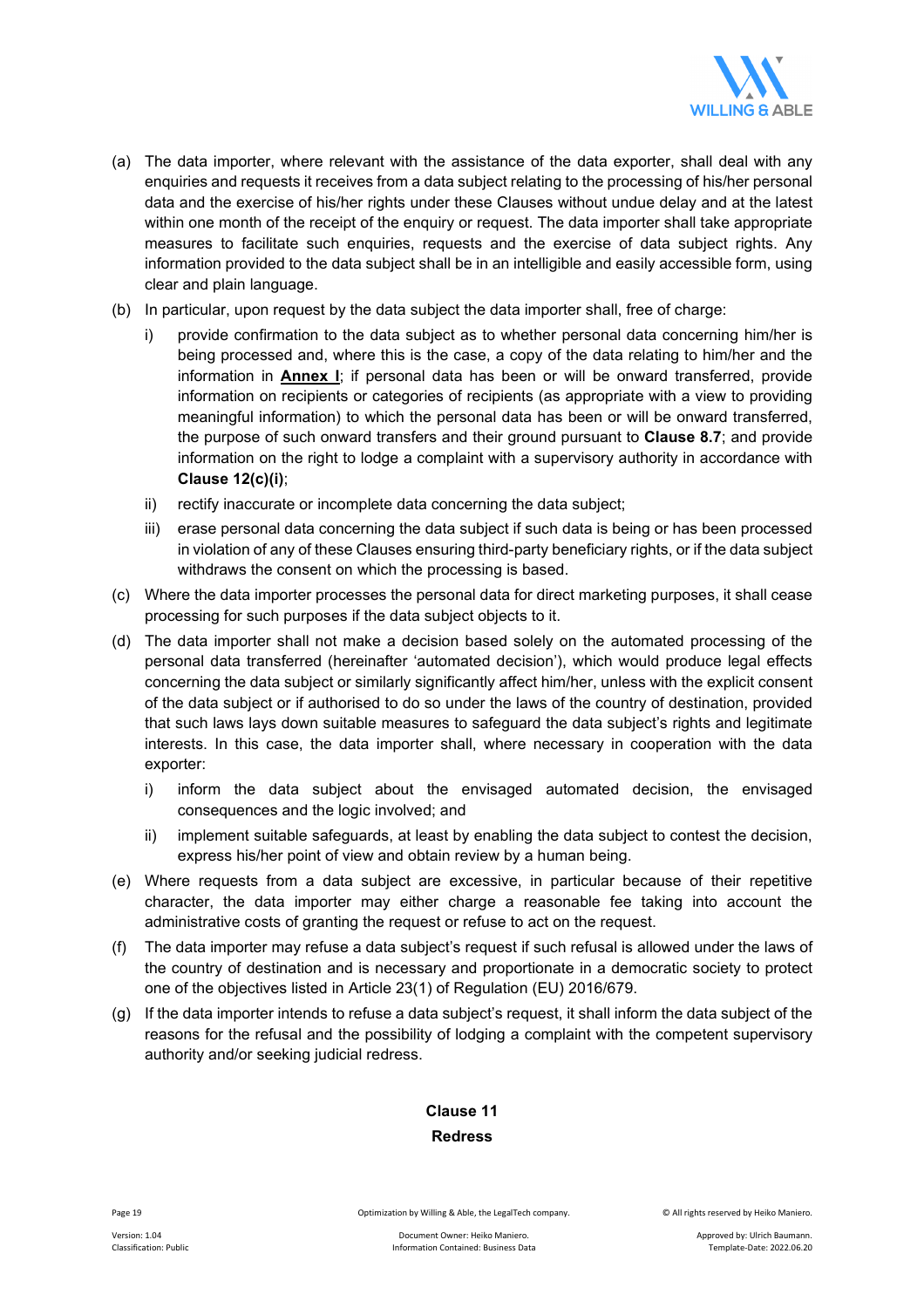

- (a) The data importer shall inform data subjects in a transparent and easily accessible format, through individual notice or on its website, of a contact point authorised to handle complaints. It shall deal promptly with any complaints it receives from a data subject.
- (b) In case of a dispute between a data subject and one of the Parties as regards compliance with these Clauses, that Party shall use its best efforts to resolve the issue amicably in a timely fashion. The Parties shall keep each other informed about such disputes and, where appropriate, cooperate in resolving them.
- (c) Where the data subject invokes a third-party beneficiary right pursuant to **Clause 3**, the data importer shall accept the decision of the data subject to:
	- i) lodge a complaint with the supervisory authority in the Member State of his/her habitual residence or place of work, or the competent supervisory authority pursuant to **Clause 13**;
	- ii) refer the dispute to the competent courts within the meaning of **Clause 18**.
- (d) The Parties accept that the data subject may be represented by a not-for-profit body, organisation or association under the conditions set out in Article 80(1) of Regulation (EU) 2016/679.
- (e) The data importer shall abide by a decision that is binding under the applicable EU or Member State law.
- (f) The data importer agrees that the choice made by the data subject will not prejudice his/her substantive and procedural rights to seek remedies in accordance with applicable laws.

#### **Clause 12**

#### **Liability**

- (a) Each Party shall be liable to the other Party/ies for any damages it causes the other Party/ies by any breach of these Clauses.
- (b) Each Party shall be liable to the data subject, and the data subject shall be entitled to receive compensation, for any material or non-material damages that the Party causes the data subject by breaching the third-party beneficiary rights under these Clauses. This is without prejudice to the liability of the data exporter under Regulation (EU) 2016/679.
- (c) Where more than one Party is responsible for any damage caused to the data subject as a result of a breach of these Clauses, all responsible Parties shall be jointly and severally liable and the data subject is entitled to bring an action in court against any of these Parties.
- (d) The Parties agree that if one Party is held liable under paragraph (c), it shall be entitled to claim back from the other Party/ies that part of the compensation corresponding to its/their responsibility for the damage.
- (e) The data importer may not invoke the conduct of a processor or sub-processor to avoid its own liability.

## **Clause 13**

#### **Supervision**

(a) [Where the data exporter is established in an EU Member State:] The supervisory authority with responsibility for ensuring compliance by the data exporter with Regulation (EU) 2016/679 as regards the data transfer, as indicated in **Annex I.C**, shall act as competent supervisory authority.

[Where the data exporter is not established in an EU Member State, but falls within the territorial scope of application of Regulation (EU) 2016/679 in accordance with its Article 3(2) and has appointed a representative pursuant to Article 27(1) of Regulation (EU) 2016/679:] The supervisory authority of the Member State in which the representative within the meaning of Article 27(1) of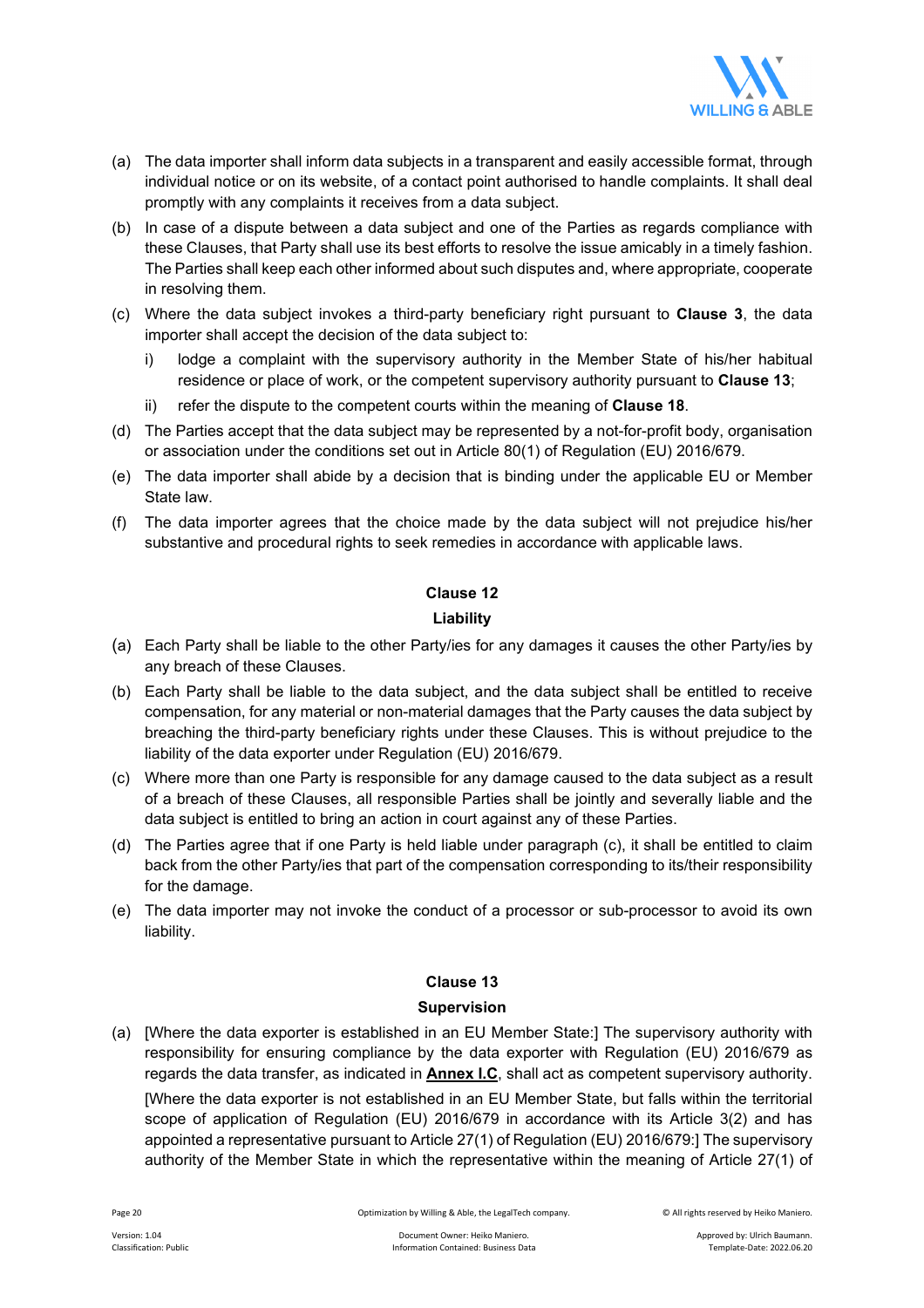

Regulation (EU) 2016/679 is established, as indicated in **Annex I.C**, shall act as competent supervisory authority.

[Where the data exporter is not established in an EU Member State, but falls within the territorial scope of application of Regulation (EU) 2016/679 in accordance with its Article 3(2) without however having to appoint a representative pursuant to Article 27(2) of Regulation (EU) 2016/679:] The supervisory authority of one of the Member States in which the data subjects whose personal data is transferred under these Clauses in relation to the offering of goods or services to them, or whose behaviour is monitored, are located, as indicated in **Annex I.C**, shall act as competent supervisory authority.

(b) The data importer agrees to submit itself to the jurisdiction of and cooperate with the competent supervisory authority in any procedures aimed at ensuring compliance with these Clauses. In particular, the data importer agrees to respond to enquiries, submit to audits and comply with the measures adopted by the supervisory authority, including remedial and compensatory measures. It shall provide the supervisory authority with written confirmation that the necessary actions have been taken.

## **Clause 14**

#### **Local laws and practices affecting compliance with the Clauses**

- (a) The Parties warrant that they have no reason to believe that the laws and practices in the third country of destination applicable to the processing of the personal data by the data importer, including any requirements to disclose personal data or measures authorising access by public authorities, prevent the data importer from fulfilling its obligations under these Clauses. This is based on the understanding that laws and practices that respect the essence of the fundamental rights and freedoms and do not exceed what is necessary and proportionate in a democratic society to safeguard one of the objectives listed in Article 23(1) of Regulation (EU) 2016/679, are not in contradiction with these Clauses.
- (b) The Parties declare that in providing the warranty in paragraph (a), they have taken due account in particular of the following elements:
	- i) the specific circumstances of the transfer, including the length of the processing chain, the number of actors involved and the transmission channels used; intended onward transfers; the type of recipient; the purpose of processing; the categories and format of the transferred personal data; the economic sector in which the transfer occurs; the storage location of the data transferred;
	- ii) the laws and practices of the third country of destination– including those requiring the disclosure of data to public authorities or authorising access by such authorities – relevant in light of the specific circumstances of the transfer, and the applicable limitations and safeguards;
	- iii) any relevant contractual, technical or organisational safeguards put in place to supplement the safeguards under these Clauses, including measures applied during transmission and to the processing of the personal data in the country of destination.
- (c) The data importer warrants that, in carrying out the assessment under paragraph (b), it has made its best efforts to provide the data exporter with relevant information and agrees that it will continue to cooperate with the data exporter in ensuring compliance with these Clauses.
- (d) The Parties agree to document the assessment under paragraph (b) and make it available to the competent supervisory authority on request.
- (e) The data importer agrees to notify the data exporter promptly if, after having agreed to these Clauses and for the duration of the contract, it has reason to believe that it is or has become subject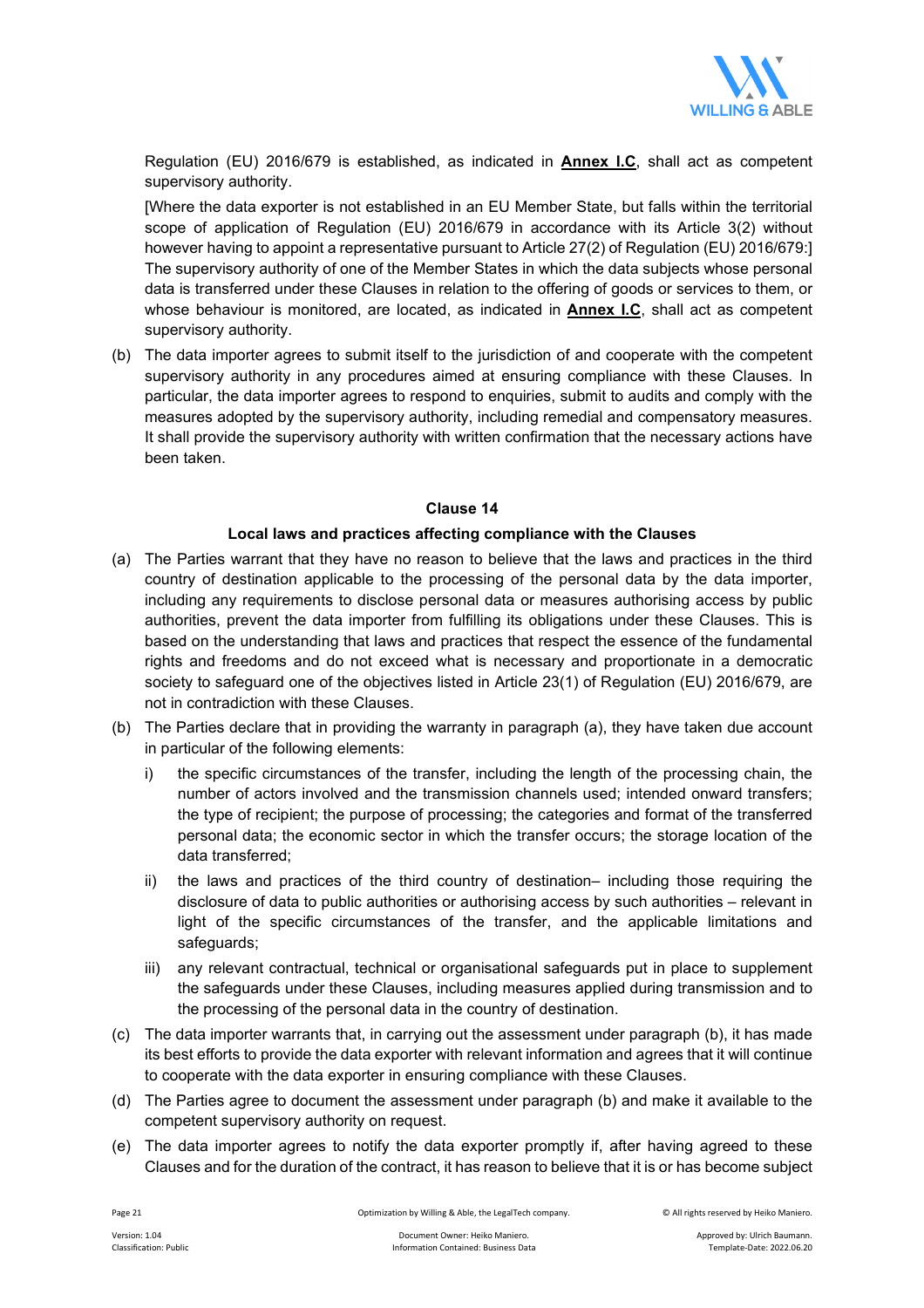

to laws or practices not in line with the requirements under paragraph (a), including following a change in the laws of the third country or a measure (such as a disclosure request) indicating an application of such laws in practice that is not in line with the requirements in paragraph (a).

(f) Following a notification pursuant to paragraph (e), or if the data exporter otherwise has reason to believe that the data importer can no longer fulfill its obligations under these Clauses, the data exporter shall promptly identify appropriate measures (e.g. technical or organisational measures to ensure security and confidentiality) to be adopted by the data exporter and/or data importer to address the situation. The data exporter shall suspend the data transfer if it considers that no appropriate safeguards for such transfer can be ensured, or if instructed by the competent supervisory authority to do so. In this case, the data exporter shall be entitled to terminate the contract, insofar as it concerns the processing of personal data under these Clauses. If the contract involves more than two Parties, the data exporter may exercise this right to termination only with respect to the relevant Party, unless the Parties have agreed otherwise. Where the contract is terminated pursuant to this Clause, **Clause 16(d) and (e)** shall apply.

#### **Clause 15**

## **Obligations of the data importer in case of access by public authorities**

## **15.1. Notification**

- (a) The data importer agrees to notify the data exporter and, where possible, the data subject promptly (if necessary with the help of the data exporter) if it:
	- i) receives a legally binding request from a public authority, including judicial authorities, under the laws of the country of destination for the disclosure of personal data transferred pursuant to these Clauses; such notification shall include information about the personal data requested, the requesting authority, the legal basis for the request and the response provided; or
	- ii) becomes aware of any direct access by public authorities to personal data transferred pursuant to these Clauses in accordance with the laws of the country of destination; such notification shall include all information available to the importer.
- (b) If the data importer is prohibited from notifying the data exporter and/or the data subject under the laws of the country of destination, the data importer agrees to use its best efforts to obtain a waiver of the prohibition, with a view to communicating as much information as possible, as soon as possible. The data importer agrees to document its best efforts in order to be able to demonstrate them on request of the data exporter.
- (c) Where permissible under the laws of the country of destination, the data importer agrees to provide the data exporter, at regular intervals for the duration of the contract, with as much relevant information as possible on the requests received (in particular, number of requests, type of data requested, requesting authority/ies, whether requests have been challenged and the outcome of such challenges, etc.).
- (d) The data importer agrees to preserve the information pursuant to paragraphs (a) to (c) for the duration of the contract and make it available to the competent supervisory authority on request.
- (e) Paragraphs (a) to (c) are without prejudice to the obligation of the data importer pursuant to **Clause 14(e)** and **Clause 16** to inform the data exporter promptly where it is unable to comply with these Clauses.

## **15.2. Review of legality and data minimisation**

Page 22 Optimization by Willing & Able, the LegalTech company. © All rights reserved by Heiko Maniero.

Information Contained: Business Data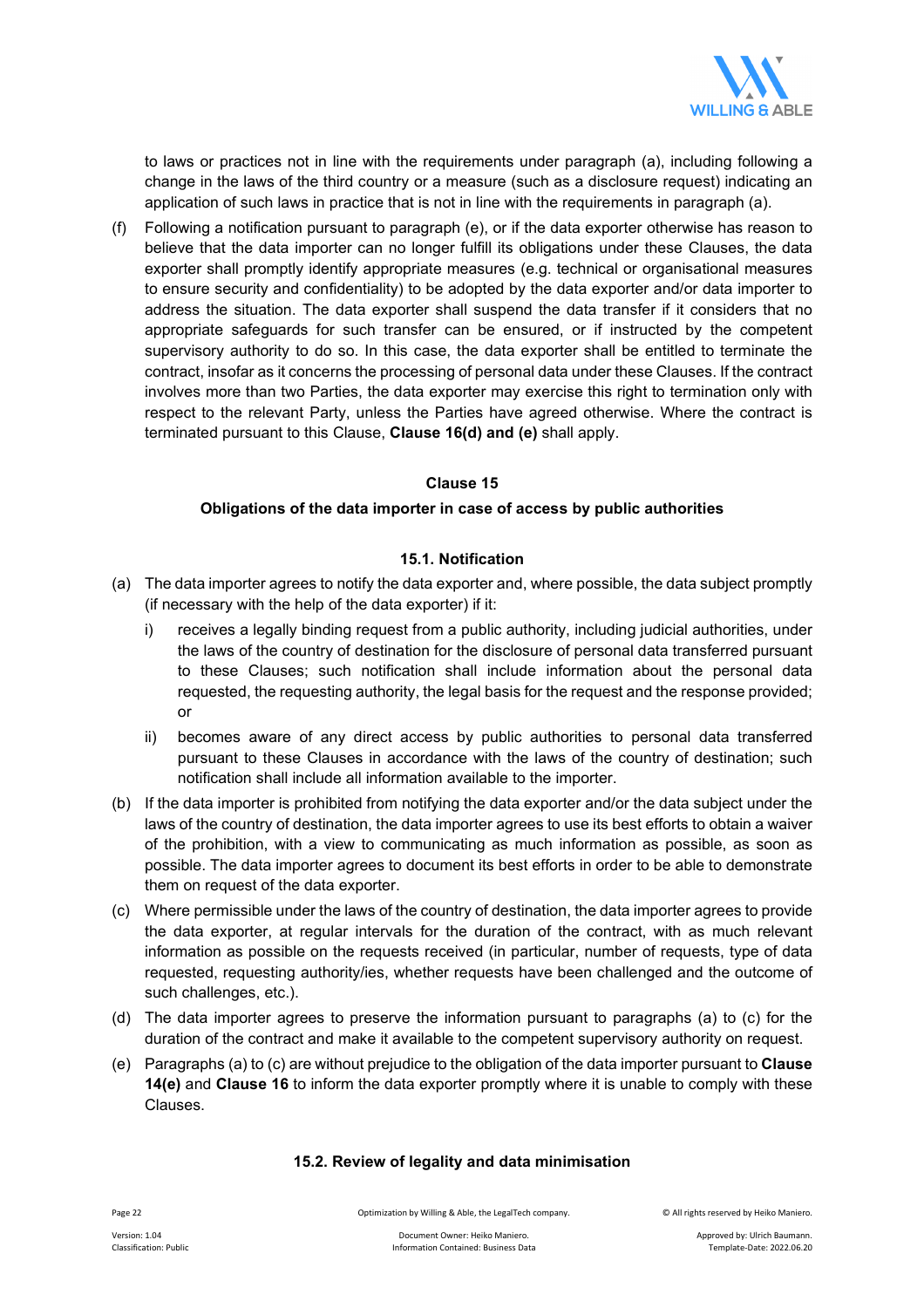

- (a) The data importer agrees to review the legality of the request for disclosure, in particular whether it remains within the powers granted to the requesting public authority, and to challenge the request if, after careful assessment, it concludes that there are reasonable grounds to consider that the request is unlawful under the laws of the country of destination, applicable obligations under international law and principles of international comity. The data importer shall, under the same conditions, pursue possibilities of appeal. When challenging a request, the data importer shall seek interim measures with a view to suspending the effects of the request until the competent judicial authority has decided on its merits. It shall not disclose the personal data requested until required to do so under the applicable procedural rules. These requirements are without prejudice to the obligations of the data importer under **Clause 14(e)**.
- (b) The data importer agrees to document its legal assessment and any challenge to the request for disclosure and, to the extent permissible under the laws of the country of destination, make the documentation available to the data exporter. It shall also make it available to the competent supervisory authority on request.
- (c) The data importer agrees to provide the minimum amount of information permissible when responding to a request for disclosure, based on a reasonable interpretation of the request.

## **Clause 16**

## **Non-compliance with the Clauses and termination**

- (a) The data importer shall promptly inform the data exporter if it is unable to comply with these Clauses, for whatever reason.
- (b) In the event that the data importer is in breach of these Clauses or unable to comply with these Clauses, the data exporter shall suspend the transfer of personal data to the data importer until compliance is again ensured or the contract is terminated. This is without prejudice to **Clause 14(f)**.
- (c) The data exporter shall be entitled to terminate the contract, insofar as it concerns the processing of personal data under these Clauses, where:
	- i) the data exporter has suspended the transfer of personal data to the data importer pursuant to paragraph (b) and compliance with these Clauses is not restored within a reasonable time and in any event within one month of suspension;
	- ii) the data importer is in substantial or persistent breach of these Clauses; or
	- iii) the data importer fails to comply with a binding decision of a competent court or supervisory authority regarding its obligations under these Clauses. In these cases, it shall inform the competent supervisory authority of such non- compliance. Where the contract involves more than two Parties, the data exporter may exercise this right to termination only with respect to the relevant Party, unless the Parties have agreed otherwise.
- (d) Personal data that has been transferred prior to the termination of the contract pursuant to paragraph (c) shall at the choice of the data exporter immediately be returned to the data exporter or deleted in its entirety. The same shall apply to any copies of the data. The data importer shall certify the deletion of the data to the data exporter. Until the data is deleted or returned, the data importer shall continue to ensure compliance with these Clauses. In case of local laws applicable to the data importer that prohibit the return or deletion of the transferred personal data, the data importer warrants that it will continue to ensure compliance with these Clauses and will only process the data to the extent and for as long as required under that local law.
- (e) Either Party may revoke its agreement to be bound by these Clauses where (i) the European Commission adopts a decision pursuant to Article 45(3) of Regulation (EU) 2016/679 that covers the transfer of personal data to which these Clauses apply; or (ii) Regulation (EU) 2016/679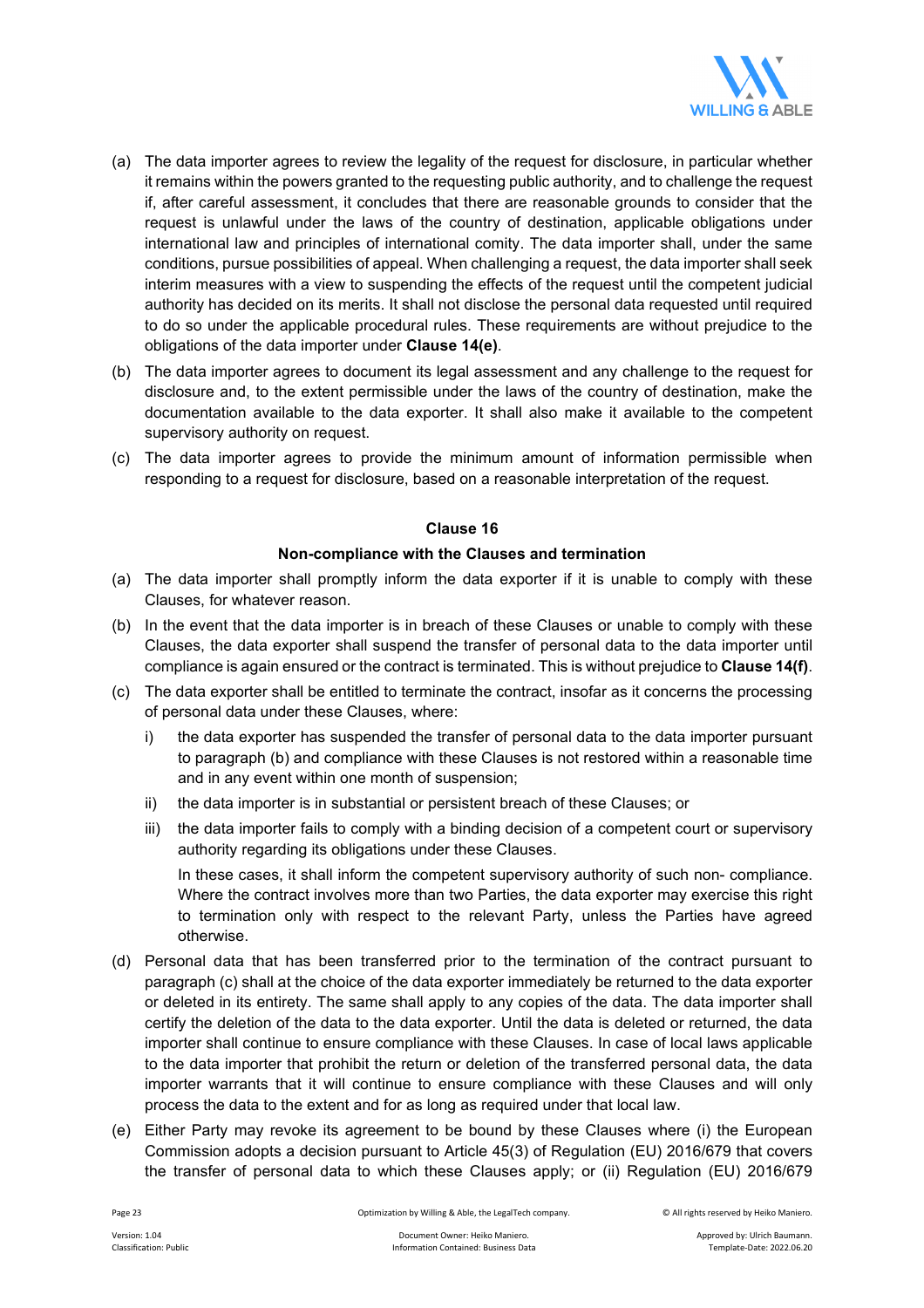

becomes part of the legal framework of the country to which the personal data is transferred. This is without prejudice to other obligations applying to the processing in question under Regulation (EU) 2016/679.

## **Clause 17**

## **Governing law**

These Clauses shall be governed by the law of one of the EU Member States, provided such law allows for third- party beneficiary rights. The Parties agree that this shall be the law of Germany.

## **Clause 18**

## **Choice of forum and jurisdiction**

- (a) Any dispute arising from these Clauses shall be resolved by the courts of an EU Member State.
- (b) The Parties agree that those shall be the courts of Germany.
- (c) A data subject may also bring legal proceedings against the data exporter and/or data importer before the courts of the Member State in which he/she has his/her habitual residence.
- (d) The Parties agree to submit themselves to the jurisdiction of such courts.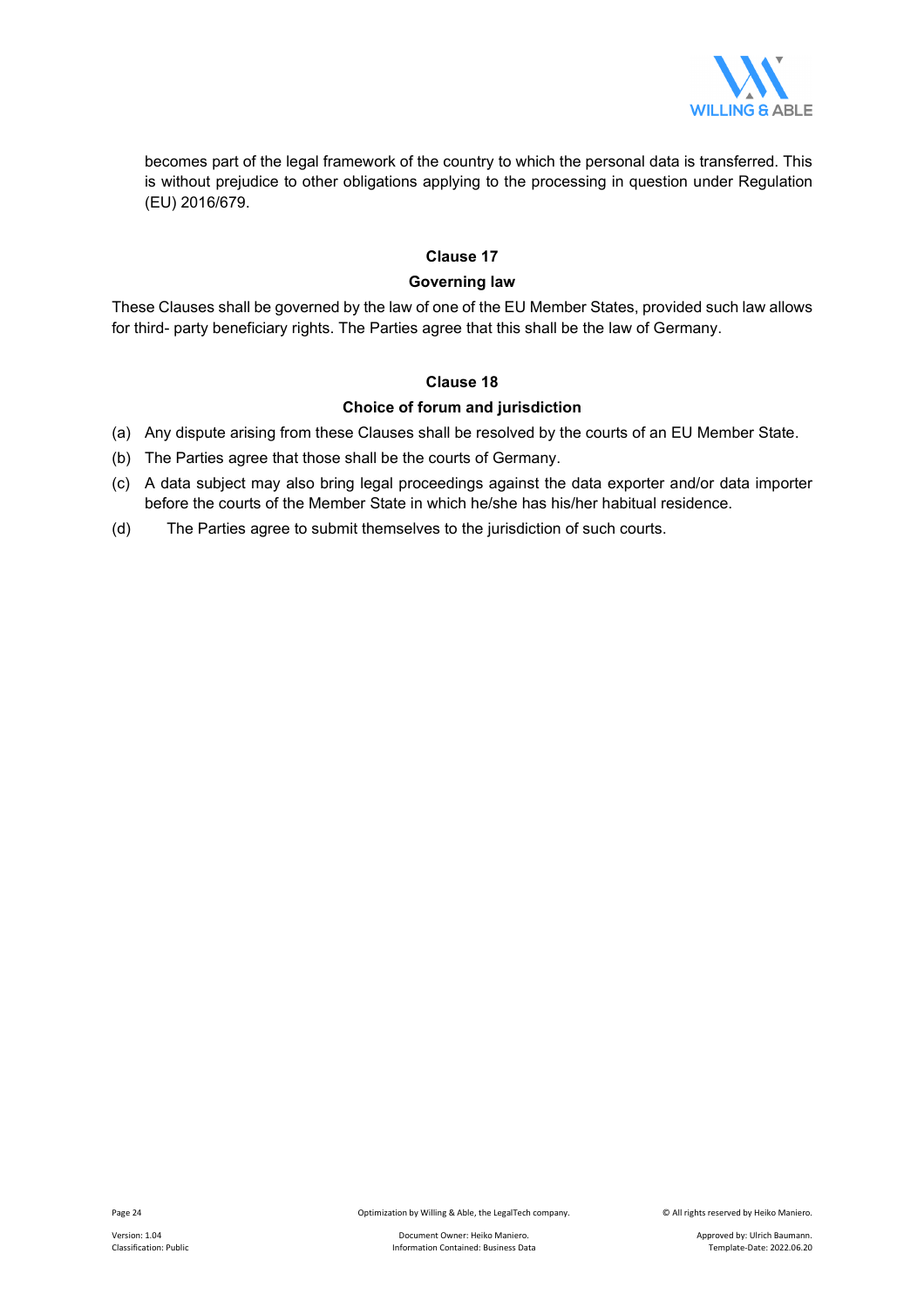

**ΑΝΝΕΧ I** 

## **A. LIST OF PARTIES**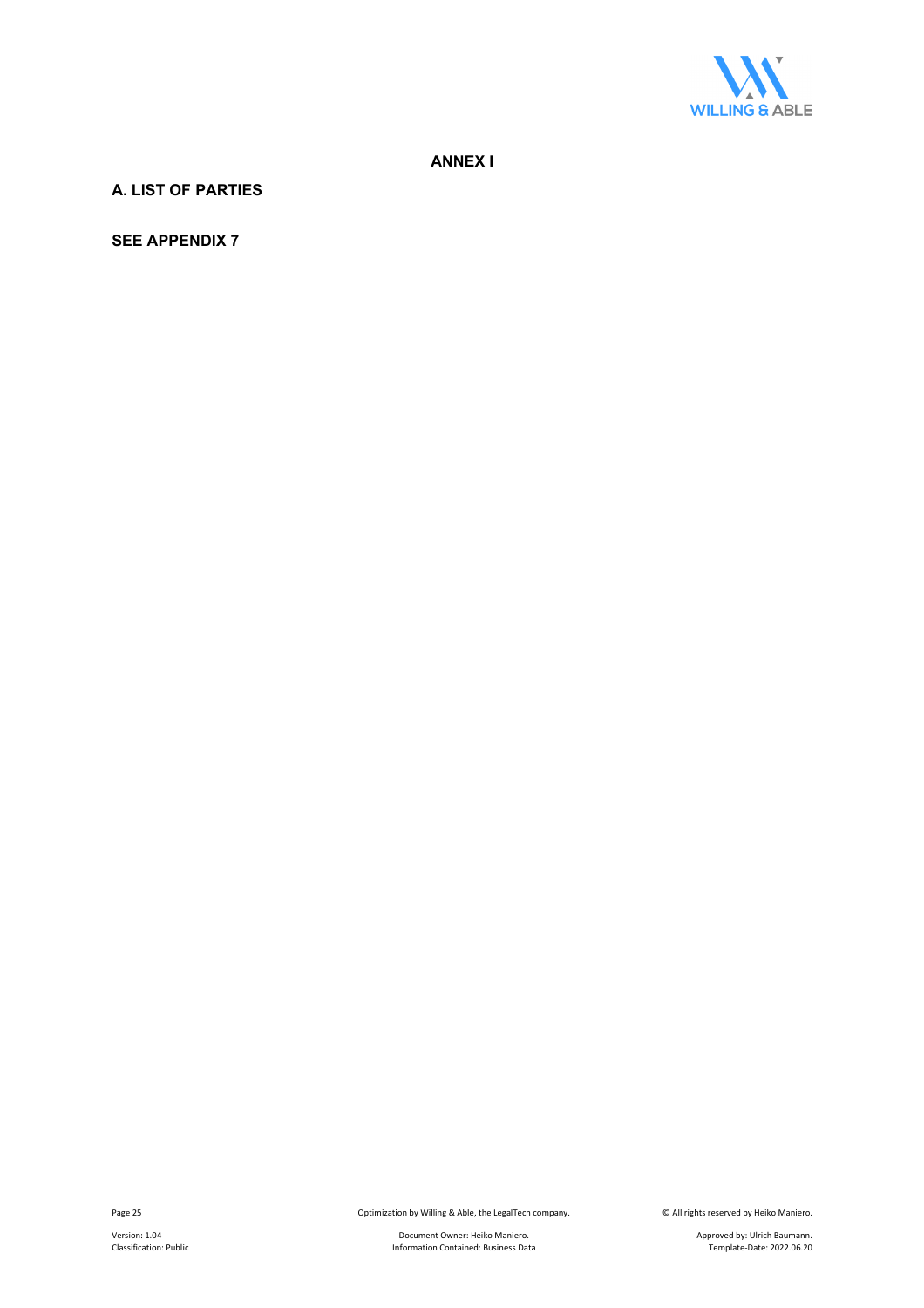

## **B. DESCRIPTION OF TRANSFER**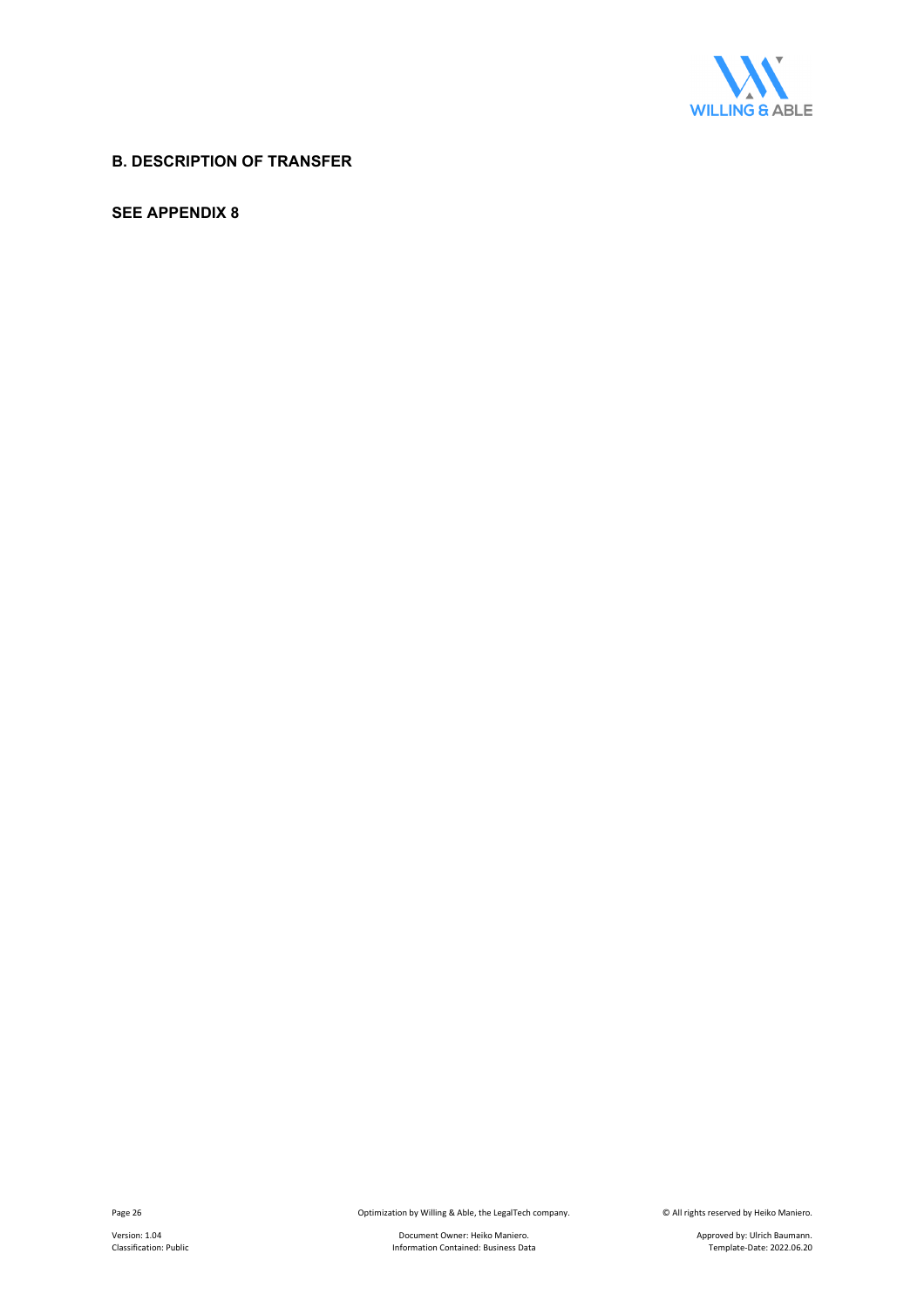

## **C. COMPETENT SUPERVISORY AUTHORITY**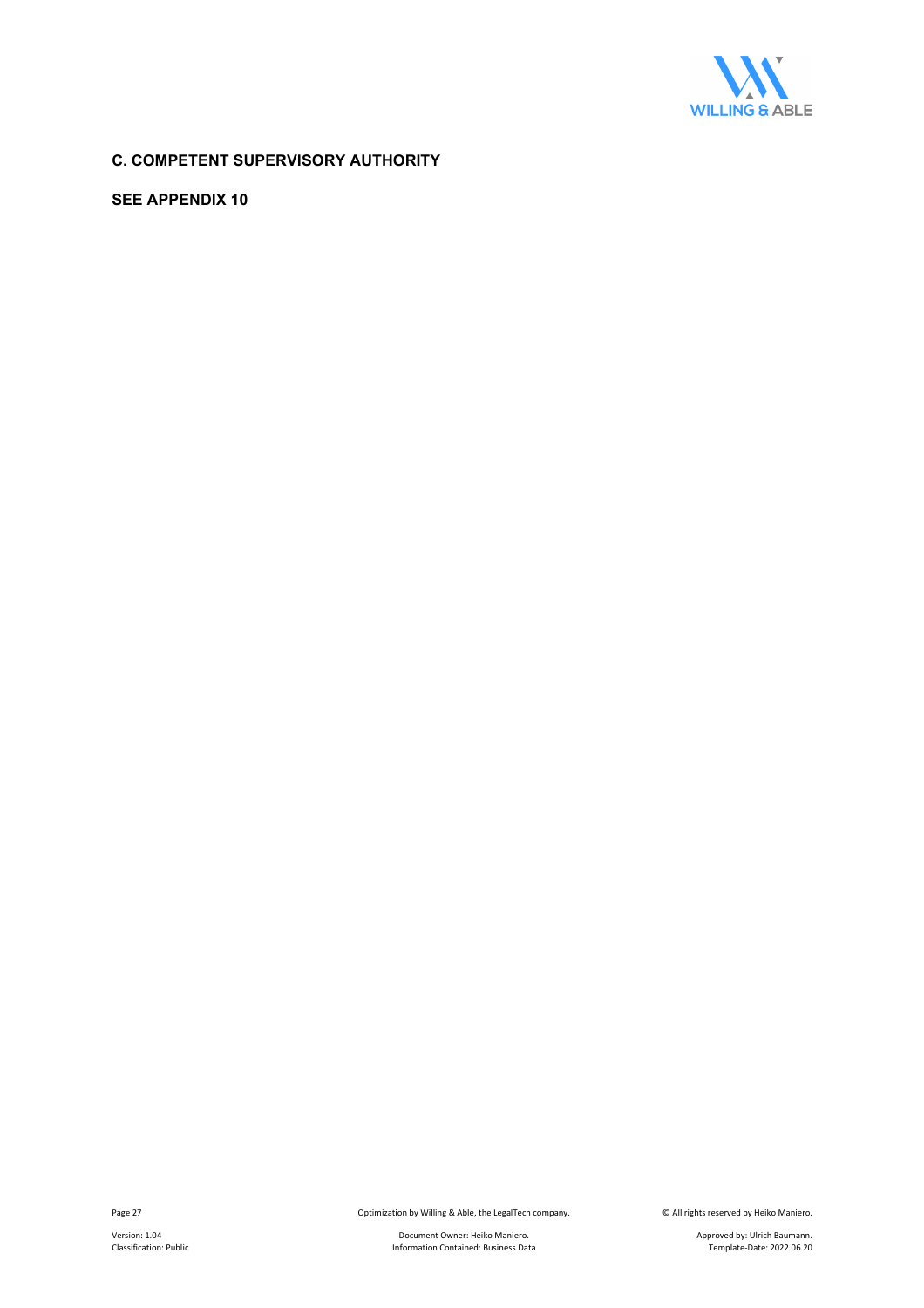

## **ANNEX II**

## **TECHNICAL AND ORGANISATIONAL MEASURES INCLUDING TECHNICAL AND ORGANISATIONAL MEASURES TO ENSURE THE SECURITY OF THE DATA**

Description of the technical and organisational measures implemented by the data importer(s) (including any relevant certifications) to ensure an appropriate level of security, taking into account the nature, scope, context and purpose of the processing, and the risks for the rights and freedoms of natural persons.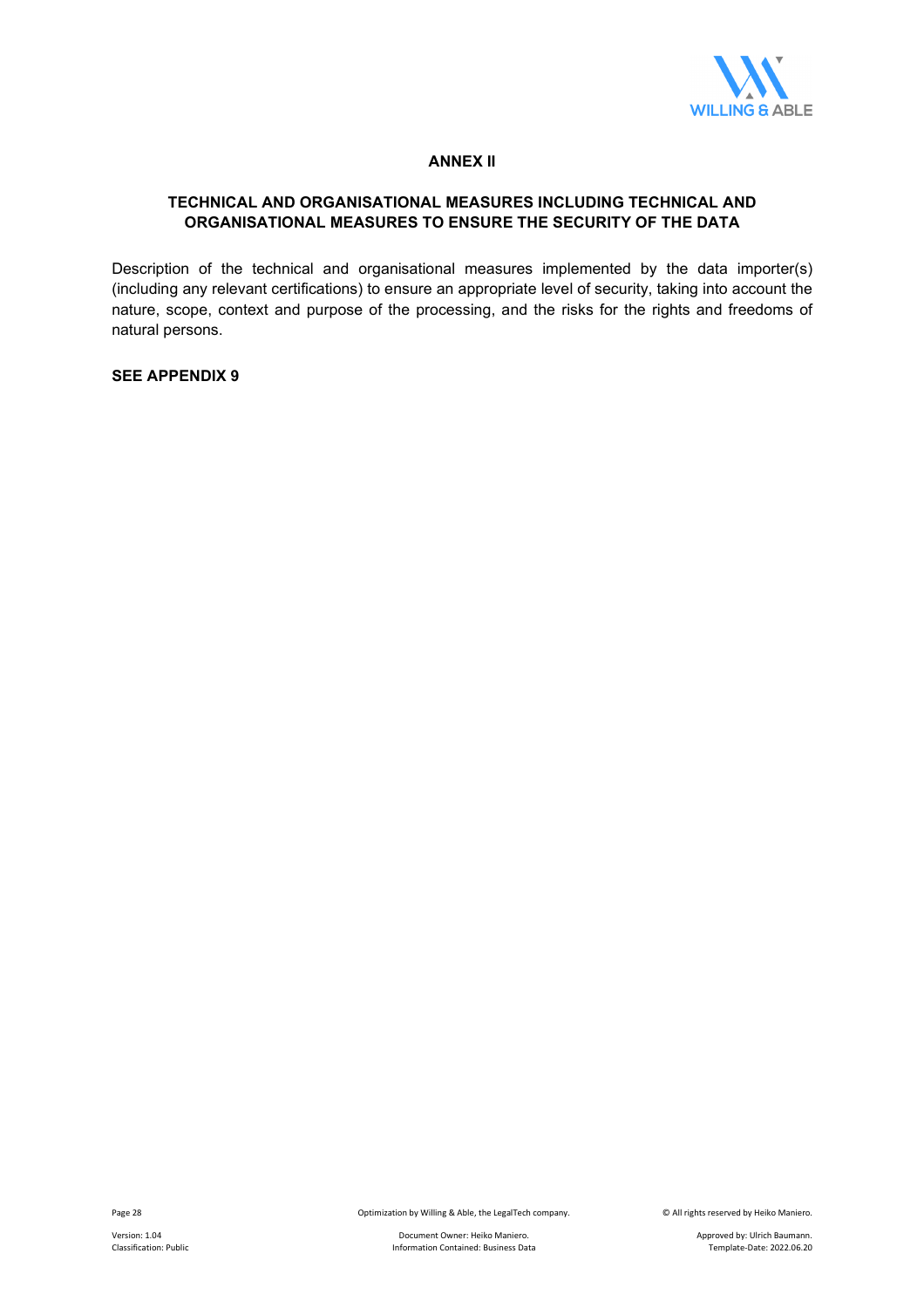

## APPENDIX 3 – SCCs 2021/914 MODULE TWO: Transfer Controller to Processor

# **STANDARD CONTRACTUAL CLAUSES 2021/914 MODULE TWO: Transfer Controller to Processor**

#### **Clause 1**

#### **Purpose and scope**

- (a) The purpose of these contractual clauses is to ensure compliance with the requirements of Regulation (EU) 2016/679 of the European Parliament and of the Council of 27 April 2016 on the protection of natural persons with regard to the processing of personal data and on the free movement of such data (General Data Protection Regulation) for the transfer of personal data to a third country.
- (b) The Parties:
	- i) the natural or legal person(s), public authority/ies, agency/ies or other body/ies (hereinafter "**entity/ies**") transferring the personal data, as listed in **Annex I.A** (hereinafter each "**data exporter**"), and
	- ii) the entity/ies in a third country receiving the personal data from the data exporter, directly or indirectly via another entity also Party to these Clauses, as listed in **Annex I.A** (hereinafter each "**data importer**")

have agreed to these contractual clauses ("**Clauses**").

- (c) These Clauses apply with respect to the transfer of personal data as specified in **Annex I.B**.
- (d) The Appendix to these Clauses containing the Annexes referred to therein forms an integral part of these Clauses.

#### **Clause 2**

### **Effect and invariability of the Clauses**

- (a) These Clauses set out appropriate safeguards, including enforceable data subject rights and effective legal remedies, pursuant to Article 46(1) and Article 46(2)(c) of Regulation (EU) 2016/679 and, with respect to data transfers from controllers to processors and/or processors to processors, standard contractual clauses pursuant to Article 28(7) of Regulation (EU) 2016/679, provided they are not modified, except to select the appropriate Module(s) or to add or update information in the Appendix. This does not prevent the Parties from including the standard contractual clauses laid down in these Clauses in a wider contract and/or to add other clauses or additional safeguards, provided that they do not contradict, directly or indirectly, these Clauses or prejudice the fundamental rights or freedoms of data subjects.
- (b) These Clauses are without prejudice to obligations to which the data exporter is subject by virtue of Regulation (EU) 2016/679.

## **Clause 3**

## **Third-party beneficiaries**

- (a) The data subjects can enforce against the data exporter and/or data importer these Clauses, with the following exceptions:
	- i) Clause 1, Clause 2, Clause 3, Clause 6, Clause 7;

Page 29 Optimization by Willing & Able, the LegalTech company. © All rights reserved by Heiko Maniero.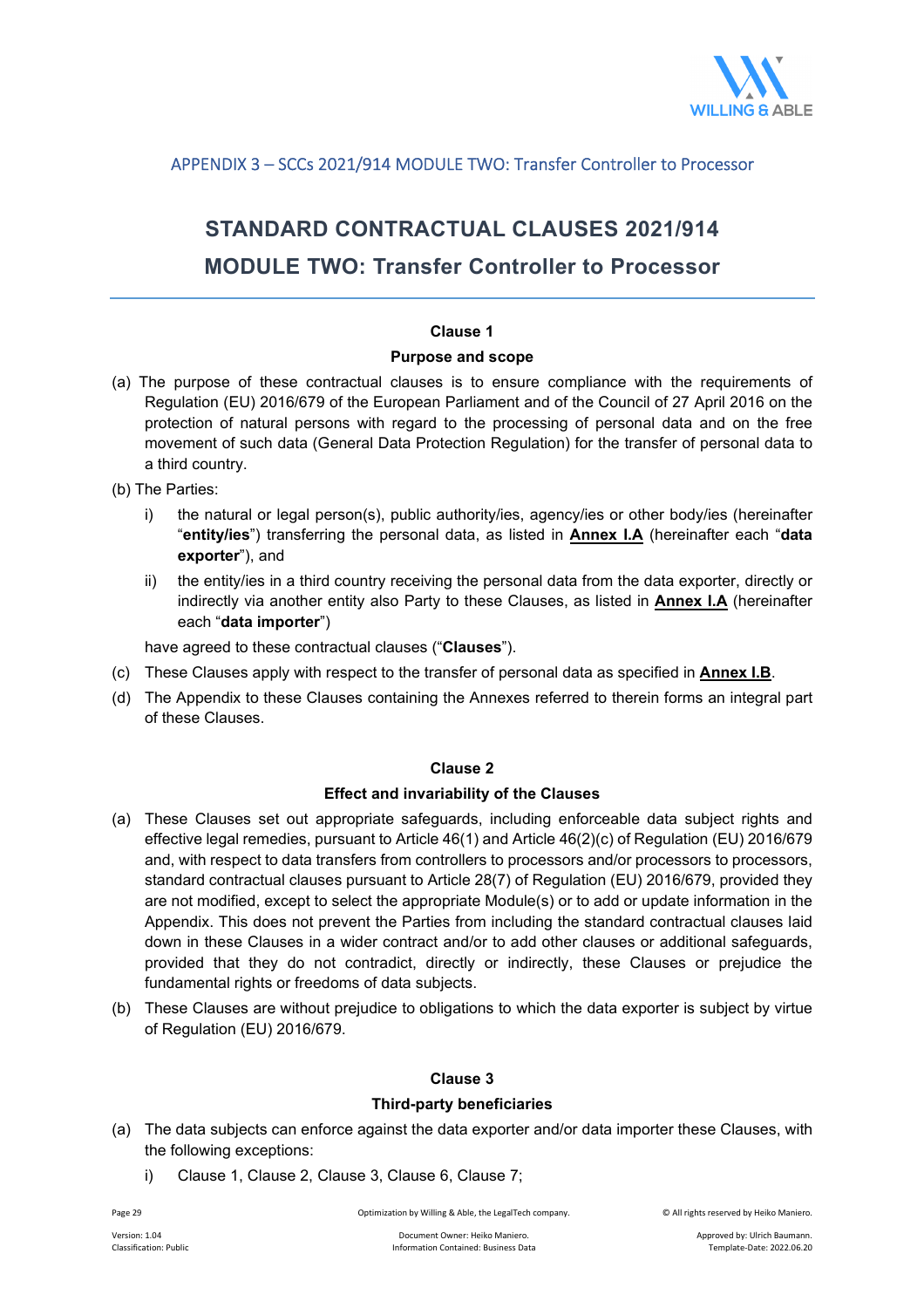

- ii) Clause  $8.1(b)$ ,  $8.9(a)$ ,  $(c)$ ,  $(d)$  and  $(e)$ ;
- iii) Clause  $9(a)$ ,  $(c)$ ,  $(d)$  and  $(e)$ ;
- iv) Clause  $12(a)$ ,  $(d)$  and  $(f)$ ;
- v) Clause 13;
- vi) Clause 15.1 (c), (d) and (e);
- vii) Clause 16 (e);
- viii) Clause 18 (a) and (b);

(b) Paragraph (a) is without prejudice to rights of data subjects under Regulation (EU) 2016/679.

## **Clause 4**

## **Interpretation**

- (a) Where these Clauses use terms that are defined in Regulation (EU) 2016/679, those terms shall have the same meaning as in that Regulation.
- (b) These Clauses shall be read and interpreted in the light of the provisions of Regulation (EU) 2016/679.
- (c) These Clauses shall not be interpreted in a way that conflicts with rights and obligations provided for in Regulation (EU) 2016/679.

## **Clause 5**

## **Hierarchy**

In the event of a contradiction between these Clauses and the provisions of other related agreements between the Parties, existing at the time these Clauses are agreed or entered into thereafter, these Clauses shall prevail.

## **Clause 6**

## **Description of the transfer(s)**

The details of the transfer(s), and in particular the categories of personal data that are transferred and the purpose(s) for which they are transferred, are specified in **Annex I.B** hereunder.

## **Clause 7**

## **Docking clause**

- (a) An entity that is not a Party to these Clauses may, with the agreement of the Parties, accede to these Clauses at any time, either as a data exporter or as a data importer, by completing the Appendix and signing **Annex I.A.**
- (b) Once it has completed the Appendix and signed **Annex I.A**, the acceding entity shall become a Party to these Clauses and have the rights and obligations of a data exporter or data importer in accordance with its designation in **Annex I.A**.
- (c) The acceding entity shall have no rights or obligations arising under these Clauses from the period prior to becoming a Party.

## **Clause 8**

## **Data protection safeguards**

Version: 1.04 **Approved by: Ulrich Baumann.**<br>Classification: Public **Classification: Public** Classification: Public Classification: Public Classification: Public Information Contained: Business Data

Page 30 Optimization by Willing & Able, the LegalTech company. © All rights reserved by Heiko Maniero.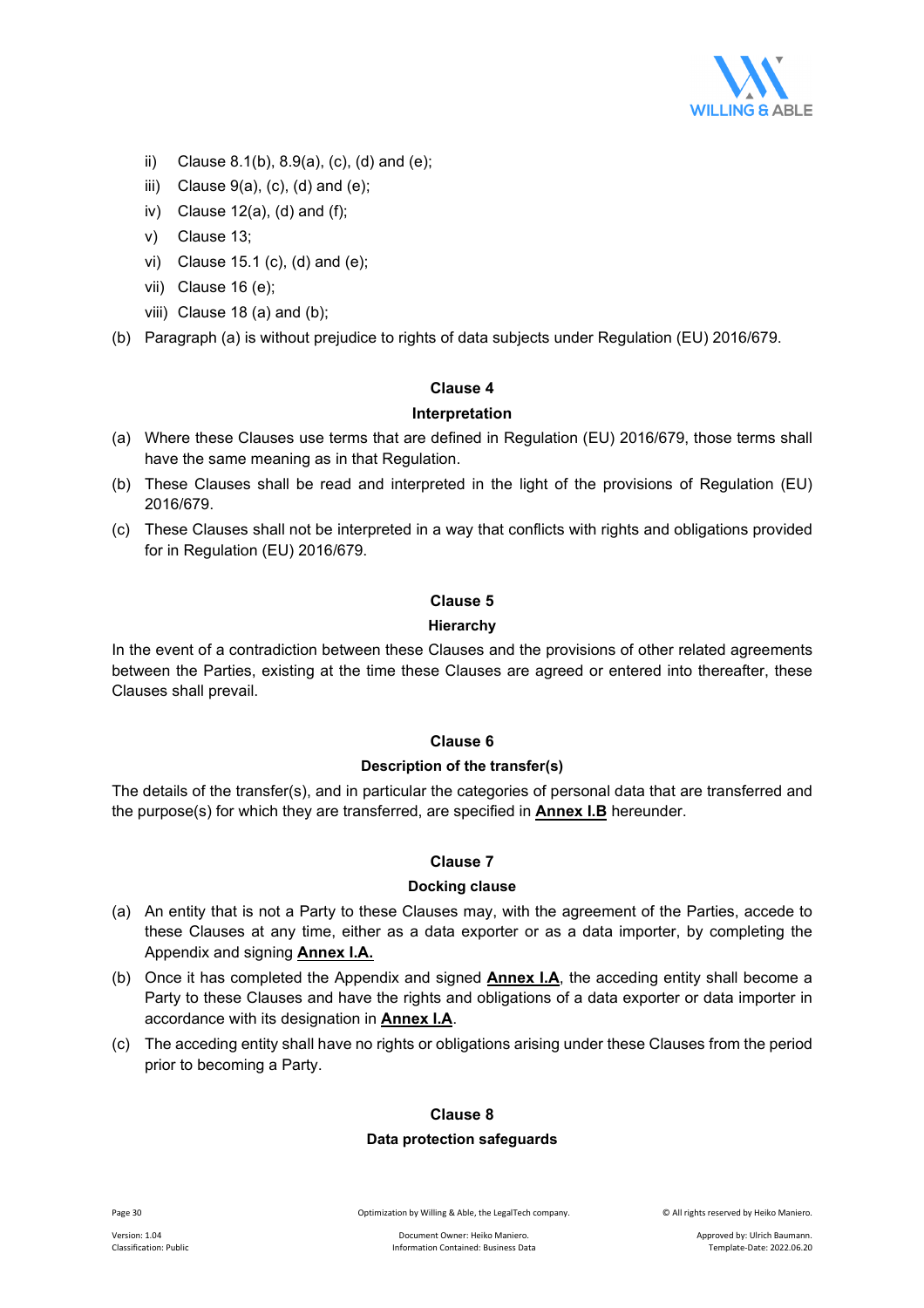

The data exporter warrants that it has used reasonable efforts to determine that the data importer is able, through the implementation of appropriate technical and organisational measures, to satisfy its obligations under these Clauses.

#### **8.1. Instructions**

- (a) The data importer shall process the personal data only on documented instructions from the data exporter. The data exporter may give such instructions throughout the duration of the contract.
- (b) The data importer shall immediately inform the data exporter if it is unable to follow those instructions.

#### **8.2. Purpose limitation**

The data importer shall process the personal data only for the specific purpose(s) of the transfer, as set out in **Annex I. B**, unless on further instructions from the data exporter.

## **8.3. Transparency**

On request, the data exporter shall make a copy of these Clauses, including the Appendix as completed by the Parties, available to the data subject free of charge. To the extent necessary to protect business secrets or other confidential information, including the measures described in **Annex II** and personal data, the data exporter may redact part of the text of the Appendix to these Clauses prior to sharing a copy, but shall provide a meaningful summary where the data subject would otherwise not be able to understand the its content or exercise his/her rights. On request, the Parties shall provide the data subject with the reasons for the redactions, to the extent possible without revealing the redacted information. This Clause is without prejudice to the obligations of the data exporter under Articles 13 and 14 of Regulation (EU) 2016/679.

#### **8.4. Accuracy**

If the data importer becomes aware that the personal data it has received is inaccurate, or has become outdated, it shall inform the data exporter without undue delay. In this case, the data importer shall cooperate with the data exporter to erase or rectify the data.

#### **8.5. Duration of processing and erasure or return of data**

Processing by the data importer shall only take place for the duration specified in **Annex I.B**. After the end of the provision of the processing services, the data importer shall, at the choice of the data exporter, delete all personal data processed on behalf of the data exporter and certify to the data exporter that it has done so, or return to the data exporter all personal data processed on its behalf and delete existing copies. Until the data is deleted or returned, the data importer shall continue to ensure compliance with these Clauses. In case of local laws applicable to the data importer that prohibit return or deletion of the personal data, the data importer warrants that it will continue to ensure compliance with these Clauses and will only process it to the extent and for as long as required under that local law. This is without prejudice to **Clause 14**, in particular the requirement for the data importer under **Clause 14(e)** to notify the data exporter throughout the duration of the contract if it has reason to believe that it is or has become subject to laws or practices not in line with the requirements under **Clause 14(a)**.

#### **8.6. Security of processing**

Page 31 Optimization by Willing & Able, the LegalTech company. © All rights reserved by Heiko Maniero.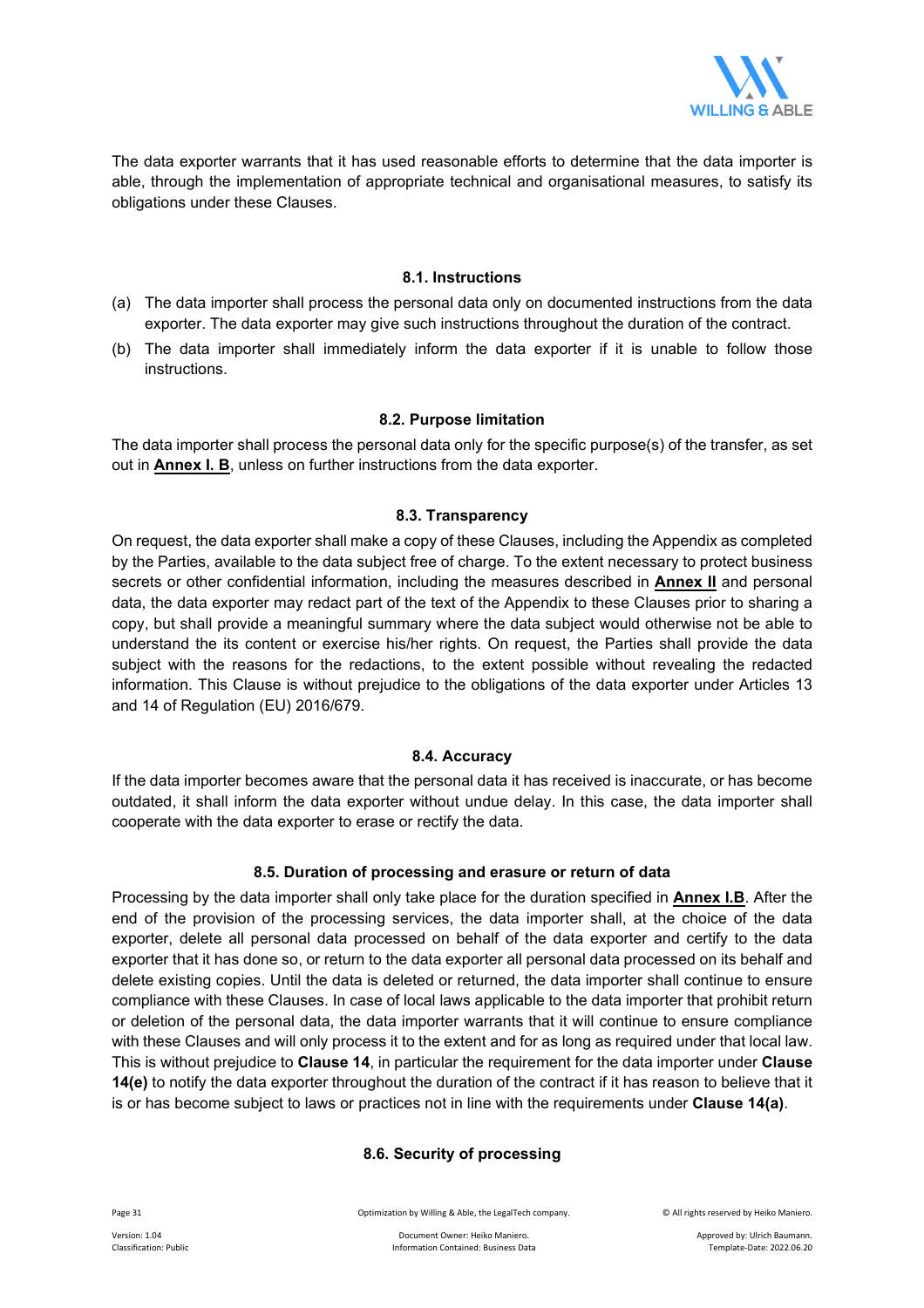

- (a) The data importer and, during transmission, also the data exporter shall implement appropriate technical and organisational measures to ensure the security of the data, including protection against a breach of security leading to accidental or unlawful destruction, loss, alteration, unauthorised disclosure or access to that data (hereinafter 'personal data breach'). In assessing the appropriate level of security, the Parties shall take due account of the state of the art, the costs of implementation, the nature, scope, context and purpose(s) of processing and the risks involved in the processing for the data subjects. The Parties shall in particular consider having recourse to encryption or pseudonymisation, including during transmission, where the purpose of processing can be fulfilled in that manner. In case of pseudonymisation, the additional information for attributing the personal data to a specific data subject shall, where possible, remain under the exclusive control of the data exporter. In complying with its obligations under this paragraph, the data importer shall at least implement the technical and organisational measures specified in **Annex II**. The data importer shall carry out regular checks to ensure that these measures continue to provide an appropriate level of security.
- (b) The data importer shall grant access to the personal data to members of its personnel only to the extent strictly necessary for the implementation, management and monitoring of the contract. It shall ensure that persons authorised to process the personal data have committed themselves to confidentiality or are under an appropriate statutory obligation of confidentiality.
- (c) In the event of a personal data breach concerning personal data processed by the data importer under these Clauses, the data importer shall take appropriate measures to address the breach, including measures to mitigate its adverse effects. The data importer shall also notify the data exporter without undue delay after having become aware of the breach. Such notification shall contain the details of a contact point where more information can be obtained, a description of the nature of the breach (including, where possible, categories and approximate number of data subjects and personal data records concerned), its likely consequences and the measures taken or proposed to address the breach including, where appropriate, measures to mitigate its possible adverse effects. Where, and in so far as, it is not possible to provide all information at the same time, the initial notification shall contain the information then available and further information shall, as it becomes available, subsequently be provided without undue delay.
- (d) The data importer shall cooperate with and assist the data exporter to enable the data exporter to comply with its obligations under Regulation (EU) 2016/679, in particular to notify the competent supervisory authority and the affected data subjects, taking into account the nature of processing and the information available to the data importer.

## **8.7. Sensitive data**

Where the transfer involves personal data revealing racial or ethnic origin, political opinions, religious or philosophical beliefs, or trade union membership, genetic data, or biometric data for the purpose of uniquely identifying a natural person, data concerning health or a person's sex life or sexual orientation, or data relating to criminal convictions and offences (hereinafter 'sensitive data'), the data importer shall apply the specific restrictions and/or additional safeguards described in **Annex I.B**.

#### **8.8. Onward transfers**

The data importer shall only disclose the personal data to a third party on documented instructions from the data exporter. In addition, the data may only be disclosed to a third party located outside the European Union (in the same country as the data importer or in another third country, hereinafter 'onward transfer') if the third party is or agrees to be bound by these Clauses, under the appropriate Module, or if:

Page 32 Optimization by Willing & Able, the LegalTech company. © All rights reserved by Heiko Maniero.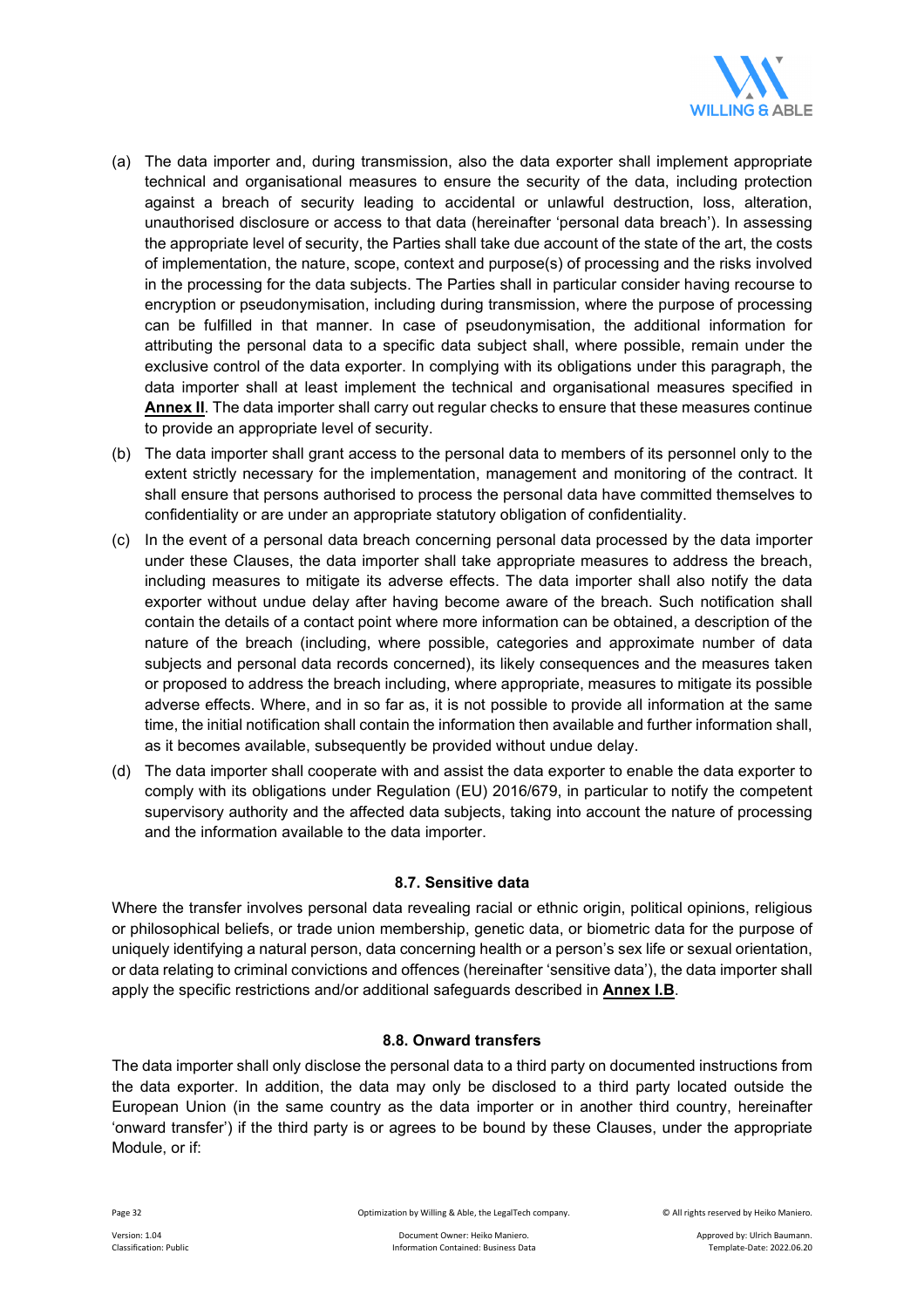

- i) the onward transfer is to a country benefitting from an adequacy decision pursuant to Article 45 of Regulation (EU) 2016/679 that covers the onward transfer;
- ii) the third party otherwise ensures appropriate safeguards pursuant to Articles 46 or 47 Regulation of (EU) 2016/679 with respect to the processing in question;
- iii) the onward transfer is necessary for the establishment, exercise or defense of legal claims in the context of specific administrative, regulatory or judicial proceedings; or
- iv) the onward transfer is necessary in order to protect the vital interests of the data subject or of another natural person.

Any onward transfer is subject to compliance by the data importer with all the other safeguards under these Clauses, in particular purpose limitation.

## **8.9. Documentation and compliance**

- (a) The data importer shall promptly and adequately deal with enquiries from the data exporter that relate to the processing under these Clauses.
- (b) The Parties shall be able to demonstrate compliance with these Clauses. In particular, the data importer shall keep appropriate documentation on the processing activities carried out on behalf of the data exporter.
- (c) The data importer shall make available to the data exporter all information necessary to demonstrate compliance with the obligations set out in these Clauses and at the data exporter's request, allow for and contribute to audits of the processing activities covered by these Clauses, at reasonable intervals or if there are indications of non- compliance. In deciding on a review or audit, the data exporter may take into account relevant certifications held by the data importer.
- (d) The data exporter may choose to conduct the audit by itself or mandate an independent auditor. Audits may include inspections at the premises or physical facilities of the data importer and shall, where appropriate, be carried out with reasonable notice.
- (e) The Parties shall make the information referred to in paragraphs (b) and (c), including the results of any audits, available to the competent supervisory authority on request.

## **Clause 9**

## **Use of sub-processors**

- (a) GENERAL WRITTEN AUTHORISATION: The data importer has the data exporter's general authorisation for the engagement of sub-processor(s) from an agreed list. The data importer shall specifically inform the data exporter in writing of any intended changes to that list through the addition or replacement of sub-processors at least 30 days in advance, thereby giving the data exporter sufficient time to be able to object to such changes prior to the engagement of the subprocessor(s). The data importer shall provide the data exporter with the information necessary to enable the data exporter to exercise its right to object.
- (b) Where the data importer engages a sub-processor to carry out specific processing activities (on behalf of the data exporter), it shall do so by way of a written contract that provides for, in substance, the same data protection obligations as those binding the data importer under these Clauses, including in terms of third-party beneficiary rights for data subjects. The Parties agree that, by complying with this Clause, the data importer fulfils its obligations under **Clause 8.8.** The data importer shall ensure that the sub-processor complies with the obligations to which the data importer is subject pursuant to these Clauses.
- (c) The data importer shall provide, at the data exporter's request, a copy of such a sub-processor agreement and any subsequent amendments to the data exporter. To the extent necessary to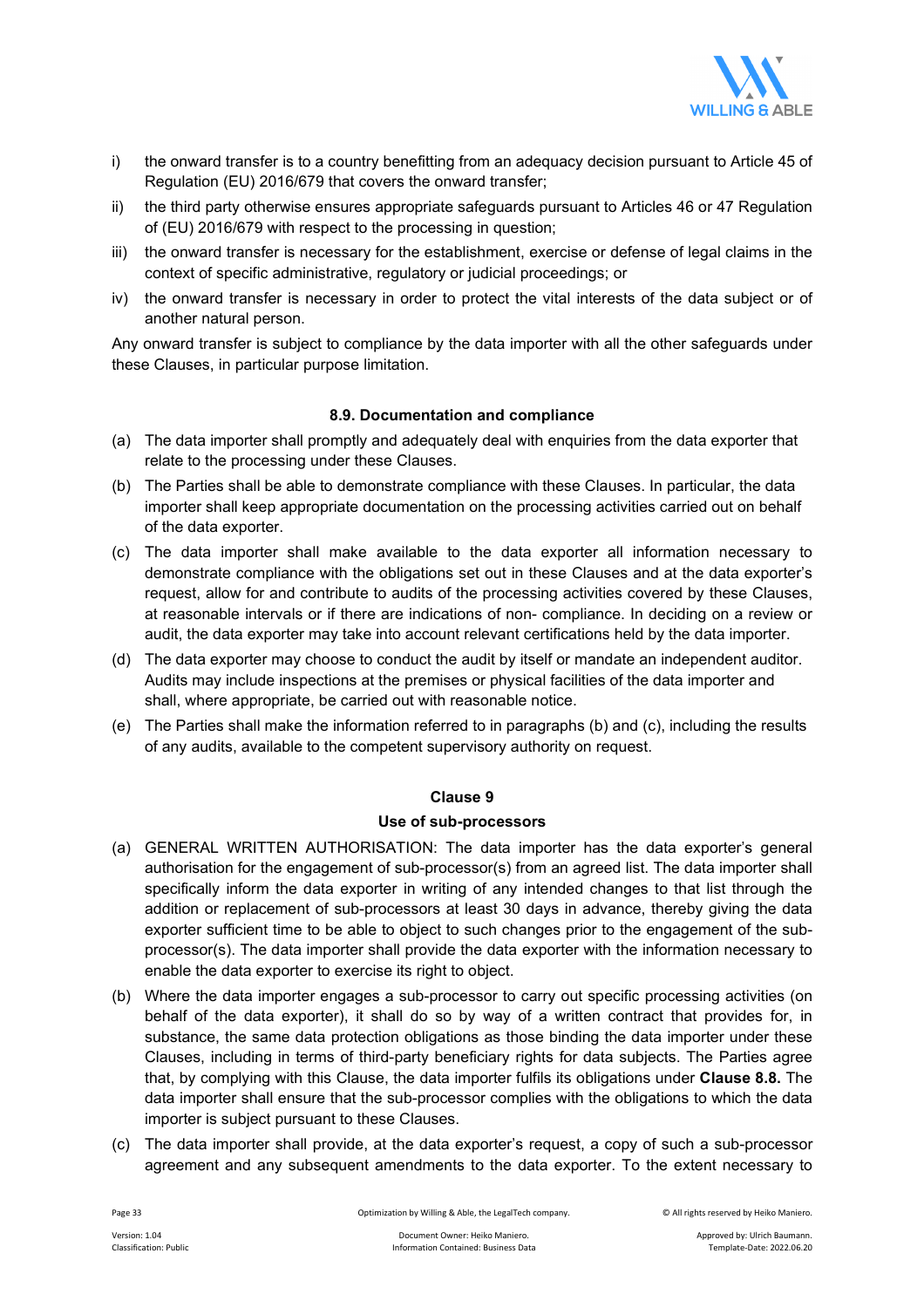

protect business secrets or other confidential information, including personal data, the data importer may redact the text of the agreement prior to sharing a copy.

- (d) The data importer shall remain fully responsible to the data exporter for the performance of the sub-processor's obligations under its contract with the data importer. The data importer shall notify the data exporter of any failure by the sub-processor to fulfil its obligations under that contract.
- (e) The data importer shall agree a third-party beneficiary clause with the sub-processor whereby in the event the data importer has factually disappeared, ceased to exist in law or has become insolvent – the data exporter shall have the right to terminate the sub-processor contract and to instruct the sub-processor to erase or return the personal data.

## **Clause 10**

#### **Data subject rights**

- (a) The data importer shall promptly notify the data exporter of any request it has received from a data subject. It shall not respond to that request itself unless it has been authorised to do so by the data exporter.
- (b) The data importer shall assist the data exporter in fulfilling its obligations to respond to data subjects' requests for the exercise of their rights under Regulation (EU) 2016/679. In this regard, the Parties shall set out in **Annex II** the appropriate technical and organisational measures, taking into account the nature of the processing, by which the assistance shall be provided, as well as the scope and the extent of the assistance required.
- (c) In fulfilling its obligations under paragraphs (a) and (b), the data importer shall comply with the instructions from the data exporter.

## **Clause 11**

## **Redress**

- (a) The data importer shall inform data subjects in a transparent and easily accessible format, through individual notice or on its website, of a contact point authorised to handle complaints. It shall deal promptly with any complaints it receives from a data subject.
- (b) In case of a dispute between a data subject and one of the Parties as regards compliance with these Clauses, that Party shall use its best efforts to resolve the issue amicably in a timely fashion. The Parties shall keep each other informed about such disputes and, where appropriate, cooperate in resolving them.
- (c) Where the data subject invokes a third-party beneficiary right pursuant to **Clause 3**, the data importer shall accept the decision of the data subject to:
	- i) lodge a complaint with the supervisory authority in the Member State of his/her habitual residence or place of work, or the competent supervisory authority pursuant to **Clause 13**;
	- ii) refer the dispute to the competent courts within the meaning of **Clause 18**.
- (d) The Parties accept that the data subject may be represented by a not-for-profit body, organisation or association under the conditions set out in Article 80(1) of Regulation (EU) 2016/679.
- (e) The data importer shall abide by a decision that is binding under the applicable EU or Member State law.
- (f) The data importer agrees that the choice made by the data subject will not prejudice his/her substantive and procedural rights to seek remedies in accordance with applicable laws.

## **Clause 12**

Page 34 Optimization by Willing & Able, the LegalTech company. © All rights reserved by Heiko Maniero.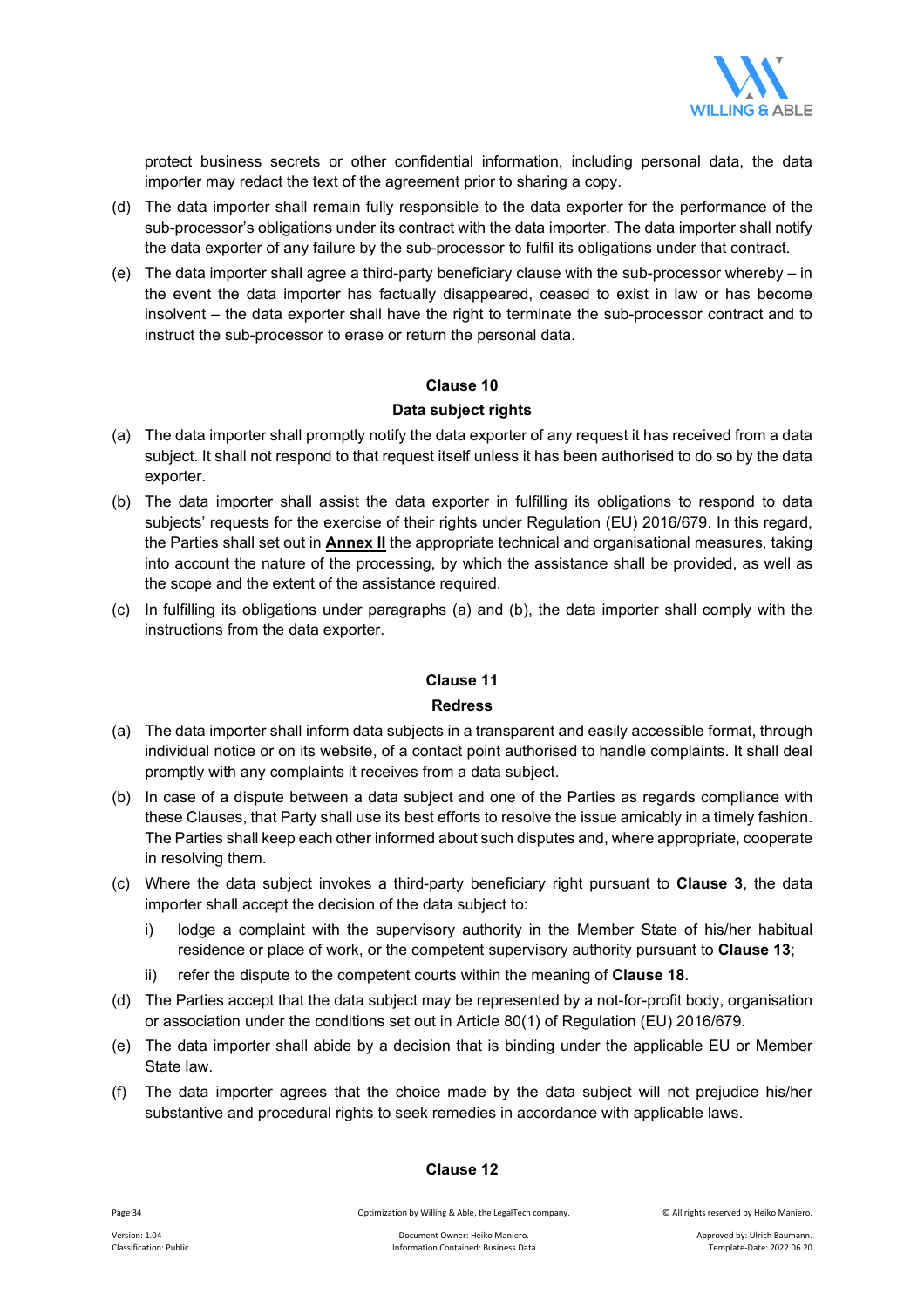

## **Liability**

- (a) Each Party shall be liable to the other Party/ies for any damages it causes the other Party/ies by any breach of these Clauses.
- (b) The data importer shall be liable to the data subject, and the data subject shall be entitled to receive compensation, for any material or non-material damages the data importer or its sub-processor causes the data subject by breaching the third-party beneficiary rights under these Clauses.
- (c) Notwithstanding paragraph (b), the data exporter shall be liable to the data subject, and the data subject shall be entitled to receive compensation, for any material or non-material damages the data exporter or the data importer (or its sub- processor) causes the data subject by breaching the third-party beneficiary rights under these Clauses. This is without prejudice to the liability of the data exporter and, where the data exporter is a processor acting on behalf of a controller, to the liability of the controller under Regulation (EU) 2016/679 or Regulation (EU) 2018/1725, as applicable.
- (d) The Parties agree that if the data exporter is held liable under paragraph (c) for damages caused by the data importer (or its sub-processor), it shall be entitled to claim back from the data importer that part of the compensation corresponding to the data importer's responsibility for the damage.
- (e) Where more than one Party is responsible for any damage caused to the data subject as a result of a breach of these Clauses, all responsible Parties shall be jointly and severally liable and the data subject is entitled to bring an action in court against any of these Parties.
- (f) The Parties agree that if one Party is held liable under paragraph (e), it shall be entitled to claim back from the other Party/ies that part of the compensation corresponding to its/their responsibility for the damage.
- (g) The data importer may not invoke the conduct of a sub-processor to avoid its own liability.

## **Clause 13**

## **Supervision**

(a) [Where the data exporter is established in an EU Member State:] The supervisory authority with responsibility for ensuring compliance by the data exporter with Regulation (EU) 2016/679 as regards the data transfer, as indicated in **Annex I.C**, shall act as competent supervisory authority. [Where the data exporter is not established in an EU Member State, but falls within the territorial scope of application of Regulation (EU) 2016/679 in accordance with its Article 3(2) and has appointed a representative pursuant to Article 27(1) of Regulation (EU) 2016/679:] The supervisory authority of the Member State in which the representative within the meaning of Article 27(1) of Regulation (EU) 2016/679 is established, as indicated in **Annex I.C**, shall act as competent supervisory authority.

 [Where the data exporter is not established in an EU Member State, but falls within the territorial scope of application of Regulation (EU) 2016/679 in accordance with its Article 3(2) without however having to appoint a representative pursuant to Article 27(2) of Regulation (EU) 2016/679:] The supervisory authority of one of the Member States in which the data subjects whose personal data is transferred under these Clauses in relation to the offering of goods or services to them, or whose behaviour is monitored, are located, as indicated in **Annex I.C**, shall act as competent supervisory authority.

(b) The data importer agrees to submit itself to the jurisdiction of and cooperate with the competent supervisory authority in any procedures aimed at ensuring compliance with these Clauses. In particular, the data importer agrees to respond to enquiries, submit to audits and comply with the measures adopted by the supervisory authority, including remedial and compensatory measures.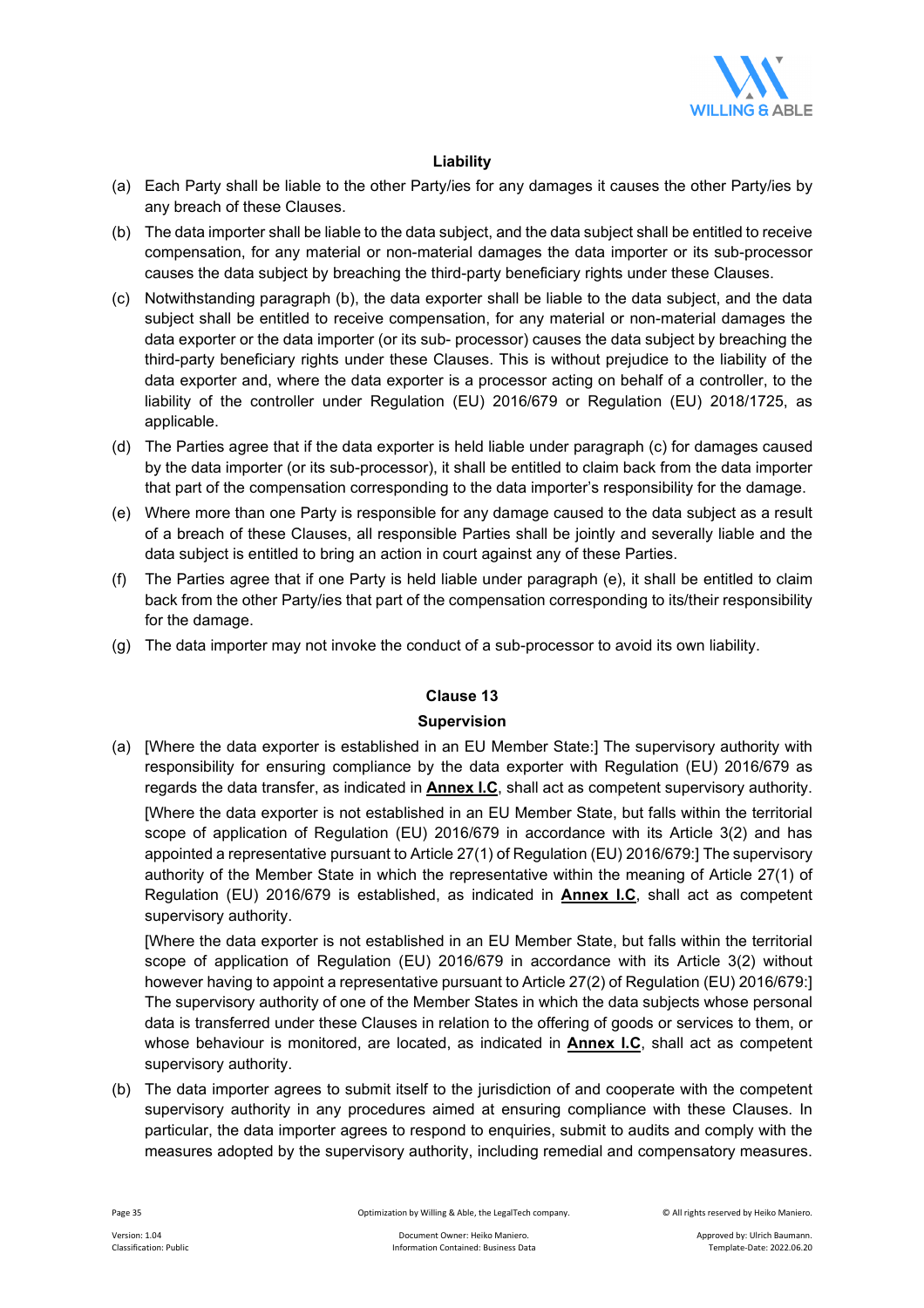

It shall provide the supervisory authority with written confirmation that the necessary actions have been taken.

## **Clause 14**

## **Local laws and practices affecting compliance with the Clauses**

- (a) The Parties warrant that they have no reason to believe that the laws and practices in the third country of destination applicable to the processing of the personal data by the data importer, including any requirements to disclose personal data or measures authorising access by public authorities, prevent the data importer from fulfilling its obligations under these Clauses. This is based on the understanding that laws and practices that respect the essence of the fundamental rights and freedoms and do not exceed what is necessary and proportionate in a democratic society to safeguard one of the objectives listed in Article 23(1) of Regulation (EU) 2016/679, are not in contradiction with these Clauses.
- (b) The Parties declare that in providing the warranty in paragraph (a), they have taken due account in particular of the following elements:
	- i) the specific circumstances of the transfer, including the length of the processing chain, the number of actors involved and the transmission channels used; intended onward transfers; the type of recipient; the purpose of processing; the categories and format of the transferred personal data; the economic sector in which the transfer occurs; the storage location of the data transferred;
	- ii) the laws and practices of the third country of destination– including those requiring the disclosure of data to public authorities or authorising access by such authorities – relevant in light of the specific circumstances of the transfer, and the applicable limitations and safeguards;
	- iii) any relevant contractual, technical or organisational safeguards put in place to supplement the safeguards under these Clauses, including measures applied during transmission and to the processing of the personal data in the country of destination.
- (c) The data importer warrants that, in carrying out the assessment under paragraph (b), it has made its best efforts to provide the data exporter with relevant information and agrees that it will continue to cooperate with the data exporter in ensuring compliance with these Clauses.
- (d) The Parties agree to document the assessment under paragraph (b) and make it available to the competent supervisory authority on request.
- (e) The data importer agrees to notify the data exporter promptly if, after having agreed to these Clauses and for the duration of the contract, it has reason to believe that it is or has become subject to laws or practices not in line with the requirements under paragraph (a), including following a change in the laws of the third country or a measure (such as a disclosure request) indicating an application of such laws in practice that is not in line with the requirements in paragraph (a).
- (f) Following a notification pursuant to paragraph (e), or if the data exporter otherwise has reason to believe that the data importer can no longer fulfill its obligations under these Clauses, the data exporter shall promptly identify appropriate measures (e.g., technical or organisational measures to ensure security and confidentiality) to be adopted by the data exporter and/or data importer to address the situation. The data exporter shall suspend the data transfer if it considers that no appropriate safeguards for such transfer can be ensured, or if instructed by the competent supervisory authority to do so. In this case, the data exporter shall be entitled to terminate the contract, insofar as it concerns the processing of personal data under these Clauses. If the contract involves more than two Parties, the data exporter may exercise this right to termination only with respect to the relevant Party, unless the Parties have agreed otherwise. Where the contract is terminated pursuant to this Clause, **Clause 16(d) and (e)** shall apply.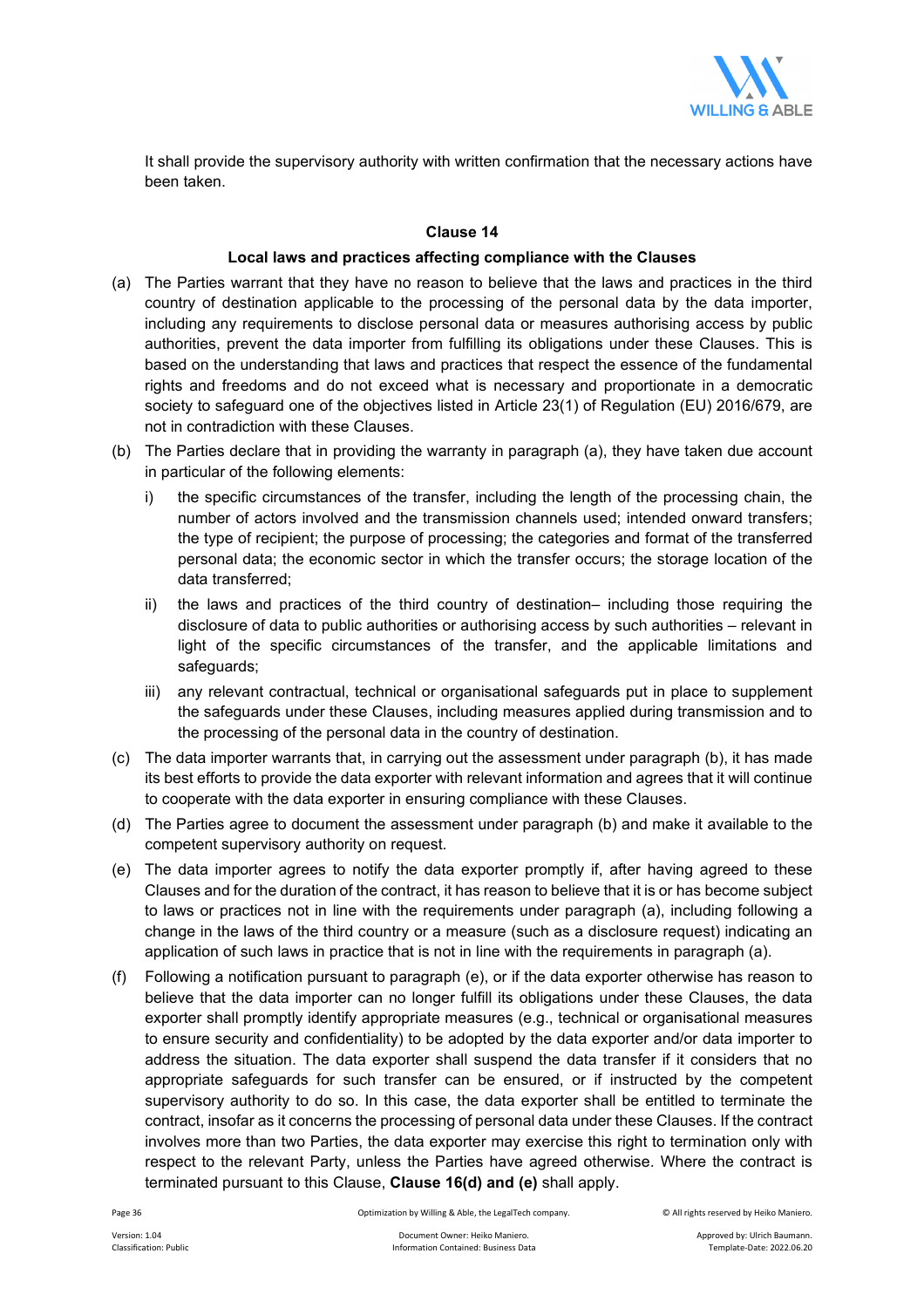

## **Obligations of the data importer in case of access by public authorities**

## **15.1. Notification**

- (a) The data importer agrees to notify the data exporter and, where possible, the data subject promptly (if necessary with the help of the data exporter) if it:
	- i) receives a legally binding request from a public authority, including judicial authorities, under the laws of the country of destination for the disclosure of personal data transferred pursuant to these Clauses; such notification shall include information about the personal data requested, the requesting authority, the legal basis for the request and the response provided; or
	- ii) becomes aware of any direct access by public authorities to personal data transferred pursuant to these Clauses in accordance with the laws of the country of destination; such notification shall include all information available to the importer.
- (b) If the data importer is prohibited from notifying the data exporter and/or the data subject under the laws of the country of destination, the data importer agrees to use its best efforts to obtain a waiver of the prohibition, with a view to communicating as much information as possible, as soon as possible. The data importer agrees to document its best efforts in order to be able to demonstrate them on request of the data exporter.
- (c) Where permissible under the laws of the country of destination, the data importer agrees to provide the data exporter, at regular intervals for the duration of the contract, with as much relevant information as possible on the requests received (in particular, number of requests, type of data requested, requesting authority/ies, whether requests have been challenged and the outcome of such challenges, etc.).
- (d) The data importer agrees to preserve the information pursuant to paragraphs (a) to (c) for the duration of the contract and make it available to the competent supervisory authority on request.
- (e) Paragraphs (a) to (c) are without prejudice to the obligation of the data importer pursuant to **Clause 14(e)** and **Clause 16** to inform the data exporter promptly where it is unable to comply with these Clauses.

#### **15.2. Review of legality and data minimisation**

- (a) The data importer agrees to review the legality of the request for disclosure, in particular whether it remains within the powers granted to the requesting public authority, and to challenge the request if, after careful assessment, it concludes that there are reasonable grounds to consider that the request is unlawful under the laws of the country of destination, applicable obligations under international law and principles of international comity. The data importer shall, under the same conditions, pursue possibilities of appeal. When challenging a request, the data importer shall seek interim measures with a view to suspending the effects of the request until the competent judicial authority has decided on its merits. It shall not disclose the personal data requested until required to do so under the applicable procedural rules. These requirements are without prejudice to the obligations of the data importer under **Clause 14(e).**
- (b) The data importer agrees to document its legal assessment and any challenge to the request for disclosure and, to the extent permissible under the laws of the country of destination, make the documentation available to the data exporter. It shall also make it available to the competent supervisory authority on request.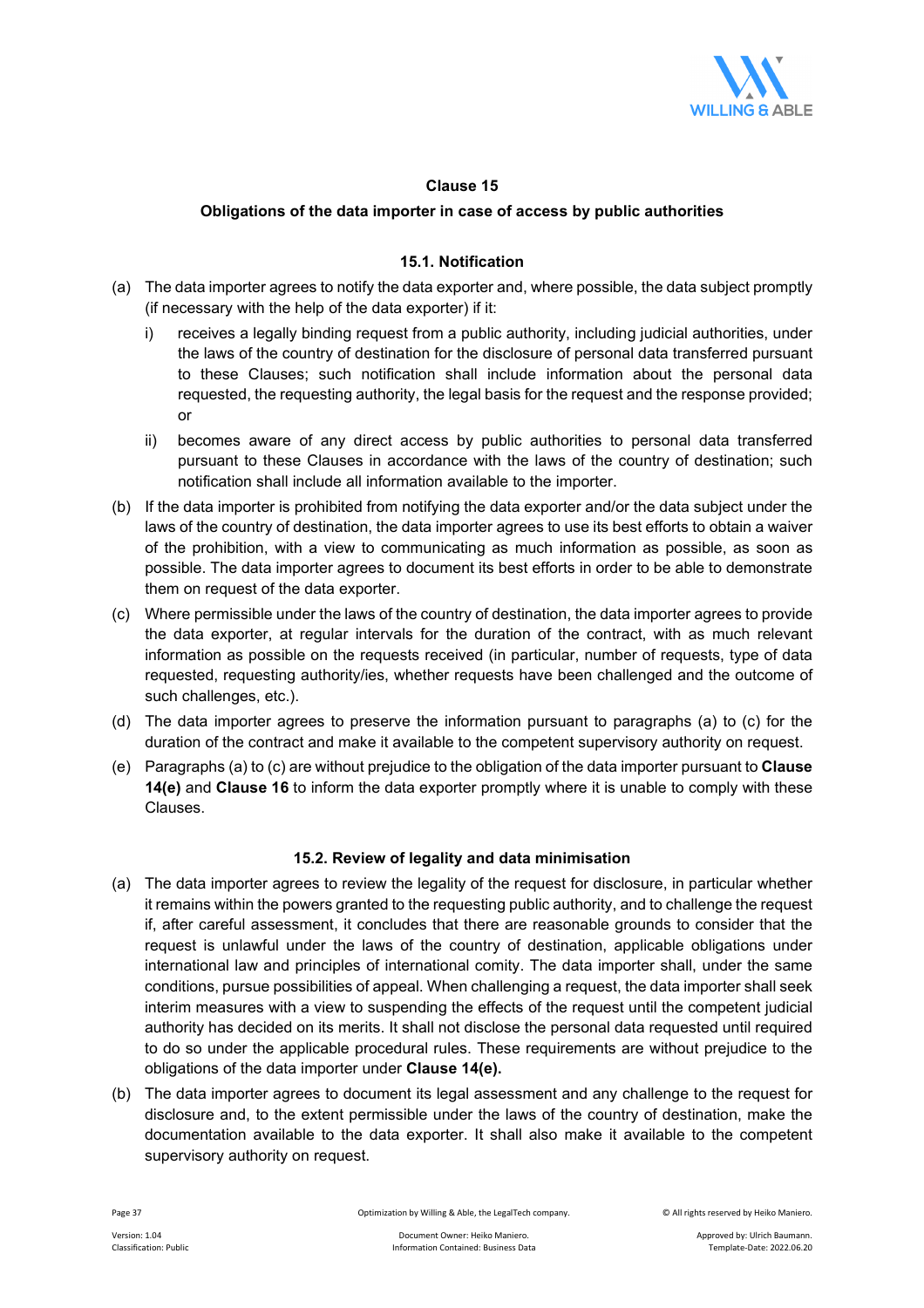

(c) The data importer agrees to provide the minimum amount of information permissible when responding to a request for disclosure, based on a reasonable interpretation of the request.

## **Clause 16**

## **Non-compliance with the Clauses and termination**

- (a) The data importer shall promptly inform the data exporter if it is unable to comply with these Clauses, for whatever reason.
- (b) In the event that the data importer is in breach of these Clauses or unable to comply with these Clauses, the data exporter shall suspend the transfer of personal data to the data importer until compliance is again ensured or the contract is terminated. This is without prejudice to **Clause 14(f)**.
- (c) The data exporter shall be entitled to terminate the contract, insofar as it concerns the processing of personal data under these Clauses, where:
	- i) the data exporter has suspended the transfer of personal data to the data importer pursuant to paragraph (b) and compliance with these Clauses is not restored within a reasonable time and in any event within one month of suspension;
	- ii) the data importer is in substantial or persistent breach of these Clauses; or
	- iii) the data importer fails to comply with a binding decision of a competent court or supervisory authority regarding its obligations under these Clauses.
	- In these cases, it shall inform the competent supervisory authority of such non- compliance. Where the contract involves more than two Parties, the data exporter may exercise this right to termination only with respect to the relevant Party, unless the Parties have agreed otherwise.
- (d) Personal data that has been transferred prior to the termination of the contract pursuant to paragraph (c) shall at the choice of the data exporter immediately be returned to the data exporter or deleted in its entirety. The same shall apply to any copies of the data. The data importer shall certify the deletion of the data to the data exporter. Until the data is deleted or returned, the data importer shall continue to ensure compliance with these Clauses. In case of local laws applicable to the data importer that prohibit the return or deletion of the transferred personal data, the data importer warrants that it will continue to ensure compliance with these Clauses and will only process the data to the extent and for as long as required under that local law.
- (e) Either Party may revoke its agreement to be bound by these Clauses where (i) the European Commission adopts a decision pursuant to Article 45(3) of Regulation (EU) 2016/679 that covers the transfer of personal data to which these Clauses apply; or (ii) Regulation (EU) 2016/679 becomes part of the legal framework of the country to which the personal data is transferred. This is without prejudice to other obligations applying to the processing in question under Regulation (EU) 2016/679.

## **Clause 17**

#### **Governing law**

These Clauses shall be governed by the law of the EU Member State in which the data exporter is established. Where such law does not allow for third-party beneficiary rights, they shall be governed by the law of another EU Member State that does allow for third-party beneficiary rights. The Parties agree that this shall be the law of Germany.

## **Clause 18 Choice of forum and jurisdiction**

Page 38 Optimization by Willing & Able, the LegalTech company. © All rights reserved by Heiko Maniero.

Version: 1.04 **Approved by: Ulrich Baumann.**<br>Classification: Public **Classification: Public** Classification: Public Classification: Public Classification: Public Information Contained: Business Data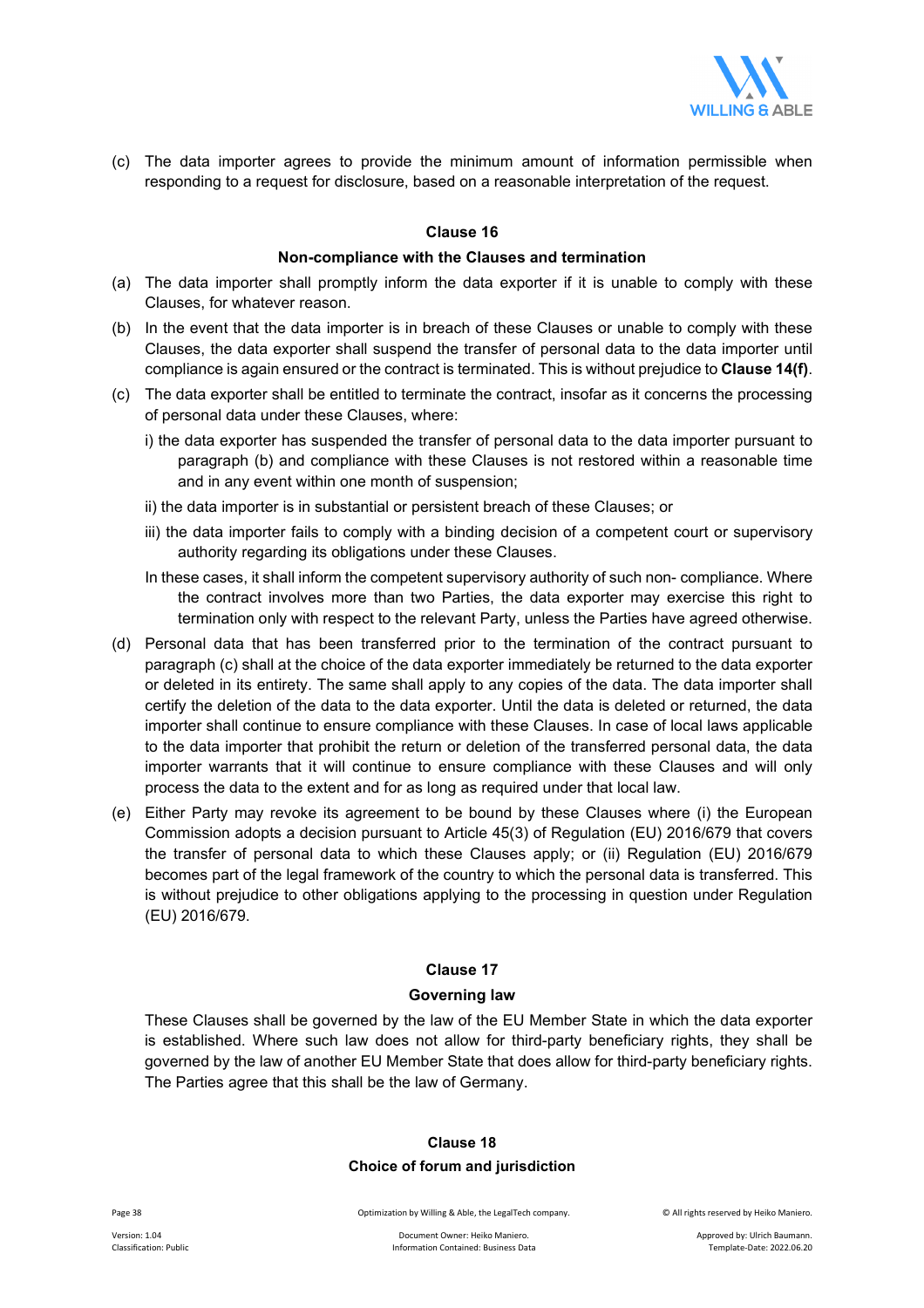

- (a) Any dispute arising from these Clauses shall be resolved by the courts of an EU Member State.
- (b) The Parties agree that those shall be the courts of Germany.
- (c) A data subject may also bring legal proceedings against the data exporter and/or data importer before the courts of the Member State in which he/she has his/her habitual residence.
- (d) The Parties agree to submit themselves to the jurisdiction of such courts.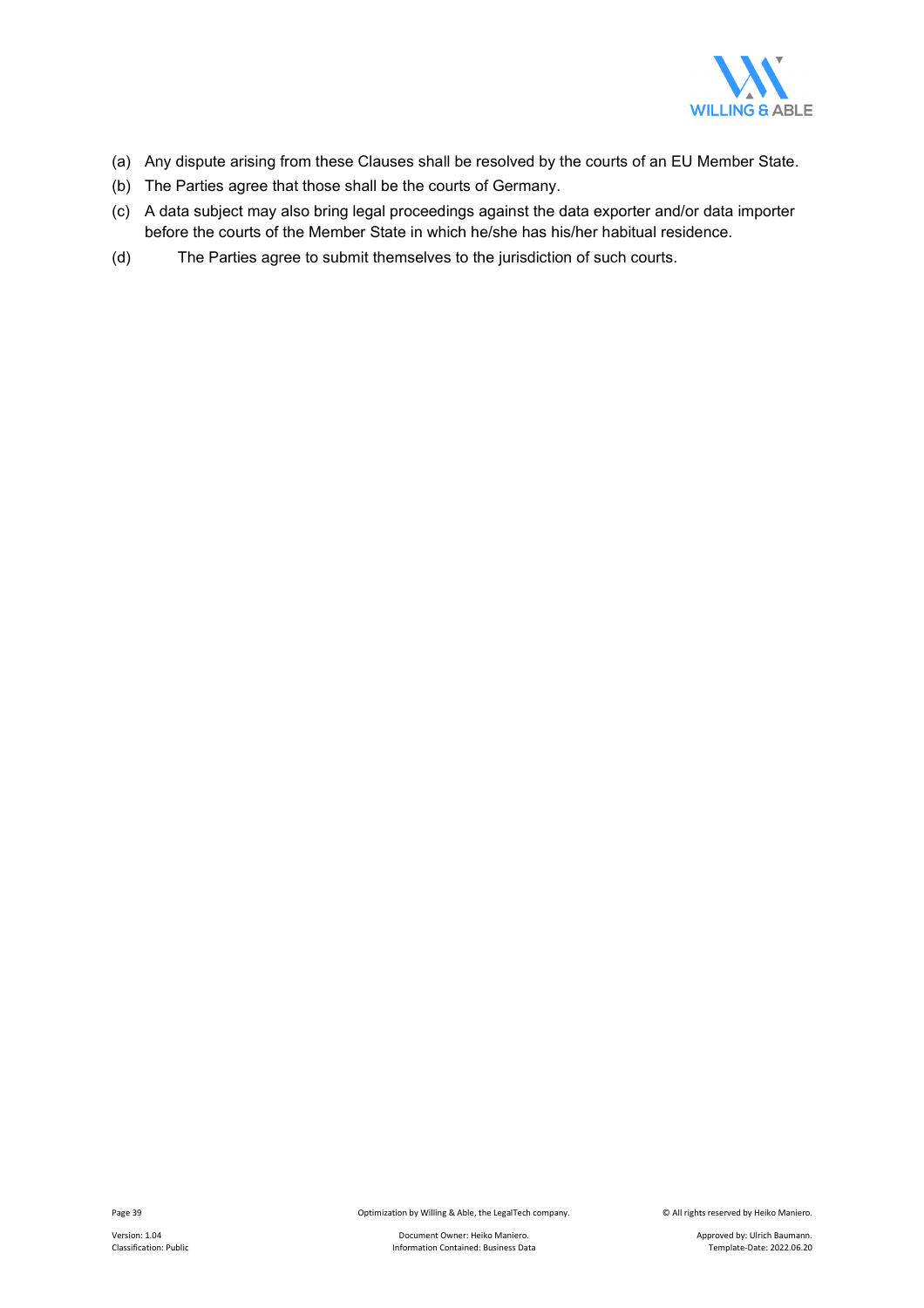

**ΑΝΝΕΧ I** 

# **A. LIST OF PARTIES**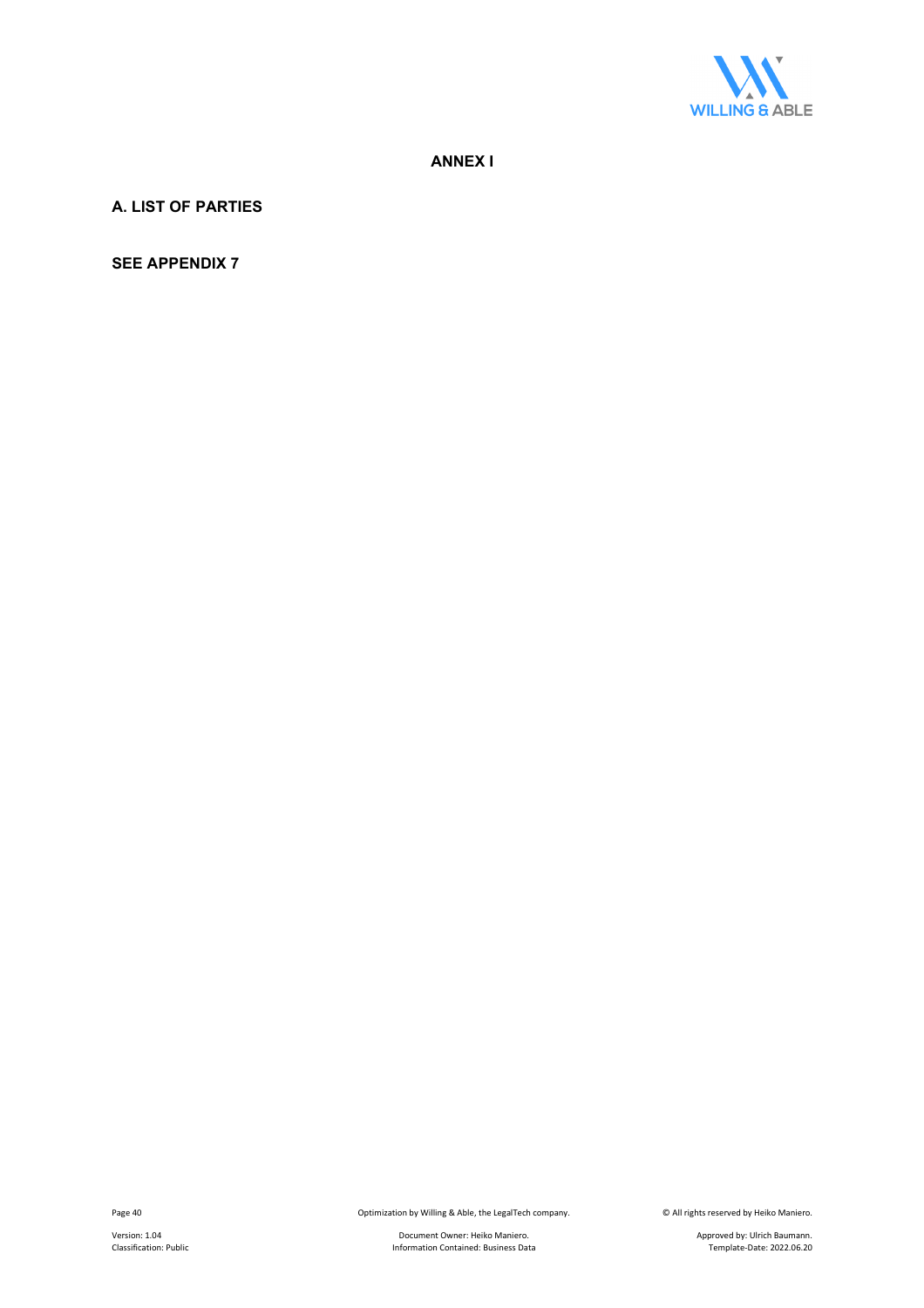

## **B. DESCRIPTION OF TRANSFER**

# **SEE APPENDIX 8**

Page 41 Optimization by Willing & Able, the LegalTech company. © All rights reserved by Heiko Maniero.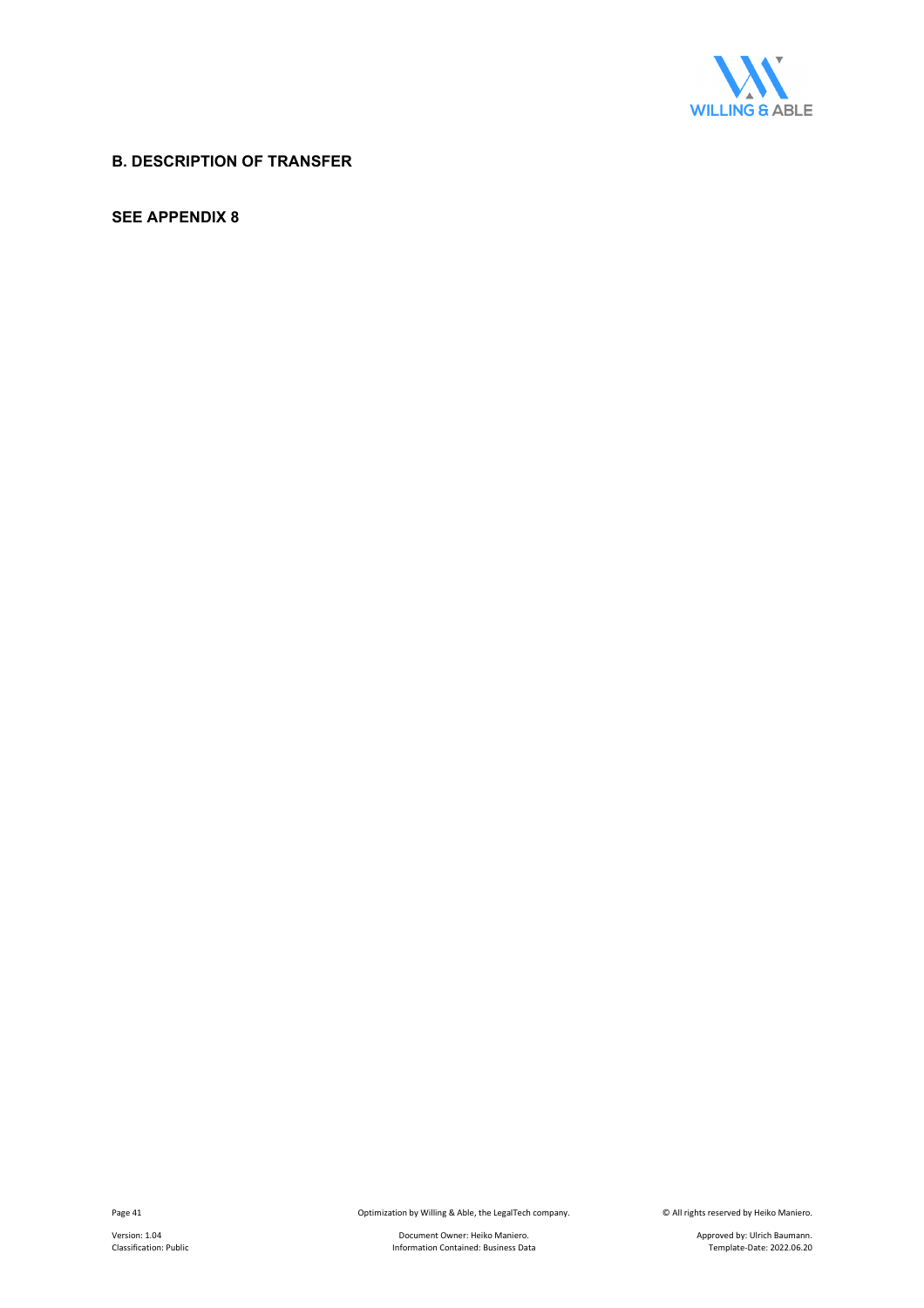

# **C. COMPETENT SUPERVISORY AUTHORITY**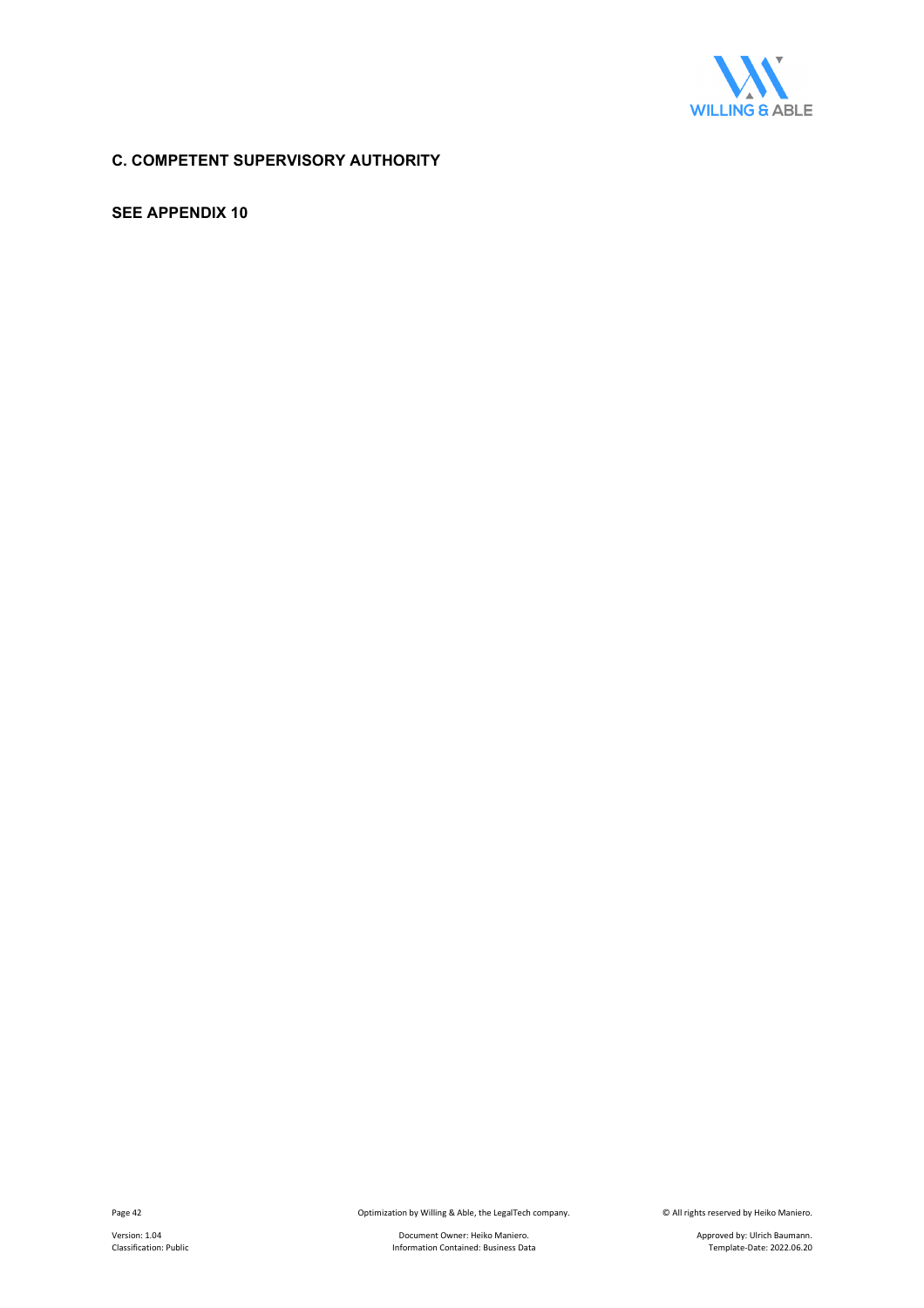

# **ANNEX II**

# **TECHNICAL AND ORGANISATIONAL MEASURES INCLUDING TECHNICAL AND ORGANISATIONAL MEASURES TO ENSURE THE SECURITY OF THE DATA**

Description of the technical and organisational measures implemented by the data importer(s) (including any relevant certifications) to ensure an appropriate level of security, taking into account the nature, scope, context and purpose of the processing, and the risks for the rights and freedoms of natural persons.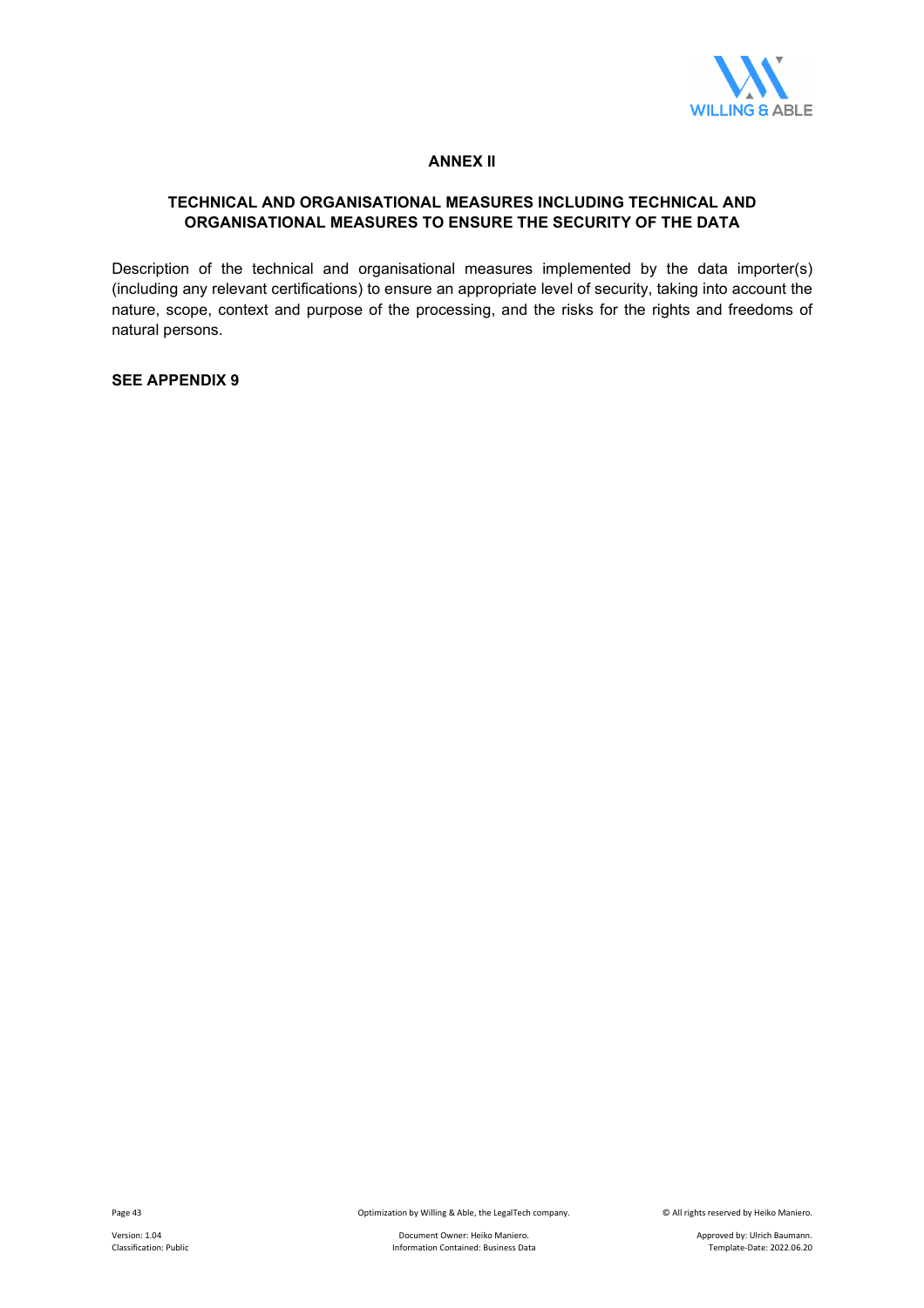

# **ANNEX III LIST OF SUB-PROCESSORS**

The controller has authorised the use of the following sub-processors:

# **SEE APPENDIX 6**

Page 44 Optimization by Willing & Able, the LegalTech company. © All rights reserved by Heiko Maniero.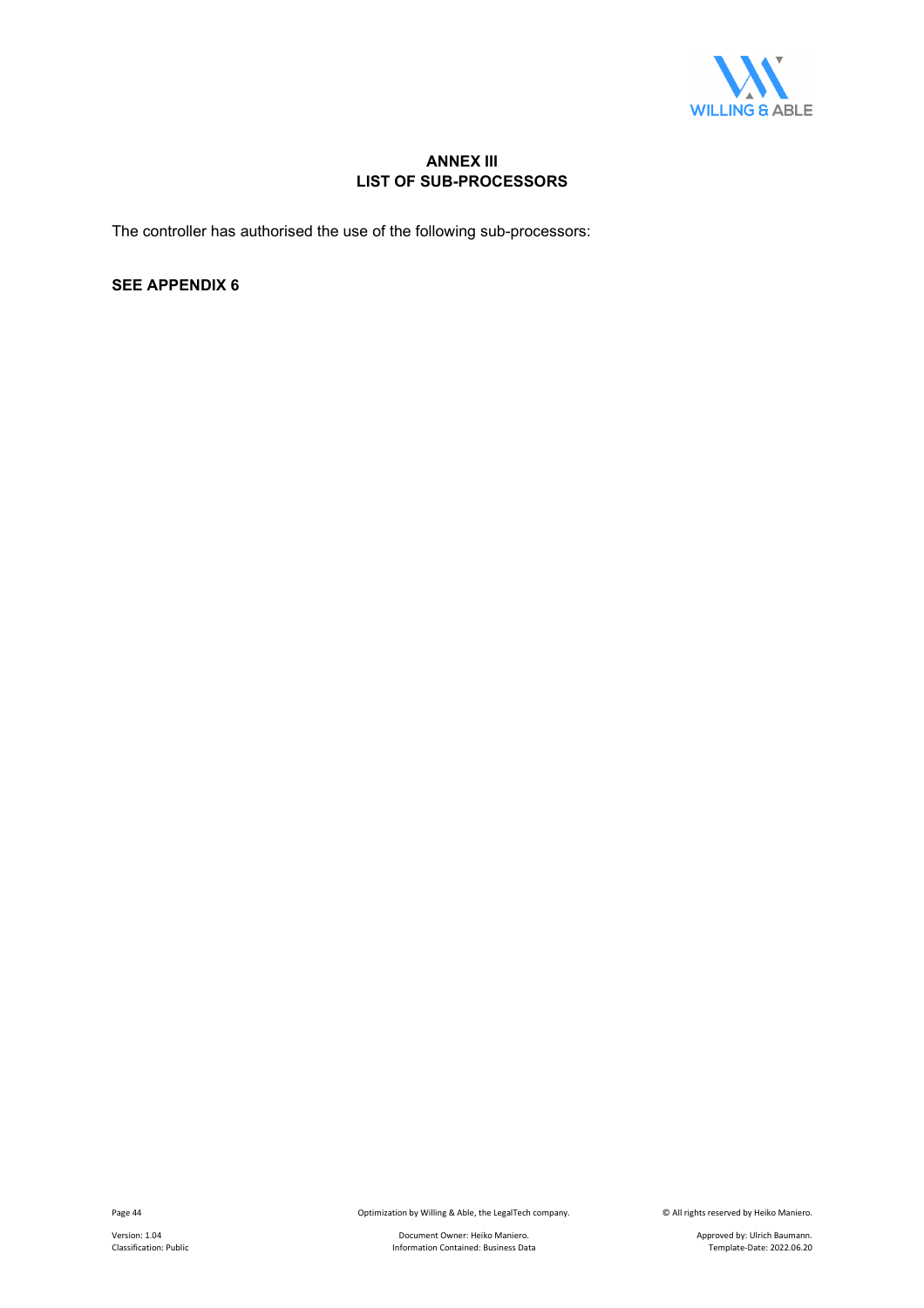

# APPENDIX 4 – SCCs 2021/914 MODULE THREE: Transfer Processor to Processor

# **STANDARD CONTRACTUAL CLAUSES 2021/914 MODULE THREE: Transfer Processor to Processor**

#### **Clause 1**

#### **Purpose and scope**

- (a) The purpose of these contractual clauses is to ensure compliance with the requirements of Regulation (EU) 2016/679 of the European Parliament and of the Council of 27 April 2016 on the protection of natural persons with regard to the processing of personal data and on the free movement of such data (General Data Protection Regulation) for the transfer of personal data to a third country.
- (b) The Parties:
	- i) the natural or legal person(s), public authority/ies, agency/ies or other body/ies (hereinafter "**entity/ies**") transferring the personal data, as listed in **Annex I.A** (hereinafter each "**data exporter**"), and
	- ii) the entity/ies in a third country receiving the personal data from the data exporter, directly or indirectly via another entity also Party to these Clauses, as listed in **Annex I.A** (hereinafter each "**data importer**")

have agreed to these standard contractual clauses (hereinafter: "**Clauses**").

- (c) These Clauses apply with respect to the transfer of personal data between the Parties as specified in **Annex I.B**.
- (d) The Appendix to these Clauses containing the Annexes referred to therein forms an integral part of these Clauses.

#### **Clause 2**

#### **Effect and invariability of the Clauses**

- (a) These Clauses set out appropriate safeguards, including enforceable data subject rights and effective legal remedies, pursuant to Article 46(1) and Article 46(2)(c) of Regulation (EU) 2016/679 and, with respect to data transfers from controllers to processors and/or processors to processors, standard contractual clauses pursuant to Article 28(7) of Regulation (EU) 2016/679, provided they are not modified, except to select the appropriate Module(s) or to add or update information in the Appendix. This does not prevent the Parties from including the standard contractual clauses laid down in these Clauses in a wider contract and/or to add other clauses or additional safeguards, provided that they do not contradict, directly or indirectly, these Clauses or prejudice the fundamental rights or freedoms of data subjects.
- (b) These Clauses are without prejudice to obligations to which the data exporter is subject by virtue of Regulation (EU) 2016/679.

#### **Clause 3**

#### **Third-party beneficiaries**

(a) The data subjects can enforce against the data exporter and/or data importer these Clauses, with the following exceptions:

Page 45 Optimization by Willing & Able, the LegalTech company. © All rights reserved by Heiko Maniero.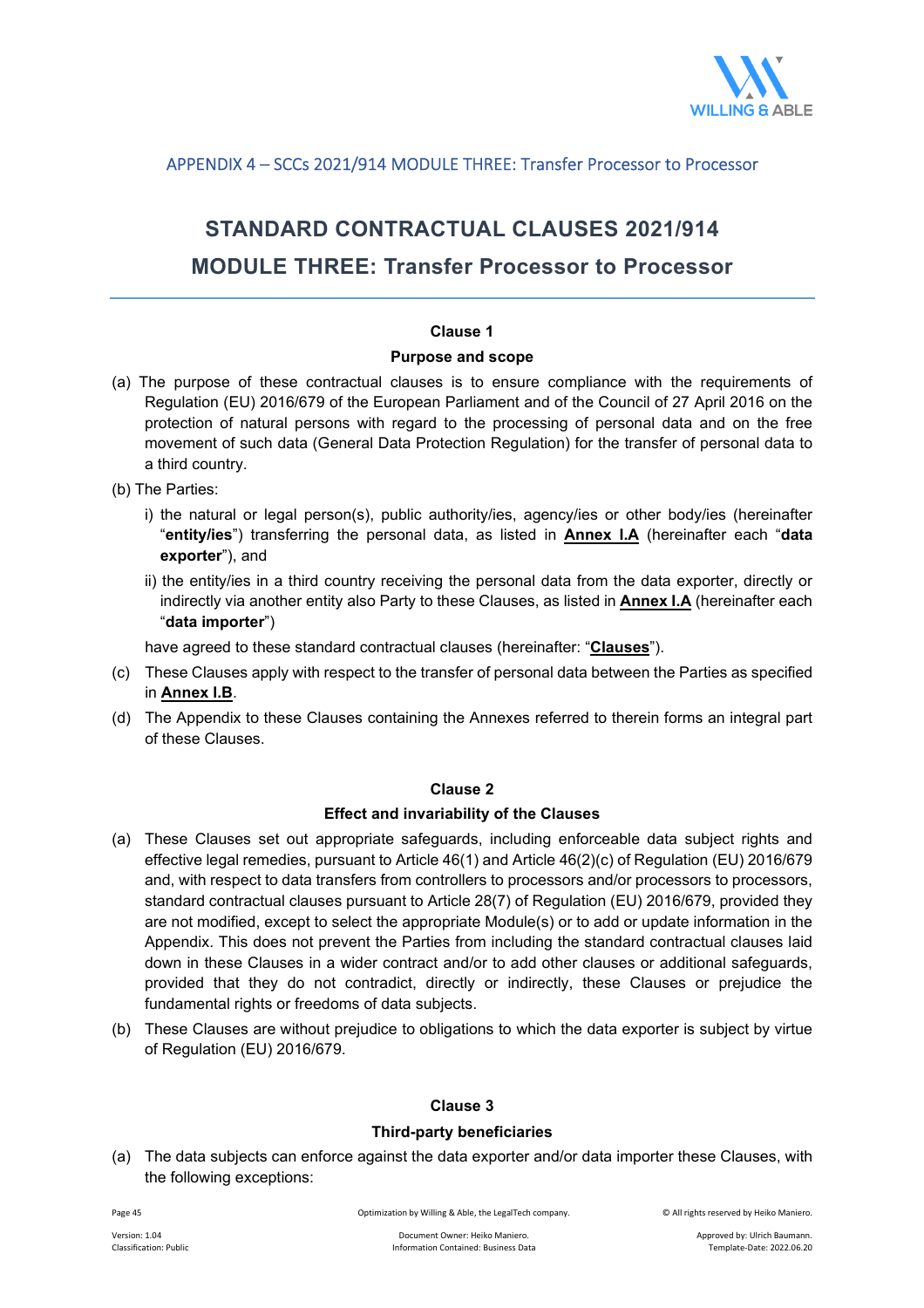

- i) Clause 1, Clause 2, Clause 3, Clause 6, Clause 7;
- ii) Clause 8.1(a), (c) and (d) and Clause 8.9(a), (c), (d), (e), (f) and (g);
- iii) Clause  $9(a)$ , (c), (d) and (e);
- iv) Clause  $12(a)$ ,  $(d)$  and  $(f)$ ;
- v) Clause 13;
- vi) Clause 15.1 (c), (d) and (e);
- vii) Clause 16 (e);
- viii) Clause 18 (a) and (b);

(b) Paragraph (a) is without prejudice to rights of data subjects under Regulation (EU) 2016/679.

# **Clause 4**

# **Interpretation**

- (a) Where these Clauses use terms that are defined in Regulation (EU) 2016/679, those terms shall have the same meaning as in that Regulation.
- (b) These Clauses shall be read and interpreted in the light of the provisions of Regulation (EU) 2016/679.
- (c) These Clauses shall not be interpreted in a way that conflicts with rights and obligations provided for in Regulation (EU) 2016/679.

# **Clause 5**

## **Hierarchy**

In the event of a contradiction between these Clauses and the provisions of other related agreements between the Parties, existing at the time these Clauses are agreed or entered into thereafter, these Clauses shall prevail.

## **Clause 6**

## **Description of the transfer(s)**

The details of the transfer(s), and in particular the categories of personal data that are transferred and the purpose(s) for which they are transferred, are specified in **Annex I.B**.

## **Clause 7**

## **Docking clause**

- (a) An entity that is not a Party to these Clauses may, with the agreement of the Parties, accede to these Clauses at any time, either as a data exporter or as a data importer, by completing the Appendix and signing **Annex I.A**.
- (b) Once it has completed the Appendix and signed **Annex I.A**, the acceding entity shall become a Party to these Clauses and have the rights and obligations of a data exporter or data importer in accordance with its designation in **Annex I.A**.
- (c) The acceding entity shall have no rights or obligations arising under these Clauses from the period prior to becoming a Party.

# **Clause 8**

# **Data protection safeguards**

Page 46 Optimization by Willing & Able, the LegalTech company. © All rights reserved by Heiko Maniero.

Version: 1.04 **Approved by: Ulrich Baumann.**<br>Classification: Public **Classification: Public** Classification: Public Classification: Public Classification: Public Information Contained: Business Data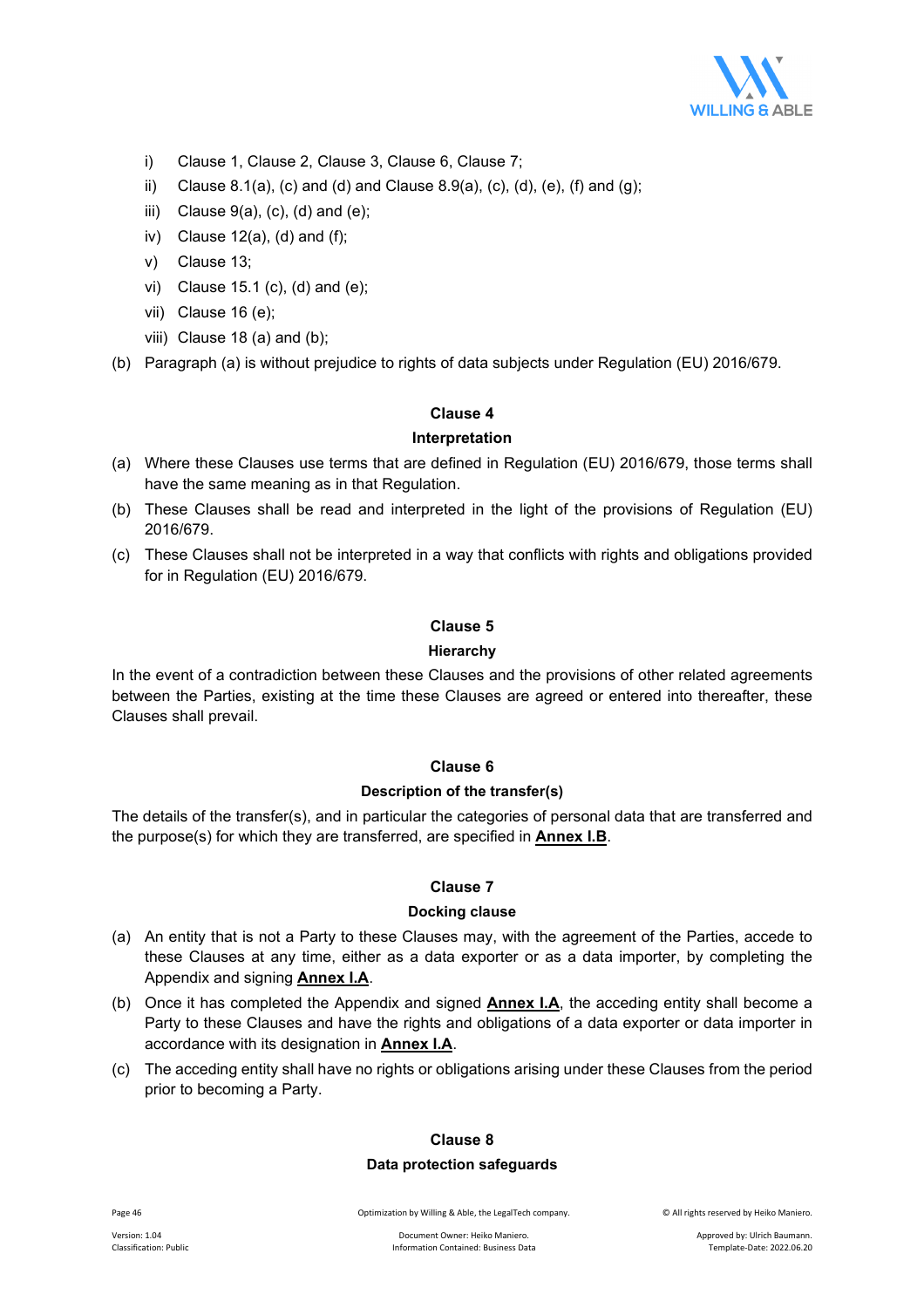

The data exporter warrants that it has used reasonable efforts to determine that the data importer is able, through the implementation of appropriate technical and organisational measures, to satisfy its obligations under these Clauses.

#### **8.1. Instructions**

- (a) The data exporter has informed the data importer that it acts as processor under the instructions of its controller(s), which the data exporter shall make available to the data importer prior to processing.
- (b) The data importer shall process the personal data only on documented instructions from the controller, as communicated to the data importer by the data exporter, and any additional documented instructions from the data exporter. Such additional instructions shall not conflict with the instructions from the controller. The controller or data exporter may give further documented instructions regarding the data processing throughout the duration of the contract.
- (c) The data importer shall immediately inform the data exporter if it is unable to follow those instructions. Where the data importer is unable to follow the instructions from the controller, the data exporter shall immediately notify the controller.
- (d) The data exporter warrants that it has imposed the same data protection obligations on the data importer as set out in the contract or other legal act under Union or Member State law between the controller and the data exporter.

## **8.2. Purpose limitation**

The data importer shall process the personal data only for the specific purpose(s) of the transfer, as set out in **Annex I.B.**, unless on further instructions from the controller, as communicated to the data importer by the data exporter, or from the data exporter.

## **8.3. Transparency**

On request, the data exporter shall make a copy of these Clauses, including the Appendix as completed by the Parties, available to the data subject free of charge. To the extent necessary to protect business secrets or other confidential information, including personal data, the data exporter may redact part of the text of the Appendix prior to sharing a copy, but shall provide a meaningful summary where the data subject would otherwise not be able to understand its content or exercise his/her rights. On request, the Parties shall provide the data subject with the reasons for the redactions, to the extent possible without revealing the redacted information.

## **8.4. Accuracy**

If the data importer becomes aware that the personal data it has received is inaccurate, or has become outdated, it shall inform the data exporter without undue delay. In this case, the data importer shall cooperate with the data exporter to rectify or erase the data.

## **8.5. Duration of processing and erasure or return of data**

Processing by the data importer shall only take place for the duration specified in **Annex I.B**. After the end of the provision of the processing services, the data importer shall, at the choice of the data exporter, delete all personal data processed on behalf of the controller and certify to the data exporter that it has done so, or return to the data exporter all personal data processed on its behalf and delete existing copies. Until the data is deleted or returned, the data importer shall continue to ensure

Version: 1.04 **Approved by: Ulrich Baumann.**<br>Classification: Public **Classification: Public** Classification: Public Classification: Public Classification: Public Information Contained: Business Data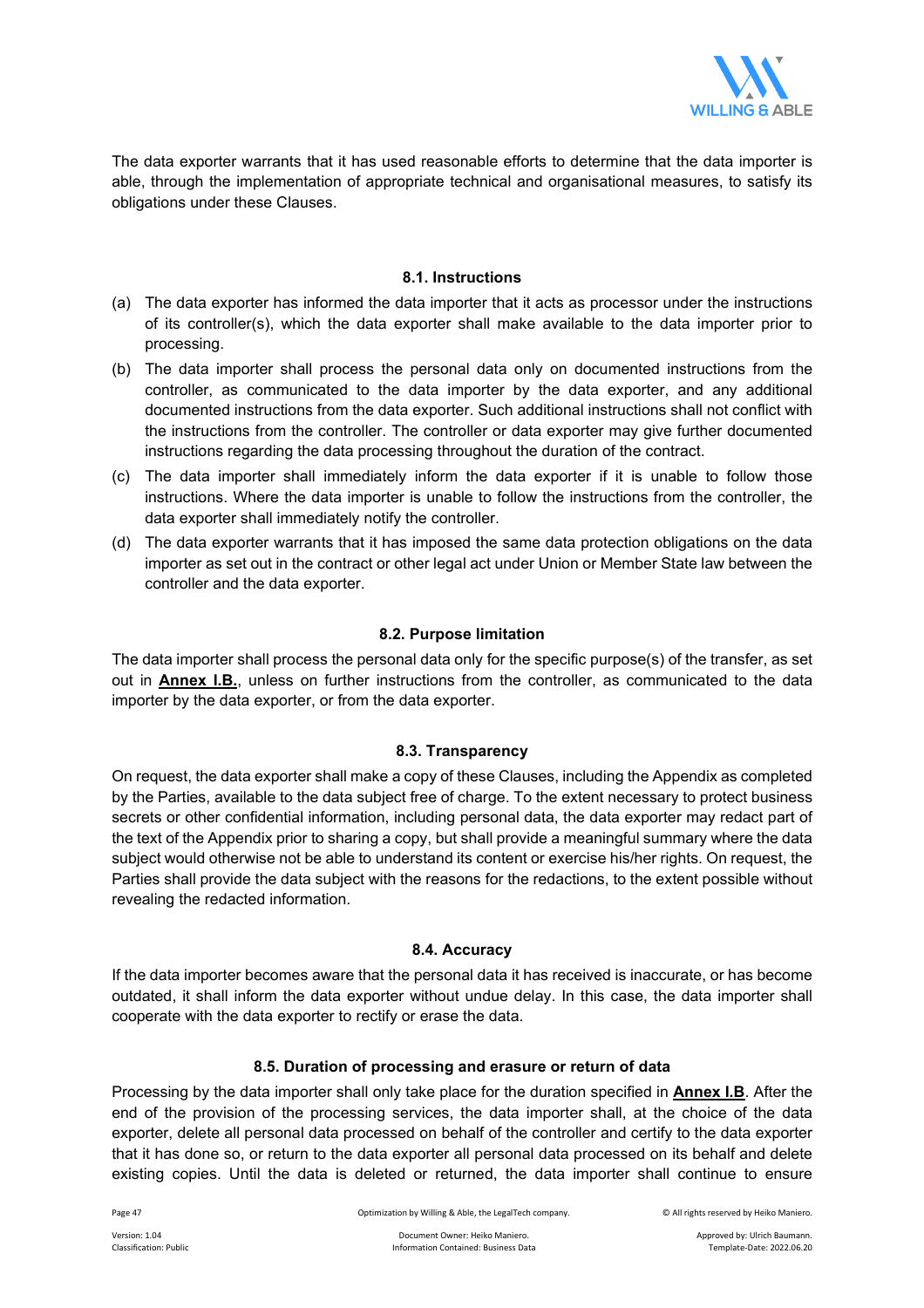

compliance with these Clauses. In case of local laws applicable to the data importer that prohibit return or deletion of the personal data, the data importer warrants that it will continue to ensure compliance with these Clauses and will only process it to the extent and for as long as required under that local law. This is without prejudice to **Clause 14**, in particular the requirement for the data importer under **Clause 14(e)** to notify the data exporter throughout the duration of the contract if it has reason to believe that it is or has become subject to laws or practices not in line with the requirements under **Clause 14(a)**.

## **8.6. Security of processing**

- (a) The data importer and, during transmission, also the data exporter shall implement appropriate technical and organisational measures to ensure the security of the data, including protection against a breach of security leading to accidental or unlawful destruction, loss, alteration, unauthorised disclosure or access to that data (hereinafter 'personal data breach'). In assessing the appropriate level of security, they shall take due account of the state of the art, the costs of implementation, the nature, scope, context and purpose(s) of processing and the risks involved in the processing for the data subject. The Parties shall in particular consider having recourse to encryption or pseudonymisation, including during transmission, where the purpose of processing can be fulfilled in that manner. In case of pseudonymisation, the additional information for attributing the personal data to a specific data subject shall, where possible, remain under the exclusive control of the data exporter or the controller. In complying with its obligations under this paragraph, the data importer shall at least implement the technical and organisational measures specified in **Annex II**. The data importer shall carry out regular checks to ensure that these measures continue to provide an appropriate level of security.
- (b) The data importer shall grant access to the data to members of its personnel only to the extent strictly necessary for the implementation, management and monitoring of the contract. It shall ensure that persons authorised to process the personal data have committed themselves to confidentiality or are under an appropriate statutory obligation of confidentiality.
- (c) In the event of a personal data breach concerning personal data processed by the data importer under these Clauses, the data importer shall take appropriate measures to address the breach, including measures to mitigate its adverse effects. The data importer shall also notify, without undue delay, the data exporter and, where appropriate and feasible, the controller after having become aware of the breach. Such notification shall contain the details of a contact point where more information can be obtained, a description of the nature of the breach (including, where possible, categories and approximate number of data subjects and personal data records concerned), its likely consequences and the measures taken or proposed to address the data breach, including measures to mitigate its possible adverse effects. Where, and in so far as, it is not possible to provide all information at the same time, the initial notification shall contain the information then available and further information shall, as it becomes available, subsequently be provided without undue delay.
- (d) The data importer shall cooperate with and assist the data exporter to enable the data exporter to comply with its obligations under Regulation (EU) 2016/679, in particular to notify its controller so that the latter may in turn notify the competent supervisory authority and the affected data subjects, taking into account the nature of processing and the information available to the data importer.

## **8.7. Sensitive data**

Where the transfer involves personal data revealing racial or ethnic origin, political opinions, religious or philosophical beliefs, or trade union membership, genetic data, or biometric data for the purpose of uniquely identifying a natural person, data concerning health or a person's sex life or sexual orientation,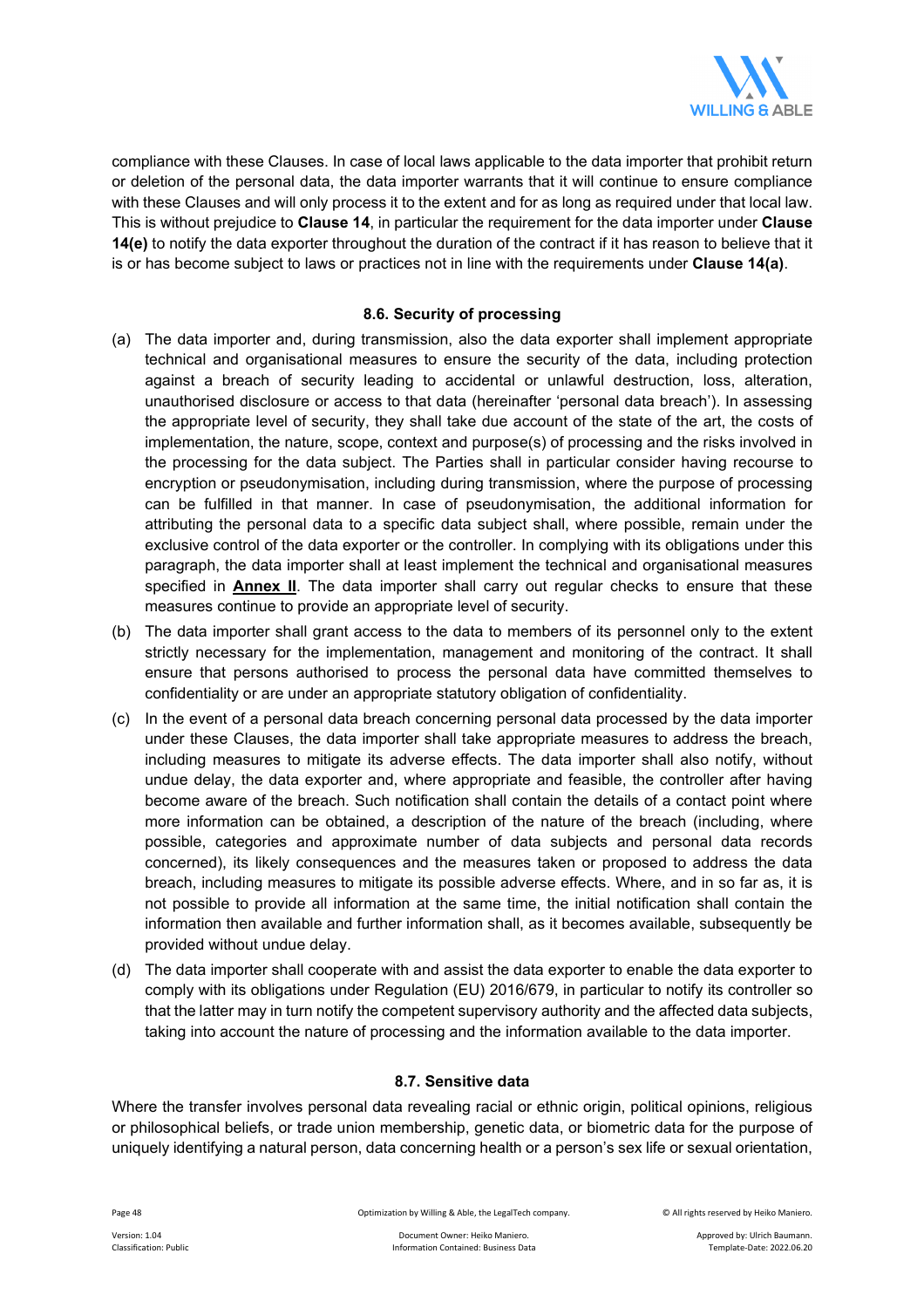

or data relating to criminal convictions and offences (hereinafter 'sensitive data'), the data importer shall apply the specific restrictions and/or additional safeguards set out in **Annex I.B**.

## **8.8. Onward transfers**

The data importer shall only disclose the personal data to a third party on documented instructions from the controller, as communicated to the data importer by the data exporter. In addition, the data may only be disclosed to a third party located outside the European Union (in the same country as the data importer or in another third country, hereinafter 'onward transfer') if the third party is or agrees to be bound by these Clauses, under the appropriate Module, or if:

- i) the onward transfer is to a country benefitting from an adequacy decision pursuant to Article 45 of Regulation (EU) 2016/679 that covers the onward transfer;
- ii) the third party otherwise ensures appropriate safeguards pursuant to Articles 46 or 47 Regulation of (EU) 2016/679;
- iii) the onward transfer is necessary for the establishment, exercise or defense of legal claims in the context of specific administrative, regulatory or judicial proceedings; or
- iv) the onward transfer is necessary in order to protect the vital interests of the data subject or of another natural person.

Any onward transfer is subject to compliance by the data importer with all the other safeguards under these Clauses, in particular purpose limitation.

## **8.9. Documentation and compliance**

- (a) The data importer shall promptly and adequately deal with enquiries from the data exporter or the controller that relate to the processing under these Clauses.
- (b) The Parties shall be able to demonstrate compliance with these Clauses. In particular, the data importer shall keep appropriate documentation on the processing activities carried out on behalf of the controller.
- (c) The data importer shall make all information necessary to demonstrate compliance with the obligations set out in these Clauses available to the data exporter, which shall provide it to the controller.
- (d) The data importer shall allow for and contribute to audits by the data exporter of the processing activities covered by these Clauses, at reasonable intervals or if there are indications of noncompliance. The same shall apply where the data exporter requests an audit on instructions of the controller. In deciding on an audit, the data exporter may take into account relevant certifications held by the data importer.
- (e) Where the audit is carried out on the instructions of the controller, the data exporter shall make the results available to the controller.
- (f) The data exporter may choose to conduct the audit by itself or mandate an independent auditor. Audits may include inspections at the premises or physical facilities of the data importer and shall, where appropriate, be carried out with reasonable notice.
- (g) The Parties shall make the information referred to in paragraphs (b) and (c), including the results of any audits, available to the competent supervisory authority on request.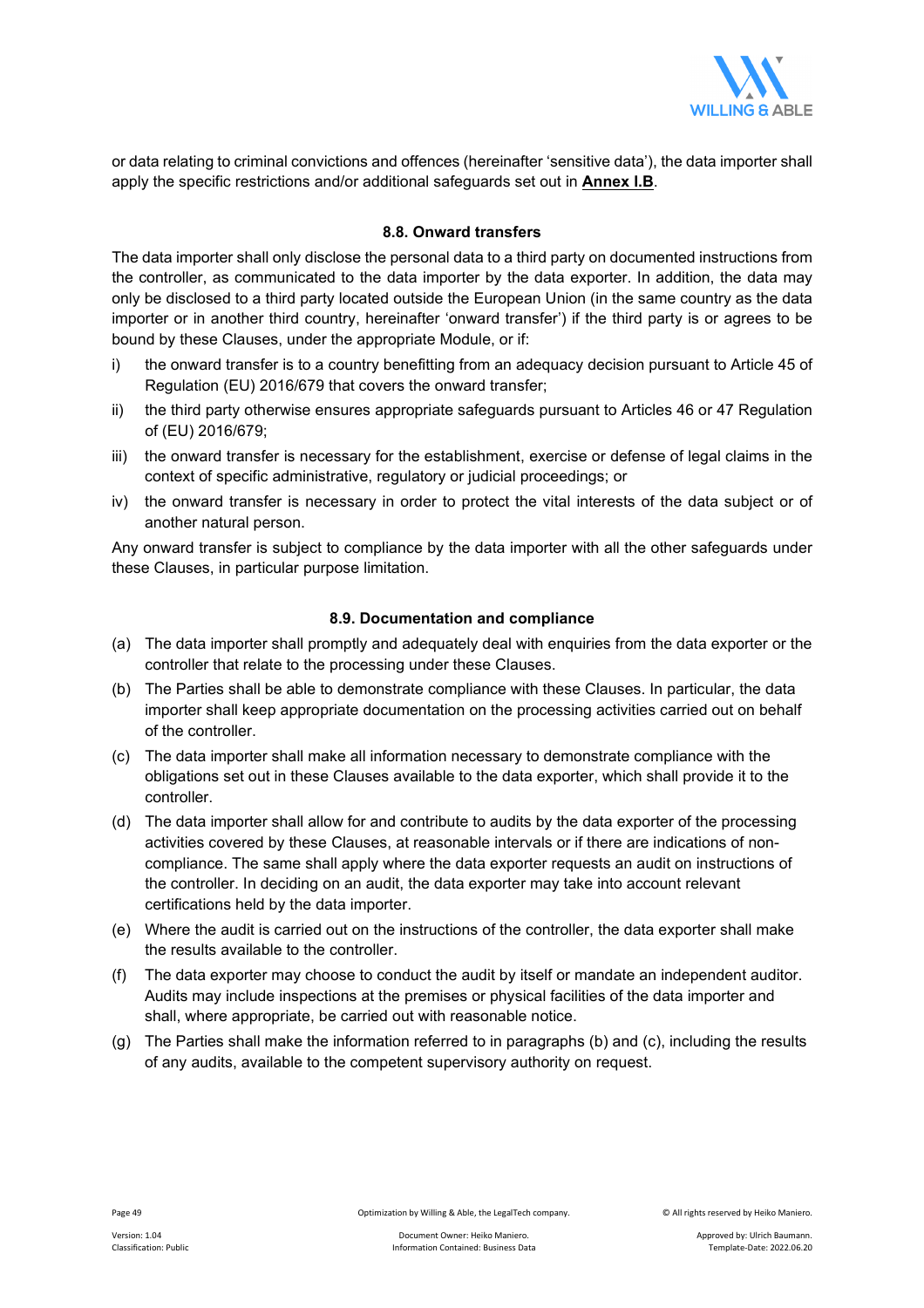

## **Use of sub-processors**

- (a) GENERAL WRITTEN AUTHORISATION: The data importer has the controller's general authorisation for the engagement of sub-processor(s) from an agreed list. The data importer shall specifically inform the controller in writing of any intended changes to that list through the addition or replacement of sub-processors at least 30 days in advance, thereby giving the controller sufficient time to be able to object to such changes prior to the engagement of the subprocessor(s). The data importer shall provide the controller with the information necessary to enable the controller to exercise its right to object. The data importer shall inform the data exporter of the engagement of the sub-processor(s).
- (b) Where the data importer engages a sub-processor to carry out specific processing activities (on behalf of the controller), it shall do so by way of a written contract that provides for, in substance, the same data protection obligations as those binding the data importer under these Clauses, including in terms of third-party beneficiary rights for data subjects. The Parties agree that, by complying with this Clause, the data importer fulfils its obligations under **Clause 8.8**. The data importer shall ensure that the sub-processor complies with the obligations to which the data importer is subject pursuant to these Clauses.
- (c) The data importer shall provide, at the data exporter's or controller's request, a copy of such a sub-processor agreement and any subsequent amendments. To the extent necessary to protect business secrets or other confidential information, including personal data, the data importer may redact the text of the agreement prior to sharing a copy.
- (d) The data importer shall remain fully responsible to the data exporter for the performance of the sub-processor's obligations under its contract with the data importer. The data importer shall notify the data exporter of any failure by the sub-processor to fulfil its obligations under that contract.
- (e) The data importer shall agree a third-party beneficiary clause with the sub-processor whereby in the event the data importer has factually disappeared, ceased to exist in law or has become insolvent – the data exporter shall have the right to terminate the sub-processor contract and to instruct the sub-processor to erase or return the personal data.

## **Clause 10**

## **Data subject rights**

- (a) The data importer shall promptly notify the data exporter and, where appropriate, the controller of any request it has received from a data subject, without responding to that request unless it has been authorised to do so by the controller.
- (b) The data importer shall assist, where appropriate in cooperation with the data exporter, the controller in fulfilling its obligations to respond to data subjects' requests for the exercise of their rights under Regulation (EU) 2016/679 or Regulation (EU) 2018/1725, as applicable. In this regard, the Parties shall set out in **Annex II** the appropriate technical and organisational measures, taking into account the nature of the processing, by which the assistance shall be provided, as well as the scope and the extent of the assistance required.
- (c) In fulfilling its obligations under paragraphs (a) and (b), the data importer shall comply with the instructions from the controller, as communicated by the data exporter.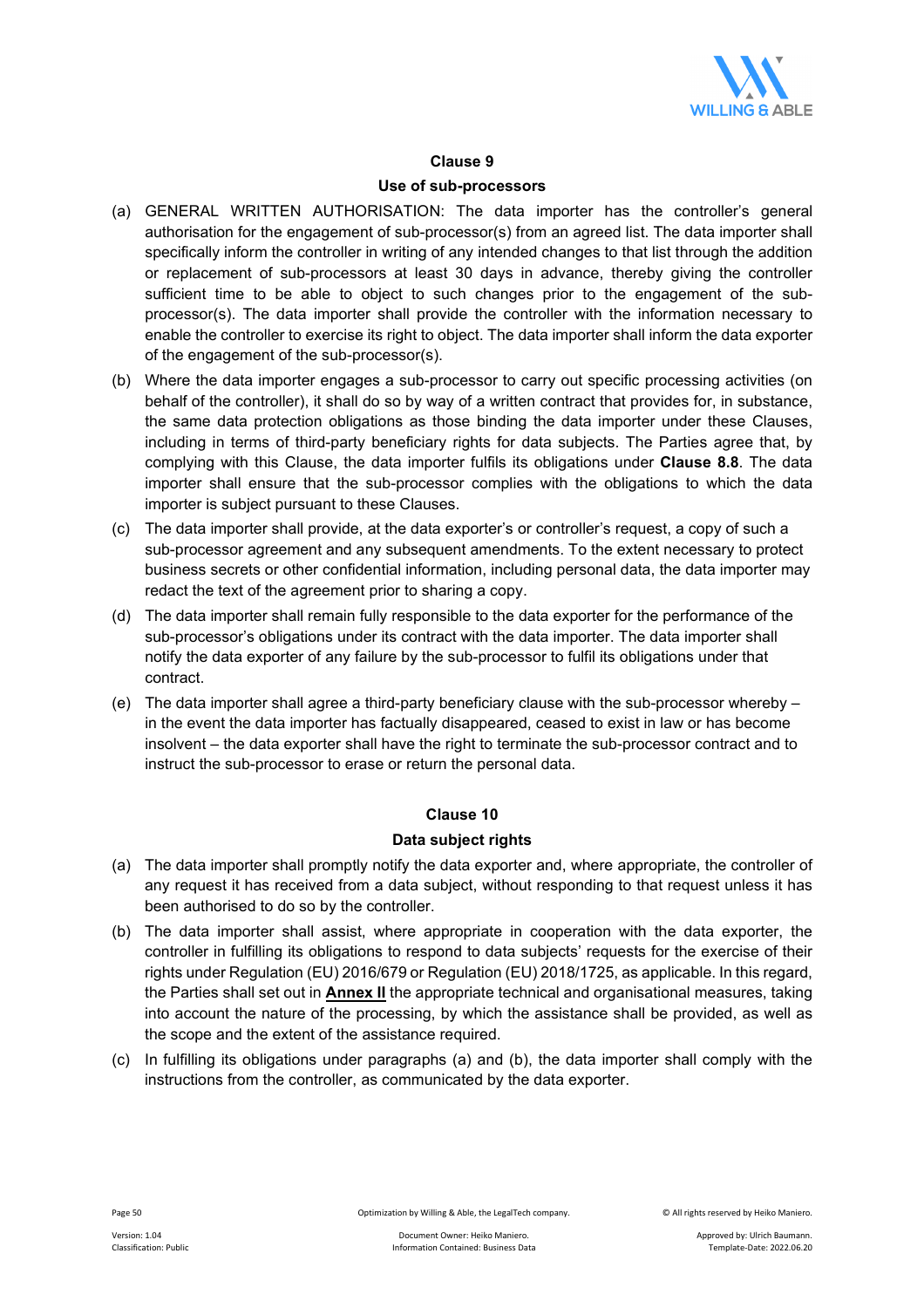

# **Redress**

- (a) The data importer shall inform data subjects in a transparent and easily accessible format, through individual notice or on its website, of a contact point authorised to handle complaints. It shall deal promptly with any complaints it receives from a data subject.
- (b) In case of a dispute between a data subject and one of the Parties as regards compliance with these Clauses, that Party shall use its best efforts to resolve the issue amicably in a timely fashion. The Parties shall keep each other informed about such disputes and, where appropriate, cooperate in resolving them.
- (c) Where the data subject invokes a third-party beneficiary right pursuant to **Clause 3**, the data importer shall accept the decision of the data subject to:
	- i) lodge a complaint with the supervisory authority in the Member State of his/her habitual residence or place of work, or the competent supervisory authority pursuant to **Clause 13**;
	- ii) refer the dispute to the competent courts within the meaning of **Clause 18**.
- (d) The Parties accept that the data subject may be represented by a not-for-profit body, organisation or association under the conditions set out in Article 80(1) of Regulation (EU) 2016/679.
- (e) The data importer shall abide by a decision that is binding under the applicable EU or Member State law.
- (f) The data importer agrees that the choice made by the data subject will not prejudice his/her substantive and procedural rights to seek remedies in accordance with applicable laws.

# **Clause 12**

## **Liability**

- (a) Each Party shall be liable to the other Party/ies for any damages it causes the other Party/ies by any breach of these Clauses.
- (b) The data importer shall be liable to the data subject, and the data subject shall be entitled to receive compensation, for any material or non-material damages the data importer or its sub-processor causes the data subject by breaching the third-party beneficiary rights under these Clauses.
- (c) Notwithstanding paragraph (b), the data exporter shall be liable to the data subject, and the data subject shall be entitled to receive compensation, for any material or non-material damages the data exporter or the data importer (or its sub- processor) causes the data subject by breaching the third-party beneficiary rights under these Clauses. This is without prejudice to the liability of the data exporter and, where the data exporter is a processor acting on behalf of a controller, to the liability of the controller under Regulation (EU) 2016/679 or Regulation (EU) 2018/1725, as applicable.
- (d) The Parties agree that if the data exporter is held liable under paragraph (c) for damages caused by the data importer (or its sub-processor), it shall be entitled to claim back from the data importer that part of the compensation corresponding to the data importer's responsibility for the damage.
- (e) Where more than one Party is responsible for any damage caused to the data subject as a result of a breach of these Clauses, all responsible Parties shall be jointly and severally liable and the data subject is entitled to bring an action in court against any of these Parties.
- (f) The Parties agree that if one Party is held liable under paragraph (e), it shall be entitled to claim back from the other Party/ies that part of the compensation corresponding to its/their responsibility for the damage.
- (g) The data importer may not invoke the conduct of a sub-processor to avoid its own liability.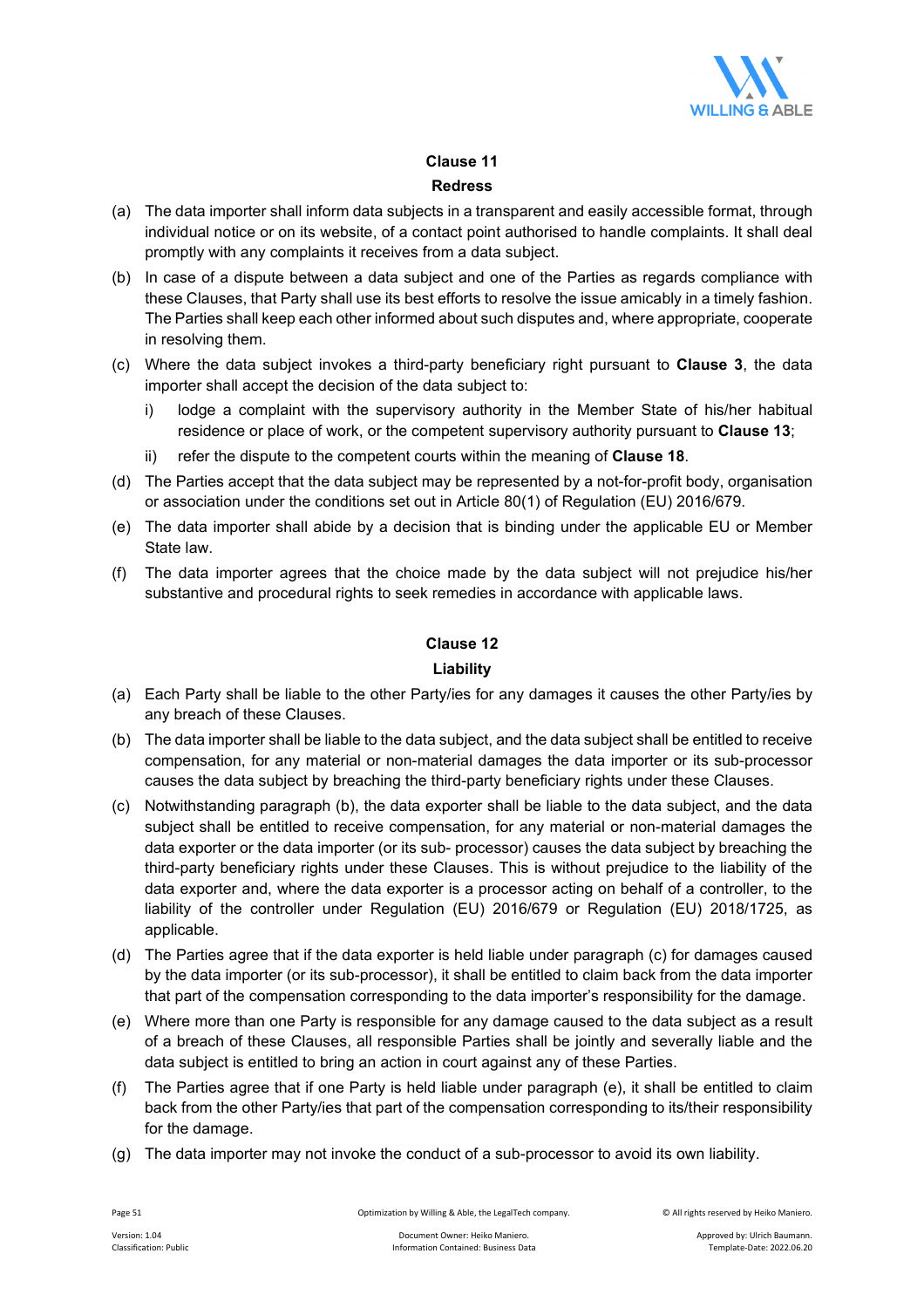

# **Supervision**

(a) [Where the data exporter is established in an EU Member State:] The supervisory authority with responsibility for ensuring compliance by the data exporter with Regulation (EU) 2016/679 as regards the data transfer, as indicated in **Annex I.C**, shall act as competent supervisory authority.

[Where the data exporter is not established in an EU Member State, but falls within the territorial scope of application of Regulation (EU) 2016/679 in accordance with its Article 3(2) and has appointed a representative pursuant to Article 27(1) of Regulation (EU) 2016/679:] The supervisory authority of the Member State in which the representative within the meaning of Article 27(1) of Regulation (EU) 2016/679 is established, as indicated in **Annex I.C**, shall act as competent supervisory authority.

[Where the data exporter is not established in an EU Member State, but falls within the territorial scope of application of Regulation (EU) 2016/679 in accordance with its Article 3(2) without however having to appoint a representative pursuant to Article 27(2) of Regulation (EU) 2016/679:] The supervisory authority of one of the Member States in which the data subjects whose personal data is transferred under these Clauses in relation to the offering of goods or services to them, or whose behaviour is monitored, are located, as indicated in **Annex I.C**, shall act as competent supervisory authority.

(b) The data importer agrees to submit itself to the jurisdiction of and cooperate with the competent supervisory authority in any procedures aimed at ensuring compliance with these Clauses. In particular, the data importer agrees to respond to enquiries, submit to audits and comply with the measures adopted by the supervisory authority, including remedial and compensatory measures. It shall provide the supervisory authority with written confirmation that the necessary actions have been taken.

# **Clause 14**

## **Local laws and practices affecting compliance with the Clauses**

- (a) The Parties warrant that they have no reason to believe that the laws and practices in the third country of destination applicable to the processing of the personal data by the data importer, including any requirements to disclose personal data or measures authorising access by public authorities, prevent the data importer from fulfilling its obligations under these Clauses. This is based on the understanding that laws and practices that respect the essence of the fundamental rights and freedoms and do not exceed what is necessary and proportionate in a democratic society to safeguard one of the objectives listed in Article 23(1) of Regulation (EU) 2016/679, are not in contradiction with these Clauses.
- (b) The Parties declare that in providing the warranty in paragraph (a), they have taken due account in particular of the following elements:
	- i) the specific circumstances of the transfer, including the length of the processing chain, the number of actors involved and the transmission channels used; intended onward transfers; the type of recipient; the purpose of processing; the categories and format of the transferred personal data; the economic sector in which the transfer occurs; the storage location of the data transferred;
	- ii) the laws and practices of the third country of destination– including those requiring the disclosure of data to public authorities or authorising access by such authorities – relevant in light of the specific circumstances of the transfer, and the applicable limitations and safeguards;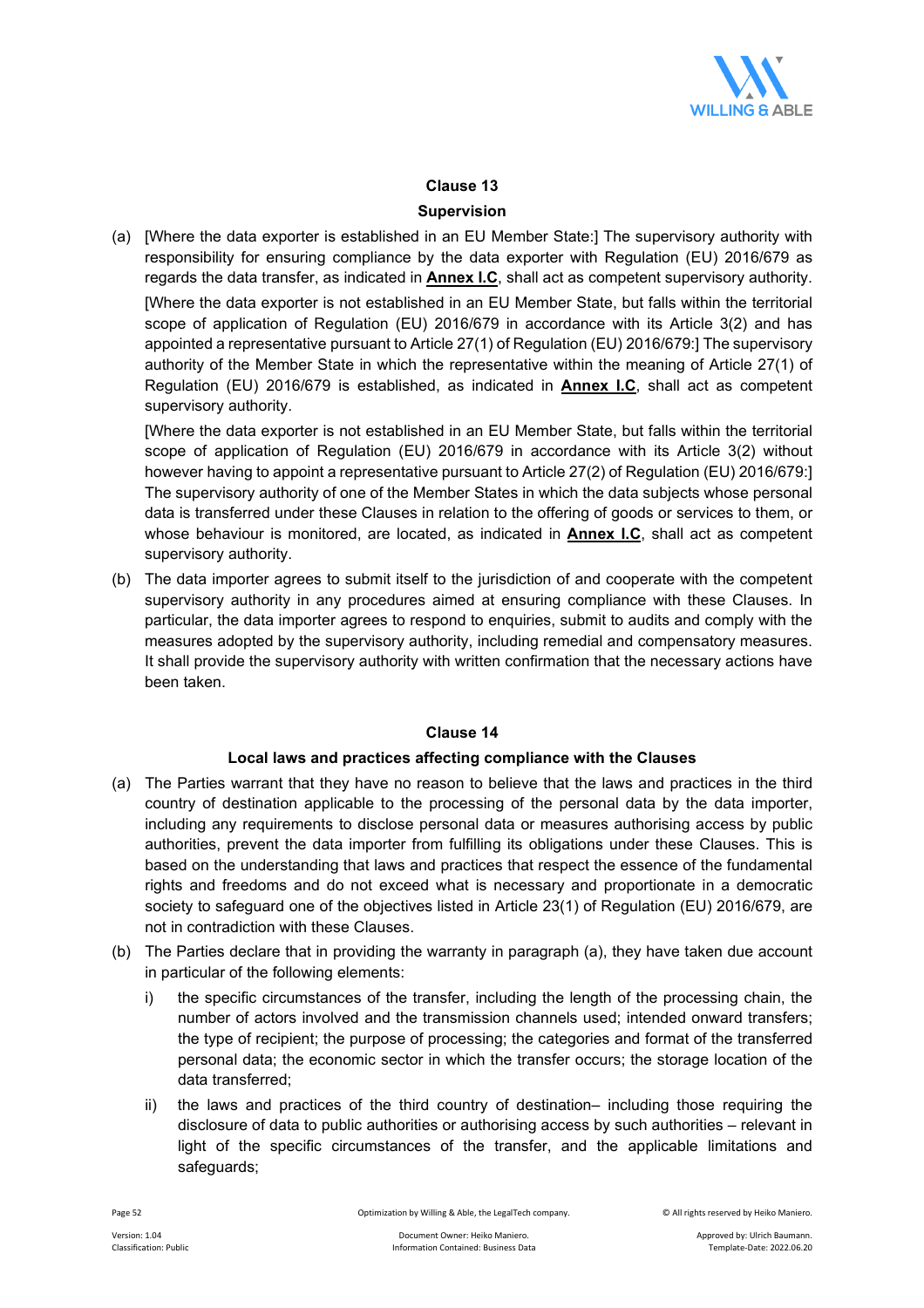

- iii) any relevant contractual, technical or organisational safeguards put in place to supplement the safeguards under these Clauses, including measures applied during transmission and to the processing of the personal data in the country of destination.
- (c) The data importer warrants that, in carrying out the assessment under paragraph (b), it has made its best efforts to provide the data exporter with relevant information and agrees that it will continue to cooperate with the data exporter in ensuring compliance with these Clauses.
- (d) The Parties agree to document the assessment under paragraph (b) and make it available to the competent supervisory authority on request.
- (e) The data importer agrees to notify the data exporter promptly if, after having agreed to these Clauses and for the duration of the contract, it has reason to believe that it is or has become subject to laws or practices not in line with the requirements under paragraph (a), including following a change in the laws of the third country or a measure (such as a disclosure request) indicating an application of such laws in practice that is not in line with the requirements in paragraph (a). The data exporter shall forward the notification to the controller.
- (f) Following a notification pursuant to paragraph (e), or if the data exporter otherwise has reason to believe that the data importer can no longer fulfill its obligations under these Clauses, the data exporter shall promptly identify appropriate measures (e.g. technical or organisational measures to ensure security and confidentiality) to be adopted by the data exporter and/or data importer to address the situation, if appropriate in consultation with the controller. The data exporter shall suspend the data transfer if it considers that no appropriate safeguards for such transfer can be ensured, or if instructed by the controller or the competent supervisory authority to do so. In this case, the data exporter shall be entitled to terminate the contract, insofar as it concerns the processing of personal data under these Clauses. If the contract involves more than two Parties, the data exporter may exercise this right to termination only with respect to the relevant Party, unless the Parties have agreed otherwise. Where the contract is terminated pursuant to this Clause, **Clause 16(d) and (e)** shall apply.

## **Obligations of the data importer in case of access by public authorities**

# **15.1. Notification**

- (a) The data importer agrees to notify the data exporter and, where possible, the data subject promptly (if necessary with the help of the data exporter) if it:
	- i) receives a legally binding request from a public authority, including judicial authorities, under the laws of the country of destination for the disclosure of personal data transferred pursuant to these Clauses; such notification shall include information about the personal data requested, the requesting authority, the legal basis for the request and the response provided; or
	- ii) becomes aware of any direct access by public authorities to personal data transferred pursuant to these Clauses in accordance with the laws of the country of destination; such notification shall include all information available to the importer.

The data exporter shall forward the notification to the controller.

(b) If the data importer is prohibited from notifying the data exporter and/or the data subject under the laws of the country of destination, the data importer agrees to use its best efforts to obtain a waiver of the prohibition, with a view to communicating as much information as possible, as soon as possible. The data importer agrees to document its best efforts in order to be able to demonstrate them on request of the data exporter.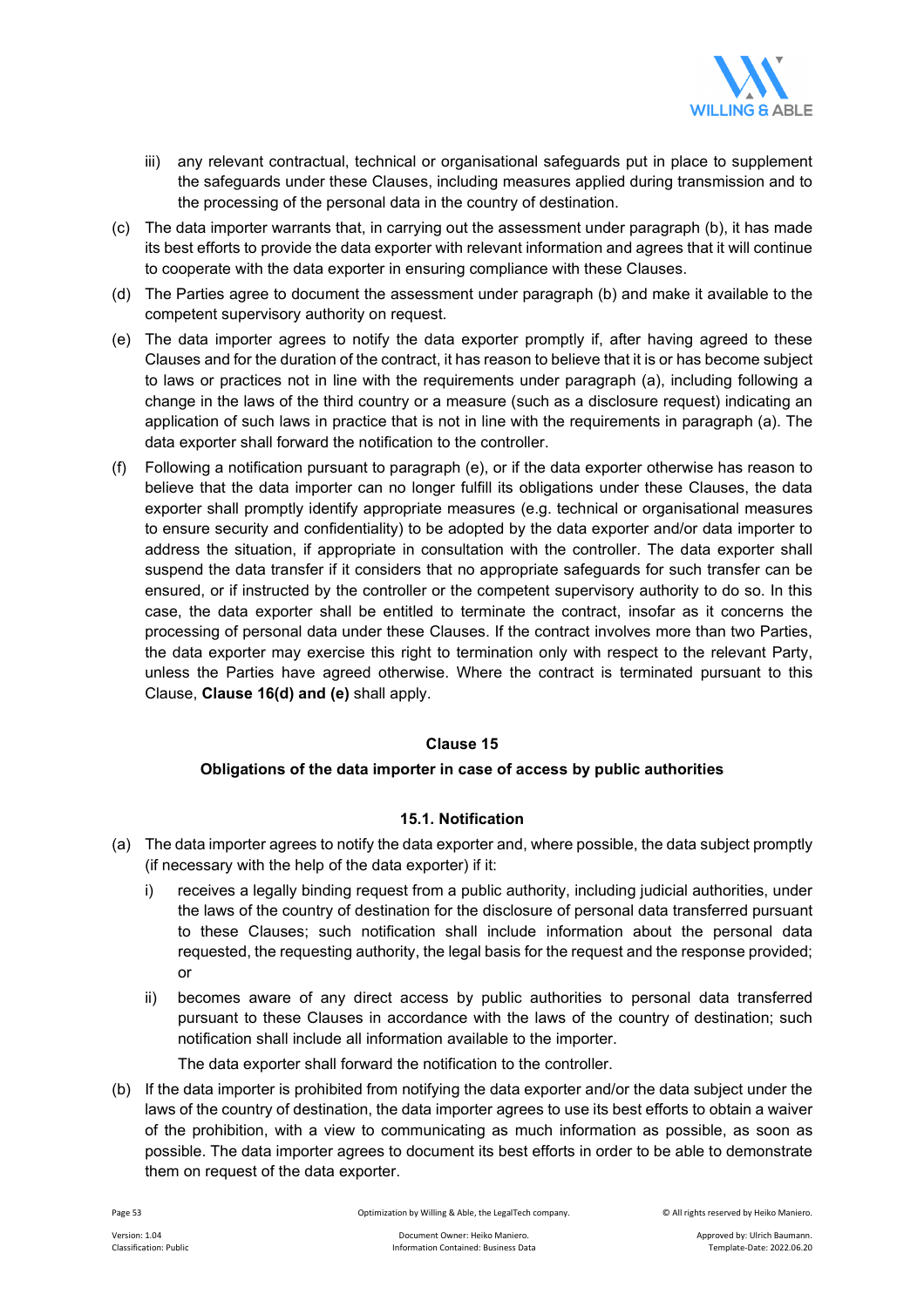

- (c) Where permissible under the laws of the country of destination, the data importer agrees to provide the data exporter, at regular intervals for the duration of the contract, with as much relevant information as possible on the requests received (in particular, number of requests, type of data requested, requesting authority/ies, whether requests have been challenged and the outcome of such challenges, etc.). The data exporter shall forward the information to the controller.
- (d) The data importer agrees to preserve the information pursuant to paragraphs (a) to (c) for the duration of the contract and make it available to the competent supervisory authority on request.
- (e) Paragraphs (a) to (c) are without prejudice to the obligation of the data importer pursuant to **Clause 14(e)** and **Clause 16** to inform the data exporter promptly where it is unable to comply with these Clauses.

## **15.2. Review of legality and data minimisation**

- (a) The data importer agrees to review the legality of the request for disclosure, in particular whether it remains within the powers granted to the requesting public authority, and to challenge the request if, after careful assessment, it concludes that there are reasonable grounds to consider that the request is unlawful under the laws of the country of destination, applicable obligations under international law and principles of international comity. The data importer shall, under the same conditions, pursue possibilities of appeal. When challenging a request, the data importer shall seek interim measures with a view to suspending the effects of the request until the competent judicial authority has decided on its merits. It shall not disclose the personal data requested until required to do so under the applicable procedural rules. These requirements are without prejudice to the obligations of the data importer under **Clause 14(e)**.
- (b) The data importer agrees to document its legal assessment and any challenge to the request for disclosure and, to the extent permissible under the laws of the country of destination, make the documentation available to the data exporter. It shall also make it available to the competent supervisory authority on request. The data exporter shall make the assessment available to the controller.
- (c) The data importer agrees to provide the minimum amount of information permissible when responding to a request for disclosure, based on a reasonable interpretation of the request.

#### **Clause 16**

#### **Non-compliance with the Clauses and termination**

- (a) The data importer shall promptly inform the data exporter if it is unable to comply with these Clauses, for whatever reason.
- (b) In the event that the data importer is in breach of these Clauses or unable to comply with these Clauses, the data exporter shall suspend the transfer of personal data to the data importer until compliance is again ensured or the contract is terminated. This is without prejudice to **Clause 14(f)**.
- (c) The data exporter shall be entitled to terminate the contract, insofar as it concerns the processing of personal data under these Clauses, where:
	- i) the data exporter has suspended the transfer of personal data to the data importer pursuant to paragraph (b) and compliance with these Clauses is not restored within a reasonable time and in any event within one month of suspension;
	- ii) the data importer is in substantial or persistent breach of these Clauses; or
	- iii) the data importer fails to comply with a binding decision of a competent court or supervisory authority regarding its obligations under these Clauses.

In these cases, it shall inform the competent supervisory authority and the controller of such noncompliance. Where the contract involves more than two Parties, the data exporter may exercise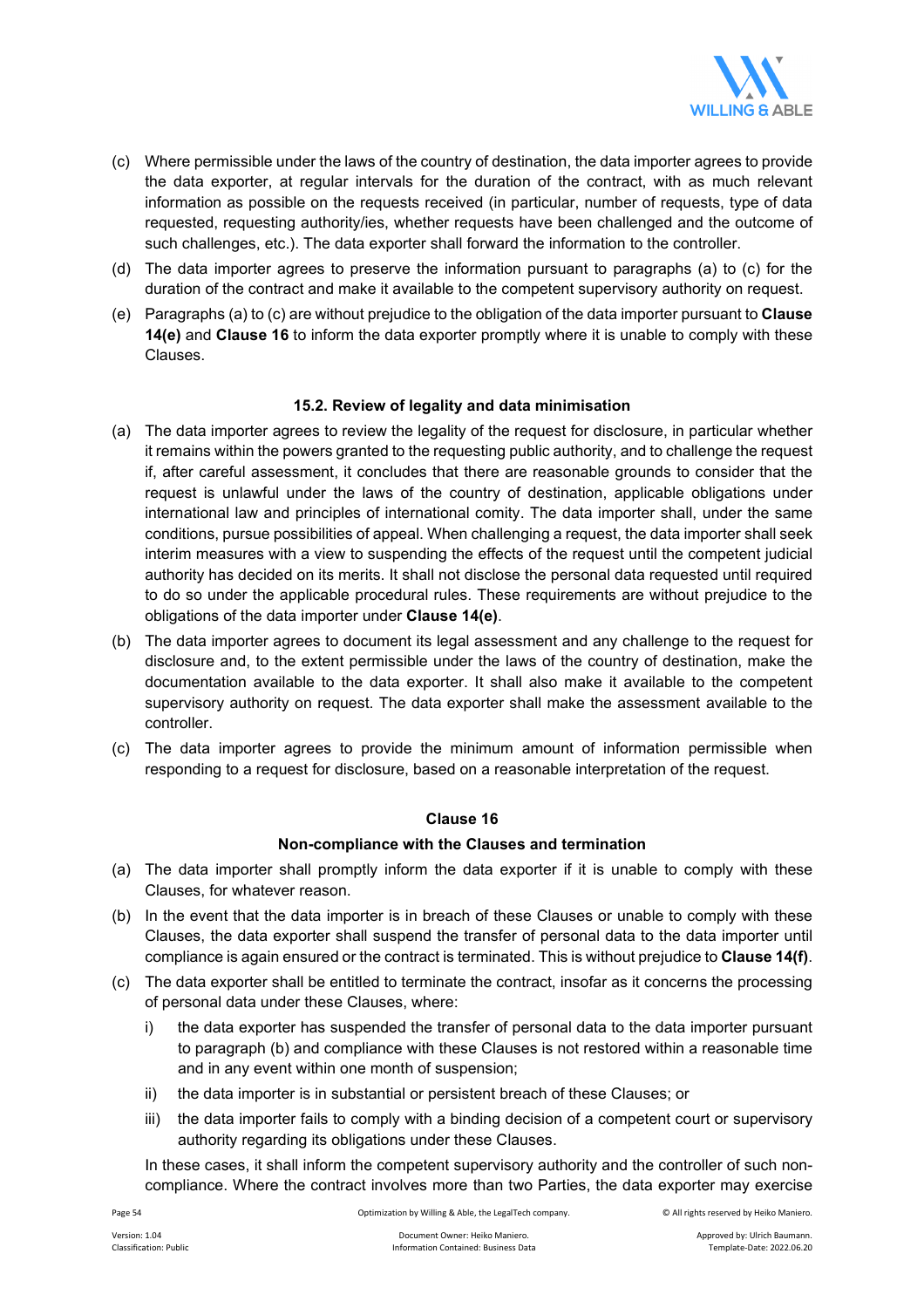

this right to termination only with respect to the relevant Party, unless the Parties have agreed otherwise.

- (d) Personal data that has been transferred prior to the termination of the contract pursuant to paragraph (c) shall at the choice of the data exporter immediately be returned to the data exporter or deleted in its entirety. The same shall apply to any copies of the data. The data importer shall certify the deletion of the data to the data exporter. Until the data is deleted or returned, the data importer shall continue to ensure compliance with these Clauses. In case of local laws applicable to the data importer that prohibit the return or deletion of the transferred personal data, the data importer warrants that it will continue to ensure compliance with these Clauses and will only process the data to the extent and for as long as required under that local law.
- (e) Either Party may revoke its agreement to be bound by these Clauses where (i) the European Commission adopts a decision pursuant to Article 45(3) of Regulation (EU) 2016/679 that covers the transfer of personal data to which these Clauses apply; or (ii) Regulation (EU) 2016/679 becomes part of the legal framework of the country to which the personal data is transferred. This is without prejudice to other obligations applying to the processing in question under Regulation (EU) 2016/679.

## **Clause 17**

# **Governing law**

These Clauses shall be governed by the law of the EU Member State in which the data exporter is established. Where such law does not allow for third-party beneficiary rights, they shall be governed by the law of another EU Member State that does allow for third-party beneficiary rights. The Parties agree that this shall be the law of Germany.

#### **Clause 18**

#### **Choice of forum and jurisdiction**

- (a) Any dispute arising from these Clauses shall be resolved by the courts of an EU Member State.
- (b) The Parties agree that those shall be the courts of Germany.
- (c) A data subject may also bring legal proceedings against the data exporter and/or data importer before the courts of the Member State in which he/she has his/her habitual residence.
- (d) The Parties agree to submit themselves to the jurisdiction of such courts.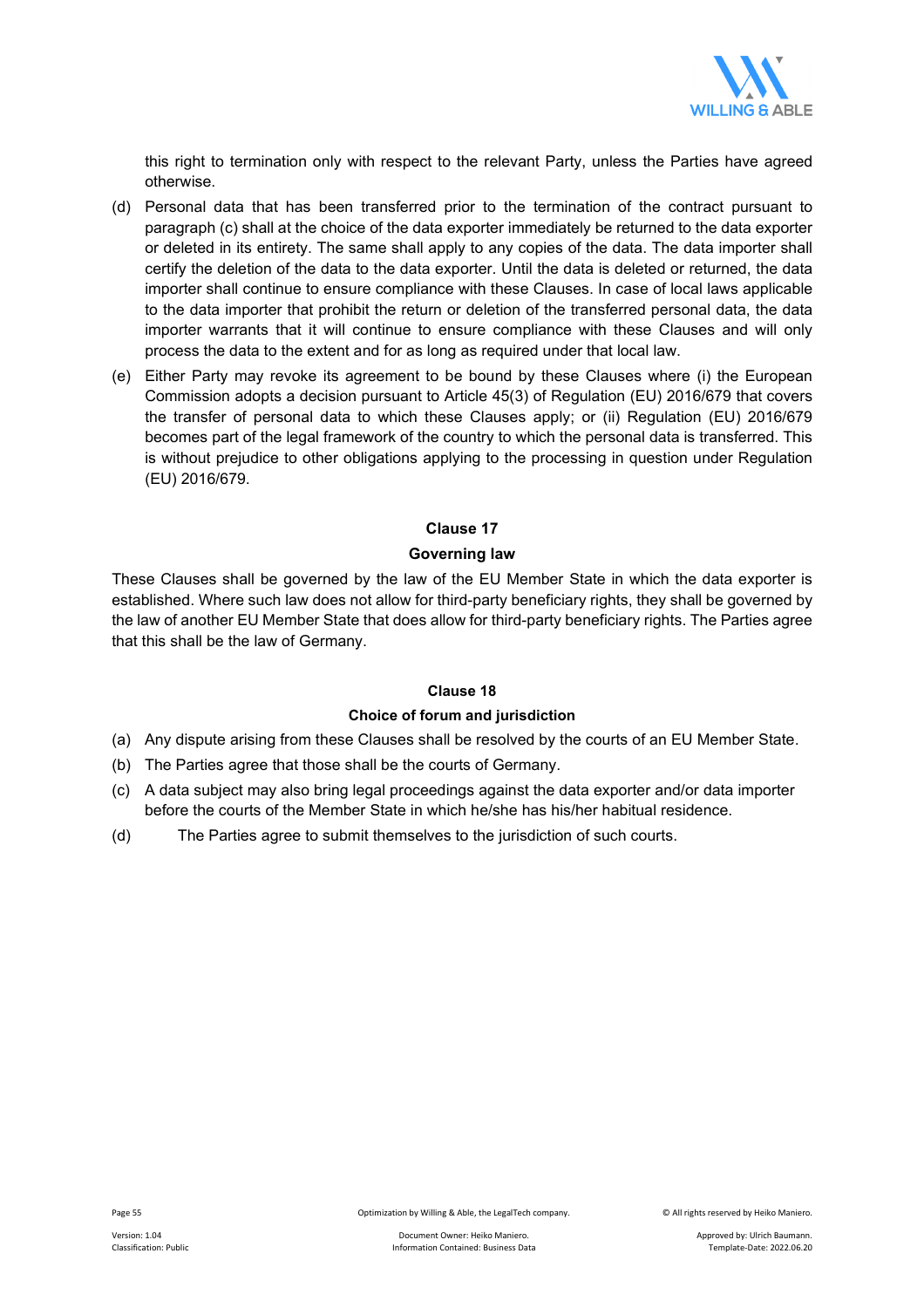

**ΑΝΝΕΧ I** 

## **A. LIST OF PARTIES**

**SEE APPENDIX 7** 

Page 56 Optimization by Willing & Able, the LegalTech company. © All rights reserved by Heiko Maniero.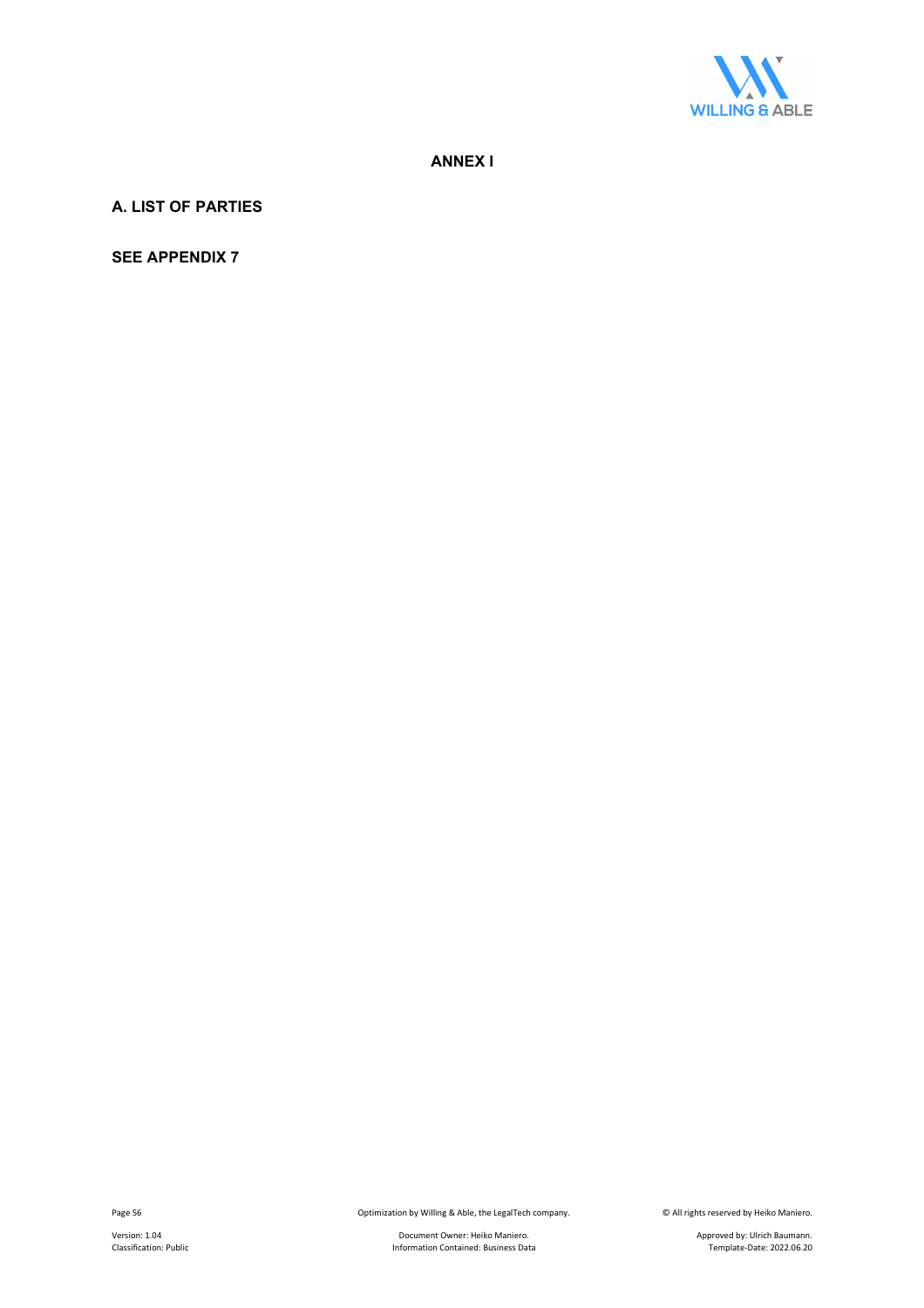

# **B. DESCRIPTION OF TRANSFER**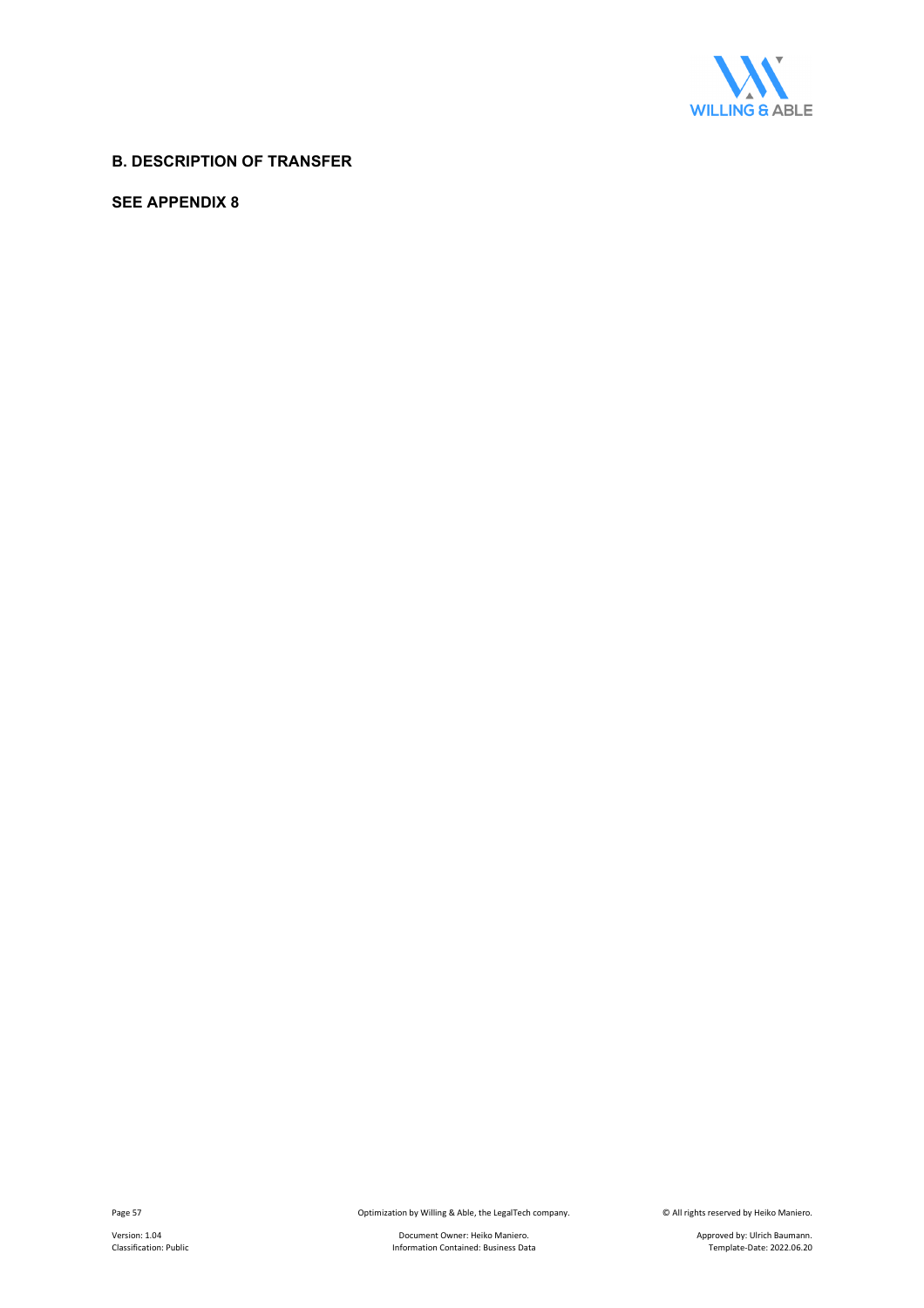

# **C. COMPETENT SUPERVISORY AUTHORITY**

**SEE APPENDIX 10** 

Page 58 Optimization by Willing & Able, the LegalTech company. © All rights reserved by Heiko Maniero.

Version: 1.04 Document Owner: Heiko Maniero. Approved by: Ulrich Baumann. Document Owner: Helio Walliero:<br>Information Contained: Business Data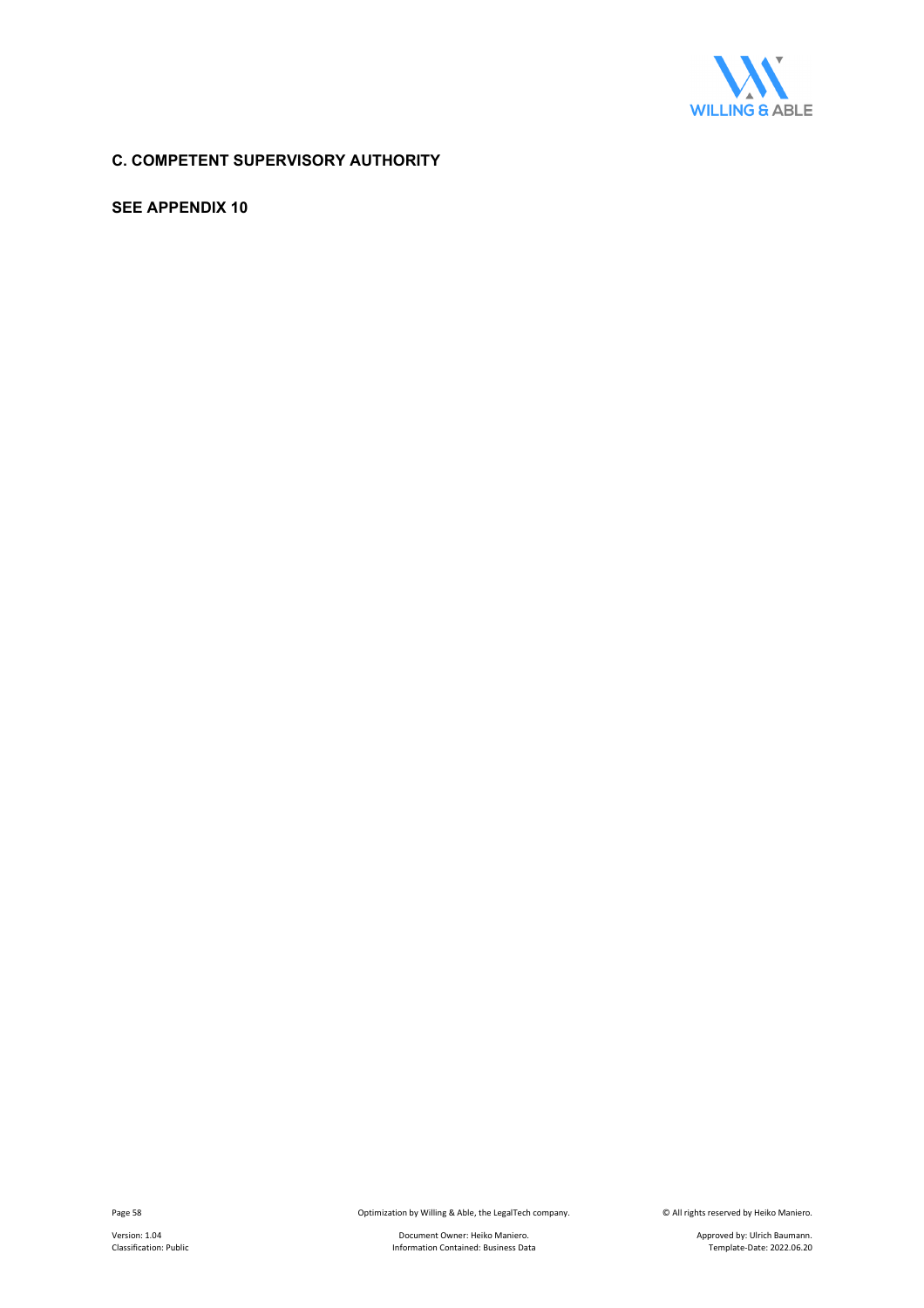

# **ANNEX II**

# **TECHNICAL AND ORGANISATIONAL MEASURES INCLUDING TECHNICAL AND ORGANISATIONAL MEASURES TO ENSURE THE SECURITY OF THE DATA**

Description of the technical and organisational measures implemented by the data importer(s) (including any relevant certifications) to ensure an appropriate level of security, taking into account the nature, scope, context and purpose of the processing, and the risks for the rights and freedoms of natural persons.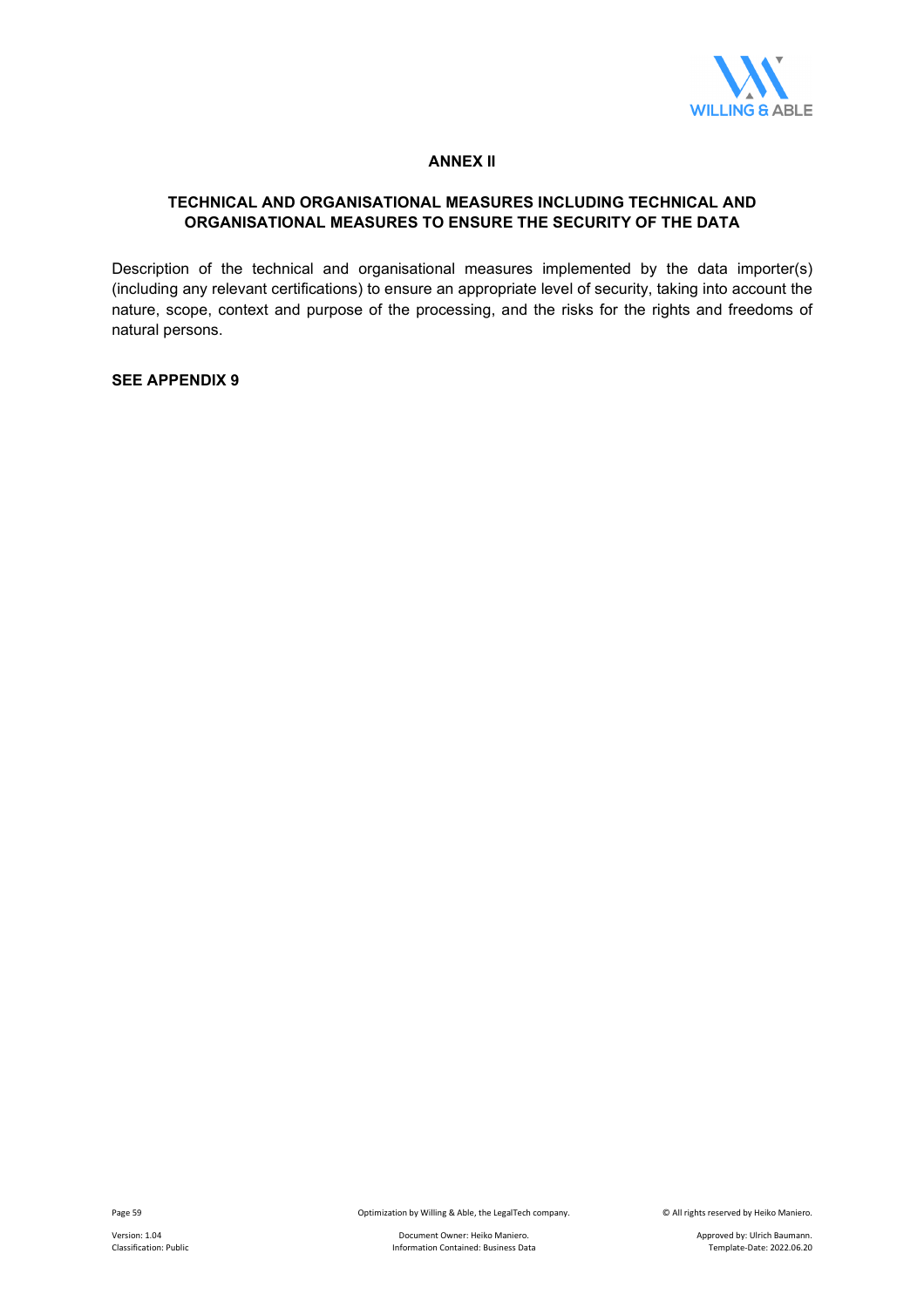

# **ANNEX III LIST OF SUB-PROCESSORS**

The controller has authorised the use of the following sub-processors:

# **SEE APPENDIX 6**

Page 60 Optimization by Willing & Able, the LegalTech company. © All rights reserved by Heiko Maniero.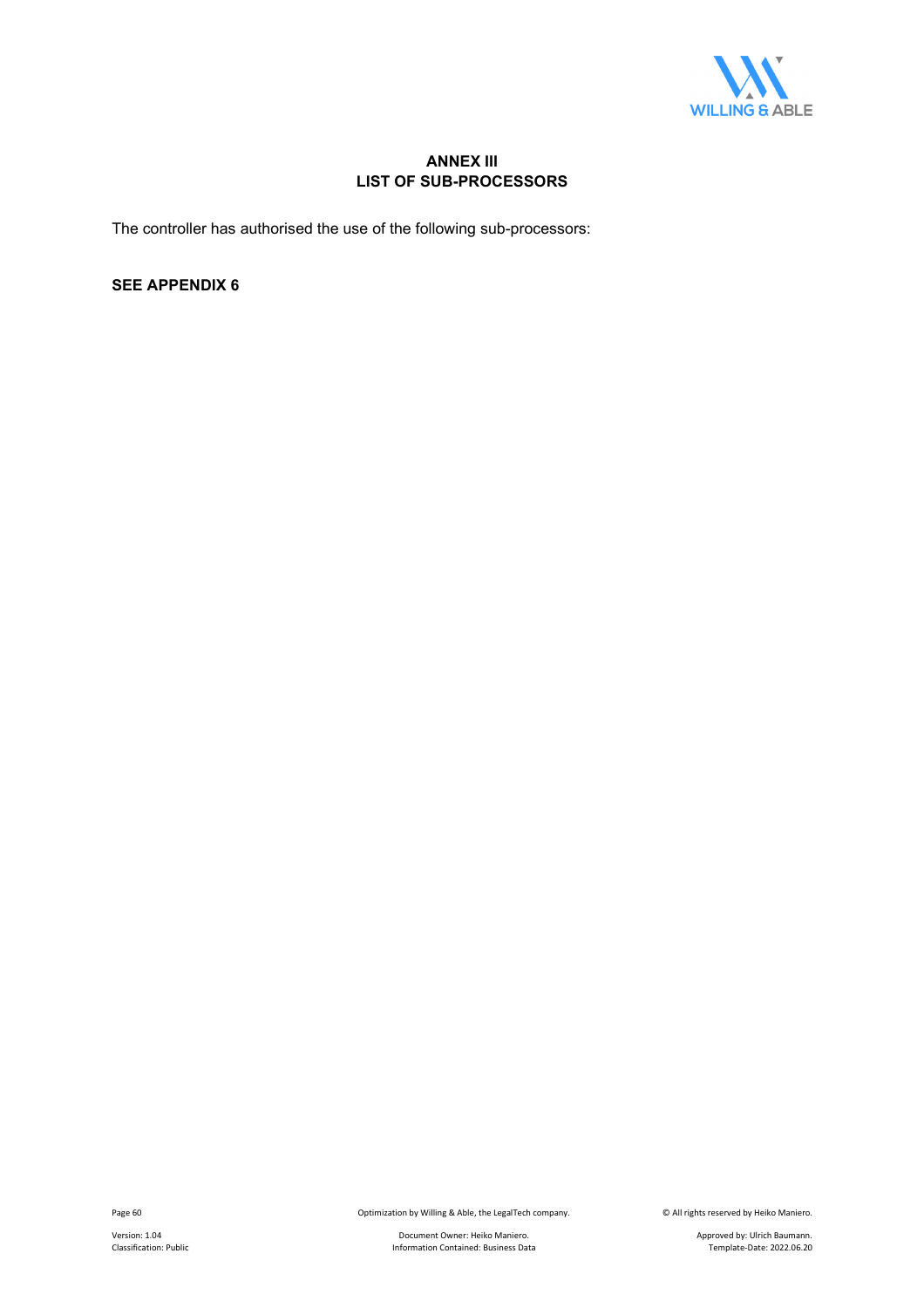

# APPENDIX 5 – SCCs 2021/914 MODULE FOUR: Transfer Processor to Controller

# **STANDARD CONTRACTUAL CLAUSES 2021/914 MODULE FOUR: Transfer Processor to Controller**

## **Clause 1**

#### **Purpose and scope**

- (a) The purpose of these contractual clauses is to ensure compliance with the requirements of Regulation (EU) 2016/679 of the European Parliament and of the Council of 27 April 2016 on the protection of natural persons with regard to the processing of personal data and on the free movement of such data (General Data Protection Regulation) for the transfer of personal data to a third country.
- (b) The Parties:
	- i) the natural or legal person(s), public authority/ies, agency/ies or other body/ies (hereinafter "**entity/ies**") transferring the personal data, as listed in **Annex I.A** (hereinafter each "**data exporter**"), and
	- ii) the entity/ies in a third country receiving the personal data from the data exporter, directly or indirectly via another entity also Party to these Clauses, as listed in **Annex I.A** (hereinafter each "**data importer**")

have agreed to these standard contractual clauses (hereinafter: "**Clauses**").

- (c) These Clauses apply with respect to the transfer of personal data between the Parties as specified in **Annex I.B**.
- (d) The Appendix to these Clauses containing the Annexes referred to therein forms an integral part of these Clauses.

#### **Clause 2**

#### **Effect and invariability of the Clauses**

- (a) These Clauses set out appropriate safeguards, including enforceable data subject rights and effective legal remedies, pursuant to Article 46(1) and Article 46(2)(c) of Regulation (EU) 2016/679 and, with respect to data transfers from controllers to processors and/or processors to processors, standard contractual clauses pursuant to Article 28(7) of Regulation (EU) 2016/679, provided they are not modified, except to select the appropriate Module(s) or to add or update information in the Appendix. This does not prevent the Parties from including the standard contractual clauses laid down in these Clauses in a wider contract and/or to add other clauses or additional safeguards, provided that they do not contradict, directly or indirectly, these Clauses or prejudice the fundamental rights or freedoms of data subjects.
- (b) These Clauses are without prejudice to obligations to which the data exporter is subject by virtue of Regulation (EU) 2016/679.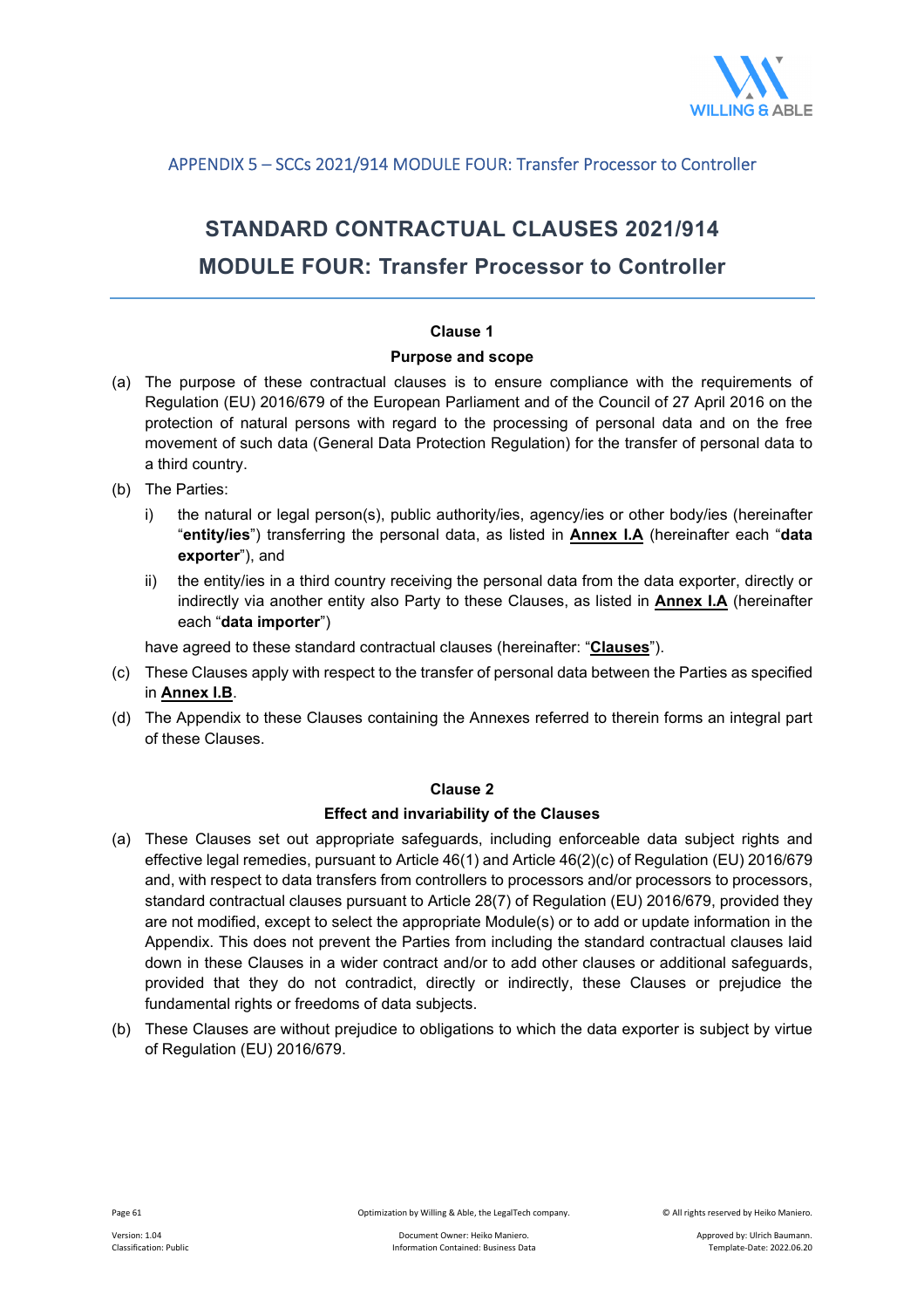

# **Third-party beneficiaries**

- (a) The data subjects can enforce against the data exporter and/or data importer these Clauses, with the following exceptions:
	- i) Clause 1, Clause 2, Clause 3, Clause 6, Clause 7;
	- ii) Clause 8.1 (b) and Clause 8.3(b);
	- *[iii) and iv) not applicable]*
	- v) Clause 13;
	- vi) Clause 15.1 (c), (d) and (e);
	- vii) Clause 16 (e);
	- viii) Clause 18;
- (b) Paragraph (a) is without prejudice to rights of data subjects under Regulation (EU) 2016/679.

## **Clause 4**

## **Interpretation**

- (a) Where these Clauses use terms that are defined in Regulation (EU) 2016/679, those terms shall have the same meaning as in that Regulation.
- (b) These Clauses shall be read and interpreted in the light of the provisions of Regulation (EU) 2016/679.
- (c) These Clauses shall not be interpreted in a way that conflicts with rights and obligations provided for in Regulation (EU) 2016/679.

## **Clause 5**

# **Hierarchy**

In the event of a contradiction between these Clauses and the provisions of other related agreements between the Parties, existing at the time these Clauses are agreed or entered into thereafter, these Clauses shall prevail.

## **Clause 6**

## **Description of the transfer(s)**

The details of the transfer(s), and in particular the categories of personal data that are transferred and the purpose(s) for which they are transferred, are specified in **Annex I.B** hereunder.

## **Clause 7**

#### **Docking clause**

- (a) An entity that is not a Party to these Clauses may, with the agreement of the Parties, accede to these Clauses at any time, either as a data exporter or as a data importer, by completing the Appendix and signing **Annex I.A**.
- (b) Once it has completed the Appendix and signed **Annex I.A**, the acceding entity shall become a Party to these Clauses and have the rights and obligations of a data exporter or data importer in accordance with its designation in **Annex I.A**.
- (c) The acceding entity shall have no rights or obligations arising under these Clauses from the period prior to becoming a Party.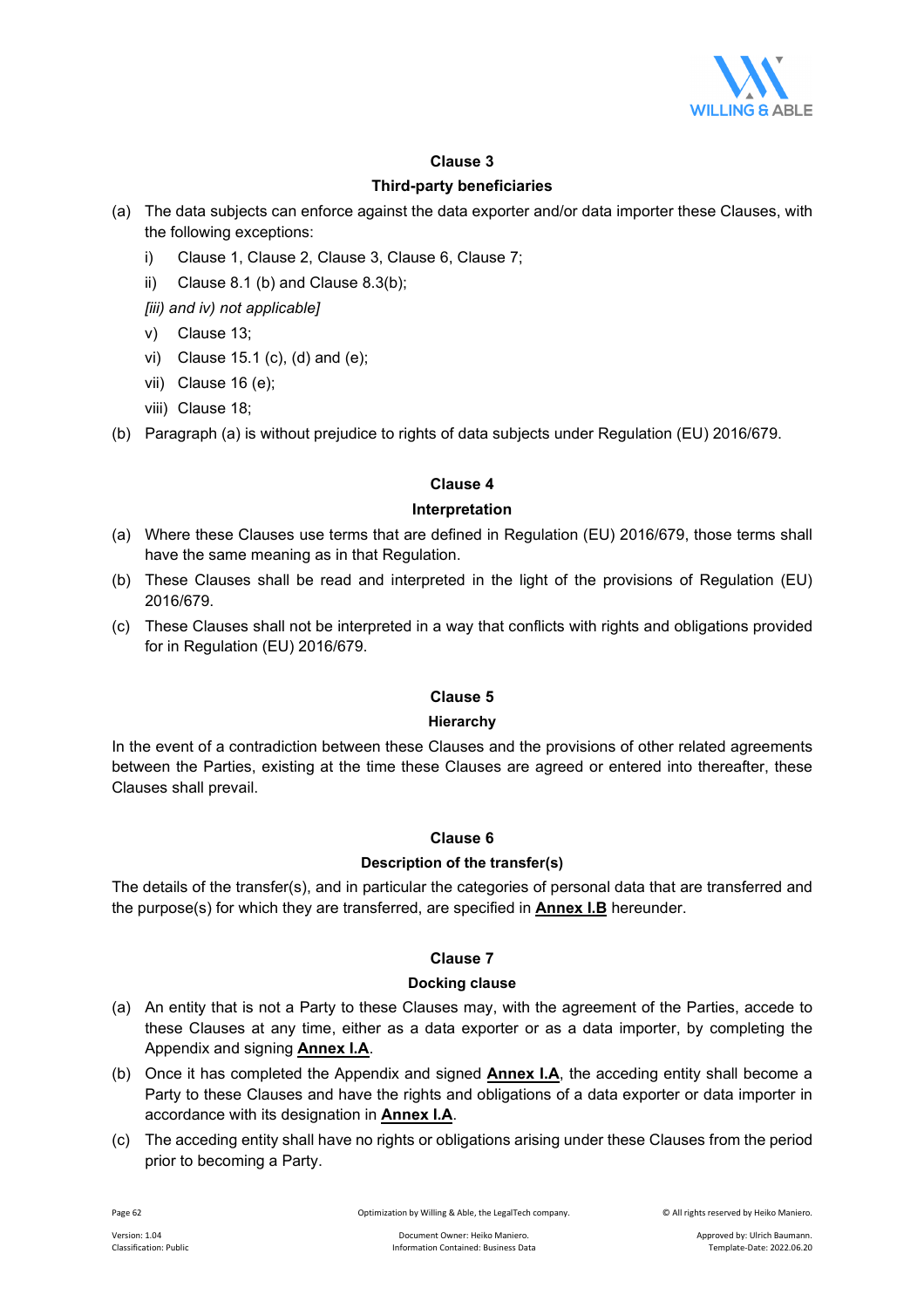

## **Data protection safeguards**

The data exporter warrants that it has used reasonable efforts to determine that the data importer is able, through the implementation of appropriate technical and organisational measures, to satisfy its obligations under these Clauses.

## **8.1. Instructions**

- (a) The data exporter shall process the personal data only on documented instructions from the data importer acting as its controller.
- (b) The data exporter shall immediately inform the data importer if it is unable to follow those instructions, including if such instructions infringe Regulation (EU) 2016/679 or other Union or Member State data protection law.
- (c) The data importer shall refrain from any action that would prevent the data exporter from fulfilling its obligations under Regulation (EU) 2016/679, including in the context of sub-processing or as regards cooperation with competent supervisory authorities.
- (d) After the end of the provision of the processing services, the data exporter shall, at the choice of the data importer, delete all personal data processed on behalf of the data importer and certify to the data importer that it has done so, or return to the data importer all personal data processed on its behalf and delete existing copies.

# **8.2. Security of processing**

- (a) The Parties shall implement appropriate technical and organisational measures to ensure the security of the data, including during transmission, and protection against a breach of security leading to accidental or unlawful destruction, loss, alteration, unauthorised disclosure or access (hereinafter 'personal data breach'). In assessing the appropriate level of security, they shall take due account of the state of the art, the costs of implementation, the nature of the personal data, the nature, scope, context and purpose(s) of processing and the risks involved in the processing for the data subjects, and in particular consider having recourse to encryption or pseudonymisation, including during transmission, where the purpose of processing can be fulfilled in that manner.
- (b) The data exporter shall assist the data importer in ensuring appropriate security of the data in accordance with paragraph (a). In case of a personal data breach concerning the personal data processed by the data exporter under these Clauses, the data exporter shall notify the data importer without undue delay after becoming aware of it and assist the data importer in addressing the breach.
- (c) The data exporter shall ensure that persons authorised to process the personal data have committed themselves to confidentiality or are under an appropriate statutory obligation of confidentiality.

# **8.3. Documentation and compliance**

- (a) The Parties shall be able to demonstrate compliance with these Clauses.
- (b) The data exporter shall make available to the data importer all information necessary to demonstrate compliance with its obligations under these Clauses and allow for and contribute to audits.

# *[Clause 9 not applicable]*

Page 63 Optimization by Willing & Able, the LegalTech company. © All rights reserved by Heiko Maniero.

Version: 1.04 **Approved by: Ulrich Baumann.**<br>Classification: Public **Classification: Public** Classification: Public Classification: Public Classification: Public Information Contained: Business Data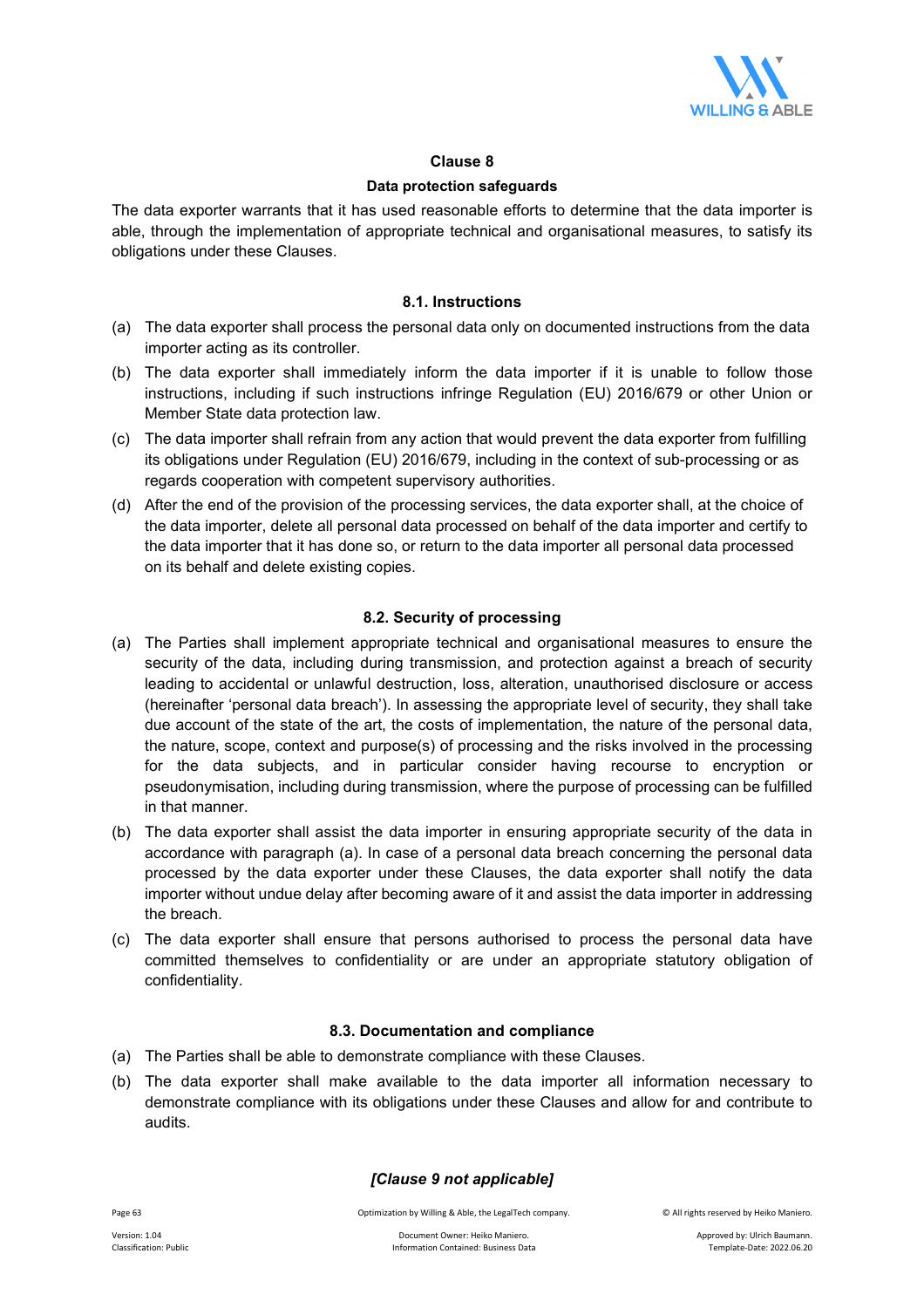

#### **Data subject rights**

The Parties shall assist each other in responding to enquiries and requests made by data subjects under the local law applicable to the data importer or, for data processing by the data exporter in the EU, under Regulation (EU) 2016/679.

## **Clause 11**

## **Redress**

The data importer shall inform data subjects in a transparent and easily accessible format, through individual notice or on its website, of a contact point authorised to handle complaints. It shall deal promptly with any complaints it receives from a data subject.

## **Clause 12**

## **Liability**

- (a) Each Party shall be liable to the other Party/ies for any damages it causes the other Party/ies by any breach of these Clauses.
- (b) Each Party shall be liable to the data subject, and the data subject shall be entitled to receive compensation, for any material or non-material damages that the Party causes the data subject by breaching the third-party beneficiary rights under these Clauses. This is without prejudice to the liability of the data exporter under Regulation (EU) 2016/679.
- (c) Where more than one Party is responsible for any damage caused to the data subject as a result of a breach of these Clauses, all responsible Parties shall be jointly and severally liable and the data subject is entitled to bring an action in court against any of these Parties.
- (d) The Parties agree that if one Party is held liable under paragraph (c), it shall be entitled to claim back from the other Party/ies that part of the compensation corresponding to its/their responsibility for the damage.
- (e) The data importer may not invoke the conduct of a processor or sub-processor to avoid its own liability.

# *[Clause 13 not applicable]*

# **Clause 14**

## **Local laws and practices affecting compliance with the Clauses**

Where the EU processor combines the personal data received from the third country-controller with personal data collected by the processor in the EU):

(a) The Parties warrant that they have no reason to believe that the laws and practices in the third country of destination applicable to the processing of the personal data by the data importer, including any requirements to disclose personal data or measures authorising access by public authorities, prevent the data importer from fulfilling its obligations under these Clauses. This is based on the understanding that laws and practices that respect the essence of the fundamental rights and freedoms and do not exceed what is necessary and proportionate in a democratic society to safeguard one of the objectives listed in Article 23(1) of Regulation (EU) 2016/679, are not in contradiction with these Clauses.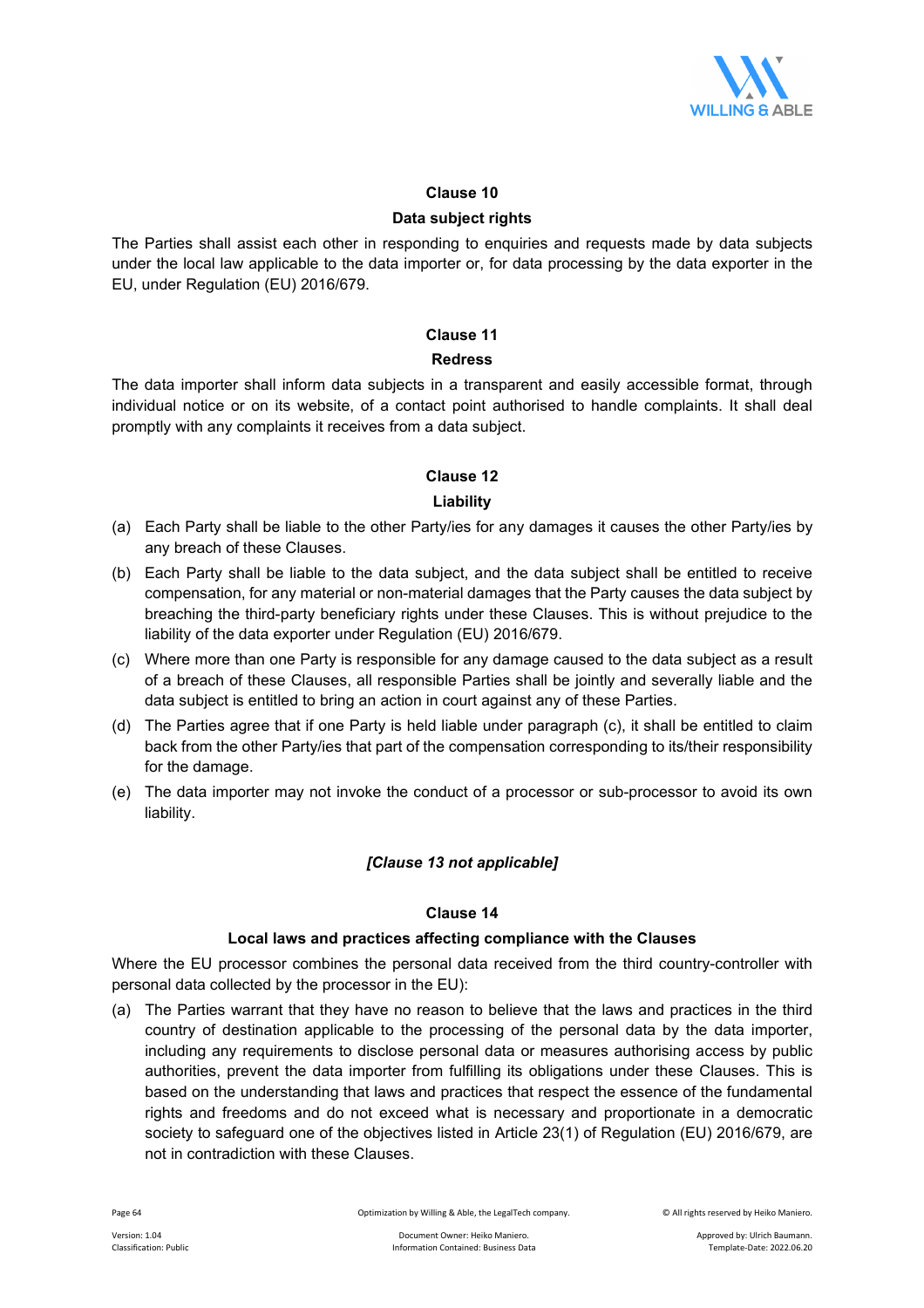

- (b) The Parties declare that in providing the warranty in paragraph (a), they have taken due account in particular of the following elements:
	- i) the specific circumstances of the transfer, including the length of the processing chain, the number of actors involved and the transmission channels used; intended onward transfers; the type of recipient; the purpose of processing; the categories and format of the transferred personal data; the economic sector in which the transfer occurs; the storage location of the data transferred;
	- ii) the laws and practices of the third country of destination– including those requiring the disclosure of data to public authorities or authorising access by such authorities – relevant in light of the specific circumstances of the transfer, and the applicable limitations and safeguards;
	- iii) any relevant contractual, technical or organisational safeguards put in place to supplement the safeguards under these Clauses, including measures applied during transmission and to the processing of the personal data in the country of destination.
- (c) The data importer warrants that, in carrying out the assessment under paragraph (b), it has made its best efforts to provide the data exporter with relevant information and agrees that it will continue to cooperate with the data exporter in ensuring compliance with these Clauses.
- (d) The Parties agree to document the assessment under paragraph (b) and make it available to the competent supervisory authority on request.
- (e) The data importer agrees to notify the data exporter promptly if, after having agreed to these Clauses and for the duration of the contract, it has reason to believe that it is or has become subject to laws or practices not in line with the requirements under paragraph (a), including following a change in the laws of the third country or a measure (such as a disclosure request) indicating an application of such laws in practice that is not in line with the requirements in paragraph (a).
- (f) Following a notification pursuant to paragraph (e), or if the data exporter otherwise has reason to believe that the data importer can no longer fulfill its obligations under these Clauses, the data exporter shall promptly identify appropriate measures (e.g. technical or organisational measures to ensure security and confidentiality) to be adopted by the data exporter and/or data importer to address the situation. The data exporter shall suspend the data transfer if it considers that no appropriate safeguards for such transfer can be ensured, or if instructed by the competent supervisory authority to do so. In this case, the data exporter shall be entitled to terminate the contract, insofar as it concerns the processing of personal data under these Clauses. If the contract involves more than two Parties, the data exporter may exercise this right to termination only with respect to the relevant Party, unless the Parties have agreed otherwise. Where the contract is terminated pursuant to this Clause, **Clause 16(d) and (e)** shall apply.

## **Obligations of the data importer in case of access by public authorities**

Where the EU processor combines the personal data received from the third country-controller with personal data collected by the processor in the EU:

## **15.1. Notification**

- (a) The data importer agrees to notify the data exporter and, where possible, the data subject promptly (if necessary with the help of the data exporter) if it:
	- i) receives a legally binding request from a public authority, including judicial authorities, under the laws of the country of destination for the disclosure of personal data transferred pursuant to these Clauses; such notification shall include information about the personal data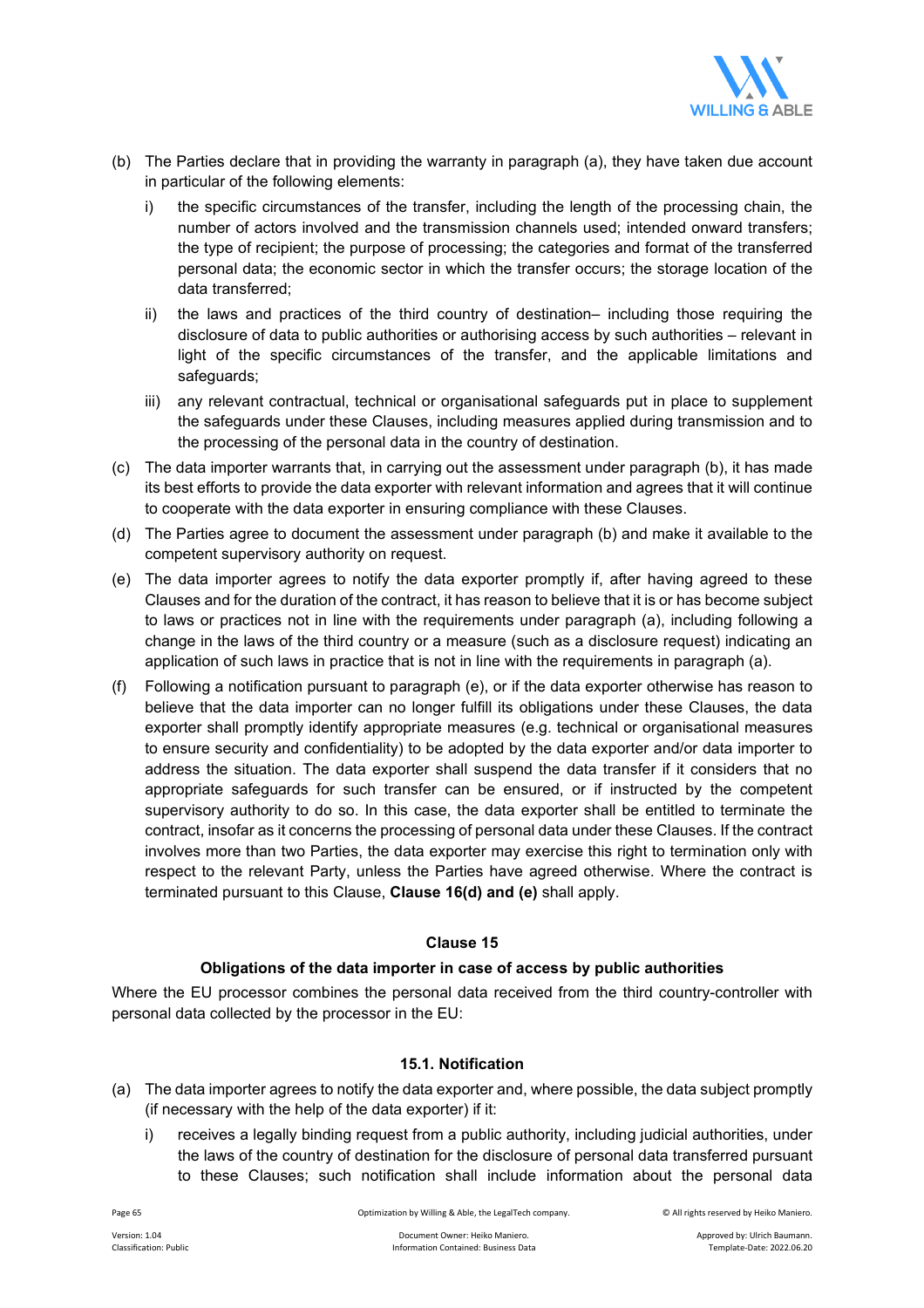

requested, the requesting authority, the legal basis for the request and the response provided; or

- ii) becomes aware of any direct access by public authorities to personal data transferred pursuant to these Clauses in accordance with the laws of the country of destination; such notification shall include all information available to the importer.
- (b) If the data importer is prohibited from notifying the data exporter and/or the data subject under the laws of the country of destination, the data importer agrees to use its best efforts to obtain a waiver of the prohibition, with a view to communicating as much information as possible, as soon as possible. The data importer agrees to document its best efforts in order to be able to demonstrate them on request of the data exporter.
- (c) Where permissible under the laws of the country of destination, the data importer agrees to provide the data exporter, at regular intervals for the duration of the contract, with as much relevant information as possible on the requests received (in particular, number of requests, type of data requested, requesting authority/ies, whether requests have been challenged and the outcome of such challenges, etc.).
- (d) The data importer agrees to preserve the information pursuant to paragraphs (a) to (c) for the duration of the contract and make it available to the competent supervisory authority on request.
- (e) Paragraphs (a) to (c) are without prejudice to the obligation of the data importer pursuant to **Clause 14(e)** and **Clause 16** to inform the data exporter promptly where it is unable to comply with these Clauses.

## **15.2. Review of legality and data minimisation**

- (a) The data importer agrees to review the legality of the request for disclosure, in particular whether it remains within the powers granted to the requesting public authority, and to challenge the request if, after careful assessment, it concludes that there are reasonable grounds to consider that the request is unlawful under the laws of the country of destination, applicable obligations under international law and principles of international comity. The data importer shall, under the same conditions, pursue possibilities of appeal. When challenging a request, the data importer shall seek interim measures with a view to suspending the effects of the request until the competent judicial authority has decided on its merits. It shall not disclose the personal data requested until required to do so under the applicable procedural rules. These requirements are without prejudice to the obligations of the data importer under **Clause 14(e)**.
- (b) The data importer agrees to document its legal assessment and any challenge to the request for disclosure and, to the extent permissible under the laws of the country of destination, make the documentation available to the data exporter. It shall also make it available to the competent supervisory authority on request.
- (c) The data importer agrees to provide the minimum amount of information permissible when responding to a request for disclosure, based on a reasonable interpretation of the request.

## **Clause 16**

## **Non-compliance with the Clauses and termination**

- (a) The data importer shall promptly inform the data exporter if it is unable to comply with these Clauses, for whatever reason.
- (b) In the event that the data importer is in breach of these Clauses or unable to comply with these Clauses, the data exporter shall suspend the transfer of personal data to the data importer until compliance is again ensured or the contract is terminated. This is without prejudice to **Clause 14(f).**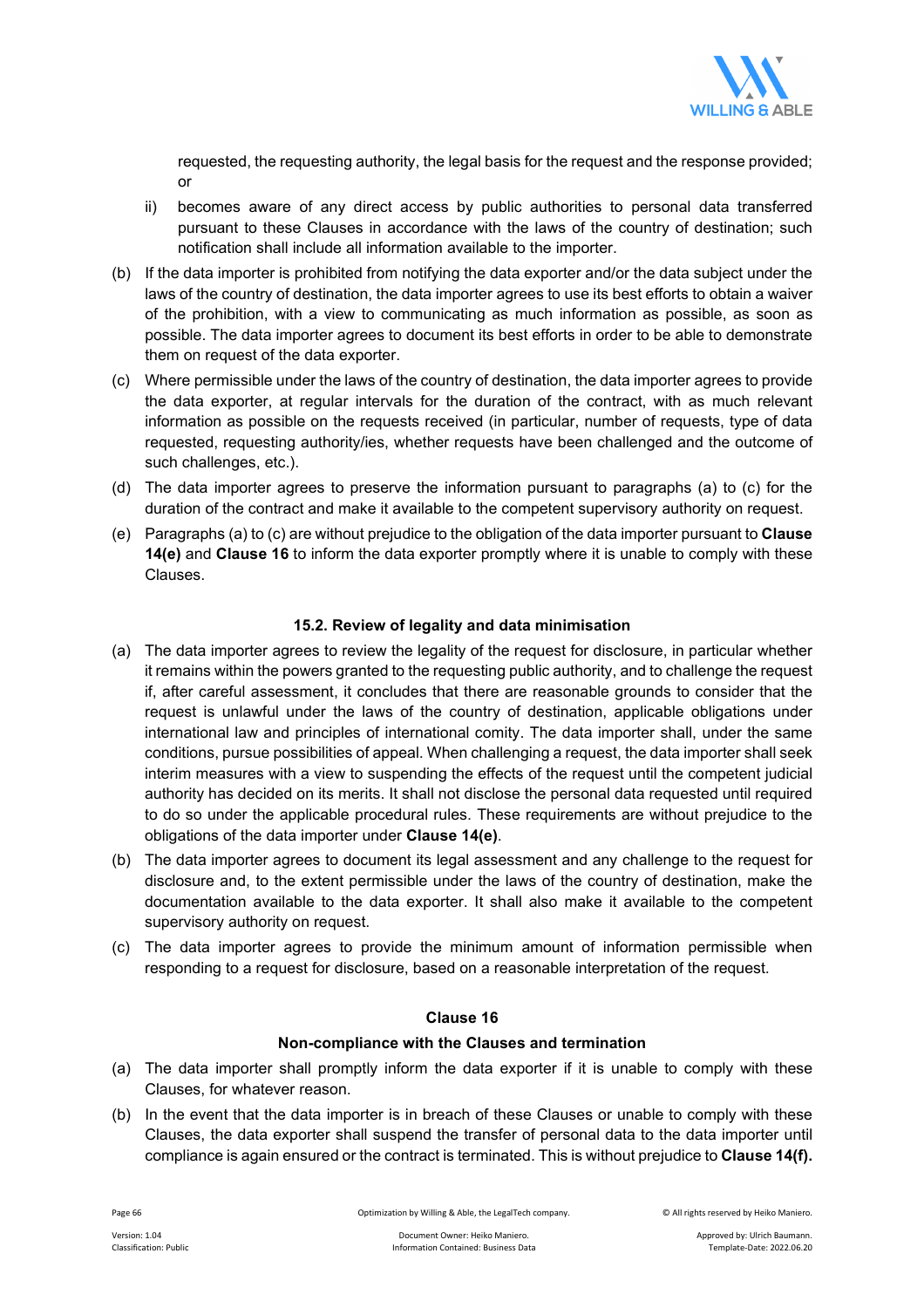

- (c) The data exporter shall be entitled to terminate the contract, insofar as it concerns the processing of personal data under these Clauses, where:
	- i) the data exporter has suspended the transfer of personal data to the data importer pursuant to paragraph (b) and compliance with these Clauses is not restored within a reasonable time and in any event within one month of suspension;
	- ii) the data importer is in substantial or persistent breach of these Clauses; or
	- iii) the data importer fails to comply with a binding decision of a competent court or supervisory authority regarding its obligations under these Clauses.

In these cases, it shall inform the competent supervisory authority of such non- compliance. Where the contract involves more than two Parties, the data exporter may exercise this right to termination only with respect to the relevant Party, unless the Parties have agreed otherwise.

- (d) Personal data collected by the data exporter in the EU that has been transferred prior to the termination of the contract pursuant to paragraph (c) shall immediately be deleted in its entirety, including any copy thereof. The data importer shall certify the deletion of the data to the data exporter. Until the data is deleted or returned, the data importer shall continue to ensure compliance with these Clauses. In case of local laws applicable to the data importer that prohibit the return or deletion of the transferred personal data, the data importer warrants that it will continue to ensure compliance with these Clauses and will only process the data to the extent and for as long as required under that local law.
- (e) Either Party may revoke its agreement to be bound by these Clauses where (i) the European Commission adopts a decision pursuant to Article 45(3) of Regulation (EU) 2016/679 that covers the transfer of personal data to which these Clauses apply; or (ii) Regulation (EU) 2016/679 becomes part of the legal framework of the country to which the personal data is transferred. This is without prejudice to other obligations applying to the processing in question under Regulation (EU) 2016/679.

## **Clause 17**

## **Governing law**

These Clauses shall be governed by the law of a country allowing for third-party beneficiary rights. The Parties agree that this shall be the law of Germany.

#### **Clause 18**

#### **Choice of forum and jurisdiction**

Any dispute arising from these Clauses shall be resolved by the courts of Germany.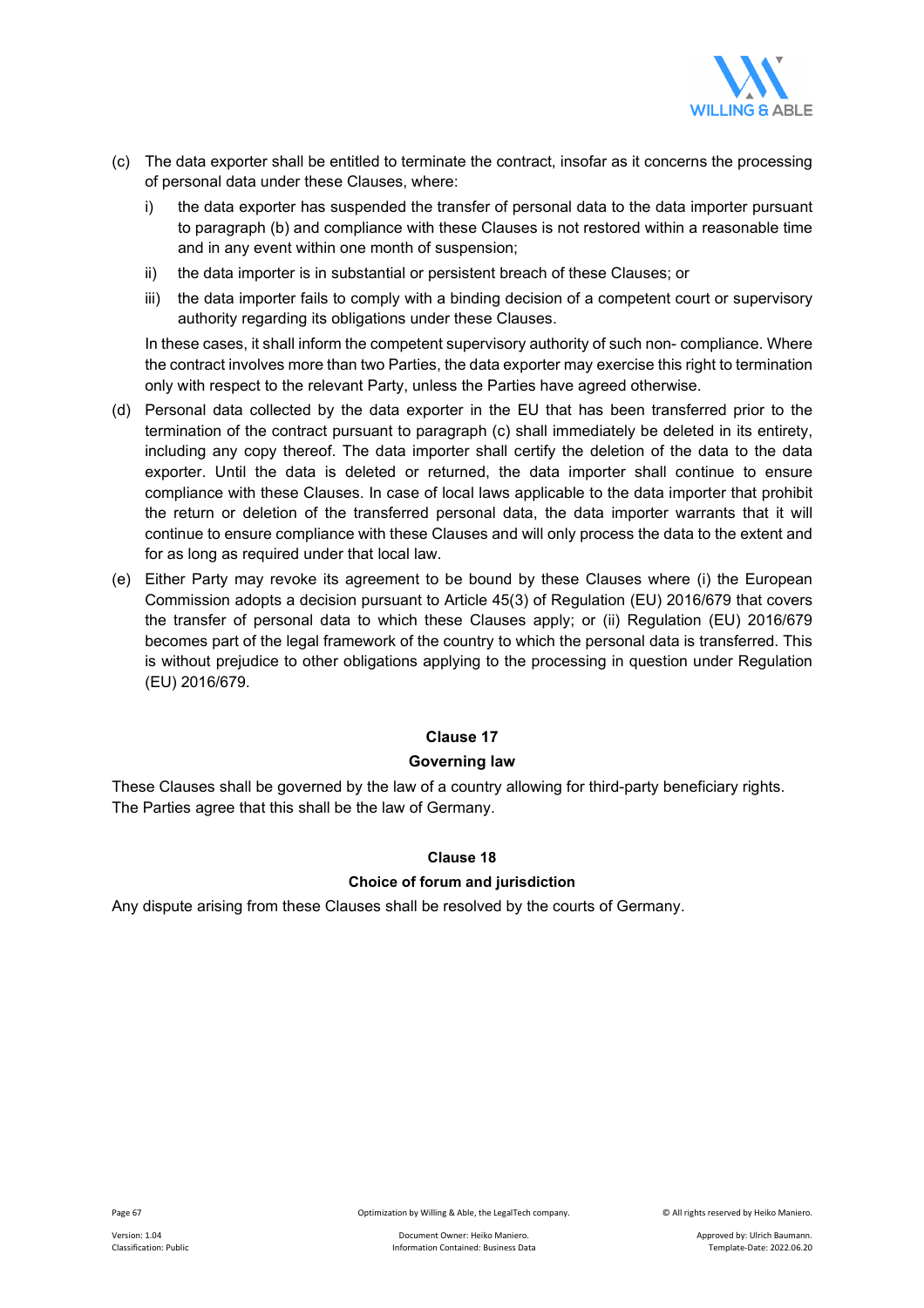

**ΑΝΝΕΧ I** 

## **A. LIST OF PARTIES**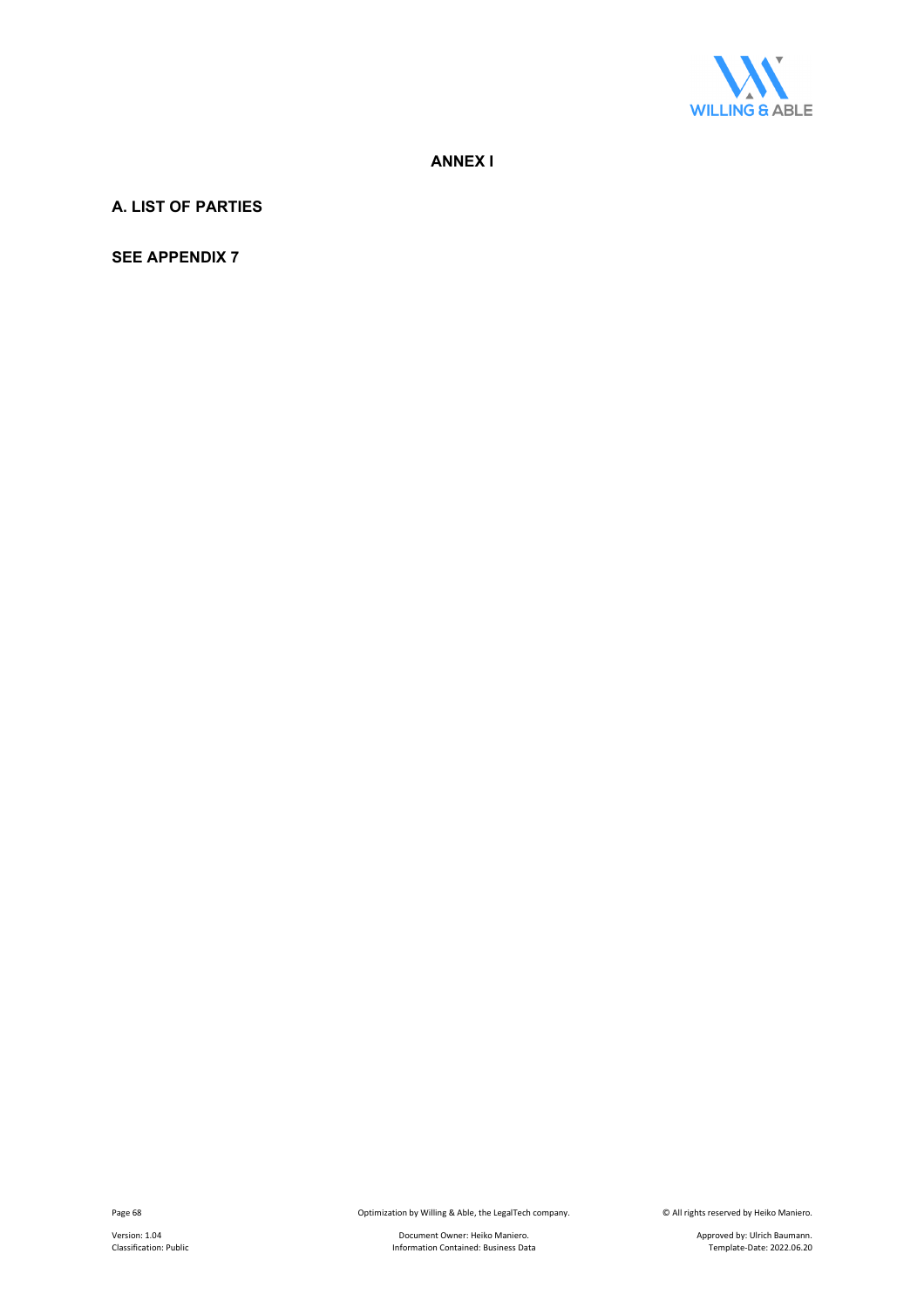

# **B. DESCRIPTION OF TRANSFER**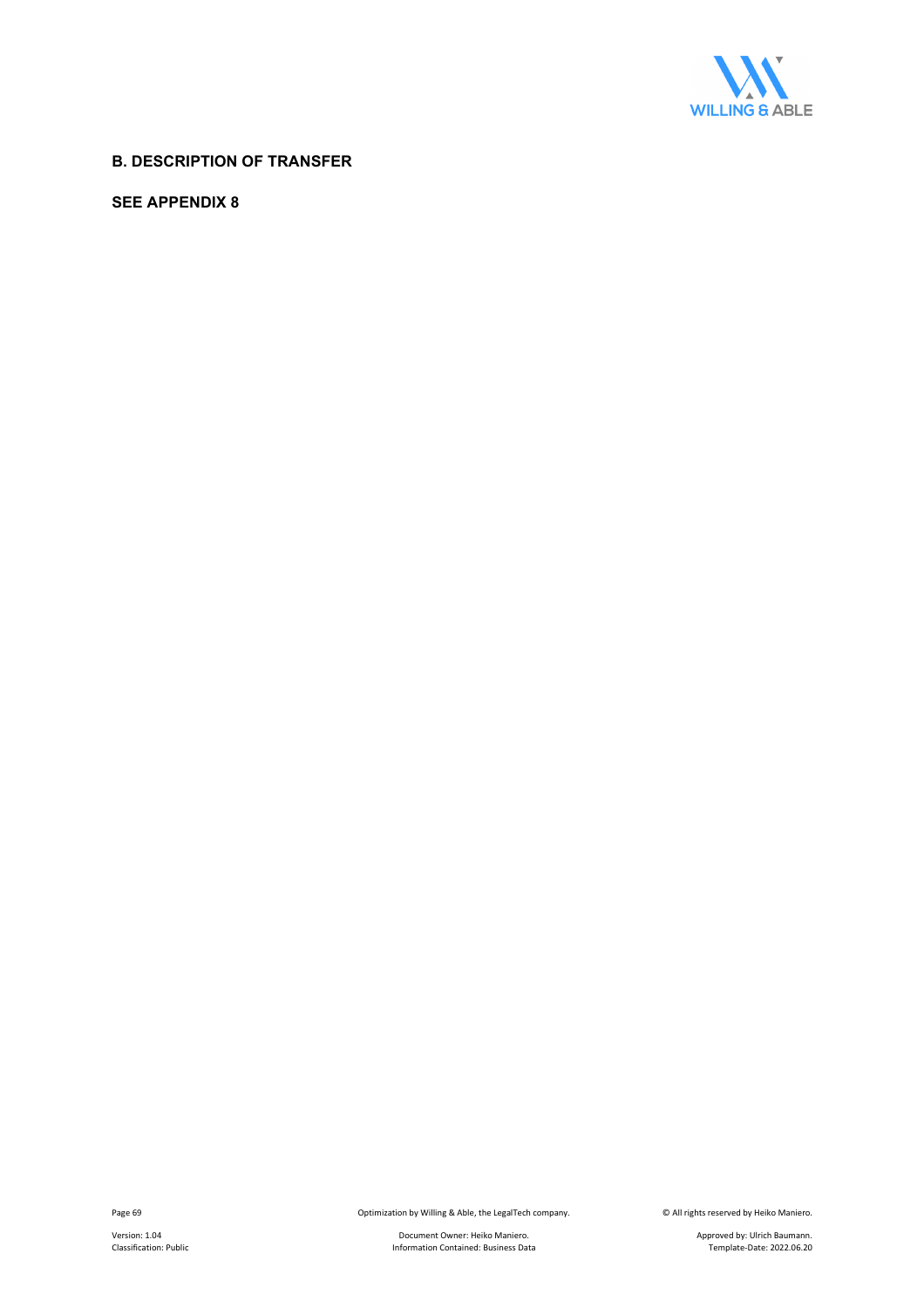

APPENDIX 6 – SUB-PROCESSORS

**A CURRENT LIST OF OUR PROCESSORS CAN BE FOUND ON OUR WEBSITE OR CAN BE REQUESTED SEPARATELY.** 

**Our list contains the following information on all processors:** 

**Company name, Link to website, Service or transmission details, Country of processing, Subject matter of (sub-) processing, Nature of (sub-) processing, Duration of (sub-) processing, Concluded contract or appropriate safeguards according to Art. 44ff GDPR.** 

**IF YOU USE OTHER PROCESSORS NOT MENTIONED IN OUR LIST AND / OR APPROVED BY US, PLEASE SEND US A LIST OF THEIR PROCESSORS FOR VERIFICATION AND / OR APPROVAL.**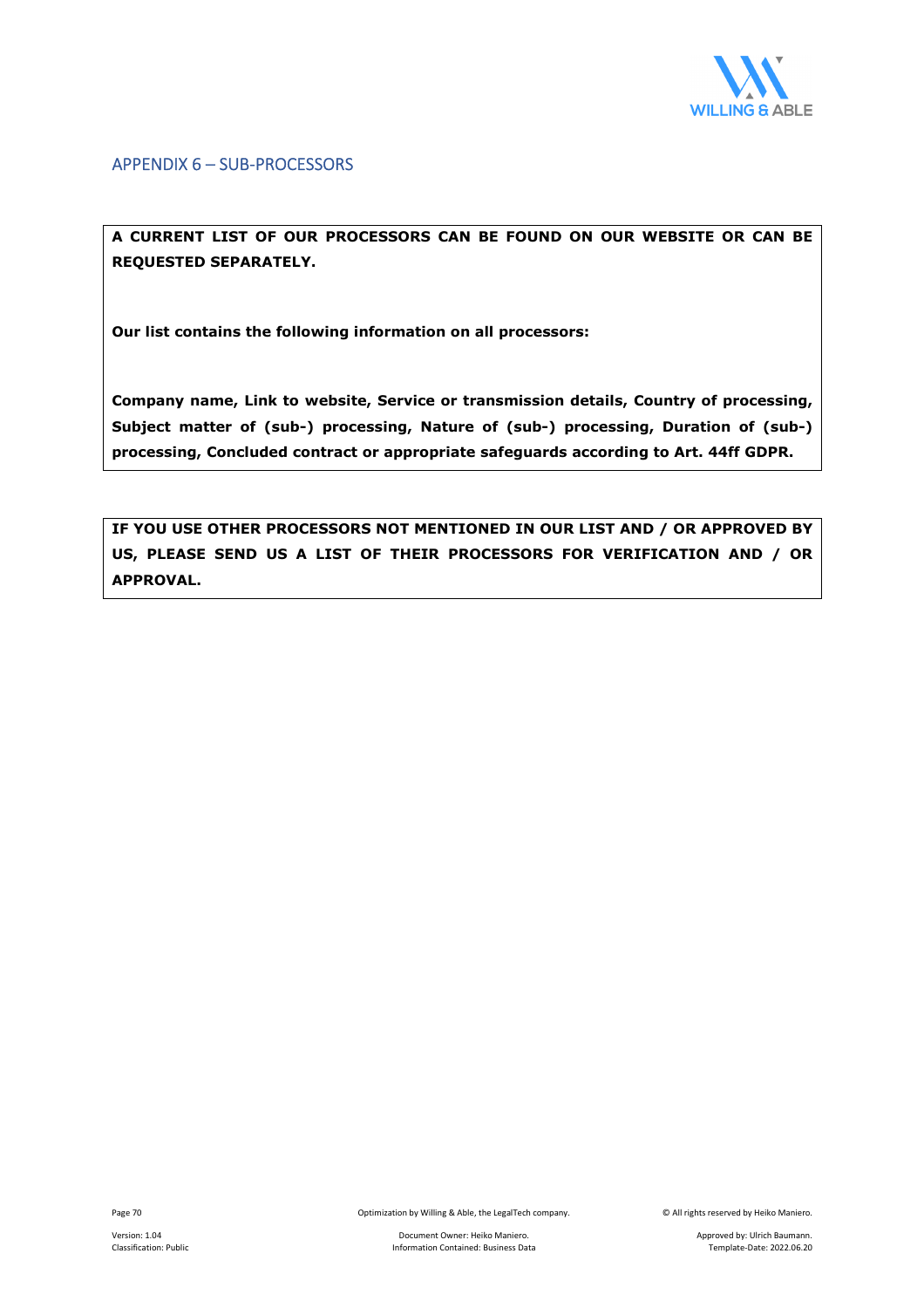

# APPENDIX 7 – LIST OF PARTIES

## **Party Number 1:**

Name: Provider name, see Main-Agreement Address: Provider address, see Main-Agreement Contact person's name, position and contact details: Provider contact person, see Main-Agreement Activities relevant to the data transferred under these Clauses: All activities in which personal data are processed or transmitted If applicable, the controller's data protection officer: If applicable, see website of Provider If applicable, the representative in the European Union: If applicable, see website of Provider Accession date/date: See date of Main-Agreement Role: Controller and/or Processor, based on the applicable SCCs

## **Party Number 2:**

Name: Business Partner name, see Main-Agreement

Address: Business Partner address, see Main-Agreement

Contact person's name, position and contact details: Business Partner contact person, see Main-Agreement

Activities relevant to the data transferred under these Clauses: All activities in which personal data are processed or transmitted

If applicable, the controller's data protection officer: If applicable, see website of Business Partner

If applicable, the representative in the European Union: If applicable, see website of Business Partner Accession date/date: See date of Main-Agreement

Role: Controller and/or Processor, based on the applicable SCCs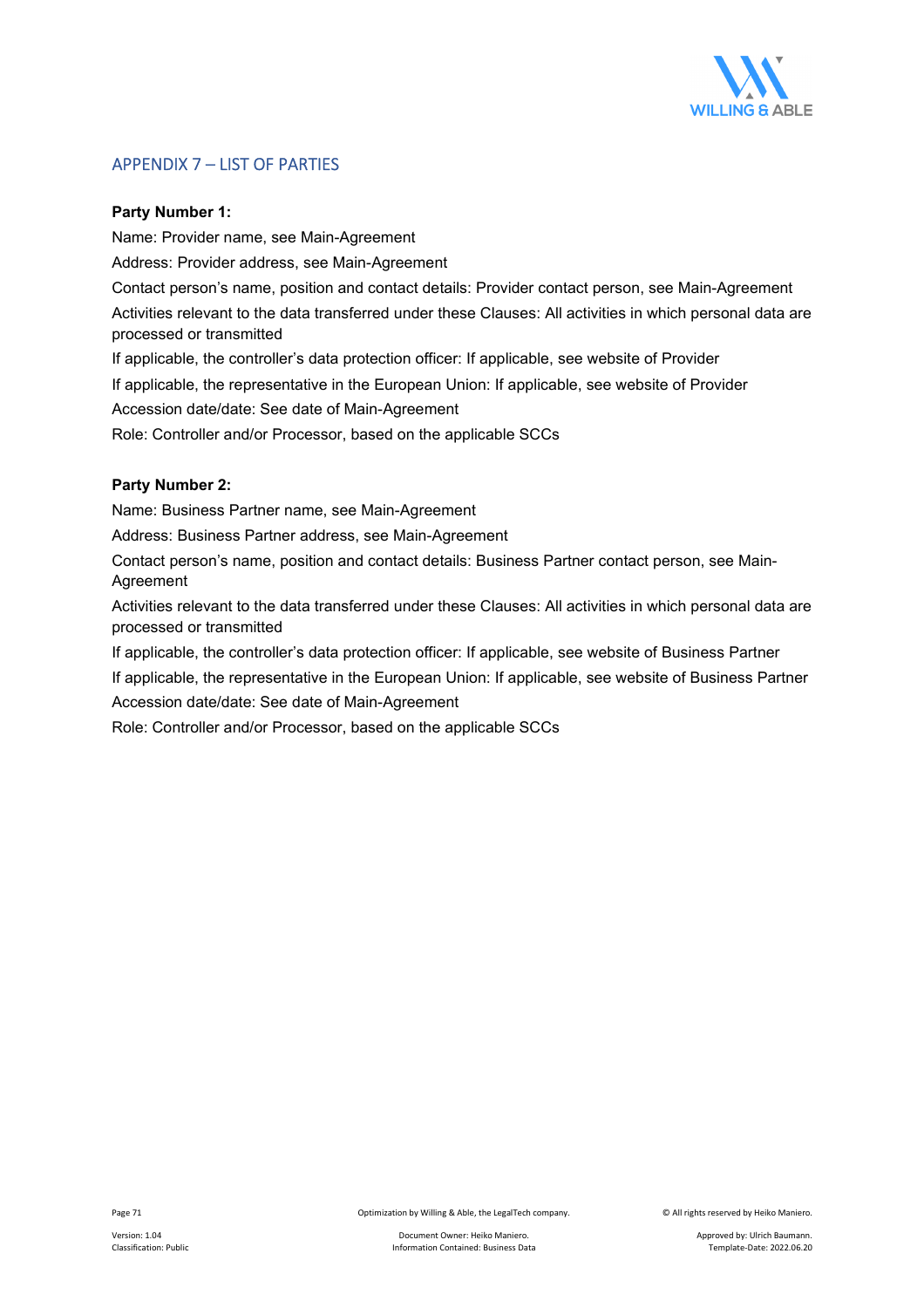

# APPENDIX 8 – DESCRIPTION OF THE PROCESSING OR THE TRANSFER

## **Categories of data subjects whose personal data is processed or transferred**

Customers, potential customers, employees, business partners, suppliers.

#### **Categories of personal data processed or transferred**

Customer data, data of potential customers, employee data, data of business partners, supplier data.

**Sensitive data processed or transferred (if applicable) and applied restrictions or safeguards that fully take into consideration the nature of the data and the risks involved, such as for instance strict purpose limitation, access restrictions (including access only for staff having followed specialised training), keeping a record of access to the data, restrictions for onward transfers or additional security measures.** 

#### **Sensitive data processed or transferred**

None.

#### **Applied restrictions or safeguards**

None, because no sensitive data is processed or transferred.

#### **Frequency of transfer:**

The data is transferred on a continuous basis as long as the Main-Agreement is in force.

#### **Nature of the processing**

See Main-Agreement, the following processing could occur: collection, recording, organisation, structuring, storage, adaptation, alteration, retrieval, consultation, use, disclosure by transmission, dissemination, otherwise making available, alignment, combination, restriction, erasure, destruction.

## **Purpose(s) for which the personal data is processed on behalf of the controller or Purpose(s) of the data transfer and further processing**

See Main-Agreement.

#### **Duration of the processing**

Duration of the Main-Agreement.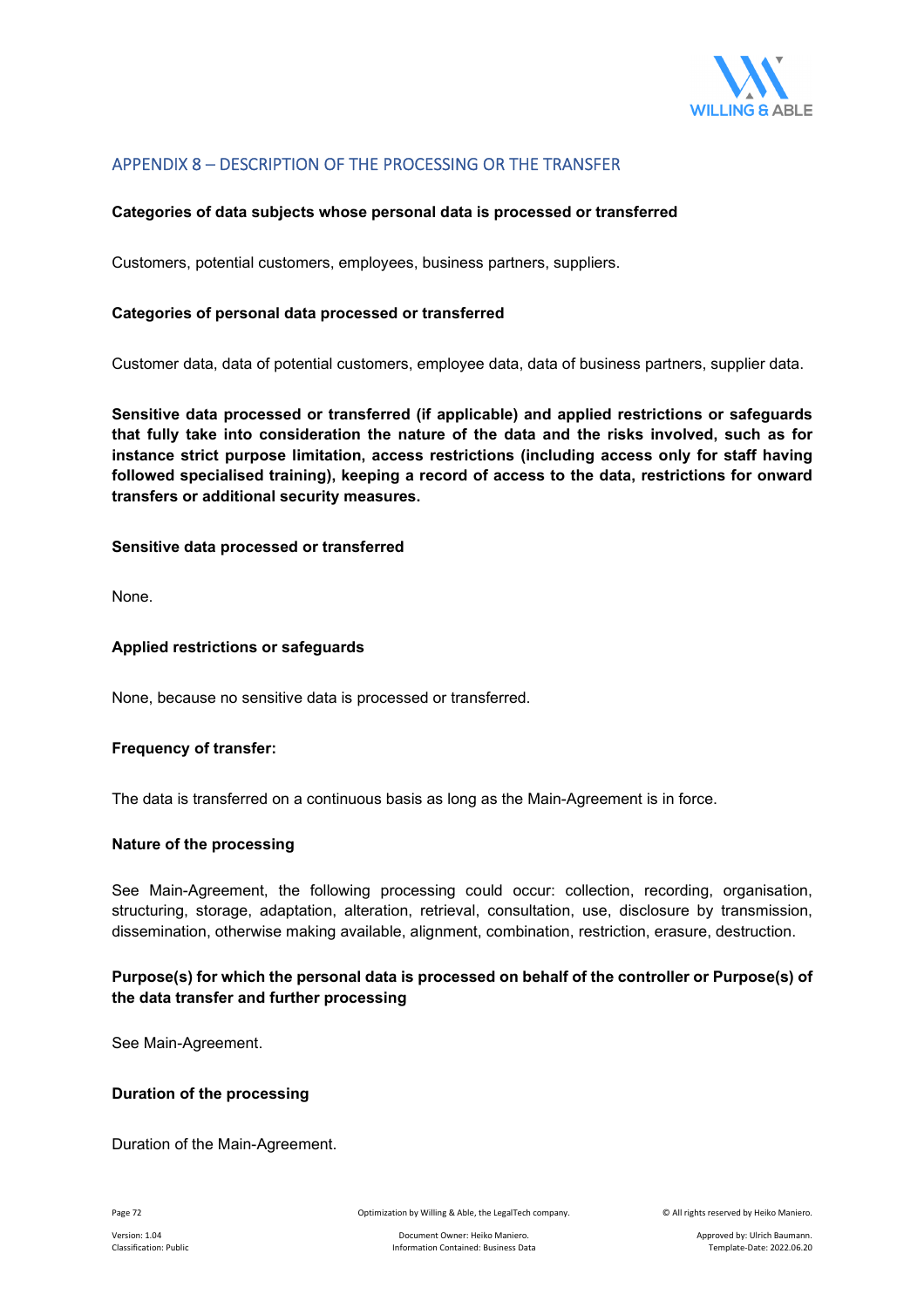

#### **The period for which the personal data will be retained, or, if that is not possible, the criteria used to determine that period**

The criteria for determining the retention period is resulting from the main contract and statutory retention periods.

**For processing by or transfer to (sub-) processors, also specify subject matter, nature and duration of the processing** 

**Subject matter of (sub-) processing: SEE APPENDIX 6**

**Nature of (sub-) processing: SEE APPENDIX 6**

**Duration of (sub-) processing: SEE APPENDIX 6**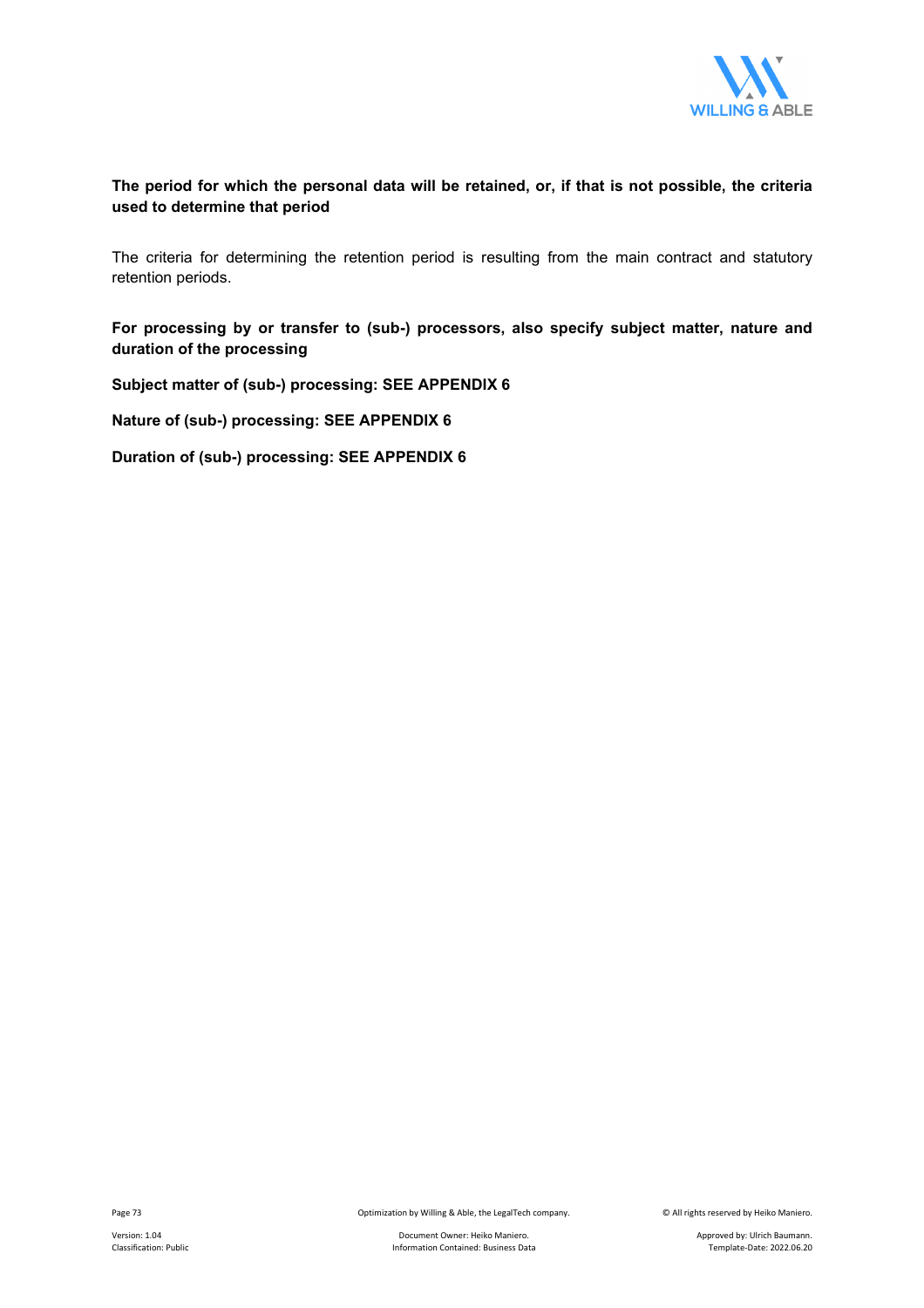

#### APPENDIX 9 – TECHNICAL AND ORGANISATIONAL MEASURES

**The technical and organizational security measures mentioned as follows are the minimum required from you, and are also fulfilled by us. If you have not implemented these technical and organizational security measures, please inform us immediately. Furthermore, you shall send us a list of all additional technical and organizational security measures taken by you, if any.** 

**1. Measures of pseudonymization and encryption of personal data**

Pseudonymisation of personal data that are no longer needed in plain text

Encryption of websites (SSL)

Encryption of e-mail (TLS 1.2 or 1.3)

**2. Measures for ensuring ongoing confidentiality, integrity, availability and resilience of processing systems and services** 

Confidentiality agreements with employees NDAs with third parties Data Protection agreements with employees Firewall Anti-Virus Regular backups

**3. Measures for ensuring the ability to restore the availability and access to personal data in a timely manner in the event of a physical or technical incident**

Regular backups of the whole system Regular test of backup and recovery Regular training of IT staff

> **4. Processes for regularly testing, assessing and evaluating the effectiveness of technical and organisational measures in order to ensure the security of the processing**

In-house checks Regular review of processes by IT Regular audits (e.g. by the DPO)

#### **5. Measures for user identification and authorisation**

Authentication with username / password

Regular checks of authorisations

Page 74 Optimization by Willing & Able, the LegalTech company. © All rights reserved by Heiko Maniero.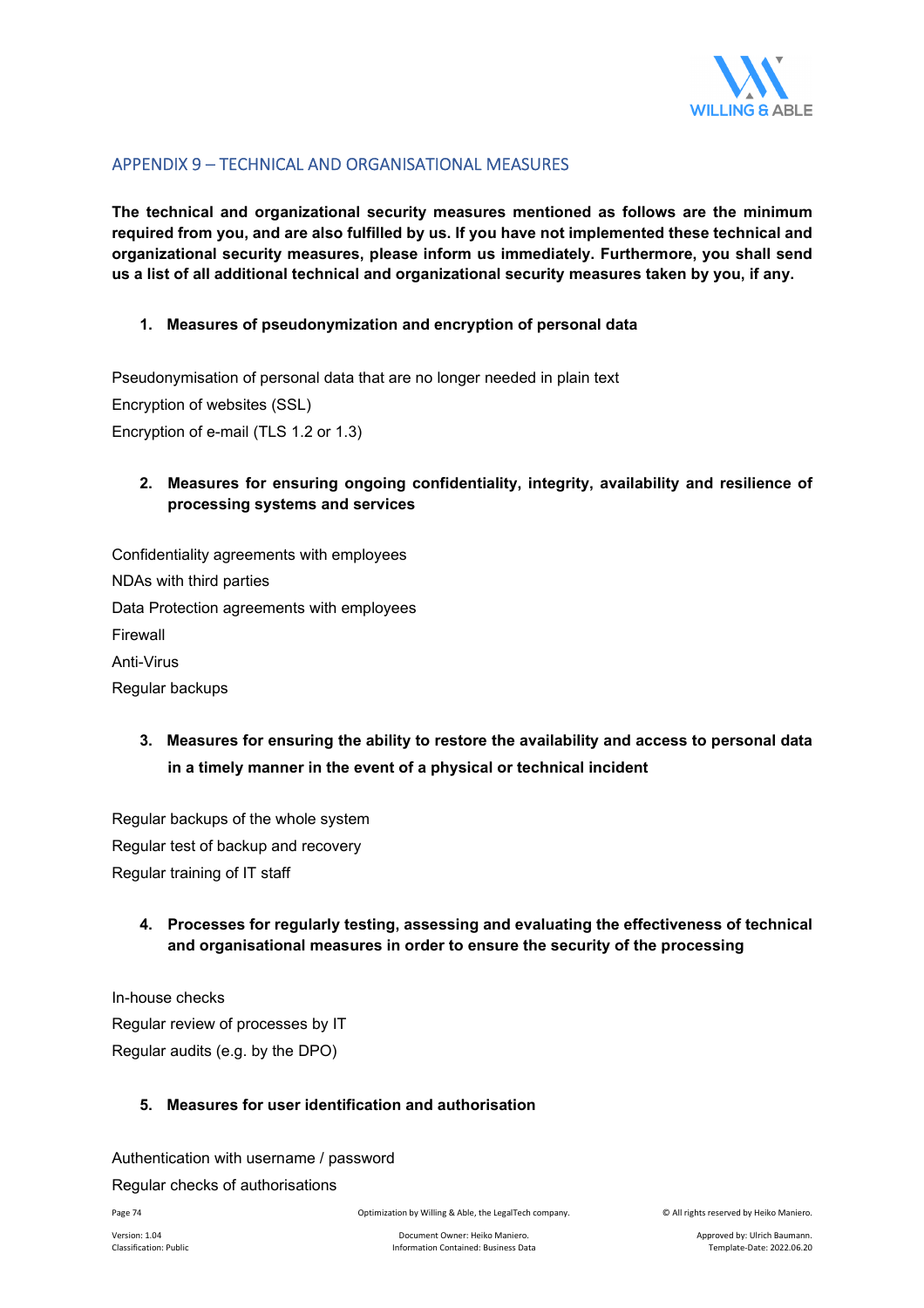

Password guideline Limitation of the number of administrators Management of rights by system administrator

#### **6. Measures for the protection of data during transmission**

Use of encryption technologies Logging of activities and events Encryption of email (TlS 1.2 or 1.3) Use of company internal / restricted drives

#### **7. Measures for the protection of data during storage**

Logging of actions and events Limitation of the number of administrator's Firewall

## **8. Measures for ensuring physical security of locations at which personal data are processed**

Manual locking system Security locks Key control

#### **9. Measures for ensuring events logging**

Logging activated on application level Regular manual checks of logs

#### **10. Measures for ensuring system configuration, including default configuration**

Configuration change control process Data protection by default is observed Configuration only by system administrator Regular training of IT staff

#### **11. Measures for internal IT and IT security governance and management**

IT security policy

Page 75 Optimization by Willing & Able, the LegalTech company. © All rights reserved by Heiko Maniero.

Version: 1.04 **Approved by: Ulrich Baumann.**<br>Classification: Public **Classification: Public** Contained: Business Data Classification: Public Public Classification: Public Public Public Classification: Public Public Public Information Contained: Business Data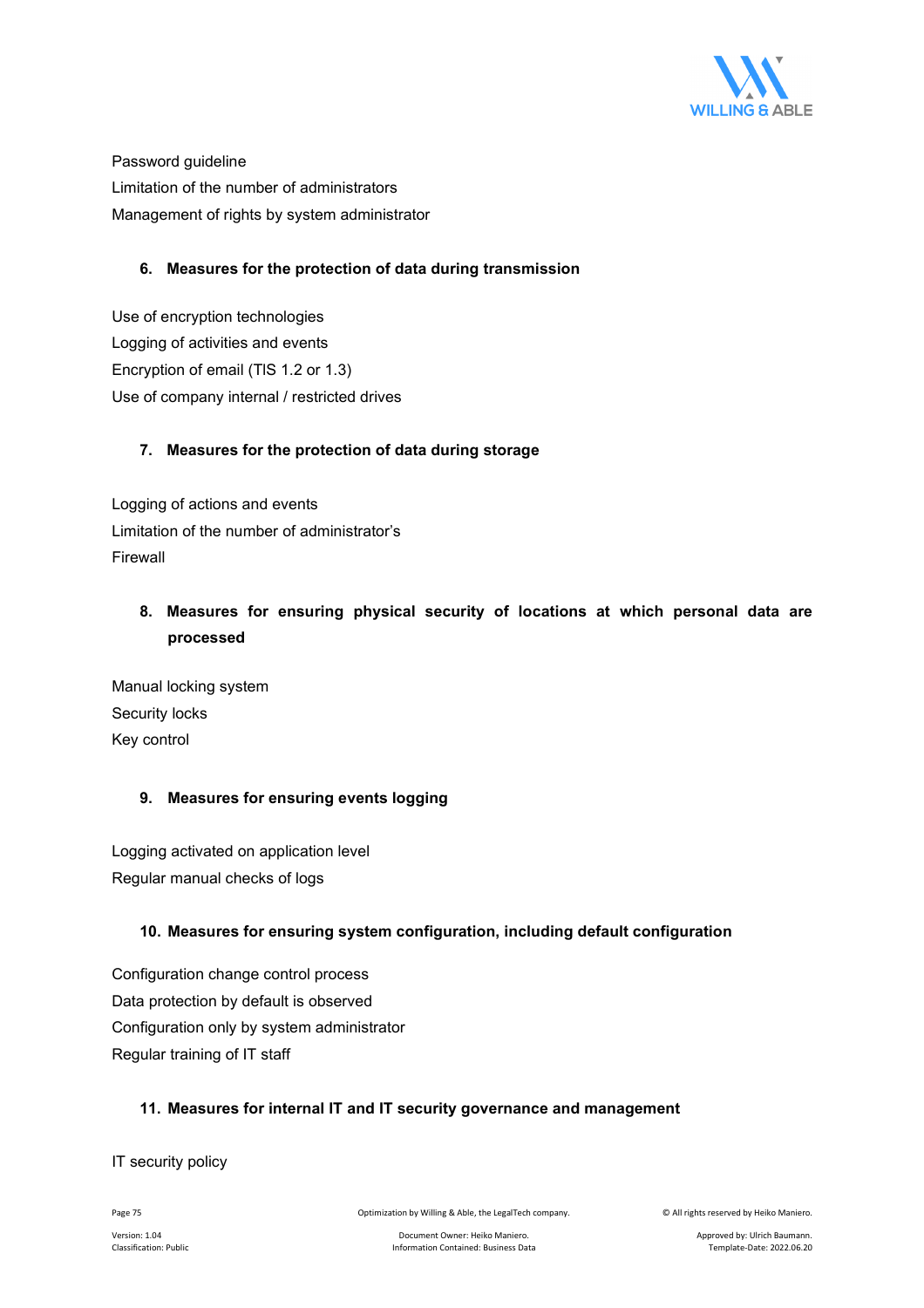

Training of employees on data security IT team with clear roles and responsibilities

#### **12. Measures for certification/assurance of processes and products**

Clear overview of the provisions applicable to the provided products/services/processes Regular internal and/or external audits Assignment of audit responsibilities to certified experts

#### **13. Measures for ensuring data minimization**

Identification of the purpose of processing Assessment of a link between processing and purpose Identification of the applicable retention periods for each data category Secure erasure of the data after expiration of the retention period

#### **14. Measures for ensuring data quality**

Logging of entry and modification of data Assignment of rights for data entry Traceability of entry, modification of data by individual user names (not user groups)

#### **15. Measures for ensuring limited data retention**

Regular training on retention periods Regular audit and assessment of retained data

#### **16. Measures for ensuring accountability**

Provision of training / awareness rising Regular controls and checks Appropriate policies on data protection Conclusion of SCCs

#### **17. Measures for allowing data portability and ensuring erasure**

Personal data is stored in a structured format Monitoring of legal deadline ensured Observation of retention periods Establishment of data portability process

Page 76 Optimization by Willing & Able, the LegalTech company. © All rights reserved by Heiko Maniero.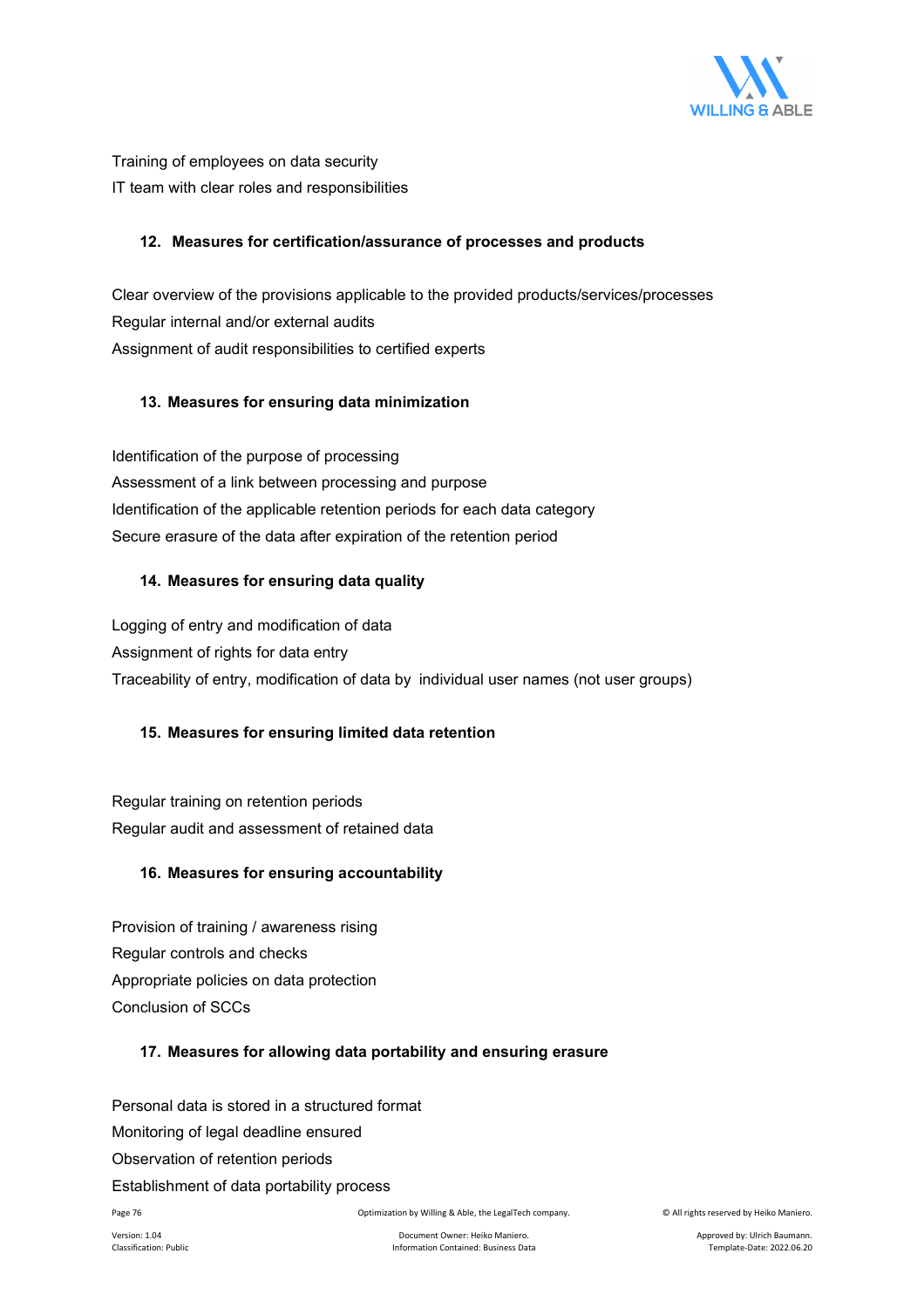

Proper handling of data subject requests

Secure data erasure and data carrier destruction ensured by contracting with Notebook12 GmbH & Co. KG, Fraunhoferring 3, 85238 Petershausen, Germany, email: info@notebook12.com

**18. For transfers to (sub-) processors, also describe the specific technical and organisational measures to be taken by the (sub-) processor to be able to provide assistance to the controller and, for transfers from a processor to a sub-processor, to the data exporter** 

Standard Contractual Clauses (SCCs) are signed or agreed on Contractually agreed on effective control rights Contractually agreed on provision of assistance to the controller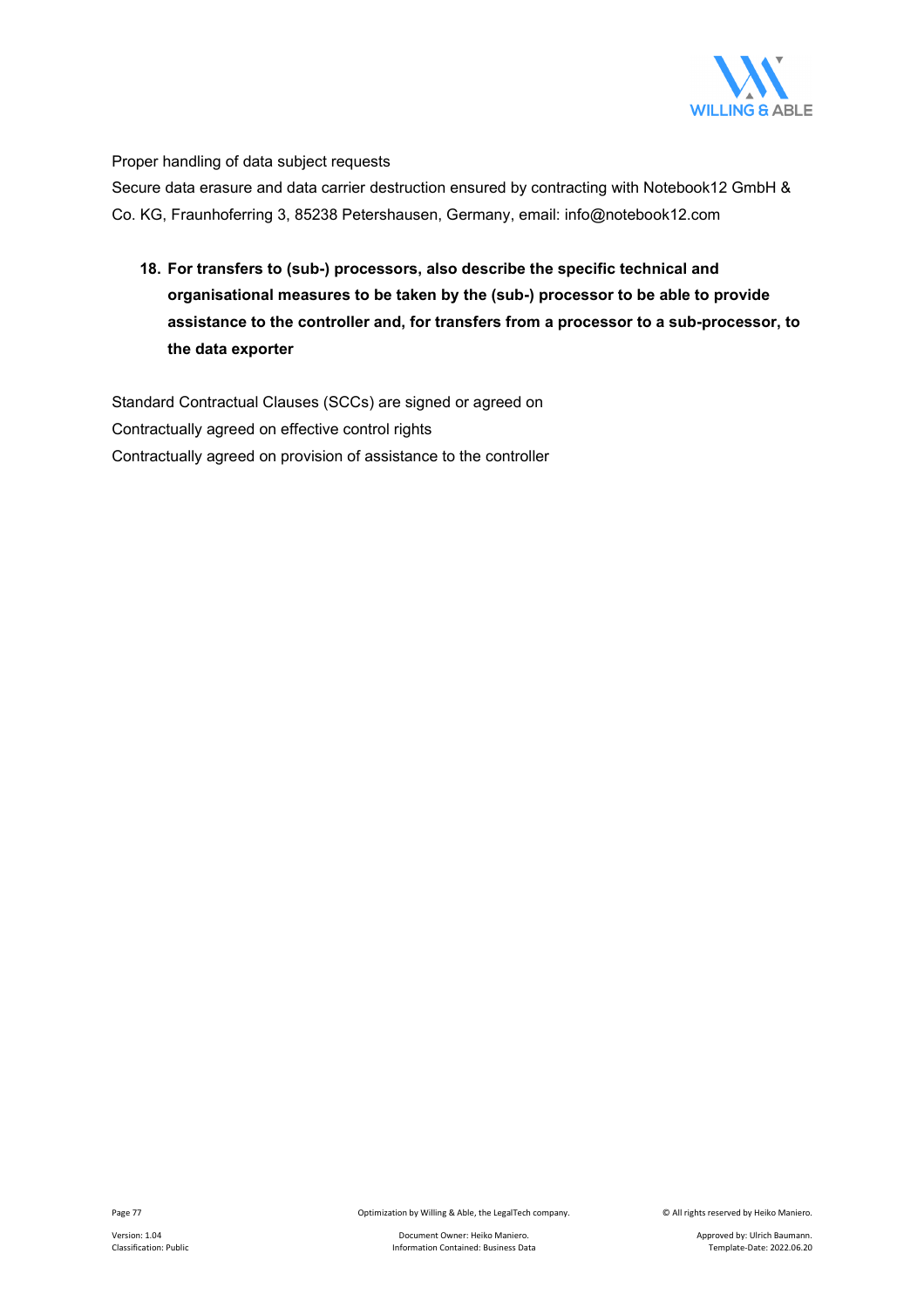

## APPENDIX 10 – COMPETENT SUPERVISORY AUTHORITY

The supervisory authority responsible for the first controller is responsible. If the first controller is located outside the European Union or the EEA, the parties hereby irrevocably declare the competence of the following supervisory authority:

BayLDA - Das Bayerische Landesamt für Datenschutzaufsicht

Promenade 18

91522 Ansbach

Deutschland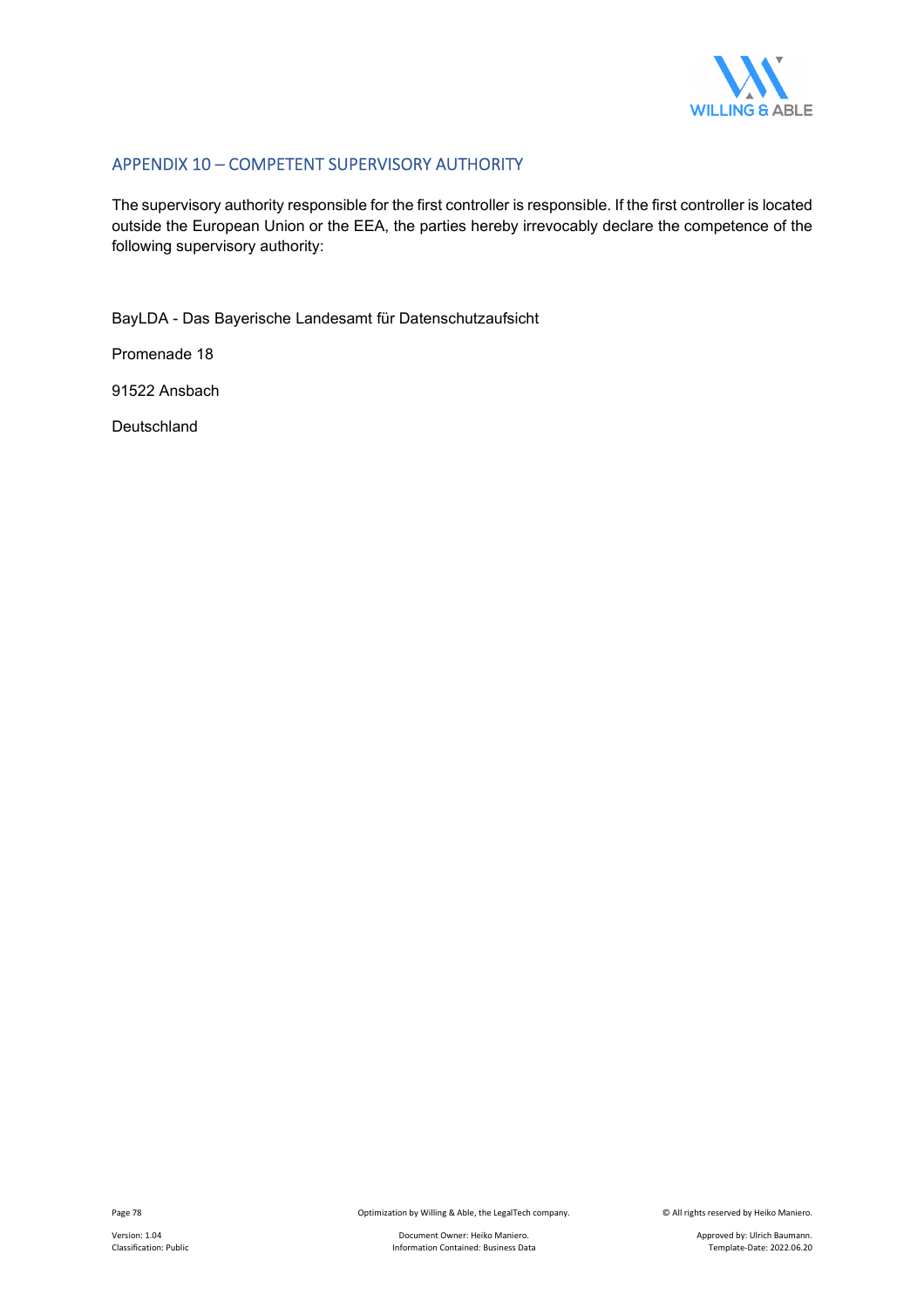

APPENDIX 11 – Confidentiality and Data Protection Agreement for Vendors

# **Confidentiality and Data Protection Agreement for Vendors**

Between our company

and your company

- Principal -

- Contractor -

the following is agreed on:

1. The Contractor is obliged to keep business and trade secrets as well as operational matters of a confidential nature, which are designated as such by the Principal in written or oral form, or are obviously to be recognized as such information, confidential and not make them available to any third party without explicit approval of Principal. The obligation to maintain secrecy shall also apply to employees of Client and Contractor, third parties and other contractual partners of Client and Contractor and their employees, provided that they are not directly involved in the matter in question.

Business and trade secret is any information that

a) neither in general nor in their precise arrangement or composition is generally known or otherwise available to the persons in circles, who usually handle such type of information and is therefore of economic value and

b) subject in appropriate circumstances to reasonable confidentiality measures by its lawful owner and

c) where there is a legitimate interest in secrecy.

Trade secret, according to global Trade Secrets Acts and thereby confidential, is particularly information related to prices, target figures, turnover / profit / income figures, economical figures, current and planned projects, technological and conceptual structures, analytical work, software architectures and interfaces, datasets and their usage, passwords, authorities, duties, suppliers and customers data, data of relevant business partners as well as particularly all confidential information related to customers and suppliers of Principal, to which the Contractor got access when preparing or executing an order or regarding to customers and suppliers of Principal, as for example information on relevant customers or suppliers of Principal, business processes, infrastructure, business plans and products, software, programming or any information, that Contractor processed during usage of confidential information. The information is not subject of the nondisclosure obligation, if it is to everyone accessible or is generally known. In case of doubts Contractor shall obtain an instruction from Principal regarding confidentiality of certain facts.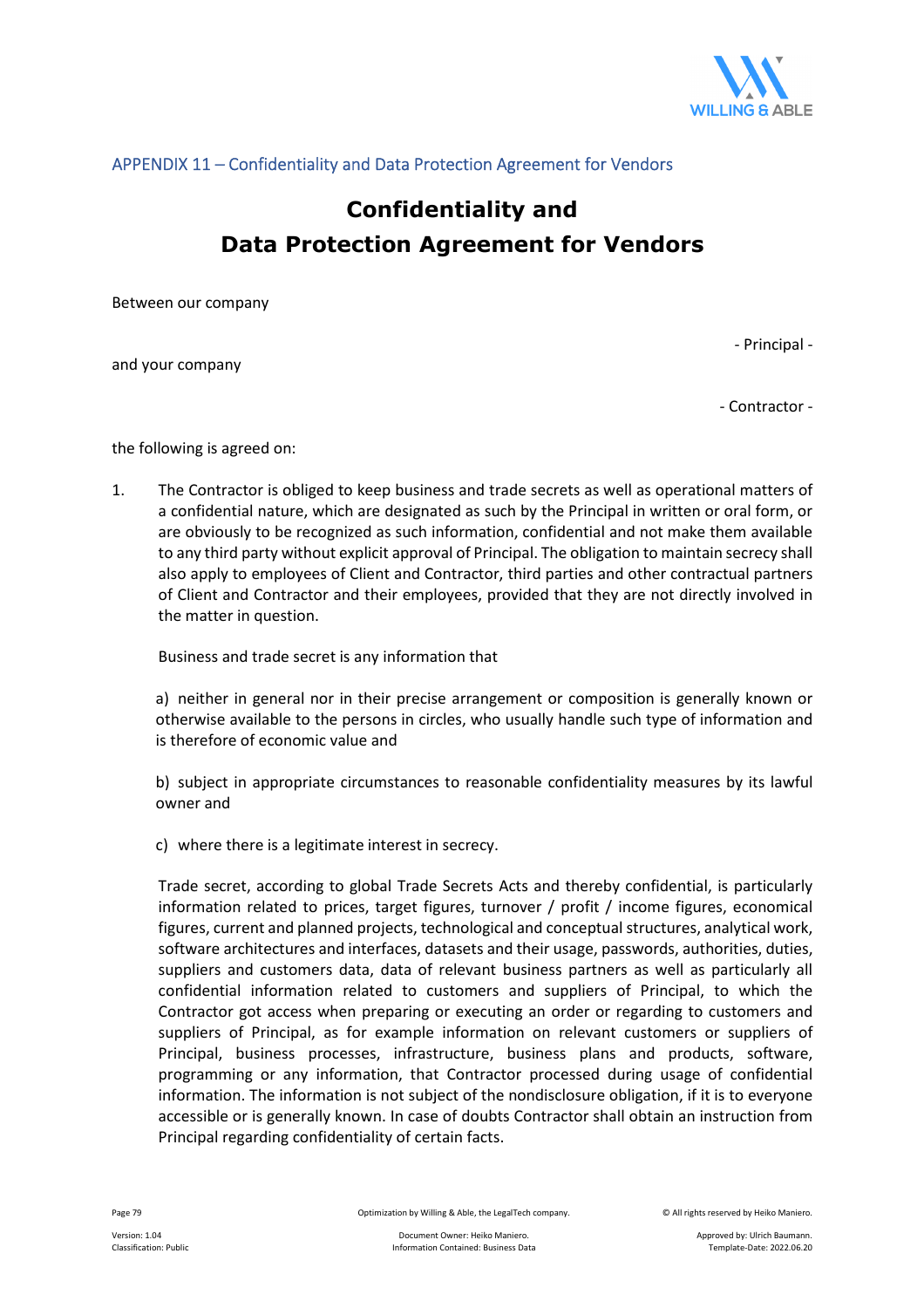

- 2. The Contractor is obliged to keep bank secrecy, secrecy of telecommunications, communication confidentiality, postal secrecy, secrecy of social data, and privacy of correspondence and abide all other secrecy regulations and laws.
- 3. Nondisclosure obligation is not applicable to third parties, insofar as there is a lawful disclosure obligation. It is also not applicable to persons who are professionally obliged to secrecy, insofar as disclosure of facts to be kept in secret is necessary to ensure legitimate interest of Contractor.
- 4. The nondisclosure obligation also extends to matters of other companies, with which the Principal is economically or organizationally associated.
- 5. The nondisclosure obligation will continue to exist also after the termination of the contractual relationship. If any post contractual nondisclosure obligations of Contractor put an obstacles to its professional development, it has the right to be exempted from these obligations by Principal.
- 6. Contractor is notified, that disclosure of secrets may be punishable in accordance with applicable Trade Secret Acts.
- 7. The Contractor is obliged to keep personal data, to which it gets access to or becomes aware of within a framework of its activities, confidential. The Contractor is prohibited from unauthorized accessing or processing, in particular to collect, record, organize, structure, store, adapt or alter, retrieve, consult, use, disclose by transmission, dissemination or otherwise make available, align or combine, restrict, erase or destruct personal data, which means all information related to identified or identifiable natural persons; an identifiable natural person is one who can be identified, directly or indirectly, in particular by reference to an identifier such as a name, an identification number, location data, an online identifier or to one or more factors specific to the physical, physiological, genetic, mental, economic, cultural or social identity of that natural person.

Personal data can only be processed, when consent or another legal basis permits processing of such data.

Personal data shall be at all times

- a) processed lawfully and in a comprehensive manner for the data subject;
- b) collected with the defined, explicit and legitimate purpose and shall not be processed in other way, that is not associated with those purposes;
- c) adequate, relevant and limited to what is necessary in relation to the purposes for which they are processed ('data minimization');
- d) accurate and, where necessary, kept up to date; every reasonable step must be taken to ensure that personal data that are inaccurate, having regard to the purposes for which they are processed, are erased or rectified without delay;
- e) kept in a form which permits identification of data subjects for no longer than is necessary for the purposes for which the personal data are processed;
- f) processed in a manner that ensures appropriate security of the personal data, including protection against unauthorized or unlawful processing and against accidental loss, destruction or damage, using appropriate technical or organizational measures ('integrity and confidentiality').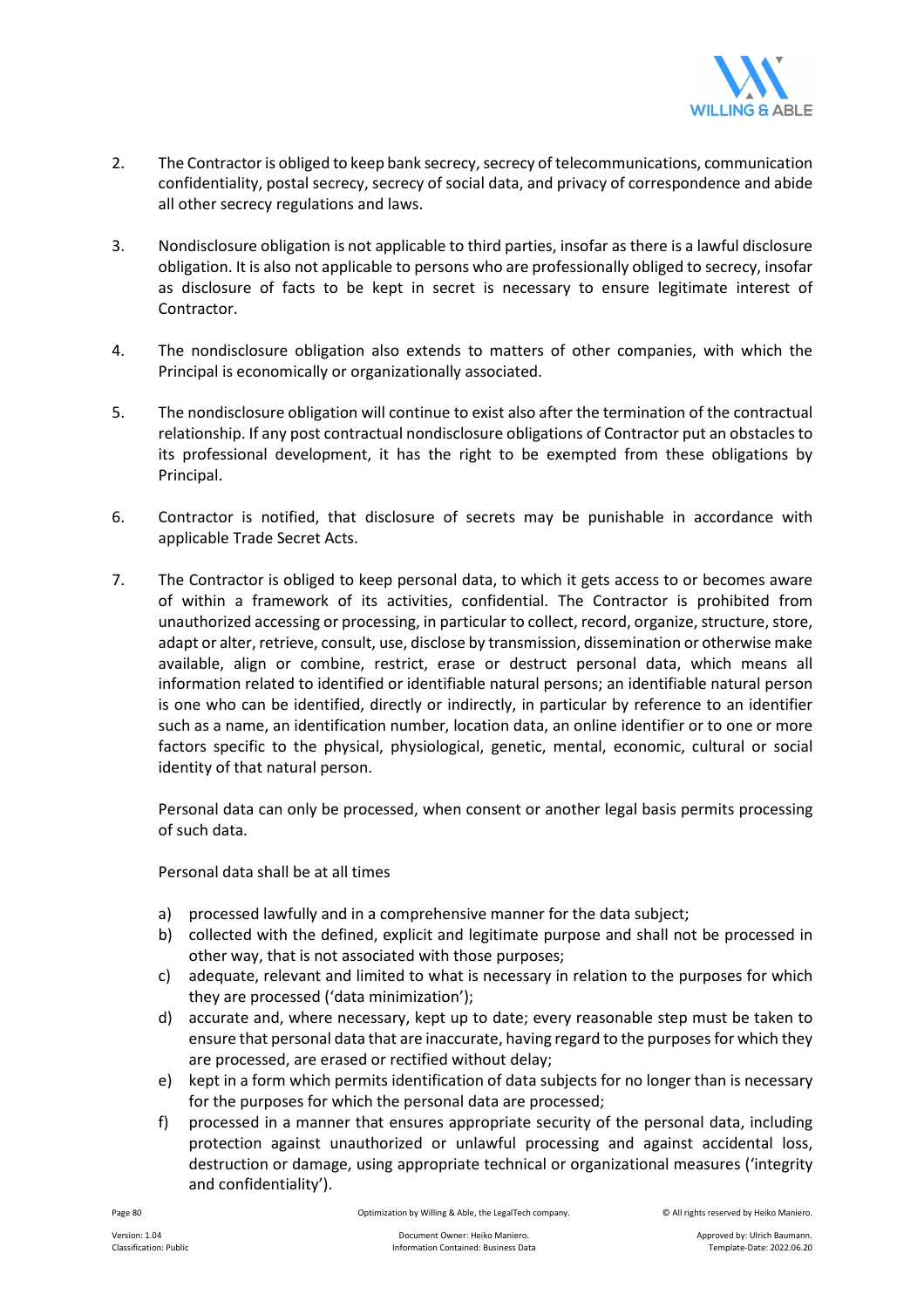

- 8. The obligation to maintain data secrecy continues to exist after termination of the contractual relationship.
- 9. Contractor has been informed that the violation of the protection of personal data may be punishable according to applicable data protection laws.
- 10. The Contractor will consider requirements of Principal's customers on how to deal with confidential matters and personal data and their protection.
- 11. Defects in data protection or data protection system shall be unrequested and immediately reported to the top management or Data Protection Officer of the Principal.
- 12. Special nondisclosure agreements or requirements (for example, project or customer-oriented agreements) remain unaffected and are applicable besides the obligations of this nondisclosure agreement.
- 13. The Contractor recognizes that the Principal is obliged to the comprehensive secrecy in relationship with its customers and is threatened with severe sanctions (loss of contract, penalty payments, compensation etc.), if these obligations will be infringed by Principal or Contractor.
- 14. Infringement of abovementioned obligations can entitle the Principal to the extraordinary and when appropriate without previous notice termination of contractual relationship and cause Contractor's obligation to compensation.

This document contains general terms and conditions. They become effective by publication and after written inclusion in the main contract (e.g., inclusion by sending a link via e-mail).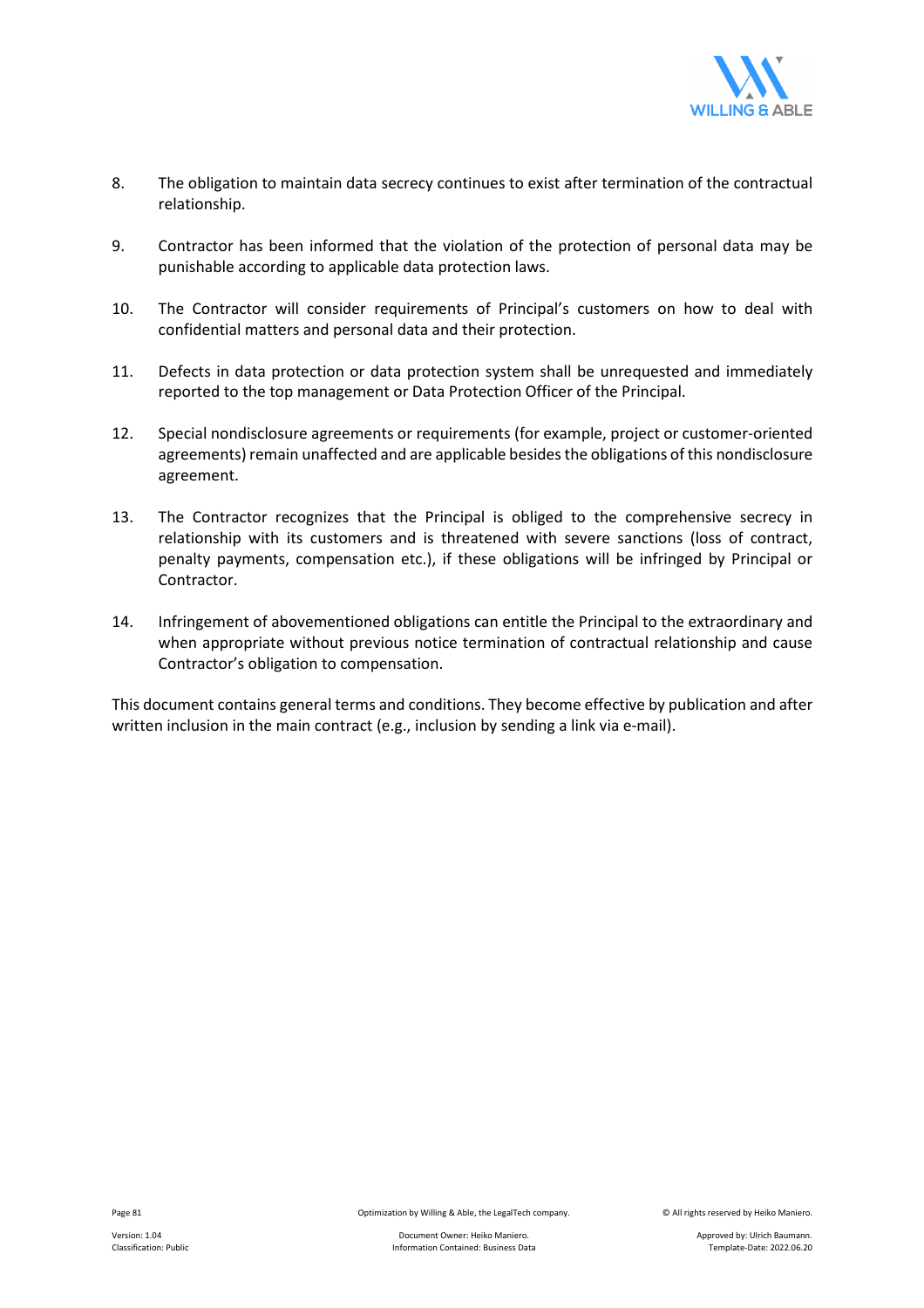

APPENDIX 12 – Confidentiality and Data Protection Agreement for Customers

# **Confidentiality and Data Protection Agreement for Customers**

Between our company

and your company

- Provider -

- Client -

jointly, the - Parties -

the following is agreed on:

1. The Parties are obliged to keep business and trade secrets as well as operational matters of a confidential nature, which are designated as such by the other party in written or oral form, or are obviously to be recognized as such information, confidential and not make them available to any third party without explicit approval of the other party. The obligation to maintain secrecy shall also apply to employees of the parties, third parties and other contractual partners of the parties and their employees, provided that they are not directly involved in the matter in question.

Business and trade secret is any information that

d) neither in general nor in their precise arrangement or composition is generally known or otherwise available to the persons in circles, who usually handle such type of information and is therefore of economic value and

e) subject in appropriate circumstances to reasonable confidentiality measures by its lawful owner and

f) where there is a legitimate interest in secrecy.

Trade secret, according to global Trade Secrets Acts and thereby confidential, is particularly information related to prices, target figures, turnover / profit / income figures, economical figures, current and planned projects, technological and conceptual structures, analytical work, software architectures and interfaces, datasets and their usage, passwords, authorities, duties, suppliers and customers data, data of relevant business partners as well as particularly all confidential information related to customers and suppliers of one party, to which the other party got access when preparing or executing an order or regarding to customers and suppliers of the other party, as for example information on relevant customers or suppliers of one party, business processes, infrastructure, business plans and products, software, programming or any information, that the other party processed during usage of confidential information. The information is not subject of the nondisclosure obligation, if it is to everyone accessible or is generally known. In case of doubts one party shall obtain an instruction from the other party regarding confidentiality of certain facts.

Page 82 Optimization by Willing & Able, the LegalTech company. © All rights reserved by Heiko Maniero.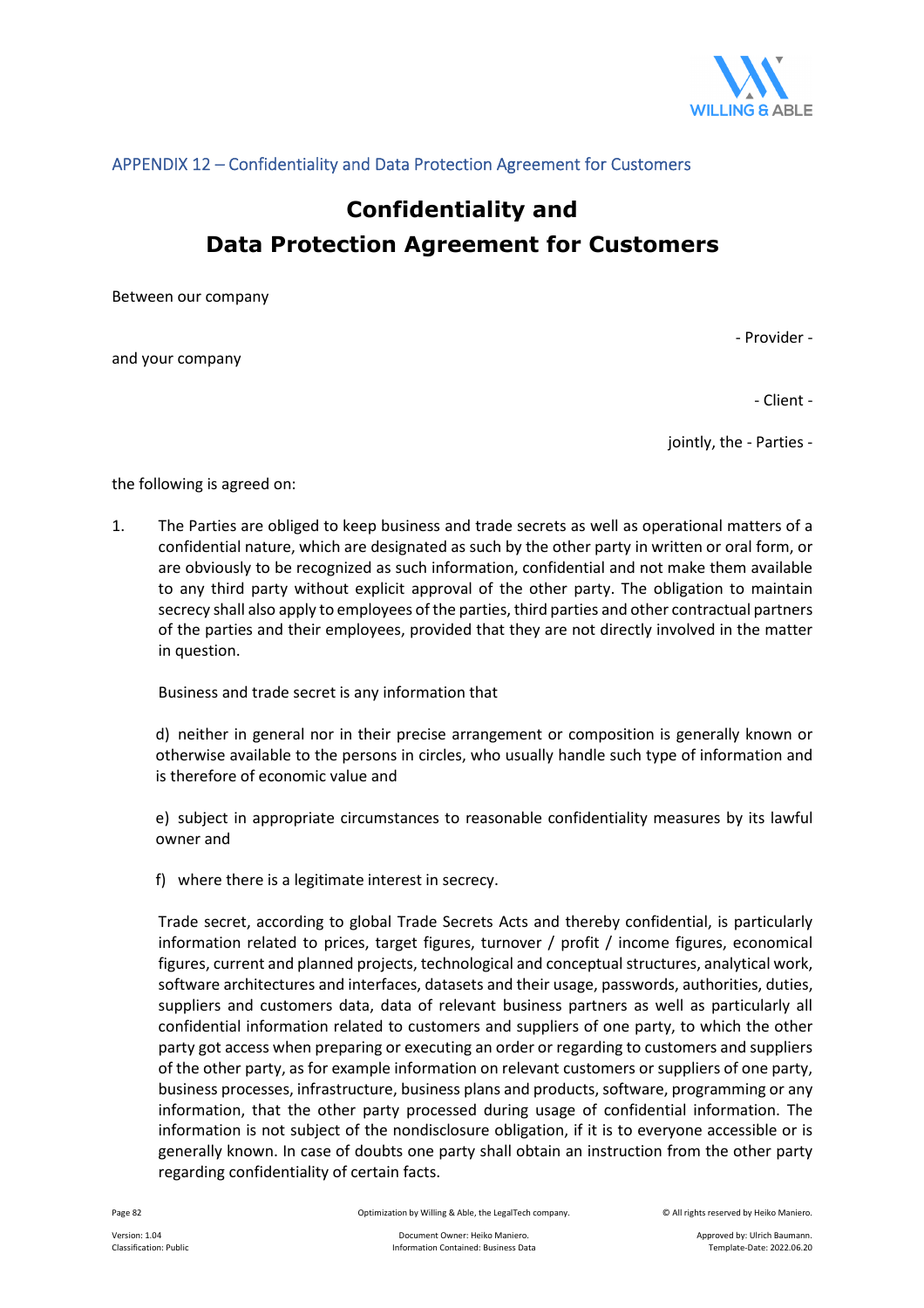

- 2. Both parties are obliged to keep bank secrecy, secrecy of telecommunications, communication confidentiality, postal secrecy, secrecy of social data, and privacy of correspondence and to abide all other secrecy regulations and laws.
- 3. Nondisclosure obligation is not applicable to third parties, insofar as there is a lawful disclosure obligation. It is also not applicable to persons who are professionally obliged to secrecy, insofar as disclosure of facts to be kept in secret is necessary to ensure legitimate interest of the party.
- 4. The nondisclosure obligation also extends to matters of other companies, with which the other party is economically or organizationally associated.
- 5. The nondisclosure obligation will continue to exist also after the termination of the contractual relationship. If any post contractual nondisclosure obligations of one party put an obstacles to the professional development of the other party, the second party has the right to be exempted from these obligations by the first party.
- 6. Both parties understand that disclosure of secrets may be punishable in accordance with applicable Trade Secret Acts.
- 7. Both parties are obliged to keep personal data, to which they get access to or become aware of within the framework of their activities, confidential. Both parties are prohibited from unauthorized accessing or processing, in particular to collect, record, organize, structure, store, adapt or alter, retrieve, consult, use, disclose by transmission, disseminate or otherwise make available, align or combine, restrict, erase or destruct personal data, which means all information related to identified or identifiable natural persons; an identifiable natural person is one who can be identified, directly or indirectly, in particular by reference to an identifier such as a name, an identification number, location data, an online identifier or to one or more factors specific to the physical, physiological, genetic, mental, economic, cultural or social identity of that natural person.

Personal data can only be processed, when consent or another legal basis permits processing of such data.

Personal data shall be at all times

- g) processed lawfully and in a comprehensive manner for the data subject;
- h) collected with the defined, explicit and legitimate purpose and shall not be processed in other way, that is not associated with those purposes;
- i) adequate, relevant and limited to what is necessary in relation to the purposes for which they are processed ('data minimization');
- j) accurate and, where necessary, kept up to date; every reasonable step must be taken to ensure that personal data that are inaccurate, having regard to the purposes for which they are processed, are erased or rectified without delay;
- k) kept in a form which permits identification of data subjects for no longer than is necessary for the purposes for which the personal data are processed;
- l) processed in a manner that ensures appropriate security of the personal data, including protection against unauthorized or unlawful processing and against accidental loss, destruction or damage, using appropriate technical or organizational measures ('integrity and confidentiality').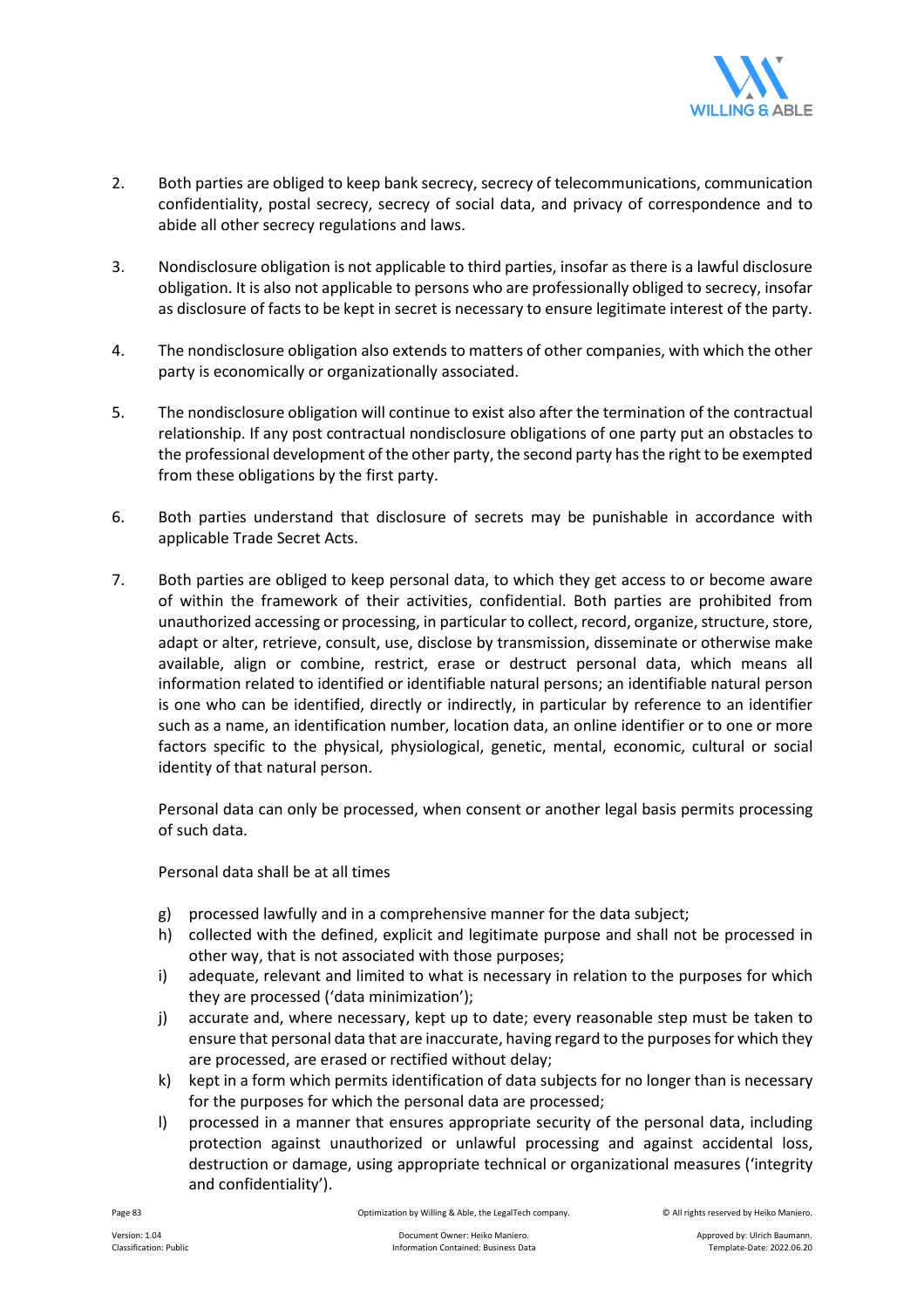

- 8. The obligation to maintain data secrecy continues to exist after termination of the contractual relationship.
- 9. Both parties are informed that the violation of the protection of personal data may be punishable according to applicable data protection laws.
- 10. Both parties will consider requirements of the other parties' customers on how to deal with confidential matters and personal data and their protection.
- 11. Defects in data protection or data protection system shall be unrequested and immediately reported to the top management or Data Protection Officer of the other party.
- 12. Special nondisclosure agreements or requirements (for example, project or customer-oriented agreements) remain unaffected and are applicable besides the obligations of this nondisclosure agreement.
- 13. The parties recognize that the other party may be obliged to comprehensive secrecy in relationship with its customers and is threatened with severe sanctions (loss of contract, penalty payments, compensation etc.), if these obligations will be infringed by one of the parties.
- 14. Infringement of abovementioned obligations can entitle the other party to the extraordinary and when appropriate without previous notice termination of contractual relationship and cause an obligation to compensation.

This document contains general terms and conditions. They become effective by publication and after written inclusion in the main contract (e.g. inclusion by sending a link via e-mail).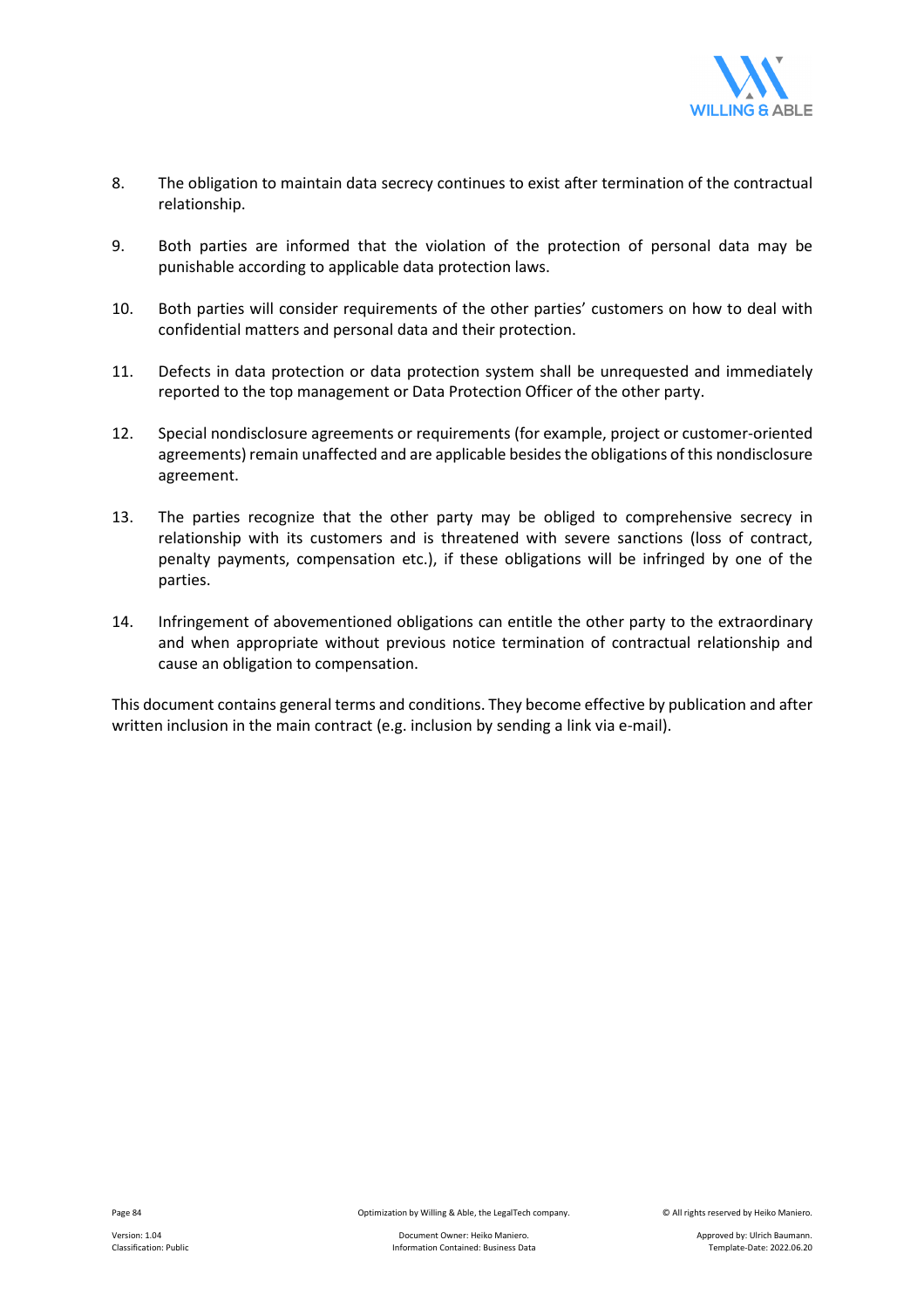

APPENDIX 13 – Standard Data Protection Clauses to be issued by the Commissioner under S119A(1) Data Protection Act 2018



## Standard Data Protection Clauses to be issued by the Commissioner under S119A(1) Data Protection Act 2018

International Data Transfer Agreement VERSION A1.0, in force 21 March 2022

This IDTA has been issued by the Information Commissioner for Parties making Restricted Transfers. The Information Commissioner considers that it provides Appropriate Safeguards for Restricted Transfers when it is entered into as a legally binding contract.

### Part 1: Tables

Table 1: Parties and signatures

| <b>Start date</b>       | see Main-Agreement                                                                  |                                                                                     |
|-------------------------|-------------------------------------------------------------------------------------|-------------------------------------------------------------------------------------|
| <b>The Parties</b>      | <b>Exporter (who sends the</b><br><b>Restricted Transfer)</b>                       | <b>Importer (who receives</b><br>the Restricted Transfer)                           |
| <b>Parties' details</b> | Full legal name:                                                                    | Full legal name:                                                                    |
|                         | see Main-Agreement                                                                  | see Main-Agreement                                                                  |
|                         | Trading name (if different):<br>if applicable, see Main-<br>Agreement               | Trading name (if different):<br>if applicable, see Main-<br>Agreement               |
|                         | Main address (if a company<br>registered address):                                  | Main address (if a company<br>registered address):                                  |
|                         | see Main-Agreement                                                                  | see Main-Agreement                                                                  |
|                         | Official registration number<br>(if any) (company number<br>or similar identifier): | Official registration number<br>(if any) (company number or<br>similar identifier): |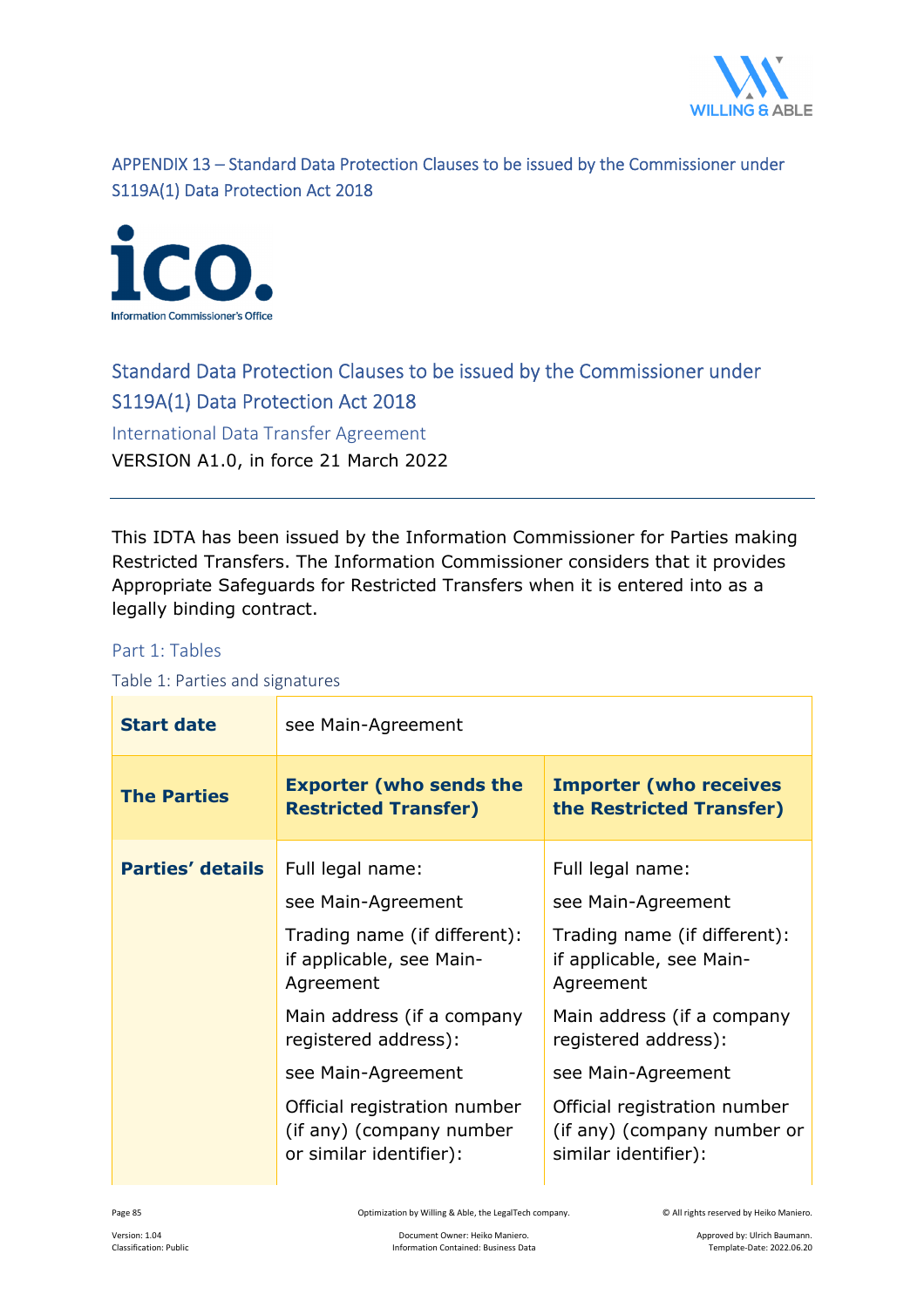

|                                                                                               | if applicable, see Main-<br>Agreement                                                                                                                                                                          | if applicable, see Main-<br>Agreement                                                                                                                                                                          |
|-----------------------------------------------------------------------------------------------|----------------------------------------------------------------------------------------------------------------------------------------------------------------------------------------------------------------|----------------------------------------------------------------------------------------------------------------------------------------------------------------------------------------------------------------|
| <b>Key Contact</b>                                                                            | Full Name (optional):<br>if applicable, see Main-<br>Agreement<br>Job Title:<br>if applicable, see Main-<br>Agreement<br>Contact details including<br>email:<br>if applicable, see Main-<br>Agreement          | Full Name (optional):<br>if applicable, see Main-<br>Agreement<br>Job Title:<br>if applicable, see Main-<br>Agreement<br>Contact details including<br>email:<br>if applicable, see Main-<br>Agreement          |
| <b>Importer Data</b><br><b>Subject</b><br><b>Contact</b>                                      |                                                                                                                                                                                                                | Job Title: see Main-<br>Agreement<br>Contact details including<br>email: see Main-Agreement                                                                                                                    |
| <b>Signatures</b><br>confirming<br>each Party<br>agrees to be<br>bound by this<br><b>IDTA</b> | Signed for and on behalf of<br>the Exporter set out above<br>Signed:<br>see Main-Agreement<br>Date of signature:<br>see Main-Agreement<br>Full name:<br>see Main-Agreement<br>Job title:<br>see Main-Agreement | Signed for and on behalf of<br>the Importer set out above<br>Signed:<br>see Main-Agreement<br>Date of signature:<br>see Main-Agreement<br>Full name:<br>see Main-Agreement<br>Job title:<br>see Main-Agreement |

Table 2: Transfer Details

**UK country's law that** 

England and Wales, Northern Ireland, or Scotland

Page 86 Optimization by Willing & Able, the LegalTech company. © All rights reserved by Heiko Maniero.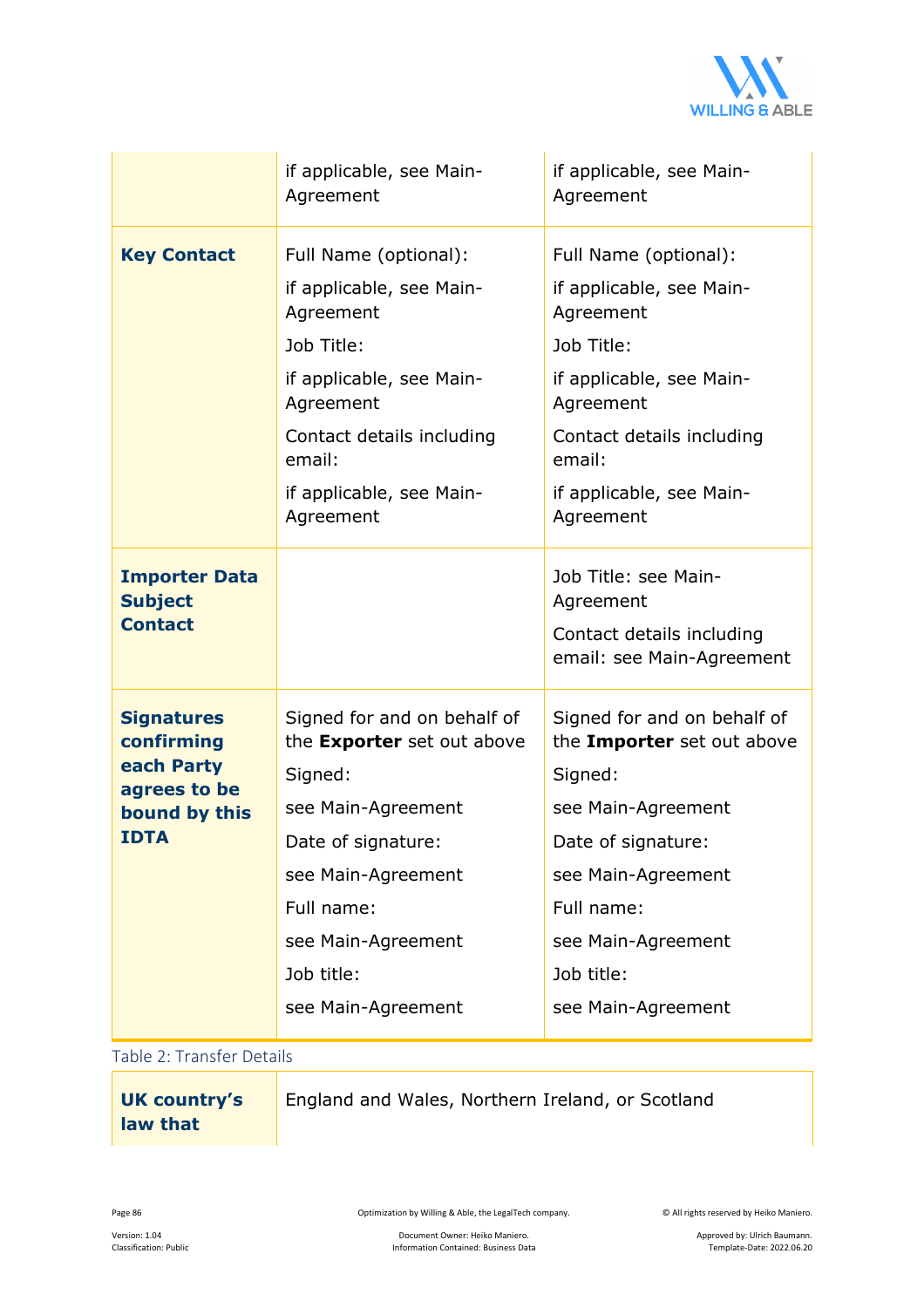

| governs the<br><b>IDTA:</b>                                              | see Main-Agreement, or alternatively, place on the main<br>establishment of the Exporter, or alternatively, based on<br>the place of residence of the majority of data subjects                                                                                                                                                                                                                                                                                                                                                                                   |
|--------------------------------------------------------------------------|-------------------------------------------------------------------------------------------------------------------------------------------------------------------------------------------------------------------------------------------------------------------------------------------------------------------------------------------------------------------------------------------------------------------------------------------------------------------------------------------------------------------------------------------------------------------|
| <b>Primary place</b><br>for legal claims<br>to be made by<br>the Parties | England and Wales, Northern Ireland, or Scotland<br>see Main-Agreement, or alternatively, place on the main<br>establishment of the Exporter, or alternatively, based on<br>the place of residence of the majority of data subjects                                                                                                                                                                                                                                                                                                                               |
| The status of<br>the Exporter                                            | In relation to the Processing of the Transferred Data:<br>Exporter is a Controller / or / Exporter is a Processor or<br>Sub-Processor - based on the nature of the Main<br>Agreement, and the Agreement with another Controller                                                                                                                                                                                                                                                                                                                                   |
| The status of<br>the Importer                                            | In relation to the Processing of the Transferred Data:<br>Importer is a Controller / or / Importer is the Exporter's<br>Processor or Sub-Processor / or / Importer is not the<br>Exporter's Processor or Sub-Processor (and the Importer<br>has been instructed by a Third Party Controller) - based on<br>the nature of the Main Agreement, and the Agreement with<br>another Controller or Third Party                                                                                                                                                          |
| <b>Whether UK</b><br><b>GDPR applies</b><br>to the<br><b>Importer</b>    | UK GDPR applies to the Importer's Processing of the<br><b>Transferred Data</b>                                                                                                                                                                                                                                                                                                                                                                                                                                                                                    |
| <b>Linked</b><br><b>Agreement</b>                                        | If the Importer is the Exporter's Processor or Sub-<br><b>Processor</b> – the agreement(s) between the Parties which<br>sets out the Processor's or Sub-Processor's instructions for<br>Processing the Transferred Data:<br>Name of agreement: if any, see Main-Agreement<br>Date of agreement: if any, see Main-Agreement<br>Parties to the agreement: if any, see Main-Agreement<br>Reference (if any): if any, see Main-Agreement<br><b>Other agreements</b> – any agreement(s) between the<br>Parties which set out additional obligations in relation to the |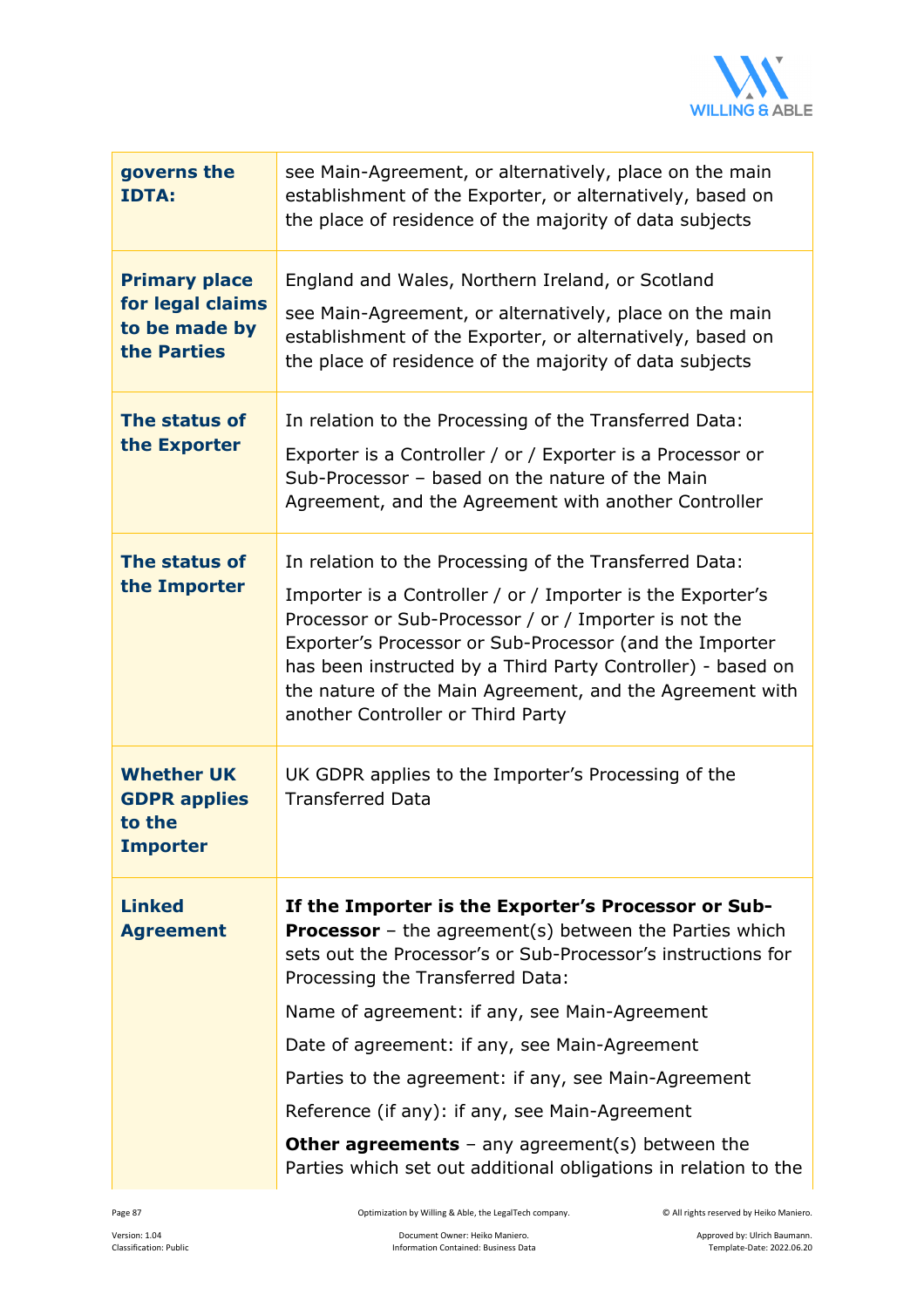

|                                                                              | Transferred Data, such as a data sharing agreement or<br>service agreement:                                                                                                                              |
|------------------------------------------------------------------------------|----------------------------------------------------------------------------------------------------------------------------------------------------------------------------------------------------------|
|                                                                              | Name of agreement: if any, see Main-Agreement                                                                                                                                                            |
|                                                                              | Date of agreement: if any, see Main-Agreement                                                                                                                                                            |
|                                                                              | Parties to the agreement: if any, see Main-Agreement                                                                                                                                                     |
|                                                                              | Reference (if any): if any, see Main-Agreement                                                                                                                                                           |
|                                                                              | If the Exporter is a Processor or Sub-Processor - the<br>agreement(s) between the Exporter and the Party(s) which<br>sets out the Exporter's instructions for Processing the<br><b>Transferred Data:</b> |
|                                                                              | Name of agreement: if any, see Main-Agreement                                                                                                                                                            |
|                                                                              | Date of agreement: if any, see Main-Agreement                                                                                                                                                            |
|                                                                              | Parties to the agreement: if any, see Main-Agreement                                                                                                                                                     |
|                                                                              | Reference (if any): if any, see Main-Agreement                                                                                                                                                           |
| <b>Term</b>                                                                  | The Importer may Process the Transferred Data for the<br>following time period:<br>the period for which the Linked Agreement is in force                                                                 |
| <b>Ending the</b><br><b>IDTA before</b><br>the end of the<br><b>Term</b>     | The Parties cannot end the IDTA before the end of the Term<br>unless there is a breach of the IDTA or the Parties agree in<br>writing.                                                                   |
| <b>Ending the</b><br><b>IDTA when the</b><br><b>Approved IDTA</b><br>changes | Which Parties may end the IDTA as set out in Section 29.2:<br>neither Party                                                                                                                              |
| <b>Can the</b><br><b>Importer make</b><br>further<br>transfers of<br>the     | The Importer MAY transfer on the Transferred Data to<br>another organisation or person (who is a different legal<br>entity) in accordance with Section 16.1 (Transferring on the<br>Transferred Data).   |

L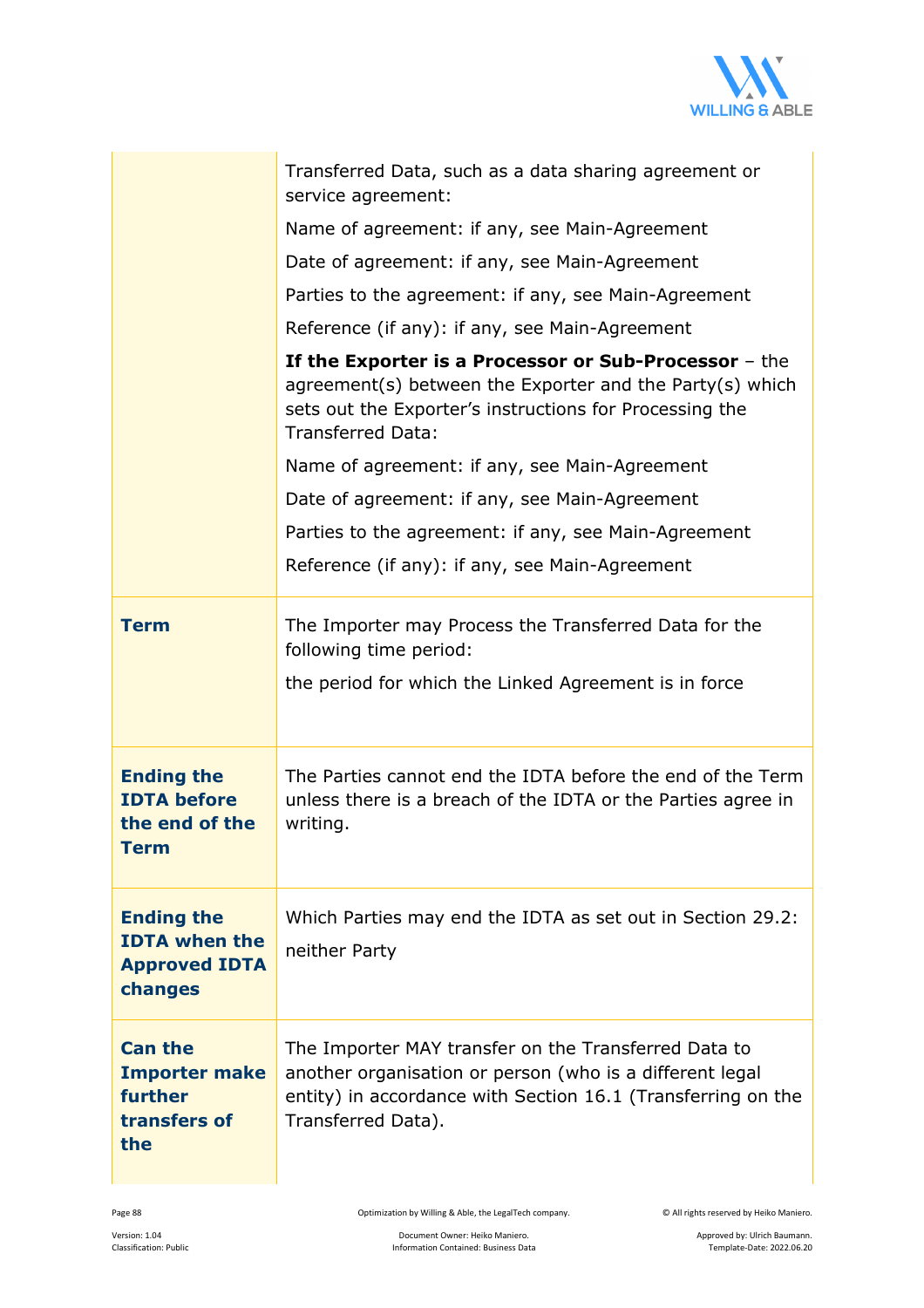

| <b>Transferred</b><br>Data?                                                                                                       |                                                                                                                               |
|-----------------------------------------------------------------------------------------------------------------------------------|-------------------------------------------------------------------------------------------------------------------------------|
| <b>Specific</b><br><b>restrictions</b><br>when the<br><b>Importer may</b><br>transfer on the<br><b>Transferred</b><br><b>Data</b> | The Importer MAY ONLY forward the Transferred Data in<br>accordance with Section 16.1:<br>there are no specific restrictions. |
| <b>Review Dates</b>                                                                                                               | Each time there is a change to the Transferred Data,<br>Purposes, Importer Information, TRA or risk assessment.               |

Table 3: Transferred Data

r.

| <b>Transferred</b><br>Data                                                                                    | The personal data to be sent to the Importer under this<br>IDTA consists of:<br>The categories of Transferred Data will update<br>automatically if the information is updated in the Linked<br>Agreement referred to. |
|---------------------------------------------------------------------------------------------------------------|-----------------------------------------------------------------------------------------------------------------------------------------------------------------------------------------------------------------------|
| <b>Special</b><br><b>Categories of</b><br><b>Personal Data</b><br>and criminal<br>convictions<br>and offences | The Transferred Data includes data relating to:<br>none                                                                                                                                                               |
| <b>Relevant Data</b><br><b>Subjects</b>                                                                       | The Data Subjects of the Transferred Data are:<br>The categories of Data Subjects will update automatically if<br>the information is updated in the Linked Agreement<br>referred to.                                  |
| <b>Purpose</b>                                                                                                | The Importer may Process the Transferred Data for the<br>following purposes: To fulfil the Main-Agreement.                                                                                                            |

Page 89 Optimization by Willing & Able, the LegalTech company. © All rights reserved by Heiko Maniero.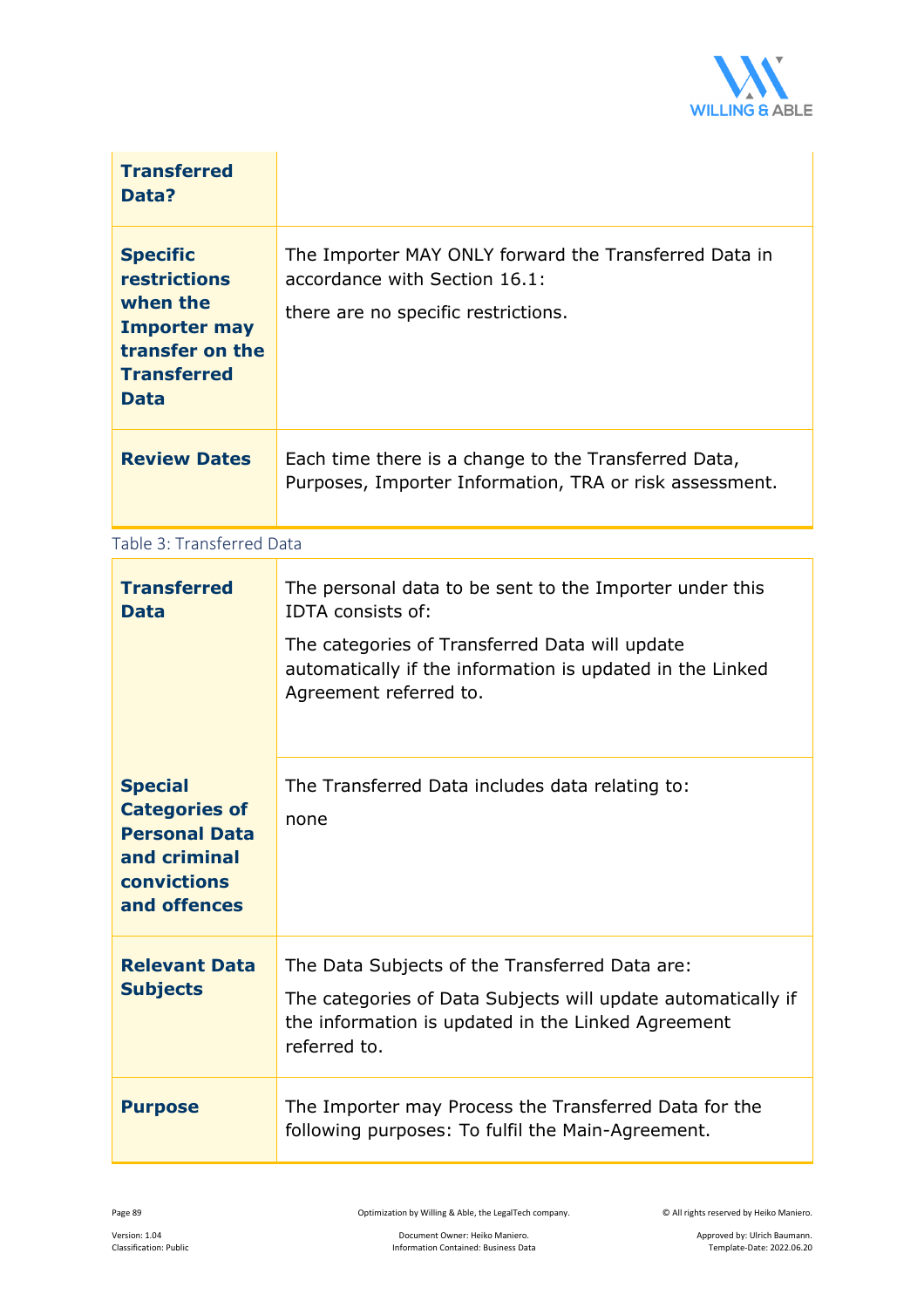

| Table 4: Security Requirements                                  |                                                                                                                           |  |
|-----------------------------------------------------------------|---------------------------------------------------------------------------------------------------------------------------|--|
| <b>Security of</b><br><b>Transmission</b>                       | See APPENDIX 9 - TECHNICAL AND ORGANISATIONAL<br><b>MEASURES</b>                                                          |  |
| <b>Security of</b><br><b>Storage</b>                            | See APPENDIX 9 - TECHNICAL AND ORGANISATIONAL<br><b>MEASURES</b>                                                          |  |
| <b>Security of</b><br><b>Processing</b>                         | See APPENDIX 9 - TECHNICAL AND ORGANISATIONAL<br><b>MEASURES</b>                                                          |  |
| <b>Organisational</b><br><b>security</b><br>measures            | See APPENDIX 9 - TECHNICAL AND ORGANISATIONAL<br><b>MEASURES</b>                                                          |  |
| <b>Technical</b><br><b>security</b><br>minimum<br>requirements  | See APPENDIX 9 - TECHNICAL AND ORGANISATIONAL<br><b>MEASURES</b>                                                          |  |
| <b>Updates to the</b><br><b>Security</b><br><b>Requirements</b> | The Security Requirements will update automatically if the<br>information is updated in the Linked Agreement referred to. |  |

## Part 2: Extra Protection Clauses

| <b>Extra</b><br><b>Protection</b><br><b>Clauses:</b>     | <b>None</b>                                                      |
|----------------------------------------------------------|------------------------------------------------------------------|
| (i) Extra<br>technical<br><b>security</b><br>protections | See APPENDIX 9 - TECHNICAL AND ORGANISATIONAL<br><b>MEASURES</b> |

Page 90 Optimization by Willing & Able, the LegalTech company. © All rights reserved by Heiko Maniero.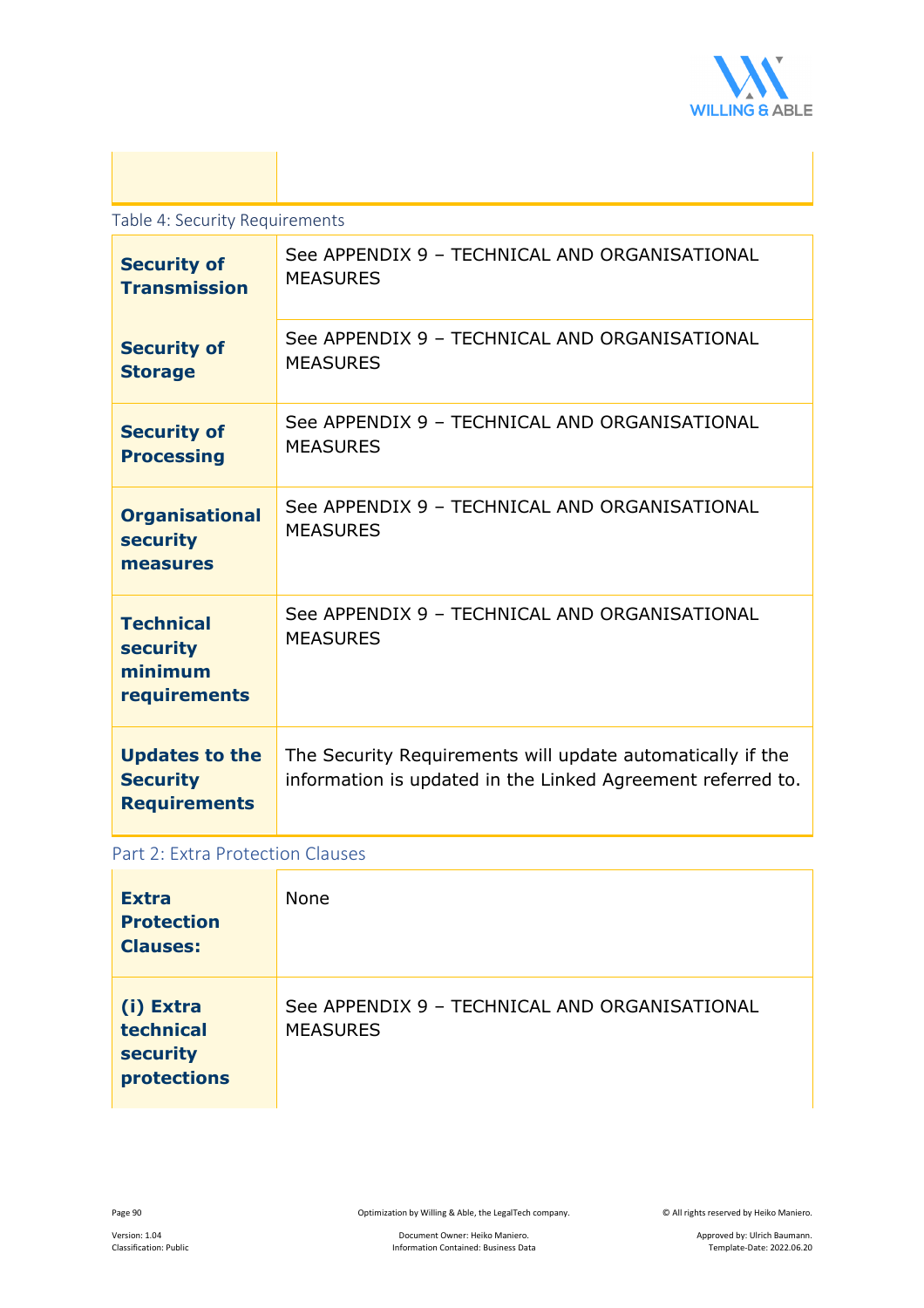

| (ii) Extra<br>organisational<br>protections | <b>None</b> |
|---------------------------------------------|-------------|
| (iii) Extra<br>contractual<br>protections   | <b>None</b> |

#### Part 3: Commercial Clauses

| <b>Commercial</b> | see Main-Agreement |
|-------------------|--------------------|
| <b>Clauses</b>    |                    |
|                   |                    |

### Part 4: Mandatory Clauses

Information that helps you to understand this IDTA

## **1. This IDTA and Linked Agreements**

- 1.1 Each Party agrees to be bound by the terms and conditions set out in the IDTA, in exchange for the other Party also agreeing to be bound by the IDTA.
- 1.2 This IDTA is made up of:
	- 1.2.1 Part one: Tables;
	- 1.2.2 Part two: Extra Protection Clauses;
	- 1.2.3 Part three: Commercial Clauses; and
	- 1.2.4 Part four: Mandatory Clauses.
- 1.3 The IDTA starts on the Start Date and ends as set out in Sections 29 or 30.
- 1.4 If the Importer is a Processor or Sub-Processor instructed by the Exporter: the Exporter must ensure that, on or before the Start Date and during the Term, there is a Linked Agreement which is enforceable between the Parties and which complies with Article 28 UK GDPR (and which they will ensure continues to comply with Article 28 UK GDPR).
- 1.5 References to the Linked Agreement or to the Commercial Clauses are to that Linked Agreement or to those Commercial Clauses only in so far as they are consistent with the Mandatory Clauses.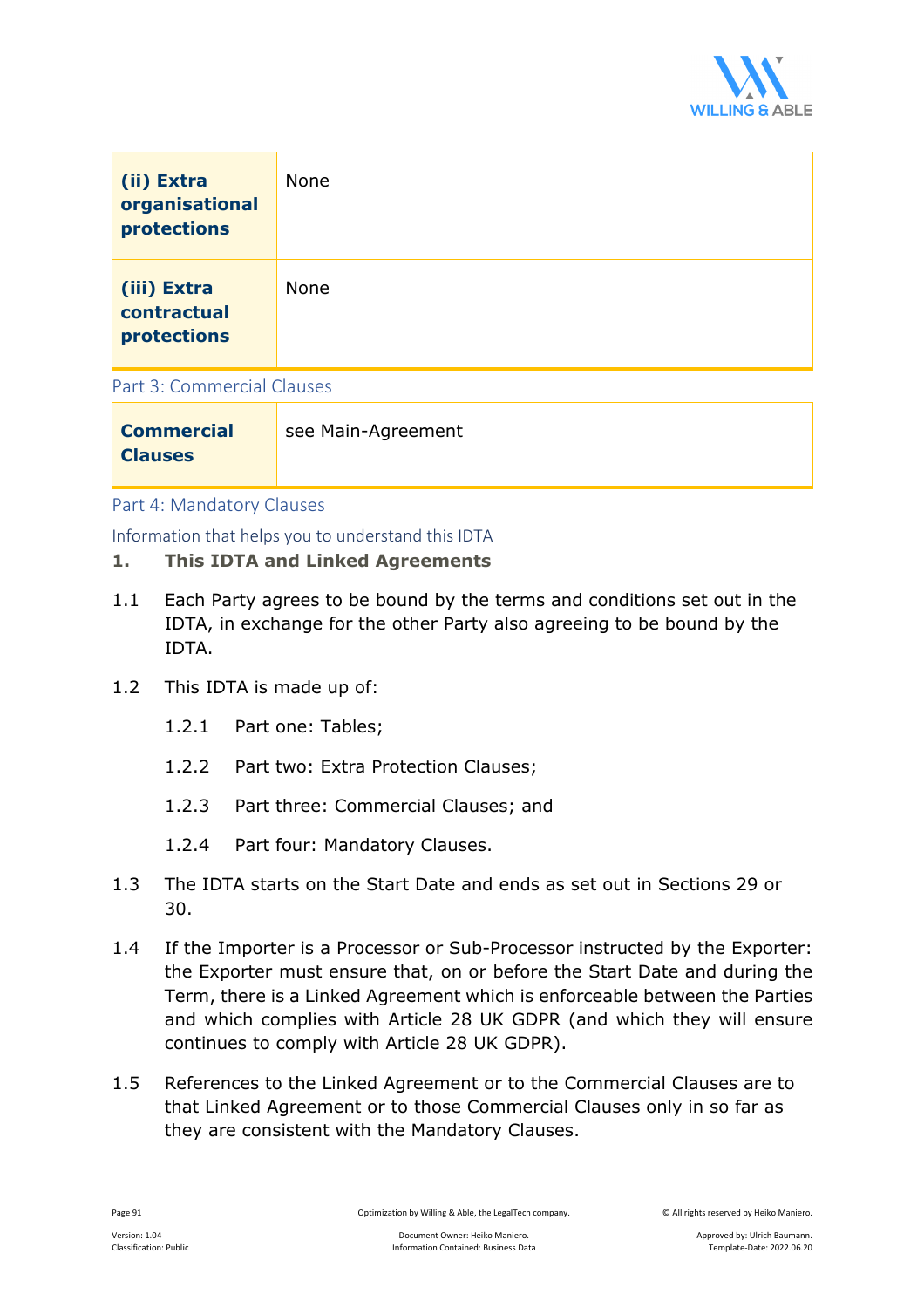

## **2. Legal Meaning of Words**

- 2.1 If a word starts with a capital letter it has the specific meaning set out in the Legal Glossary in Section 36.
- 2.2 To make it easier to read and understand, this IDTA contains headings and guidance notes. Those are not part of the binding contract which forms the IDTA.
- **3. You have provided all the information required**
- 3.1 The Parties must ensure that the information contained in Part one: Tables is correct and complete at the Start Date and during the Term.
- 3.2 In Table 2: Transfer Details, if the selection that the Parties are Controllers, Processors or Sub-Processors is wrong (either as a matter of fact or as a result of applying the UK Data Protection Laws) then:
	- 3.2.1 the terms and conditions of the Approved IDTA which apply to the correct option which was not selected will apply; and
	- 3.2.2 the Parties and any Relevant Data Subjects are entitled to enforce the terms and conditions of the Approved IDTA which apply to that correct option.
- 3.3 In Table 2: Transfer Details, if the selection that the UK GDPR applies is wrong (either as a matter of fact or as a result of applying the UK Data Protection Laws), then the terms and conditions of the IDTA will still apply to the greatest extent possible.
- **4. How to sign the IDTA**
- 4.1 The Parties may choose to each sign (or execute):
	- 4.1.1 the same copy of this IDTA;
	- 4.1.2 two copies of the IDTA. In that case, each identical copy is still an original of this IDTA, and together all those copies form one agreement;
	- 4.1.3 a separate, identical copy of the IDTA. In that case, each identical copy is still an original of this IDTA, and together all those copies form one agreement,

unless signing (or executing) in this way would mean that the IDTA would not be binding on the Parties under Local Laws.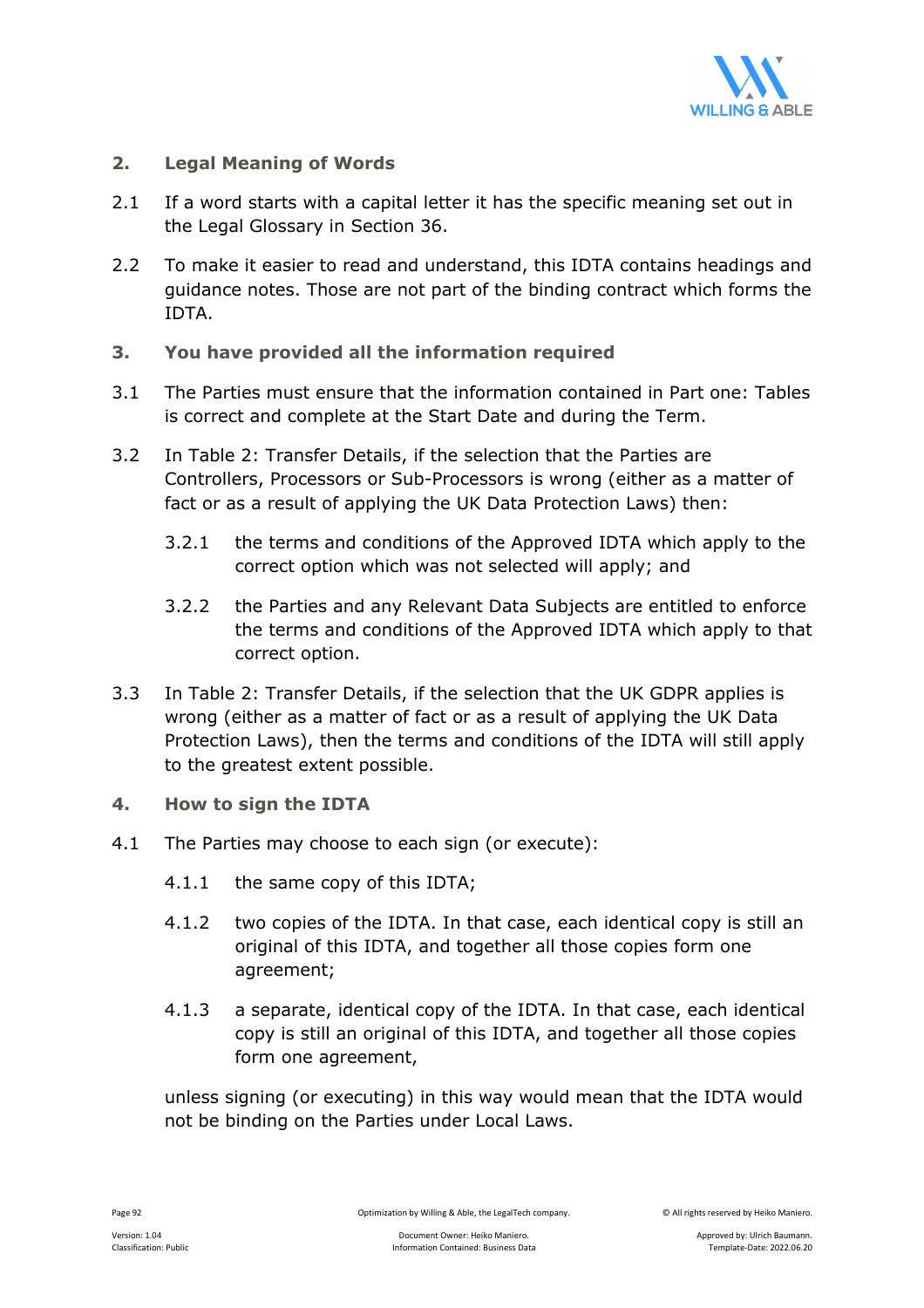

## **5. Changing this IDTA**

- 5.1 Each Party must not change the Mandatory Clauses as set out in the Approved IDTA, except only:
	- 5.1.1 to ensure correct cross-referencing: cross-references to Part one: Tables (or any Table), Part two: Extra Protections, and/or Part three: Commercial Clauses can be changed where the Parties have set out the information in a different format, so that the crossreference is to the correct location of the same information, or where clauses have been removed as they do not apply, as set out below;
	- 5.1.2 to remove those Sections which are expressly stated not to apply to the selections made by the Parties in Table 2: Transfer Details, that the Parties are Controllers, Processors or Sub-Processors and/or that the Importer is subject to, or not subject to, the UK GDPR. The Exporter and Importer understand and acknowledge that any removed Sections may still apply and form a part of this IDTA if they have been removed incorrectly, including because the wrong selection is made in Table 2: Transfer Details;
	- 5.1.3 so the IDTA operates as a multi-party agreement if there are more than two Parties to the IDTA. This may include nominating a lead Party or lead Parties which can make decisions on behalf of some or all of the other Parties which relate to this IDTA (including reviewing Table 4: Security Requirements and Part two: Extra Protection Clauses, and making updates to Part one: Tables (or any Table), Part two: Extra Protection Clauses, and/or Part three: Commercial Clauses); and/or
	- 5.1.4 to update the IDTA to set out in writing any changes made to the Approved IDTA under Section 5.4, if the Parties want to. The changes will apply automatically without updating them as described in Section 5.4;

provided that the changes do not reduce the Appropriate Safeguards.

- 5.2 If the Parties wish to change the format of the information included in Part one: Tables, Part two: Extra Protection Clauses or Part three: Commercial Clauses of the Approved IDTA, they may do so by agreeing to the change in writing, provided that the change does not reduce the Appropriate Safeguards.
- 5.3 If the Parties wish to change the information included in Part one: Tables, Part two: Extra Protection Clauses or Part three: Commercial Clauses of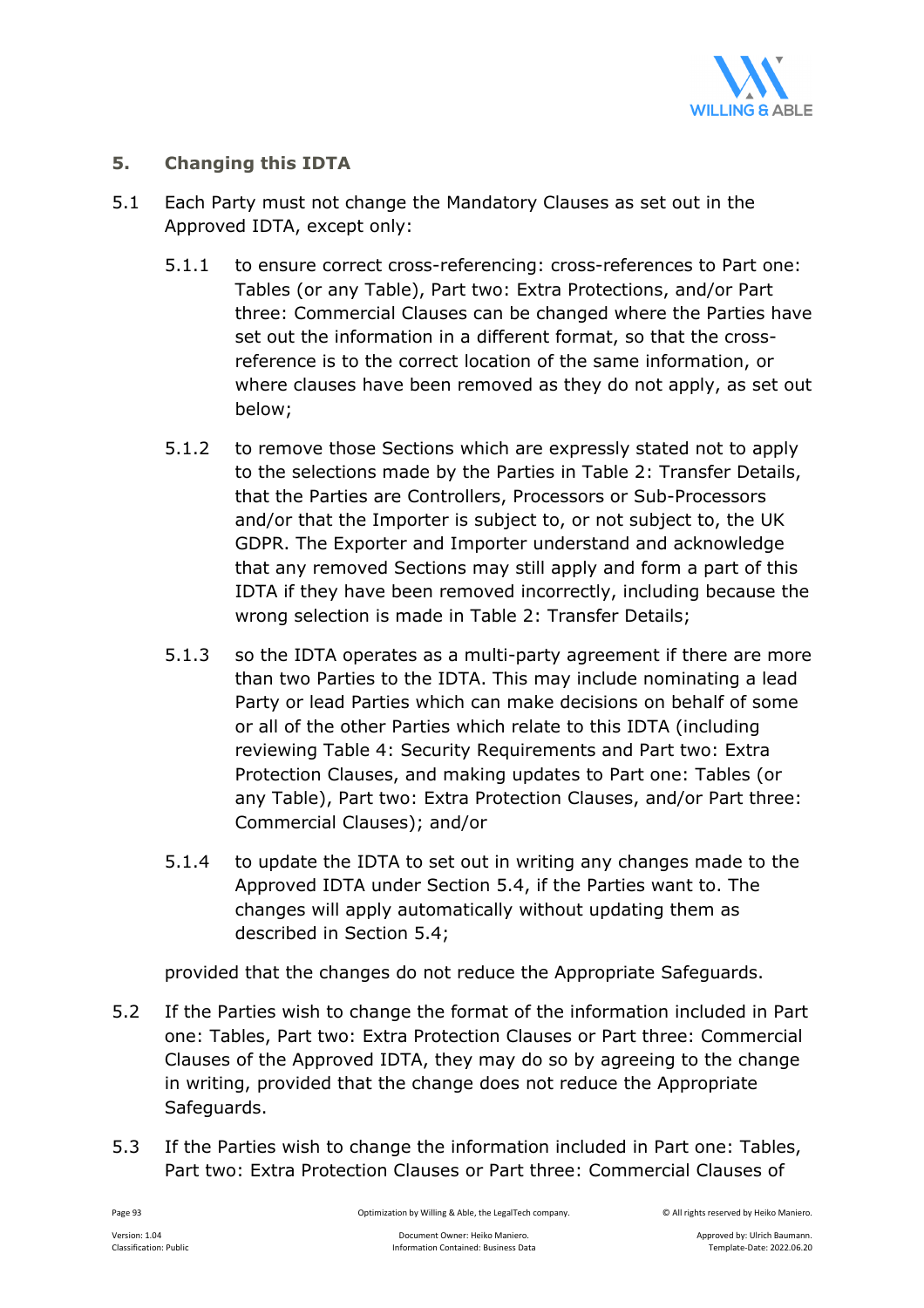

this IDTA (or the equivalent information), they may do so by agreeing to the change in writing, provided that the change does not reduce the Appropriate Safeguards.

- 5.4 From time to time, the ICO may publish a revised Approved IDTA which:
	- 5.4.1 makes reasonable and proportionate changes to the Approved IDTA, including correcting errors in the Approved IDTA; and/or
	- 5.4.2 reflects changes to UK Data Protection Laws.

The revised Approved IDTA will specify the start date from which the changes to the Approved IDTA are effective and whether an additional Review Date is required as a result of the changes. This IDTA is automatically amended as set out in the revised Approved IDTA from the start date specified.

## **6. Understanding this IDTA**

- 6.1 This IDTA must always be interpreted in a manner that is consistent with UK Data Protection Laws and so that it fulfils the Parties' obligation to provide the Appropriate Safeguards.
- 6.2 If there is any inconsistency or conflict between UK Data Protection Laws and this IDTA, the UK Data Protection Laws apply.
- 6.3 If the meaning of the IDTA is unclear or there is more than one meaning, the meaning which most closely aligns with the UK Data Protection Laws applies.
- 6.4 Nothing in the IDTA (including the Commercial Clauses or the Linked Agreement) limits or excludes either Party's liability to Relevant Data Subjects or to the ICO under this IDTA or under UK Data Protection Laws.
- 6.5 If any wording in Parts one, two or three contradicts the Mandatory Clauses, and/or seeks to limit or exclude any liability to Relevant Data Subjects or to the ICO, then that wording will not apply.
- 6.6 The Parties may include provisions in the Linked Agreement which provide the Parties with enhanced rights otherwise covered by this IDTA. These enhanced rights may be subject to commercial terms, including payment, under the Linked Agreement, but this will not affect the rights granted under this IDTA.
- 6.7 If there is any inconsistency or conflict between this IDTA and a Linked Agreement or any other agreement, this IDTA overrides that Linked Agreement or any other agreements, even if those agreements have been

Page 94 Optimization by Willing & Able, the LegalTech company. © All rights reserved by Heiko Maniero.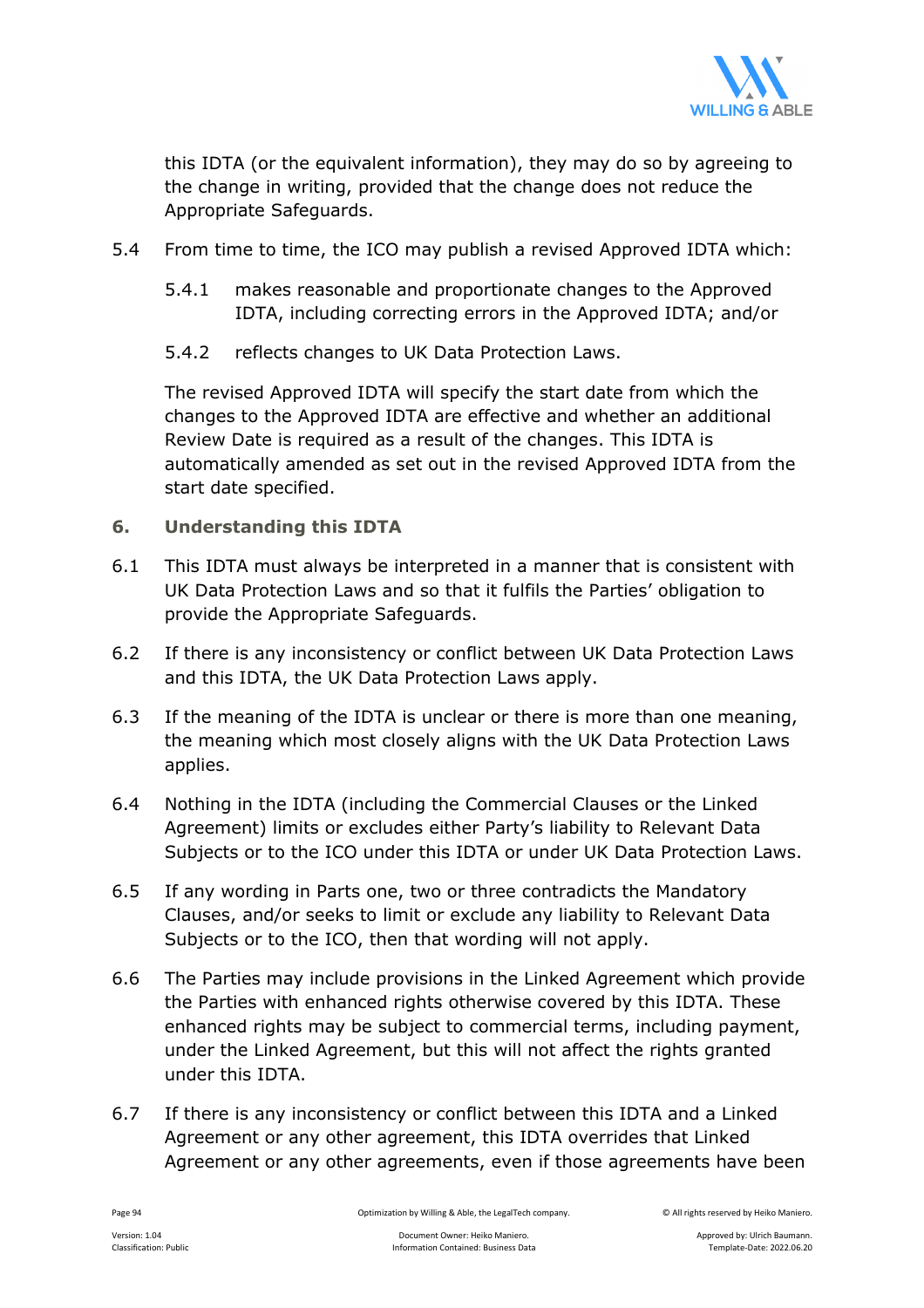

negotiated by the Parties. The exceptions to this are where (and in so far as):

- 6.7.1 the inconsistent or conflicting terms of the Linked Agreement or other agreement provide greater protection for the Relevant Data Subject's rights, in which case those terms will override the IDTA; and
- 6.7.2 a Party acts as Processor and the inconsistent or conflicting terms of the Linked Agreement are obligations on that Party expressly required by Article 28 UK GDPR, in which case those terms will override the inconsistent or conflicting terms of the IDTA in relation to Processing by that Party as Processor.
- 6.8 The words "include", "includes", "including", "in particular" are used to set out examples and not to set out a finite list.
- 6.9 References to:
	- 6.9.1 singular or plural words or people, also includes the plural or singular of those words or people;
	- 6.9.2 legislation (or specific provisions of legislation) means that legislation (or specific provision) as it may change over time. This includes where that legislation (or specific provision) has been consolidated, re-enacted and/or replaced after this IDTA has been signed; and
	- 6.9.3 any obligation not to do something, includes an obligation not to allow or cause that thing to be done by anyone else.
- **7. Which laws apply to this IDTA**
- 7.1 This IDTA is governed by the laws of the UK country set out in Table 2: Transfer Details. If no selection has been made, it is the laws of England and Wales. This does not apply to Section 35 which is always governed by the laws of England and Wales.

How this IDTA provides Appropriate Safeguards

## **8. The Appropriate Safeguards**

- 8.1 The purpose of this IDTA is to ensure that the Transferred Data has Appropriate Safeguards when Processed by the Importer during the Term. This standard is met when and for so long as:
	- 8.1.1 both Parties comply with the IDTA, including the Security Requirements and any Extra Protection Clauses; and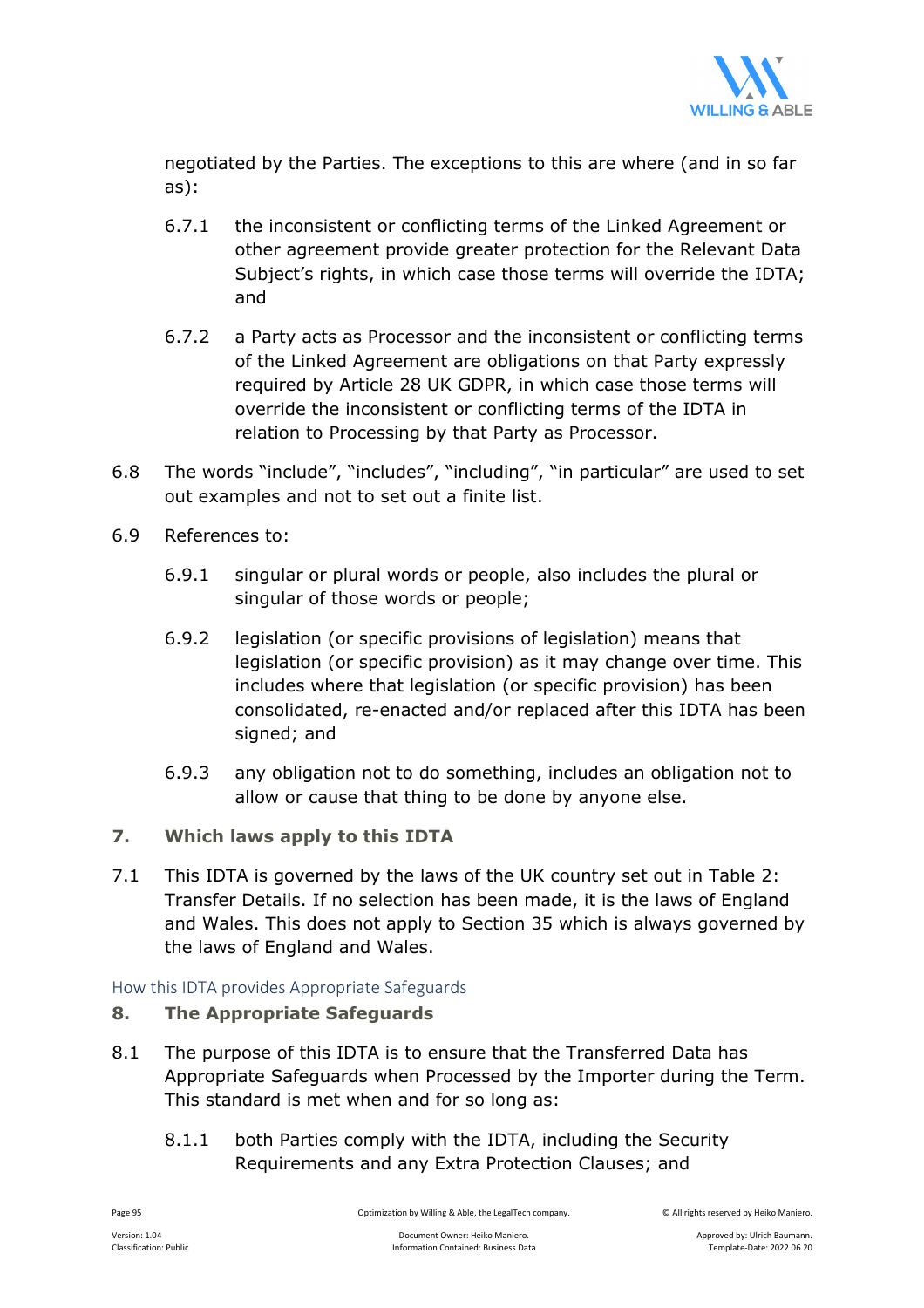

- 8.1.2 the Security Requirements and any Extra Protection Clauses provide a level of security which is appropriate to the risk of a Personal Data Breach occurring and the impact on Relevant Data Subjects of such a Personal Data Breach, including considering any Special Category Data within the Transferred Data.
- 8.2 The Exporter must:
	- 8.2.1 ensure and demonstrate that this IDTA (including any Security Requirements and Extra Protection Clauses) provides Appropriate Safeguards; and
	- 8.2.2 (if the Importer reasonably requests) provide it with a copy of any TRA.
- 8.3 The Importer must:
	- 8.3.1 before receiving any Transferred Data, provide the Exporter with all relevant information regarding Local Laws and practices and the protections and risks which apply to the Transferred Data when it is Processed by the Importer, including any information which may reasonably be required for the Exporter to carry out any TRA (the "Importer Information");
	- 8.3.2 co-operate with the Exporter to ensure compliance with the Exporter's obligations under the UK Data Protection Laws;
	- 8.3.3 review whether any Importer Information has changed, and whether any Local Laws contradict its obligations in this IDTA and take reasonable steps to verify this, on a regular basis. These reviews must be at least as frequent as the Review Dates; and
	- 8.3.4 inform the Exporter as soon as it becomes aware of any Importer Information changing, and/or any Local Laws which may prevent or limit the Importer complying with its obligations in this IDTA. This information then forms part of the Importer Information.
- 8.4 The Importer must ensure that at the Start Date and during the Term:
	- 8.4.1 the Importer Information is accurate;
	- 8.4.2 it has taken reasonable steps to verify whether there are any Local Laws which contradict its obligations in this IDTA or any additional information regarding Local Laws which may be relevant to this IDTA.
- 8.5 Each Party must ensure that the Security Requirements and Extra Protection Clauses provide a level of security which is appropriate to the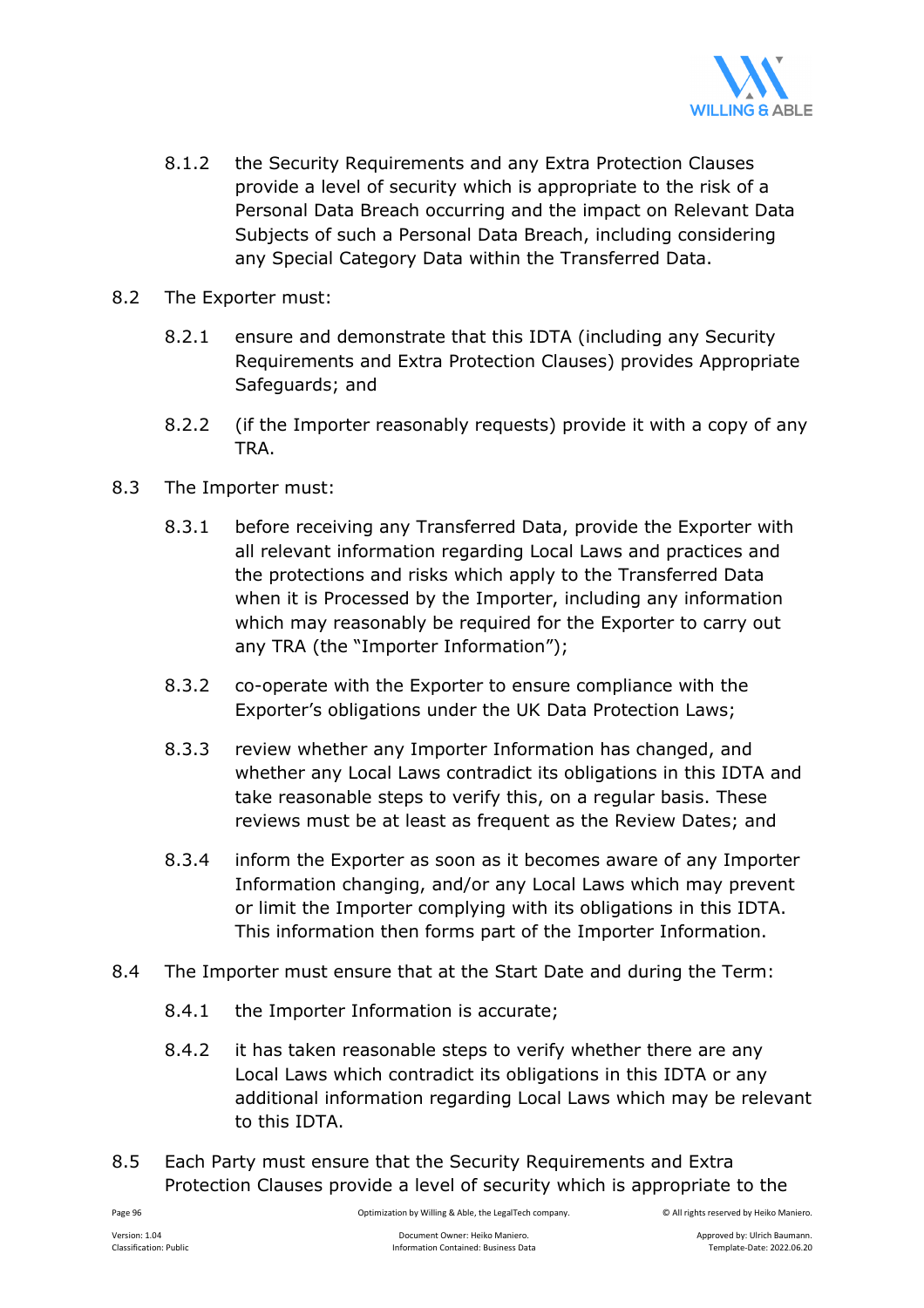

risk of a Personal Data Breach occurring and the impact on Relevant Data Subjects of such a Personal Data Breach.

## **9. Reviews to ensure the Appropriate Safeguards continue**

- 9.1 Each Party must:
	- 9.1.1 review this IDTA (including the Security Requirements and Extra Protection Clauses and the Importer Information) at regular intervals, to ensure that the IDTA remains accurate and up to date and continues to provide the Appropriate Safeguards. Each Party will carry out these reviews as frequently as the relevant Review Dates or sooner; and
	- 9.1.2 inform the other party in writing as soon as it becomes aware if any information contained in either this IDTA, any TRA or Importer Information is no longer accurate and up to date.
- 9.2 If, at any time, the IDTA no longer provides Appropriate Safeguards the Parties must Without Undue Delay:
	- 9.2.1 pause transfers and Processing of Transferred Data whilst a change to the Tables is agreed. The Importer may retain a copy of the Transferred Data during this pause, in which case the Importer must carry out any Processing required to maintain, so far as possible, the measures it was taking to achieve the Appropriate Safeguards prior to the time the IDTA no longer provided Appropriate Safeguards, but no other Processing;
	- 9.2.2 agree a change to Part one: Tables or Part two: Extra Protection Clauses which will maintain the Appropriate Safeguards (in accordance with Section 5); and
	- 9.2.3 where a change to Part one: Tables or Part two: Extra Protection Clauses which maintains the Appropriate Safeguards cannot be agreed, the Exporter must end this IDTA by written notice on the Importer.
- **10. The ICO**
- 10.1 Each Party agrees to comply with any reasonable requests made by the ICO in relation to this IDTA or its Processing of the Transferred Data.
- 10.2 The Exporter will provide a copy of any TRA, the Importer Information and this IDTA to the ICO, if the ICO requests.
- 10.3 The Importer will provide a copy of any Importer Information and this IDTA to the ICO, if the ICO requests.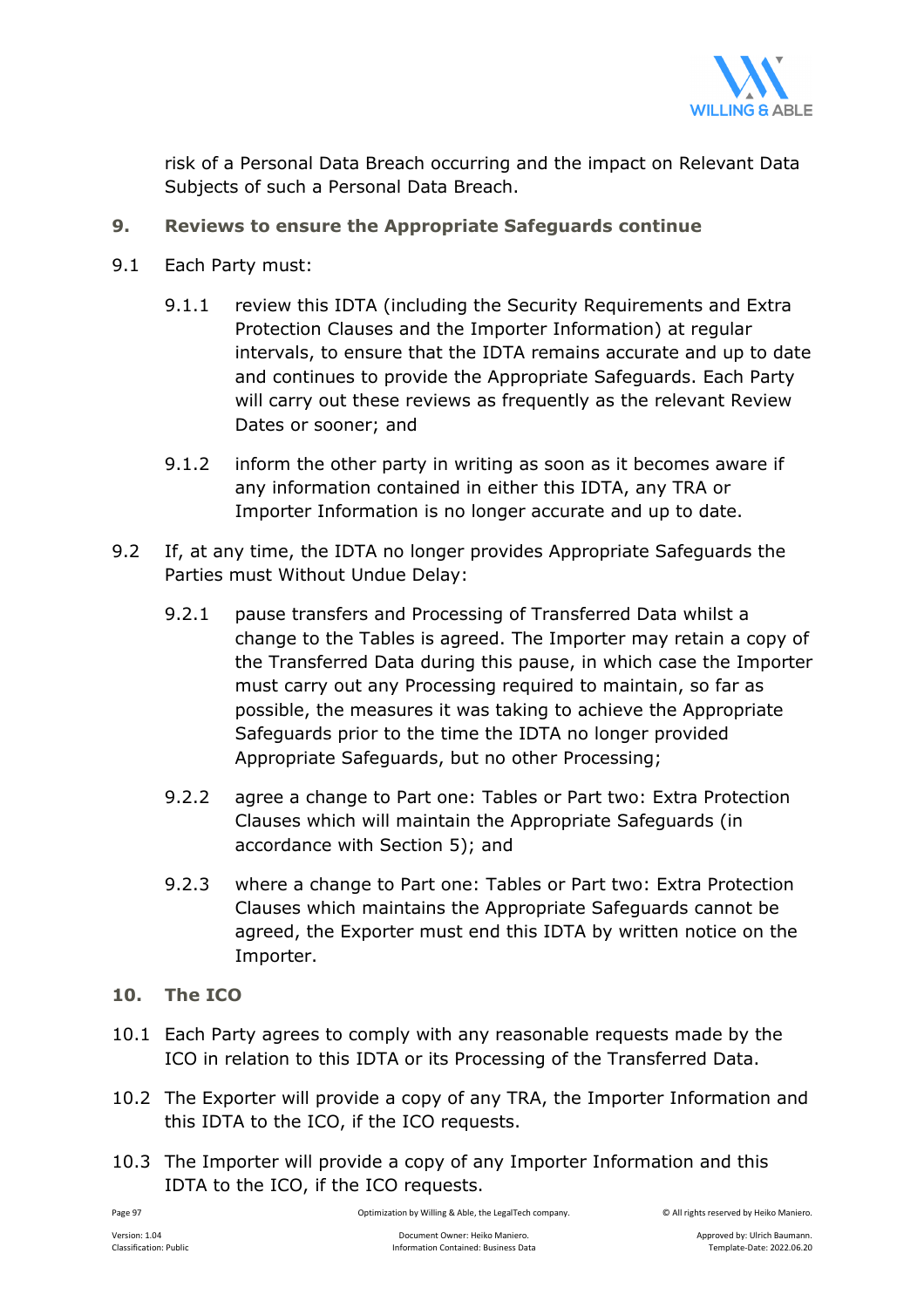

The Exporter

- **11. Exporter's obligations**
- 11.1 The Exporter agrees that UK Data Protection Laws apply to its Processing of the Transferred Data, including transferring it to the Importer.
- 11.2 The Exporter must:
	- 11.2.1 comply with the UK Data Protection Laws in transferring the Transferred Data to the Importer;
	- 11.2.2 comply with the Linked Agreement as it relates to its transferring the Transferred Data to the Importer; and
	- 11.2.3 carry out reasonable checks on the Importer's ability to comply with this IDTA, and take appropriate action including under Section 9.2, Section 29 or Section 30, if at any time it no longer considers that the Importer is able to comply with this IDTA or to provide Appropriate Safeguards.
- 11.3 The Exporter must comply with all its obligations in the IDTA, including any in the Security Requirements, and any Extra Protection Clauses and any Commercial Clauses.
- 11.4 The Exporter must co-operate with reasonable requests of the Importer to pass on notices or other information to and from Relevant Data Subjects or any Third Party Controller where it is not reasonably practical for the Importer to do so. The Exporter may pass these on via a third party if it is reasonable to do so.
- 11.5 The Exporter must co-operate with and provide reasonable assistance to the Importer, so that the Importer is able to comply with its obligations to the Relevant Data Subjects under Local Law and this IDTA.

#### The Importer

- **12. General Importer obligations**
- 12.1 The Importer must:
	- 12.1.1 only Process the Transferred Data for the Purpose;
	- 12.1.2 comply with all its obligations in the IDTA, including in the Security Requirements, any Extra Protection Clauses and any Commercial Clauses;
	- 12.1.3 comply with all its obligations in the Linked Agreement which relate to its Processing of the Transferred Data;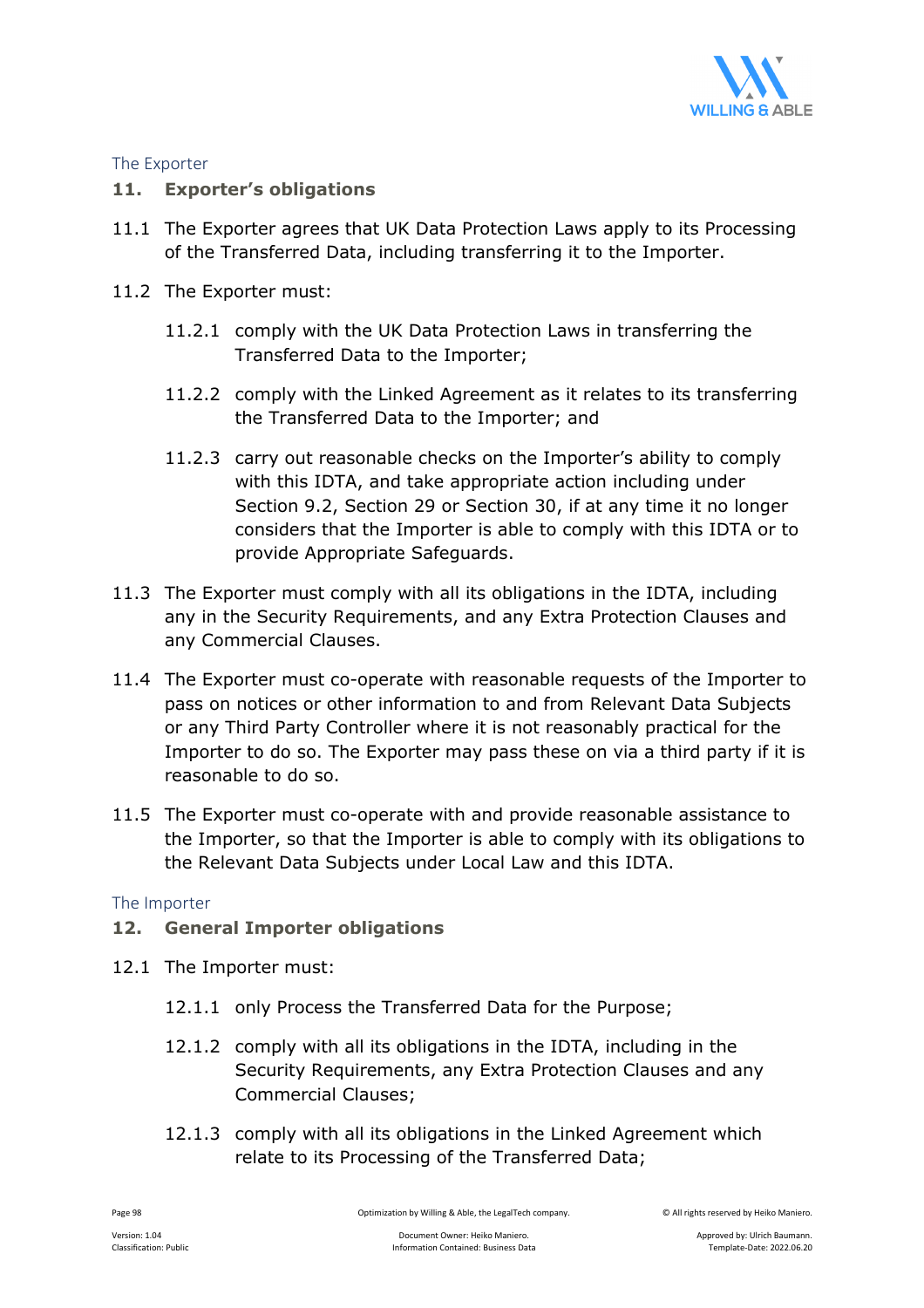

- 12.1.4 keep a written record of its Processing of the Transferred Data, which demonstrate its compliance with this IDTA, and provide this written record if asked to do so by the Exporter;
- 12.1.5 if the Linked Agreement includes rights for the Exporter to obtain information or carry out an audit, provide the Exporter with the same rights in relation to this IDTA; and
- 12.1.6 if the ICO requests, provide the ICO with the information it would be required on request to provide to the Exporter under this Section 12.1 (including the written record of its Processing, and the results of audits and inspections).
- 12.2 The Importer must co-operate with and provide reasonable assistance to the Exporter and any Third Party Controller, so that the Exporter and any Third Party Controller are able to comply with their obligations under UK Data Protection Laws and this IDTA.
- **13. Importer's obligations if it is subject to the UK Data Protection Laws**
- 13.1 If the Importer's Processing of the Transferred Data is subject to UK Data Protection Laws, it agrees that:
	- 13.1.1 UK Data Protection Laws apply to its Processing of the Transferred Data, and the ICO has jurisdiction over it in that respect; and
	- 13.1.2 it has and will comply with the UK Data Protection Laws in relation to the Processing of the Transferred Data.
- 13.2 If Section 13.1 applies and the Importer complies with Section 13.1, it does not need to comply with:
	- Section 14 (Importer's obligations to comply with key data protection principles);
	- Section 15 (What happens if there is an Importer Personal Data Breach);
	- Section 15 (How Relevant Data Subjects can exercise their data subject rights); and
	- Section 21 (How Relevant Data Subjects can exercise their data subject rights if the Importer is the Exporter's Processor or Sub-Processor).
- **14. Importer's obligations to comply with key data protection principles**
- 14.1 The Importer does not need to comply with this Section 14 if it is the Exporter's Processor or Sub-Processor.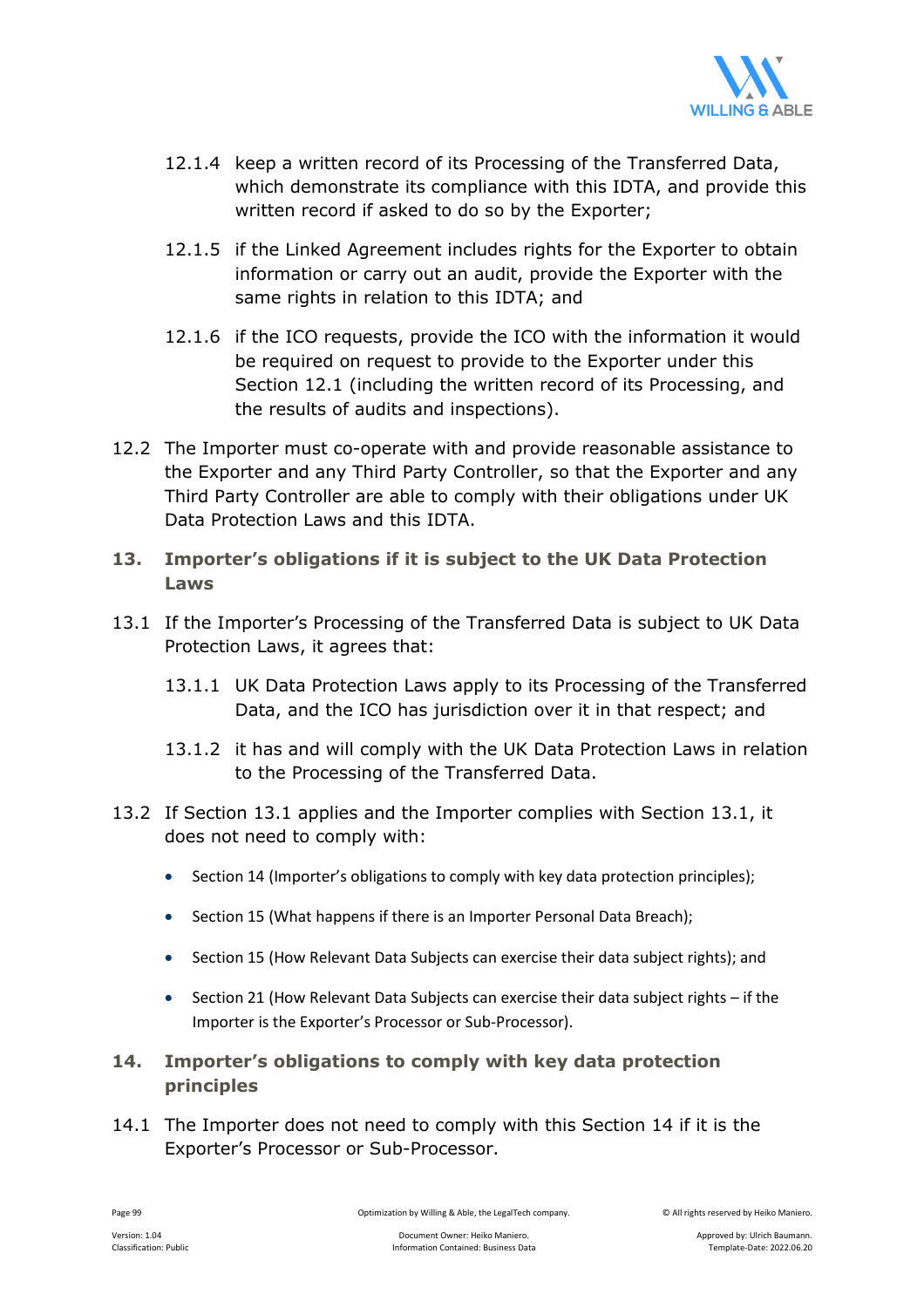

- 14.2 The Importer must:
	- 14.2.1 ensure that the Transferred Data it Processes is adequate, relevant and limited to what is necessary for the Purpose;
	- 14.2.2 ensure that the Transferred Data it Processes is accurate and (where necessary) kept up to date, and (where appropriate considering the Purposes) correct or delete any inaccurate Transferred Data it becomes aware of Without Undue Delay; and
	- 14.2.3 ensure that it Processes the Transferred Data for no longer than is reasonably necessary for the Purpose.
- **15. What happens if there is an Importer Personal Data Breach**
- 15.1 If there is an Importer Personal Data Breach, the Importer must:
	- 15.1.1 take reasonable steps to fix it, including to minimise the harmful effects on Relevant Data Subjects, stop it from continuing, and prevent it happening again. If the Importer is the Exporter's Processor or Sub-Processor: these steps must comply with the Exporter's instructions and the Linked Agreement and be in cooperation with the Exporter and any Third Party Controller; and
	- 15.1.2 ensure that the Security Requirements continue to provide (or are changed in accordance with this IDTA so they do provide) a level of security which is appropriate to the risk of a Personal Data Breach occurring and the impact on Relevant Data Subjects of such a Personal Data Breach.
- 15.2 If the Importer is a Processor or Sub-Processor: if there is an Importer Personal Data Breach, the Importer must:
	- 15.2.1 notify the Exporter Without Undue Delay after becoming aware of the breach, providing the following information:
		- 15.2.1.1 a description of the nature of the Importer Personal Data Breach;
		- 15.2.1.2 (if and when possible) the categories and approximate number of Data Subjects and Transferred Data records concerned;
		- 15.2.1.3 likely consequences of the Importer Personal Data Breach;
		- 15.2.1.4 steps taken (or proposed to be taken) to fix the Importer Personal Data Breach (including to minimise the harmful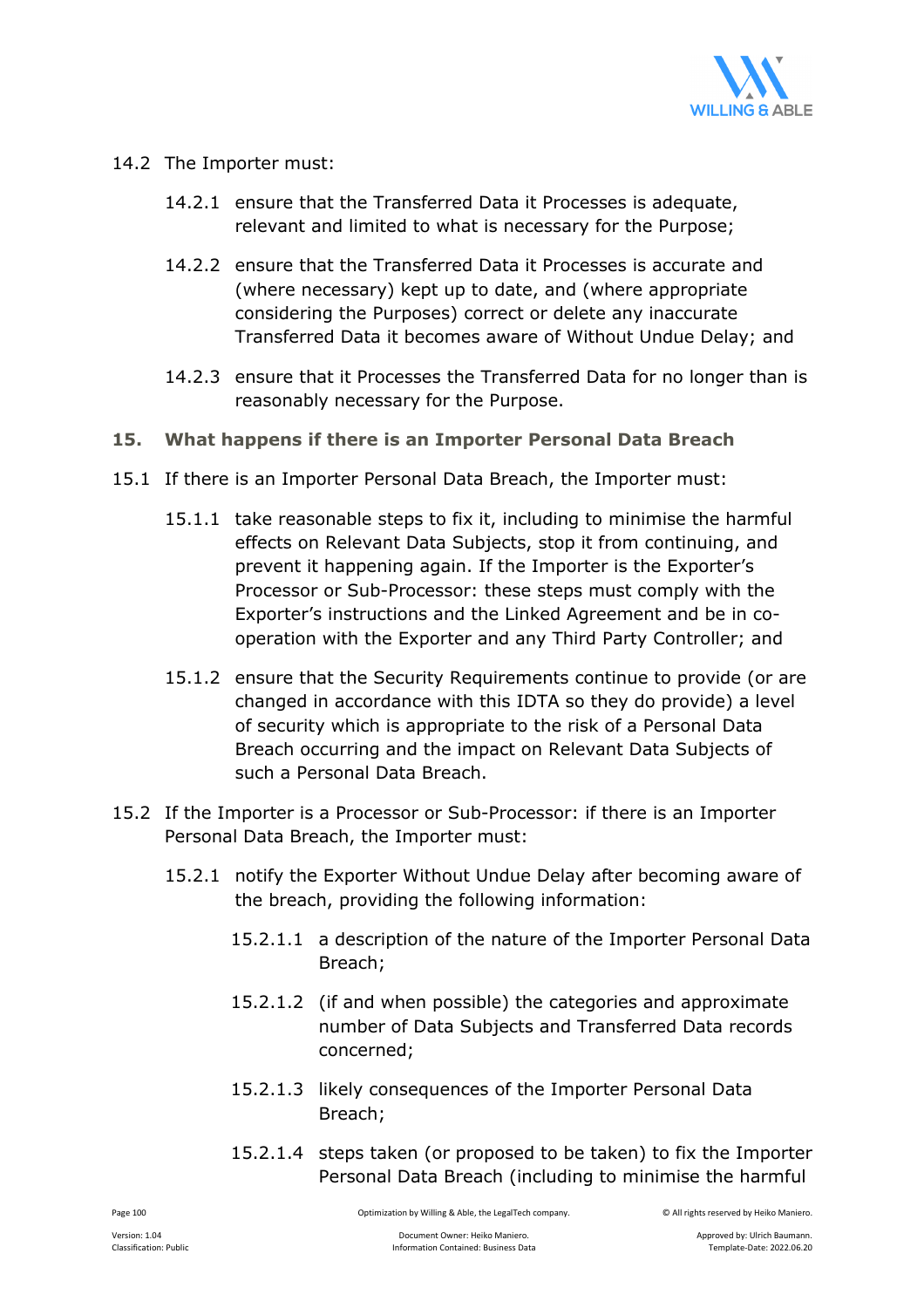

effects on Relevant Data Subjects, stop it from continuing, and prevent it happening again) and to ensure that Appropriate Safeguards are in place;

- 15.2.1.5 contact point for more information; and
- 15.2.1.6 any other information reasonably requested by the Exporter,
- 15.2.2 if it is not possible for the Importer to provide all the above information at the same time, it may do so in phases, Without Undue Delay; and
- 15.2.3 assist the Exporter (and any Third Party Controller) so the Exporter (or any Third Party Controller) can inform Relevant Data Subjects or the ICO or any other relevant regulator or authority about the Importer Personal Data Breach Without Undue Delay.
- 15.3 If the Importer is a Controller: if the Importer Personal Data Breach is likely to result in a risk to the rights or freedoms of any Relevant Data Subject the Importer must notify the Exporter Without Undue Delay after becoming aware of the breach, providing the following information:
	- 15.3.1 a description of the nature of the Importer Personal Data Breach;
	- 15.3.2 (if and when possible) the categories and approximate number of Data Subjects and Transferred Data records concerned;
	- 15.3.3 likely consequences of the Importer Personal Data Breach;
	- 15.3.4 steps taken (or proposed to be taken) to fix the Importer Personal Data Breach (including to minimise the harmful effects on Relevant Data Subjects, stop it from continuing, and prevent it happening again) and to ensure that Appropriate Safeguards are in place;
	- 15.3.5 contact point for more information; and
	- 15.3.6 any other information reasonably requested by the Exporter.

If it is not possible for the Importer to provide all the above information at the same time, it may do so in phases, Without Undue Delay.

15.4 If the Importer is a Controller: if the Importer Personal Data Breach is likely to result in a high risk to the rights or freedoms of any Relevant Data Subject, the Importer must inform those Relevant Data Subjects Without Undue Delay, except in so far as it requires disproportionate effort, and provided the Importer ensures that there is a public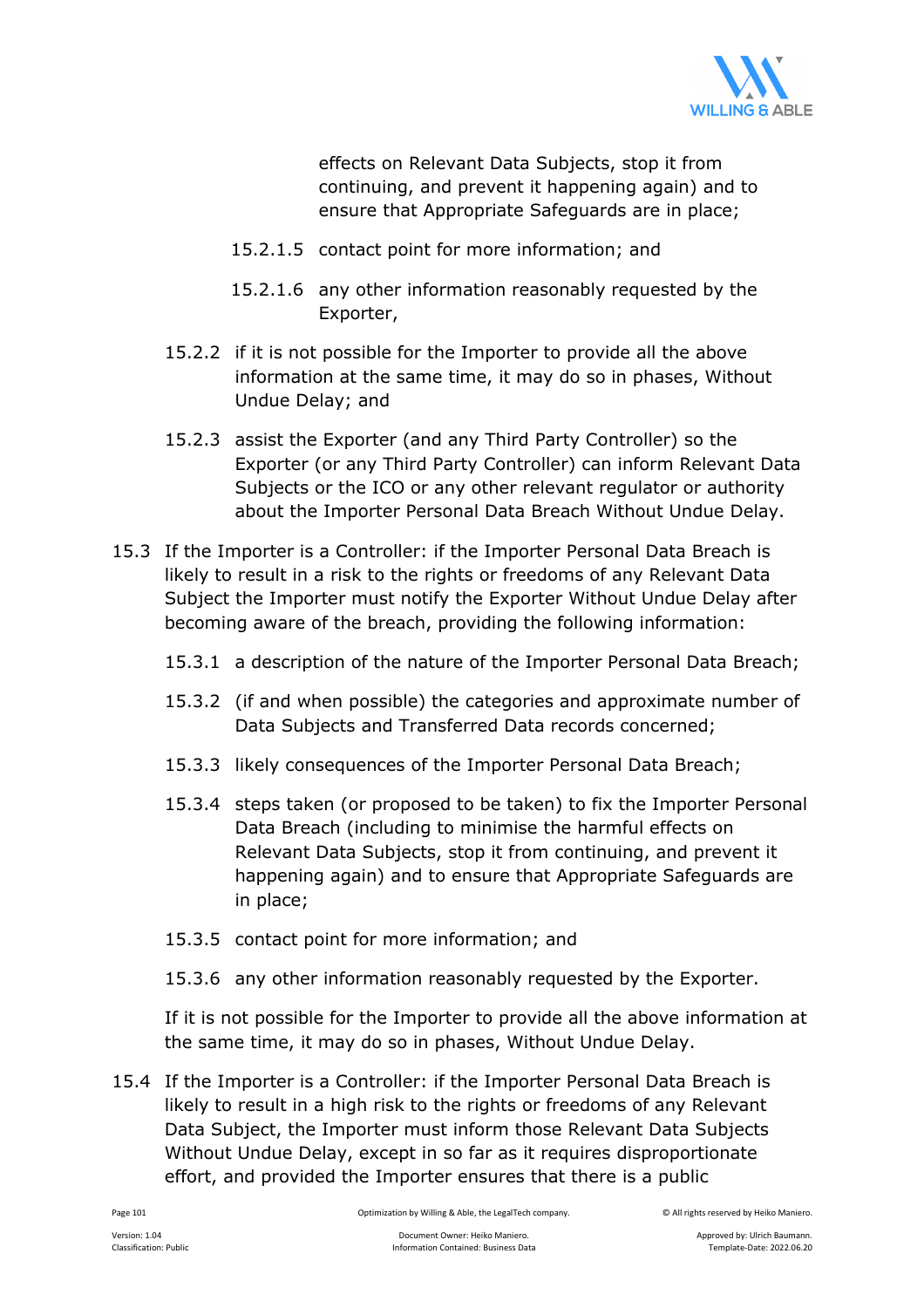

communication or similar measures whereby Relevant Data Subjects are informed in an equally effective manner.

15.5 The Importer must keep a written record of all relevant facts relating to the Importer Personal Data Breach, which it will provide to the Exporter and the ICO on request.

This record must include the steps it takes to fix the Importer Personal Data Breach (including to minimise the harmful effects on Relevant Data Subjects, stop it from continuing, and prevent it happening again) and to ensure that Security Requirements continue to provide a level of security which is appropriate to the risk of a Personal Data Breach occurring and the impact on Relevant Data Subjects of such a Personal Data Breach.

## **16. Transferring on the Transferred Data**

- 16.1 The Importer may only transfer on the Transferred Data to a third party if it is permitted to do so in Table 2: Transfer Details Table, the transfer is for the Purpose, the transfer does not breach the Linked Agreement, and one or more of the following apply:
	- 16.1.1 the third party has entered into a written contract with the Importer containing the same level of protection for Data Subjects as contained in this IDTA (based on the role of the recipient as controller or processor), and the Importer has conducted a risk assessment to ensure that the Appropriate Safeguards will be protected by that contract; or
	- 16.1.2 the third party has been added to this IDTA as a Party; or
	- 16.1.3 if the Importer was in the UK, transferring on the Transferred Data would comply with Article 46 UK GDPR; or
	- 16.1.4 if the Importer was in the UK transferring on the Transferred Data would comply with one of the exceptions in Article 49 UK GDPR; or
	- 16.1.5 the transfer is to the UK or an Adequate Country.
- 16.2 The Importer does not need to comply with Section 16.1 if it is transferring on Transferred Data and/or allowing access to the Transferred Data in accordance with Section 23 (Access Requests and Direct Access).

## **17. Importer's responsibility if it authorises others to perform its obligations**

17.1 The Importer may sub-contract its obligations in this IDTA to a Processor or Sub-Processor (provided it complies with Section 16).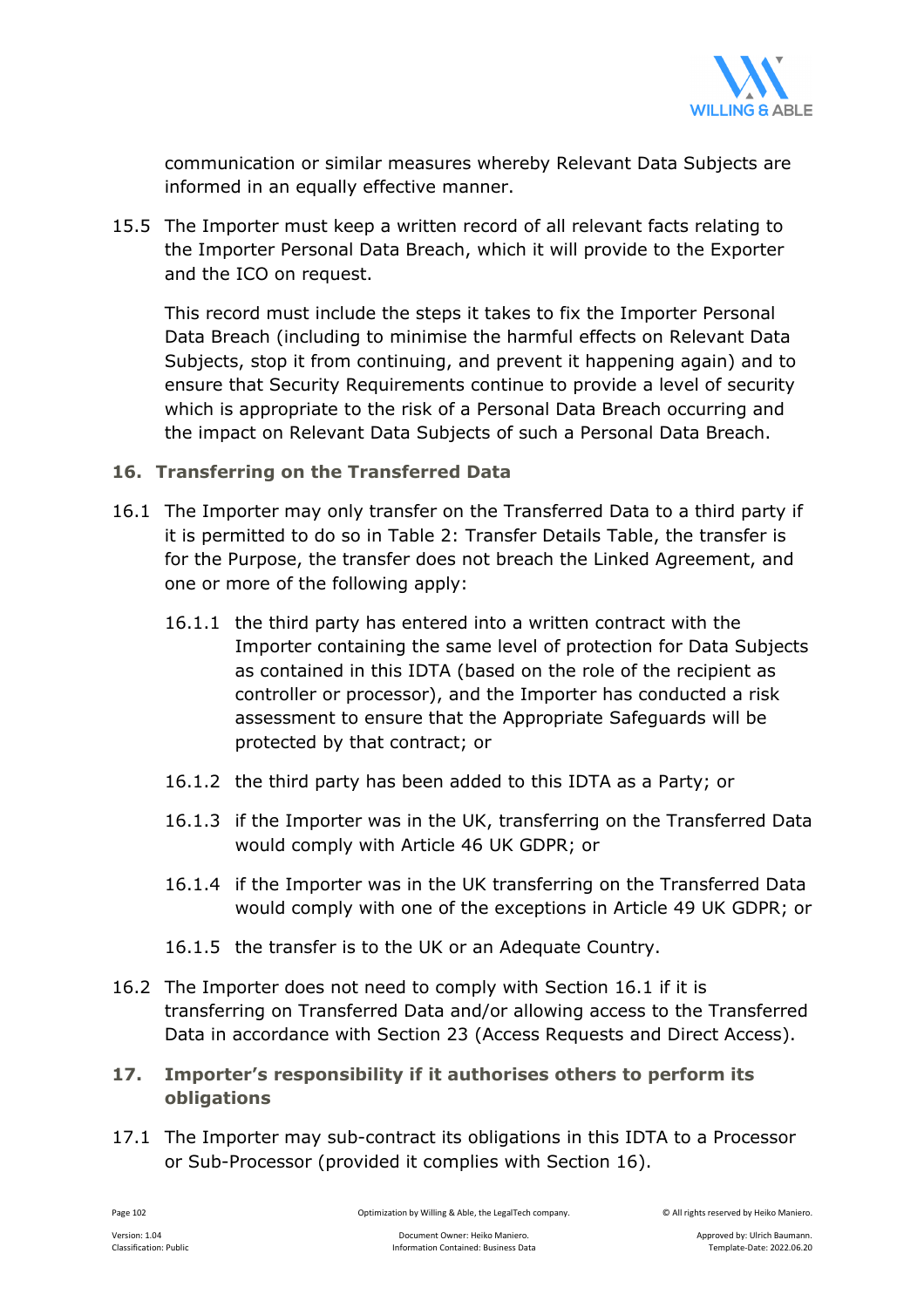

- 17.2 If the Importer is the Exporter's Processor or Sub-Processor: it must also comply with the Linked Agreement or be with the written consent of the Exporter.
- 17.3 The Importer must ensure that any person or third party acting under its authority, including a Processor or Sub-Processor, must only Process the Transferred Data on its instructions.
- 17.4 The Importer remains fully liable to the Exporter, the ICO and Relevant Data Subjects for its obligations under this IDTA where it has subcontracted any obligations to its Processors and Sub-Processors, or authorised an employee or other person to perform them (and references to the Importer in this context will include references to its Processors, Sub-Processors or authorised persons).

#### What rights do individuals have?

- **18. The right to a copy of the IDTA**
- 18.1 If a Party receives a request from a Relevant Data Subject for a copy of this IDTA:
	- 18.1.1 it will provide the IDTA to the Relevant Data Subject and inform the other Party, as soon as reasonably possible;
	- 18.1.2 it does not need to provide copies of the Linked Agreement, but it must provide all the information from those Linked Agreements referenced in the Tables;
	- 18.1.3 it may redact information in the Tables or the information provided from the Linked Agreement if it is reasonably necessary to protect business secrets or confidential information, so long as it provides the Relevant Data Subject with a summary of those redactions so that the Relevant Data Subject can understand the content of the Tables or the information provided from the Linked Agreement.

## **19. The right to Information about the Importer and its Processing**

- 19.1 The Importer does not need to comply with this Section 19 if it is the Exporter's Processor or Sub-Processor.
- 19.2 The Importer must ensure that each Relevant Data Subject is provided with details of:
	- the Importer (including contact details and the Importer Data Subject Contact);
	- the Purposes: and

Page 103 Optimization by Willing & Able, the LegalTech company. © All rights reserved by Heiko Maniero.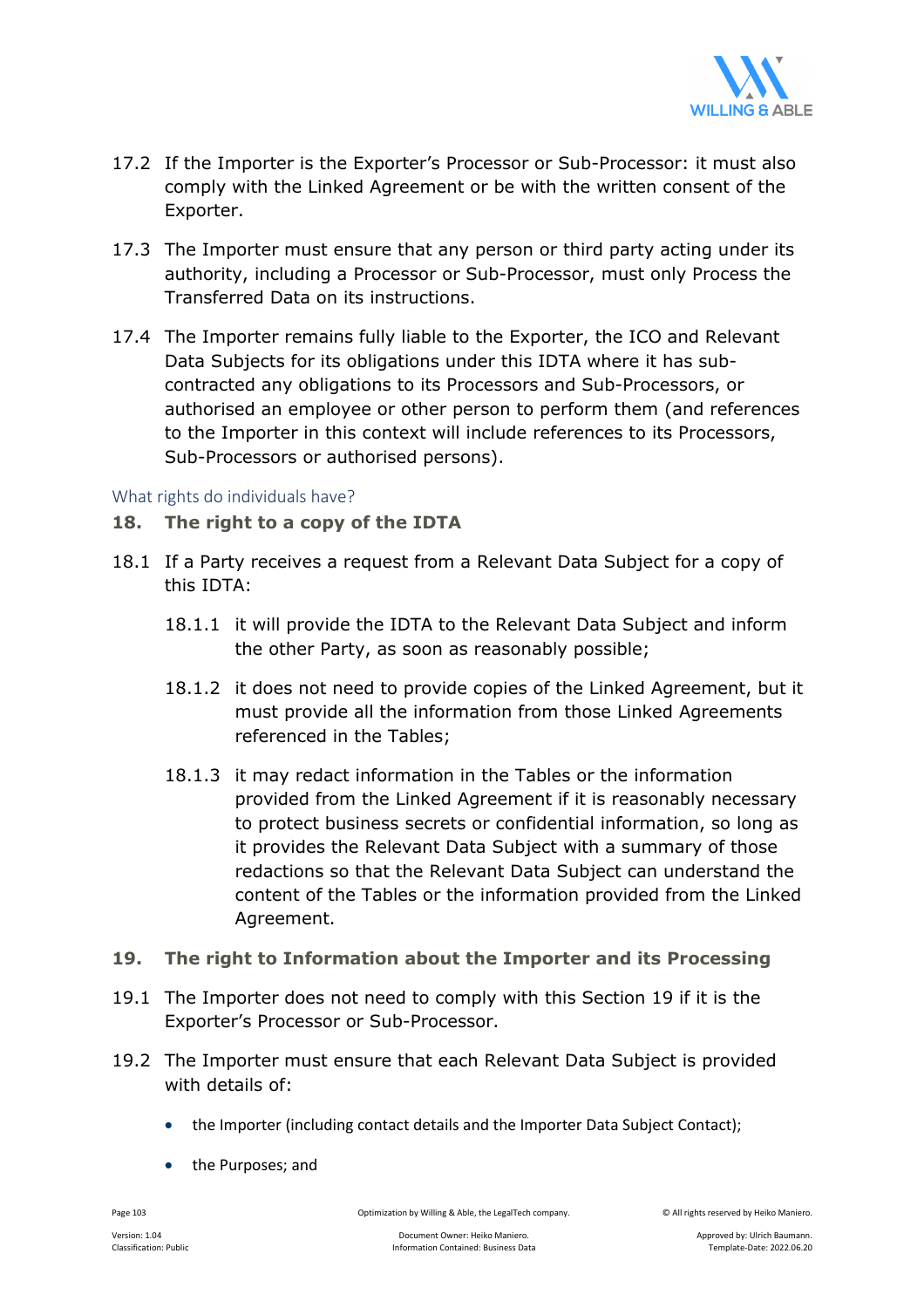

any recipients (or categories of recipients) of the Transferred Data;

The Importer can demonstrate it has complied with this Section 19.2 if the information is given (or has already been given) to the Relevant Data Subjects by the Exporter or another party.

The Importer does not need to comply with this Section 19.2 in so far as to do so would be impossible or involve a disproportionate effort, in which case, the Importer must make the information publicly available.

- 19.3 The Importer must keep the details of the Importer Data Subject Contact up to date and publicly available. This includes notifying the Exporter in writing of any such changes.
- 19.4 The Importer must make sure those contact details are always easy to access for all Relevant Data Subjects and be able to easily communicate with Data Subjects in the English language Without Undue Delay.
- **20. How Relevant Data Subjects can exercise their data subject rights**
- 20.1 The Importer does not need to comply with this Section 20 if it is the Exporter's Processor or Sub-Processor.
- 20.2 If an individual requests, the Importer must confirm whether it is Processing their Personal Data as part of the Transferred Data.
- 20.3 The following Sections of this Section 20, relate to a Relevant Data Subject's Personal Data which forms part of the Transferred Data the Importer is Processing.
- 20.4 If the Relevant Data Subject requests, the Importer must provide them with a copy of their Transferred Data:
	- 20.4.1 Without Undue Delay (and in any event within one month);
	- 20.4.2 at no greater cost to the Relevant Data Subject than it would be able to charge if it were subject to the UK Data Protection Laws;
	- 20.4.3 in clear and plain English that is easy to understand; and
	- 20.4.4 in an easily accessible form

together with

20.4.5 (if needed) a clear and plain English explanation of the Transferred Data so that it is understandable to the Relevant Data Subject; and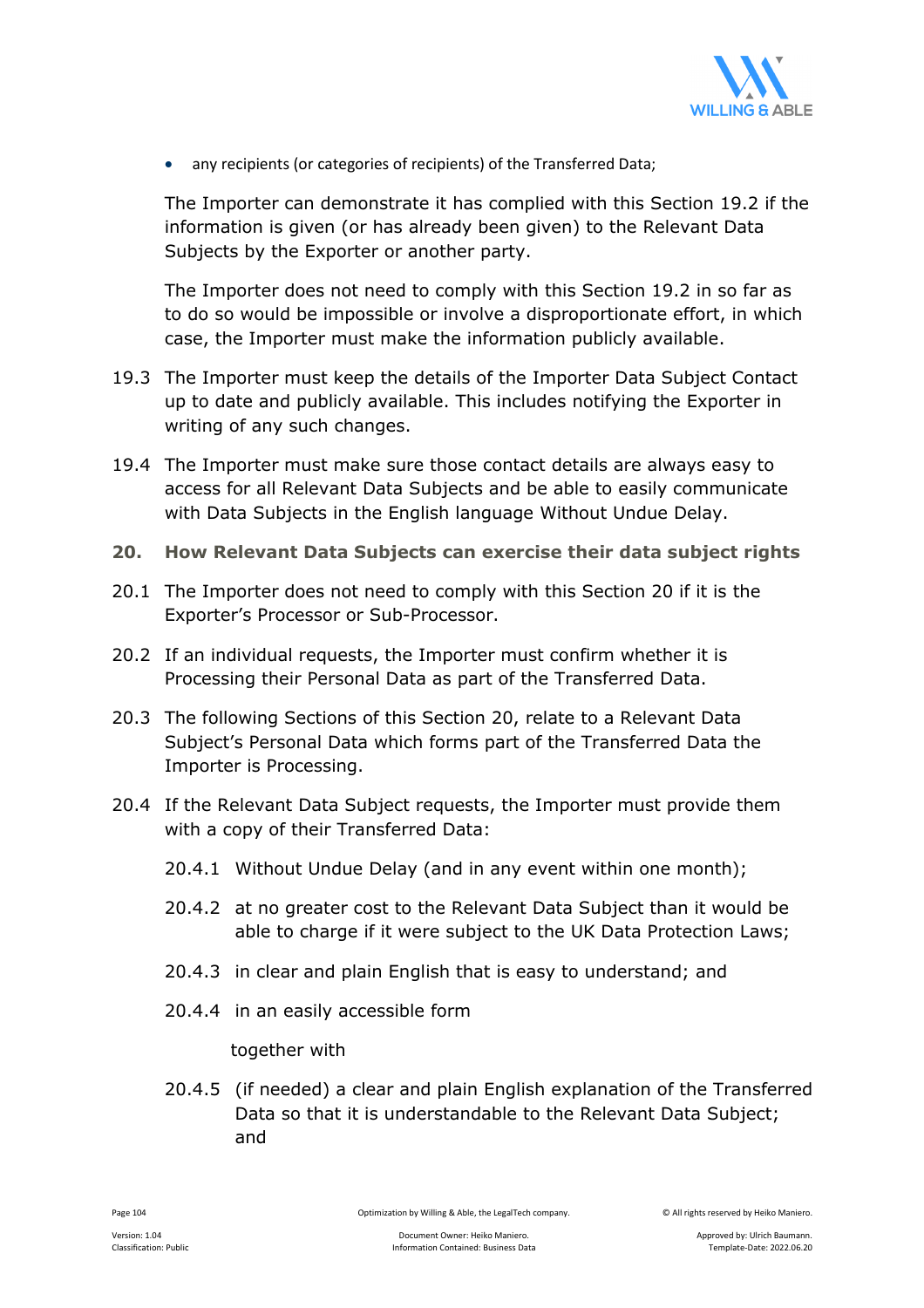

- 20.4.6 information that the Relevant Data Subject has the right to bring a claim for compensation under this IDTA.
- 20.5 If a Relevant Data Subject requests, the Importer must:
	- 20.5.1 rectify inaccurate or incomplete Transferred Data;
	- 20.5.2 erase Transferred Data if it is being Processed in breach of this IDTA;
	- 20.5.3 cease using it for direct marketing purposes; and
	- 20.5.4 comply with any other reasonable request of the Relevant Data Subject, which the Importer would be required to comply with if it were subject to the UK Data Protection Laws.
- 20.6 The Importer must not use the Transferred Data to make decisions about the Relevant Data Subject based solely on automated processing, including profiling (the "Decision-Making"), which produce legal effects concerning the Relevant Data Subject or similarly significantly affects them, except if it is permitted by Local Law and:
	- 20.6.1 the Relevant Data Subject has given their explicit consent to such Decision-Making; or
	- 20.6.2 Local Law has safeguards which provide sufficiently similar protection for the Relevant Data Subjects in relation to such Decision-Making, as to the relevant protection the Relevant Data Subject would have if such Decision-Making was in the UK; or
	- 20.6.3 the Extra Protection Clauses provide safeguards for the Decision-Making which provide sufficiently similar protection for the Relevant Data Subjects in relation to such Decision-Making, as to the relevant protection the Relevant Data Subject would have if such Decision-Making was in the UK.
- **21. How Relevant Data Subjects can exercise their data subject rights– if the Importer is the Exporter's Processor or Sub-Processor**
- 21.1 Where the Importer is the Exporter's Processor or Sub-Processor: If the Importer receives a request directly from an individual which relates to the Transferred Data it must pass that request on to the Exporter Without Undue Delay. The Importer must only respond to that individual as authorised by the Exporter or any Third Party Controller.

Page 105 Optimization by Willing & Able, the LegalTech company. © All rights reserved by Heiko Maniero.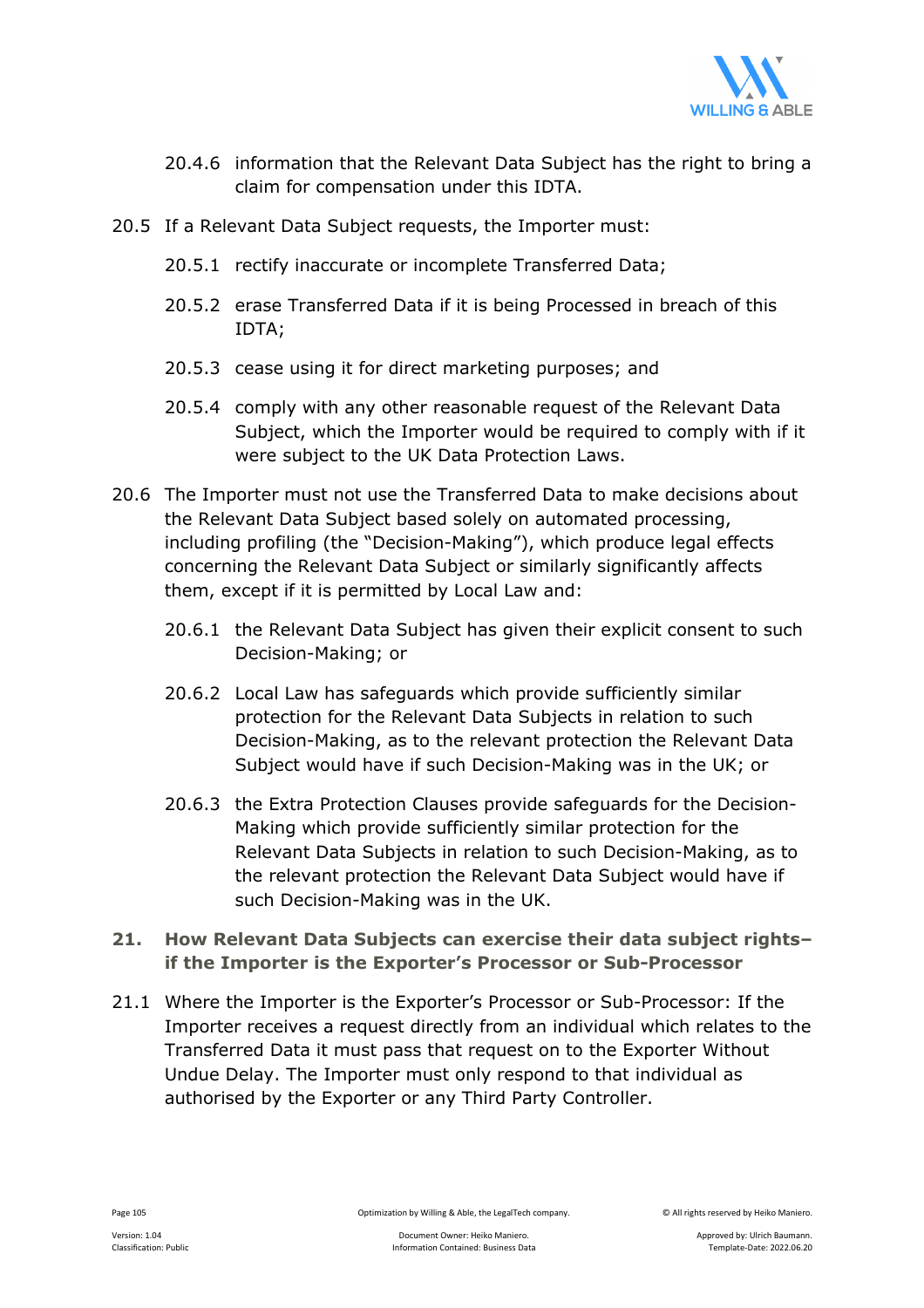

## **22. Rights of Relevant Data Subjects are subject to the exemptions in the UK Data Protection Laws**

- 22.1 The Importer is not required to respond to requests or provide information or notifications under Sections 18, 19, 20, 21 and 23 if:
	- 22.1.1 it is unable to reasonably verify the identity of an individual making the request; or
	- 22.1.2 the requests are manifestly unfounded or excessive, including where requests are repetitive. In that case the Importer may refuse the request or may charge the Relevant Data Subject a reasonable fee; or
	- 22.1.3 a relevant exemption would be available under UK Data Protection Laws, were the Importer subject to the UK Data Protection Laws.

If the Importer refuses an individual's request or charges a fee under Section 22.1.2 it will set out in writing the reasons for its refusal or charge, and inform the Relevant Data Subject that they are entitled to bring a claim for compensation under this IDTA in the case of any breach of this IDTA.

How to give third parties access to Transferred Data under Local Laws

## **23. Access requests and direct access**

- 23.1 In this Section 23 an "Access Request" is a legally binding request (except for requests only binding by contract law) to access any Transferred Data and "Direct Access" means direct access to any Transferred Data by public authorities of which the Importer is aware.
- 23.2 The Importer may disclose any requested Transferred Data in so far as it receives an Access Request, unless in the circumstances it is reasonable for it to challenge that Access Request on the basis there are significant grounds to believe that it is unlawful.
- 23.3 In so far as Local Laws allow and it is reasonable to do so, the Importer will Without Undue Delay provide the following with relevant information about any Access Request or Direct Access: the Exporter; any Third Party Controller; and where the Importer is a Controller, any Relevant Data Subjects.
- 23.4 In so far as Local Laws allow, the Importer must:
	- 23.4.1 make and keep a written record of Access Requests and Direct Access, including (if known): the dates, the identity of the requestor/accessor, the purpose of the Access Request or Direct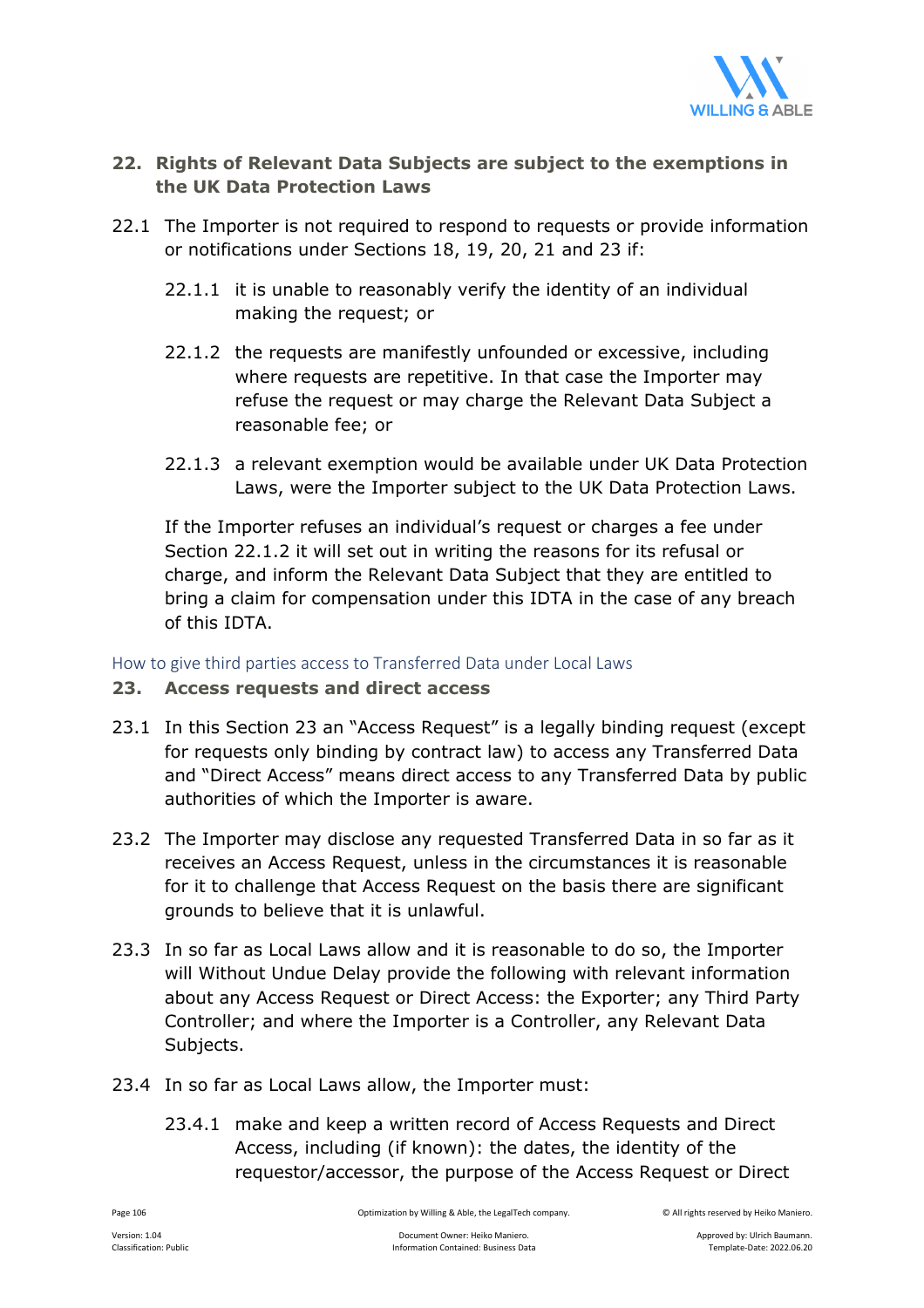

Access, the type of data requested or accessed, whether it was challenged or appealed, and the outcome; and the Transferred Data which was provided or accessed; and

- 23.4.2 provide a copy of this written record to the Exporter on each Review Date and any time the Exporter or the ICO reasonably requests.
- **24. Giving notice**
- 24.1 If a Party is required to notify any other Party in this IDTA it will be marked for the attention of the relevant Key Contact and sent by e-mail to the e-mail address given for the Key Contact.
- 24.2 If the notice is sent in accordance with Section 24.1, it will be deemed to have been delivered at the time the e-mail was sent, or if that time is outside of the receiving Party's normal business hours, the receiving Party's next normal business day, and provided no notice of non-delivery or bounceback is received.
- 24.3 The Parties agree that any Party can update their Key Contact details by giving 14 days' (or more) notice in writing to the other Party.
- **25. General clauses**
- 25.1 In relation to the transfer of the Transferred Data to the Importer and the Importer's Processing of the Transferred Data, this IDTA and any Linked Agreement:
	- 25.1.1 contain all the terms and conditions agreed by the Parties; and
	- 25.1.2 override all previous contacts and arrangements, whether oral or in writing.
- 25.2 If one Party made any oral or written statements to the other before entering into this IDTA (which are not written in this IDTA) the other Party confirms that it has not relied on those statements and that it will not have a legal remedy if those statements are untrue or incorrect, unless the statement was made fraudulently.
- 25.3 Neither Party may novate, assign or obtain a legal charge over this IDTA (in whole or in part) without the written consent of the other Party, which may be set out in the Linked Agreement.
- 25.4 Except as set out in Section 17.1, neither Party may sub contract its obligations under this IDTA without the written consent of the other Party, which may be set out in the Linked Agreement.

Page 107 Optimization by Willing & Able, the LegalTech company. © All rights reserved by Heiko Maniero.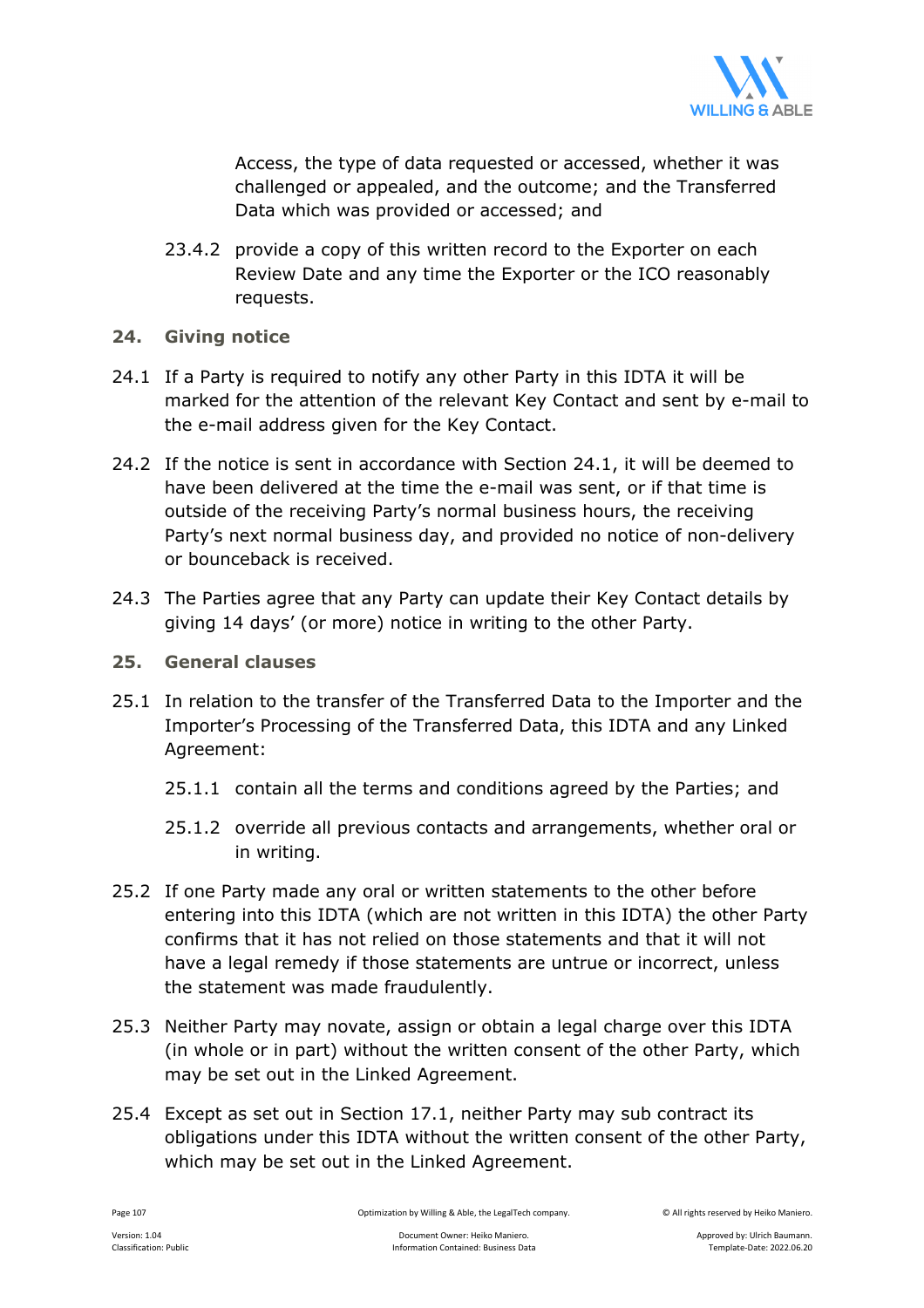

- 25.5 This IDTA does not make the Parties a partnership, nor appoint one Party to act as the agent of the other Party.
- 25.6 If any Section (or part of a Section) of this IDTA is or becomes illegal, invalid or unenforceable, that will not affect the legality, validity and enforceability of any other Section (or the rest of that Section) of this IDTA.
- 25.7 If a Party does not enforce, or delays enforcing, its rights or remedies under or in relation to this IDTA, this will not be a waiver of those rights or remedies. In addition, it will not restrict that Party's ability to enforce those or any other right or remedy in future.
- 25.8 If a Party chooses to waive enforcing a right or remedy under or in relation to this IDTA, then this waiver will only be effective if it is made in writing. Where a Party provides such a written waiver:
	- 25.8.1 it only applies in so far as it explicitly waives specific rights or remedies;
	- 25.8.2 it shall not prevent that Party from exercising those rights or remedies in the future (unless it has explicitly waived its ability to do so); and
	- 25.8.3 it will not prevent that Party from enforcing any other right or remedy in future.

What happens if there is a breach of this IDTA?

## **26. Breaches of this IDTA**

- 26.1 Each Party must notify the other Party in writing (and with all relevant details) if it:
	- 26.1.1 has breached this IDTA; or
	- 26.1.2 it should reasonably anticipate that it may breach this IDTA, and provide any information about this which the other Party reasonably requests.
- 26.2 In this IDTA "Significant Harmful Impact" means that there is more than a minimal risk of a breach of the IDTA causing (directly or indirectly) significant damage to any Relevant Data Subject or the other Party.
- **27. Breaches of this IDTA by the Importer**
- 27.1 If the Importer has breached this IDTA, and this has a Significant Harmful Impact, the Importer must take steps Without Undue Delay to end the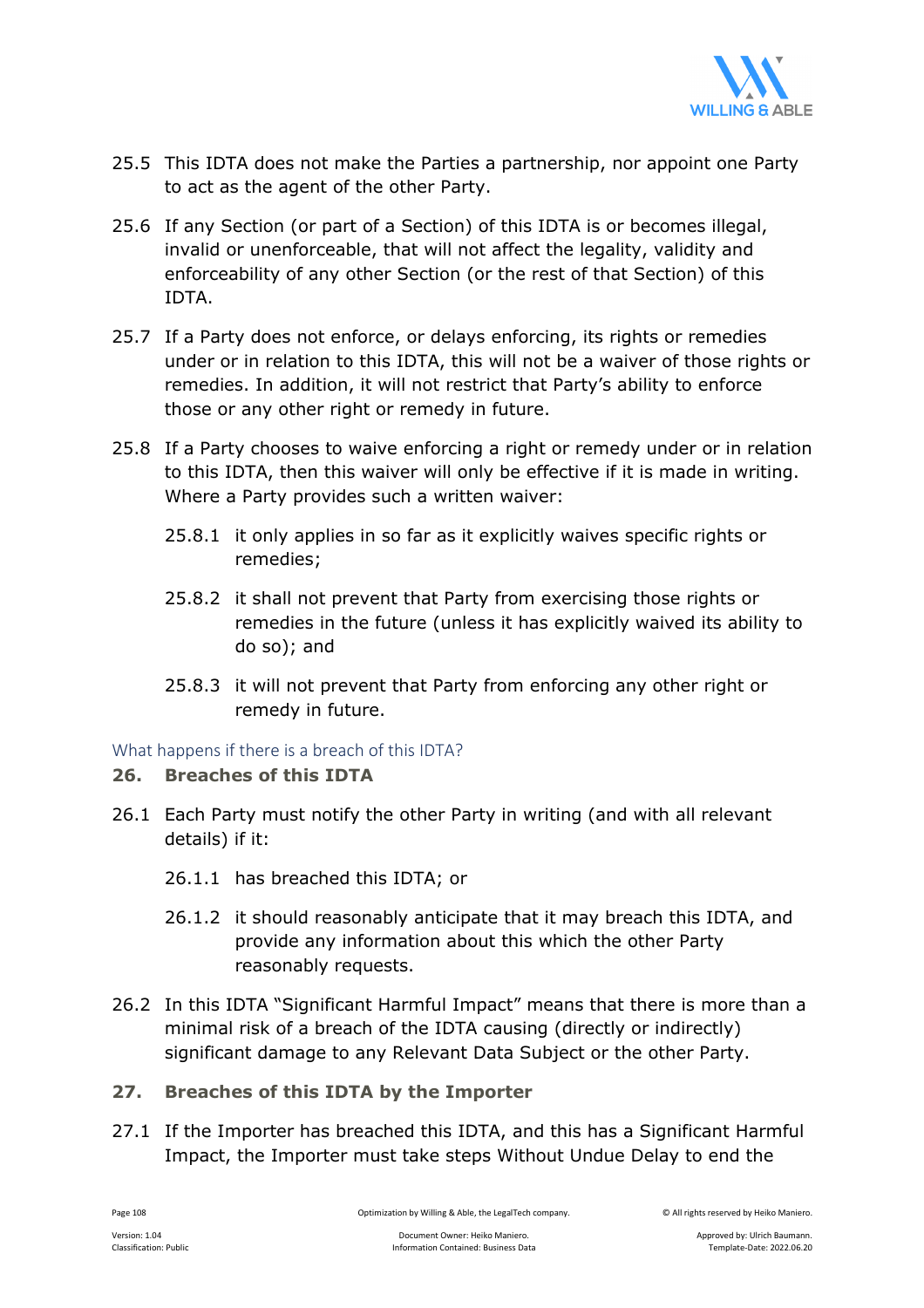

Significant Harmful Impact, and if that is not possible to reduce the Significant Harmful Impact as much as possible.

- 27.2 Until there is no ongoing Significant Harmful Impact on Relevant Data Subjects:
	- 27.2.1 the Exporter must suspend sending Transferred Data to the Importer;
	- 27.2.2 If the Importer is the Exporter's Processor or Sub-Processor: if the Exporter requests, the importer must securely delete all Transferred Data or securely return it to the Exporter (or a third party named by the Exporter); and
	- 27.2.3 if the Importer has transferred on the Transferred Data to a third party receiver under Section 16, and the breach has a Significant Harmful Impact on Relevant Data Subject when it is Processed by or on behalf of that third party receiver, the Importer must:
		- 27.2.3.1 notify the third party receiver of the breach and suspend sending it Transferred Data; and
		- 27.2.3.2 if the third party receiver is the Importer's Processor or Sub-Processor: make the third party receiver securely delete all Transferred Data being Processed by it or on its behalf, or securely return it to the Importer (or a third party named by the Importer).
- 27.3 If the breach cannot be corrected Without Undue Delay, so there is no ongoing Significant Harmful Impact on Relevant Data Subjects, the Exporter must end this IDTA under Section 30.1.

## **28. Breaches of this IDTA by the Exporter**

- 28.1 If the Exporter has breached this IDTA, and this has a Significant Harmful Impact, the Exporter must take steps Without Undue Delay to end the Significant Harmful Impact and if that is not possible to reduce the Significant Harmful Impact as much as possible.
- 28.2 Until there is no ongoing risk of a Significant Harmful Impact on Relevant Data Subjects, the Exporter must suspend sending Transferred Data to the Importer.
- 28.3 If the breach cannot be corrected Without Undue Delay, so there is no ongoing Significant Harmful Impact on Relevant Data Subjects, the Importer must end this IDTA under Section 30.1.

Page 109 Optimization by Willing & Able, the LegalTech company. © All rights reserved by Heiko Maniero.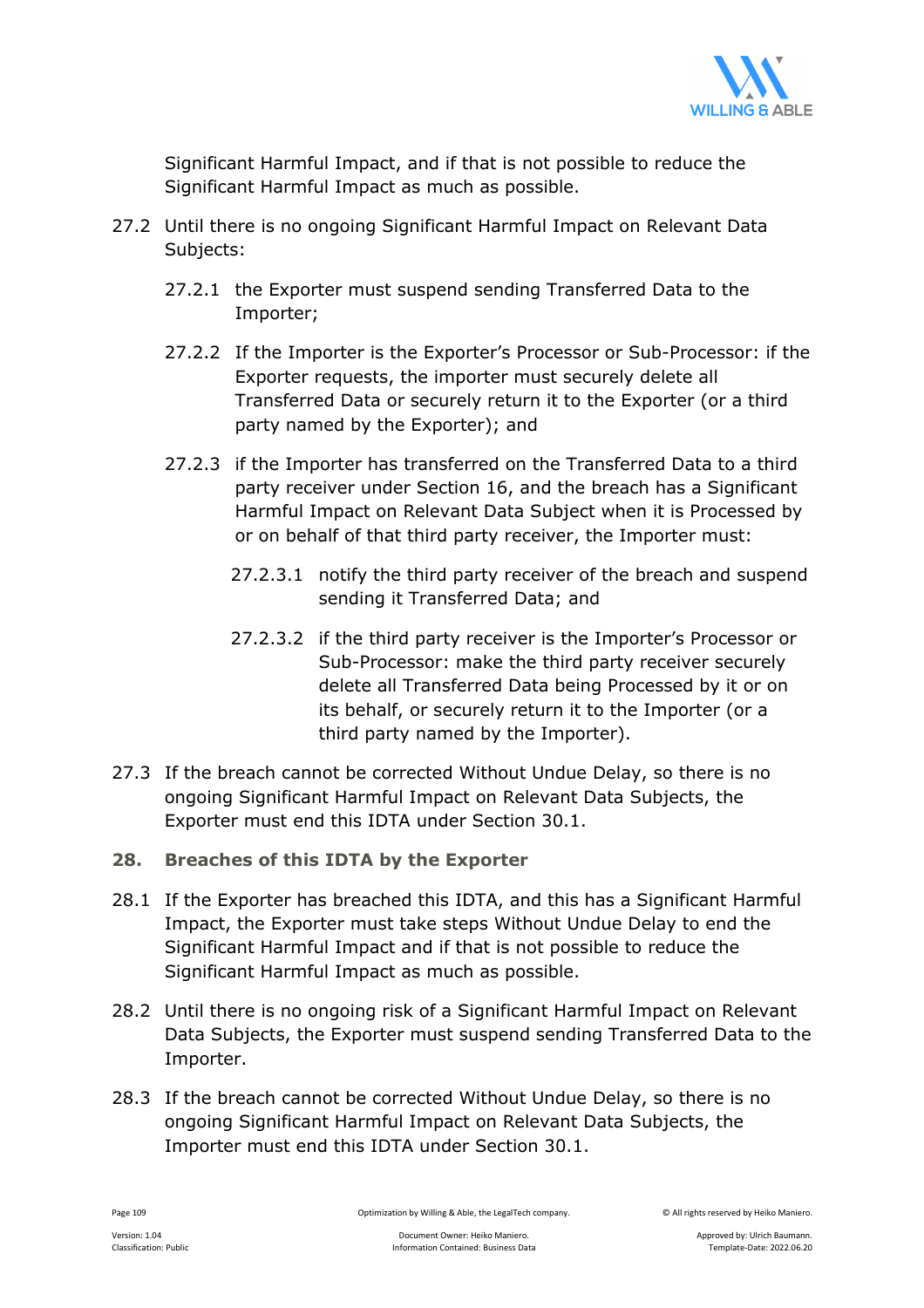

Ending the IDTA

- **29. How to end this IDTA without there being a breach**
- 29.1 The IDTA will end:
	- 29.1.1 at the end of the Term stated in Table 2: Transfer Details; or
	- 29.1.2 if in Table 2: Transfer Details, the Parties can end this IDTA by providing written notice to the other: at the end of the notice period stated;
	- 29.1.3 at any time that the Parties agree in writing that it will end; or
	- 29.1.4 at the time set out in Section 29.2.
- 29.2 If the ICO issues a revised Approved IDTA under Section 5.4, if any Party selected in Table 2 "Ending the IDTA when the Approved IDTA changes", will as a direct result of the changes in the Approved IDTA have a substantial, disproportionate and demonstrable increase in:
	- 29.2.1 its direct costs of performing its obligations under the IDTA; and/or
	- 29.2.2 its risk under the IDTA,

and in either case it has first taken reasonable steps to reduce that cost or risk so that it is not substantial and disproportionate, that Party may end the IDTA at the end of a reasonable notice period, by providing written notice for that period to the other Party before the start date of the revised Approved IDTA.

- **30. How to end this IDTA if there is a breach**
- 30.1 A Party may end this IDTA immediately by giving the other Party written notice if:
	- 30.1.1 the other Party has breached this IDTA and this has a Significant Harmful Impact. This includes repeated minor breaches which taken together have a Significant Harmful Impact, and
		- 30.1.1.1 the breach can be corrected so there is no Significant Harmful Impact, and the other Party has failed to do so Without Undue Delay (which cannot be more than 14 days of being required to do so in writing); or
		- 30.1.1.2 the breach and its Significant Harmful Impact cannot be corrected;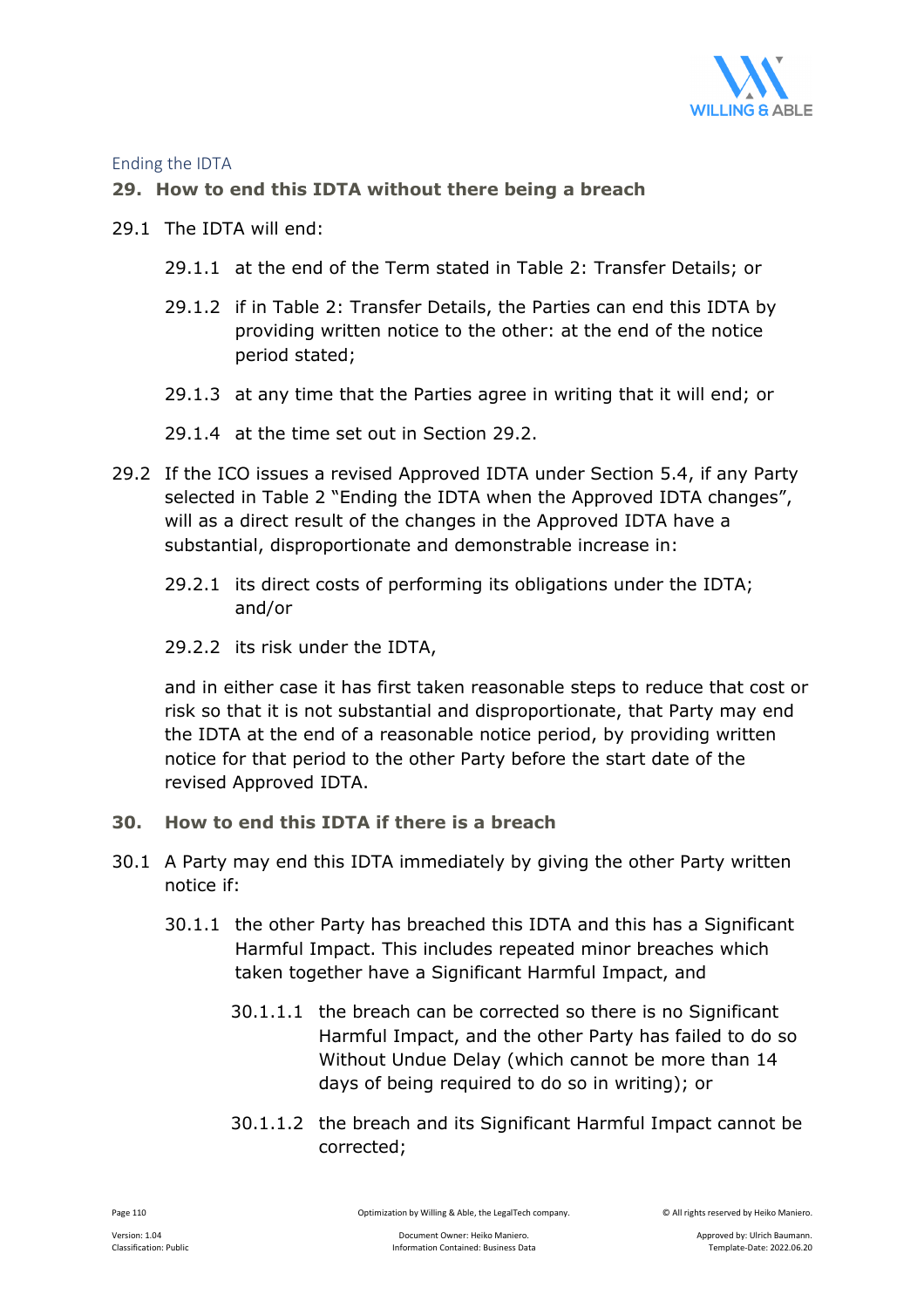

30.1.2 the Importer can no longer comply with Section 8.3, as there are Local Laws which mean it cannot comply with this IDTA and this has a Significant Harmful Impact.

### **31. What must the Parties do when the IDTA ends?**

- 31.1 If the parties wish to bring this IDTA to an end or this IDTA ends in accordance with any provision in this IDTA, but the Importer must comply with a Local Law which requires it to continue to keep any Transferred Data then this IDTA will remain in force in respect of any retained Transferred Data for as long as the retained Transferred Data is retained, and the Importer must:
	- 31.1.1 notify the Exporter Without Undue Delay, including details of the relevant Local Law and the required retention period;
	- 31.1.2 retain only the minimum amount of Transferred Data it needs to comply with that Local Law, and the Parties must ensure they maintain the Appropriate Safeguards, and change the Tables and Extra Protection Clauses, together with any TRA to reflect this; and
	- 31.1.3 stop Processing the Transferred Data as soon as permitted by that Local Law and the IDTA will then end and the rest of this Section 29 will apply.
- 31.2 When this IDTA ends (no matter what the reason is):
	- 31.2.1 the Exporter must stop sending Transferred Data to the Importer; and
	- 31.2.2 if the Importer is the Exporter's Processor or Sub-Processor: the Importer must delete all Transferred Data or securely return it to the Exporter (or a third party named by the Exporter), as instructed by the Exporter;
	- 31.2.3 if the Importer is a Controller and/or not the Exporter's Processor or Sub-Processor: the Importer must securely delete all Transferred Data.
	- 31.2.4 the following provisions will continue in force after this IDTA ends (no matter what the reason is):
		- **Section 1** (This IDTA and Linked Agreements);
		- **•** Section 2 (Legal Meaning of Words);
		- **•** Section 6 (Understanding this IDTA);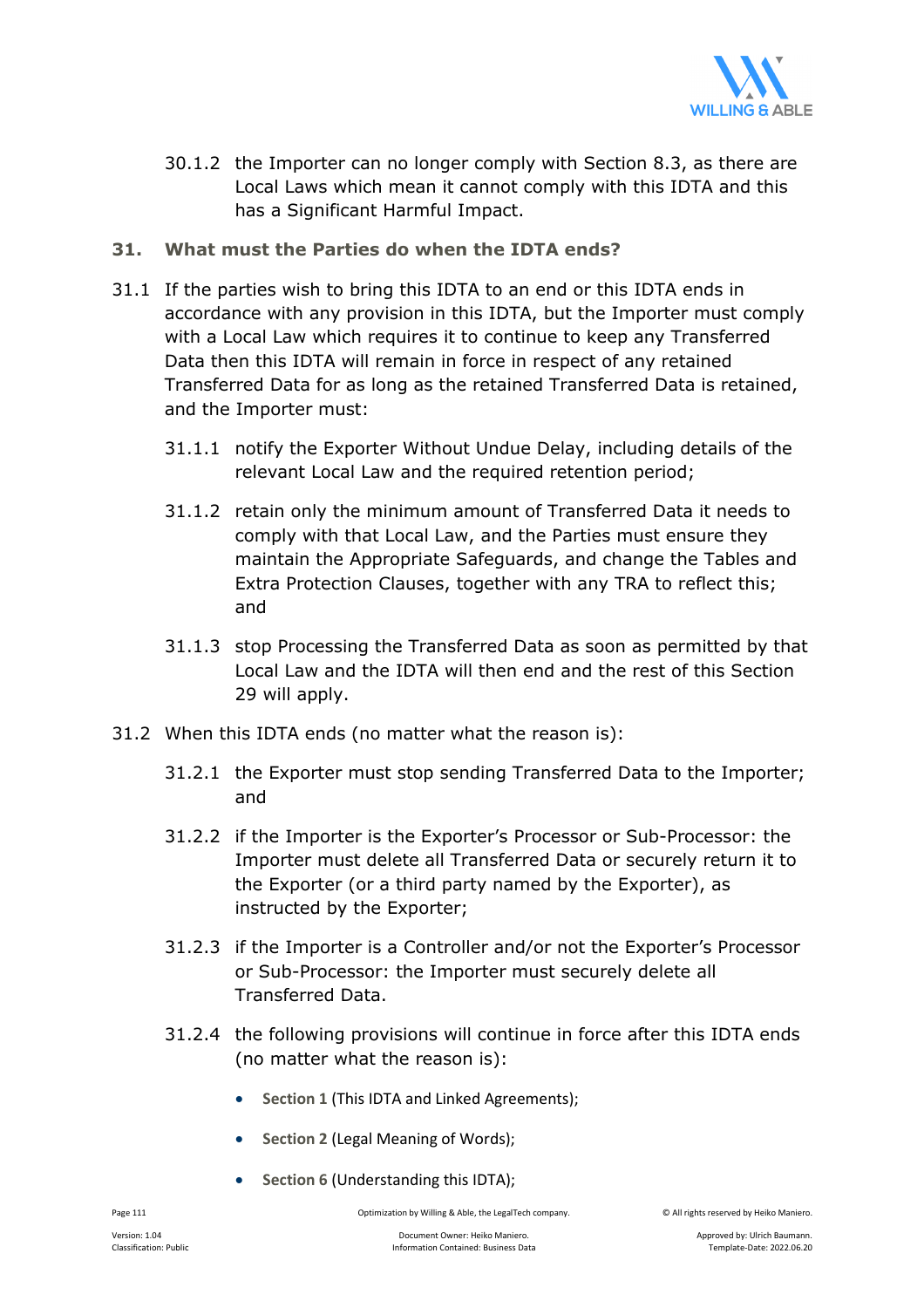

- **Section 7** (Which laws apply to this IDTA):
- **Section 10 (The ICO);**
- Sections 11.1 and 11.4 (Exporter's obligations);
- Sections 12.1.2, 12.1.3, 12.1.4, 12.1.5 and 12.1.6 (General Importer obligations);
- Section 13.1 (Importer's obligations if it is subject to UK Data Protection Laws);
- **Section 17** (Importer's responsibility if it authorised others to perform its obligations);
- **•** Section 24 (Giving notice);
- **•** Section 25 (General clauses);
- **Section 31** (What must the Parties do when the IDTA ends);
- **•** Section 32 (Your liability);
- **Section 33** (How Relevant Data Subjects and the ICO may bring legal claims);
- **Section 34** (Courts legal claims can be brought in);
- **•** Section 35 (Arbitration); and
- **•** Section 36 (Legal Glossary).

### How to bring a legal claim under this IDTA

### **32. Your liability**

- 32.1 The Parties remain fully liable to Relevant Data Subjects for fulfilling their obligations under this IDTA and (if they apply) under UK Data Protection Laws.
- 32.2 Each Party (in this Section, "Party One") agrees to be fully liable to Relevant Data Subjects for the entire damage suffered by the Relevant Data Subject, caused directly or indirectly by:
	- 32.2.1 Party One's breach of this IDTA; and/or
	- 32.2.2 where Party One is a Processor, Party One's breach of any provisions regarding its Processing of the Transferred Data in the Linked Agreement;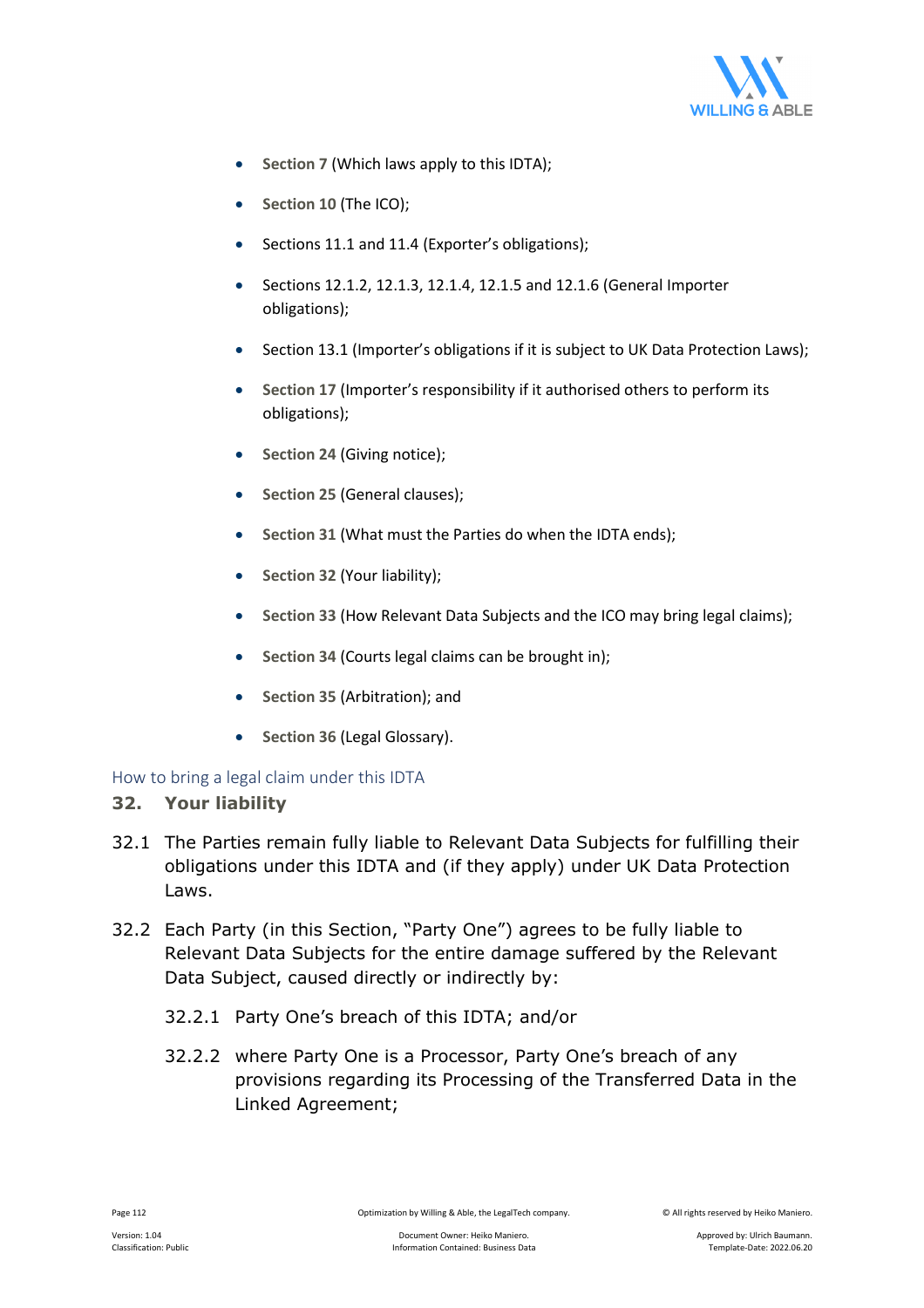

32.2.3 where Party One is a Controller, a breach of this IDTA by the other Party if it involves Party One's Processing of the Transferred Data (no matter how minimal)

in each case unless Party One can prove it is not in any way responsible for the event giving rise to the damage.

- 32.3 If one Party has paid compensation to a Relevant Data Subject under Section 32.2, it is entitled to claim back from the other Party that part of the compensation corresponding to the other Party's responsibility for the damage, so that the compensation is fairly divided between the Parties.
- 32.4 The Parties do not exclude or restrict their liability under this IDTA or UK Data Protection Laws, on the basis that they have authorised anyone who is not a Party (including a Processor) to perform any of their obligations, and they will remain responsible for performing those obligations.

### **33. How Relevant Data Subjects and the ICO may bring legal claims**

- 33.1 The Relevant Data Subjects are entitled to bring claims against the Exporter and/or Importer for breach of the following (including where their Processing of the Transferred Data is involved in a breach of the following by either Party):
	- **Section 1** (This IDTA and Linked Agreements);
	- **Section 3** (You have provided all the information required by Part one: Tables and Part two: Extra Protection Clauses);
	- **•** Section 8 (The Appropriate Safeguards):
	- **Section 9** (Reviews to ensure the Appropriate Safeguards continue);
	- **•** Section 11 (Exporter's obligations);
	- **•** Section 12 (General Importer Obligations);
	- **Section 13** (Importer's obligations if it is subject to UK Data Protection Laws);
	- **Section 14** (Importer's obligations to comply with key data protection laws);
	- **Section 15** (What happens if there is an Importer Personal Data Breach);
	- **Section 16 (Transferring on the Transferred Data);**
	- **Section 17** (Importer's responsibility if it authorises others to perform its obligations);
	- **Section 18** (The right to a copy of the IDTA);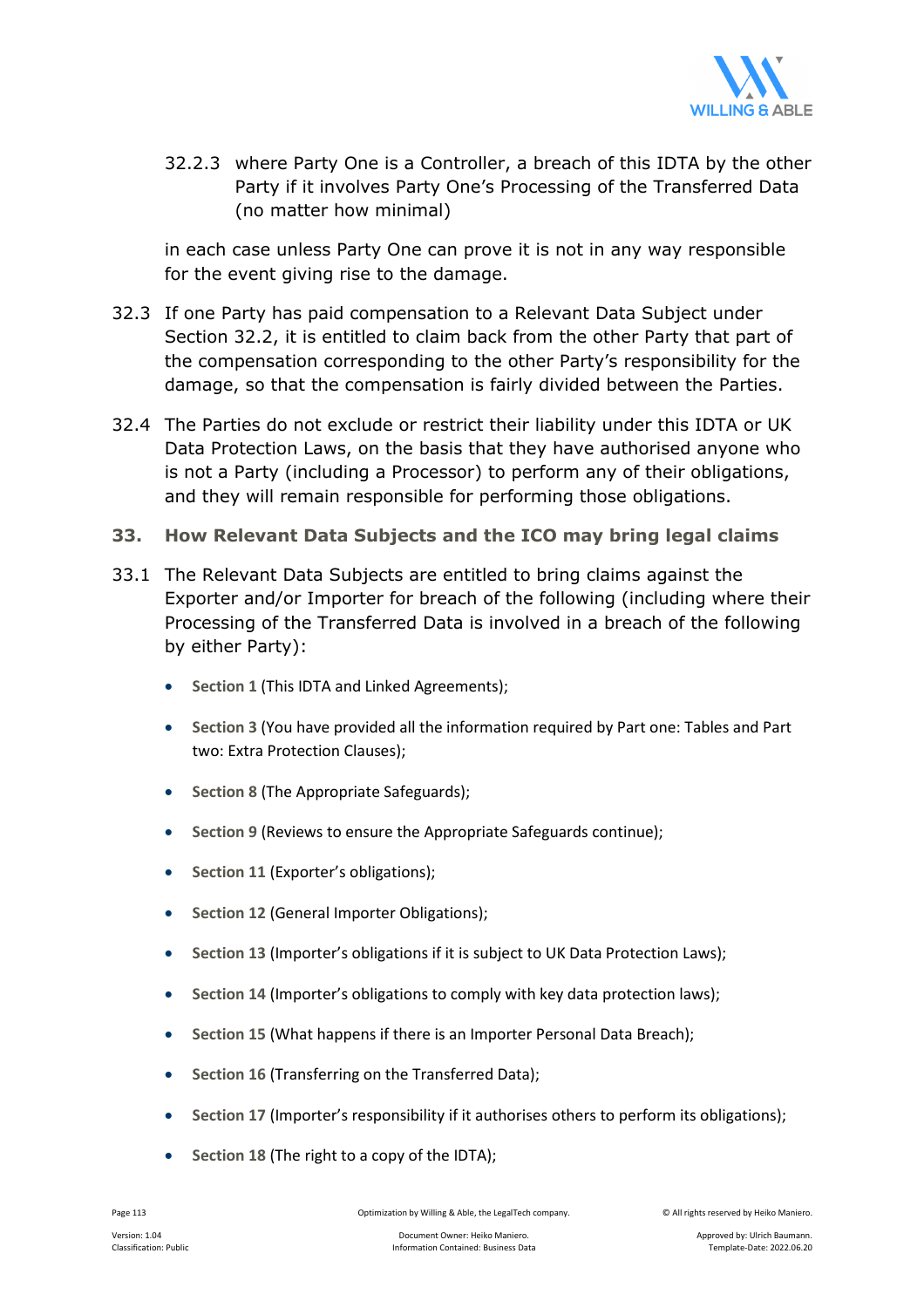

- **Section 19** (The Importer's contact details for the Relevant Data Subjects);
- **Section 20** (How Relevant Data Subjects can exercise their data subject rights);
- **Section 21** (How Relevant Data Subjects can exercise their data subject rights– if the Importer is the Exporter's Processor or Sub-Processor);
- **Section 23** (Access Requests and Direct Access);
- **Section 26 (Breaches of this IDTA);**
- **Section 27** (Breaches of this IDTA by the Importer);
- **Section 28** (Breaches of this IDTA by the Exporter);
- **Section 30** (How to end this IDTA if there is a breach);
- **Section 31** (What must the Parties do when the IDTA ends); and
- any other provision of the IDTA which expressly or by implication benefits the Relevant Data Subjects.
- 33.2 The ICO is entitled to bring claims against the Exporter and/or Importer for breach of the following Sections: Section 10 (The ICO), Sections 11.1 and 11.2 (Exporter's obligations), Section 12.1.6 (General Importer obligations) and Section 13 (Importer's obligations if it is subject to UK Data Protection Laws).
- 33.3 No one else (who is not a Party) can enforce any part of this IDTA (including under the Contracts (Rights of Third Parties) Act 1999).
- 33.4 The Parties do not need the consent of any Relevant Data Subject or the ICO to make changes to this IDTA, but any changes must be made in accordance with its terms.
- 33.5 In bringing a claim under this IDTA, a Relevant Data Subject may be represented by a not-for-profit body, organisation or association under the same conditions set out in Article 80(1) UK GDPR and sections 187 to 190 of the Data Protection Act 2018.

### **34. Courts legal claims can be brought in**

- 34.1 The courts of the UK country set out in Table 2: Transfer Details have nonexclusive jurisdiction over any claim in connection with this IDTA (including non-contractual claims).
- 34.2 The Exporter may bring a claim against the Importer in connection with this IDTA (including non-contractual claims) in any court in any country with jurisdiction to hear the claim.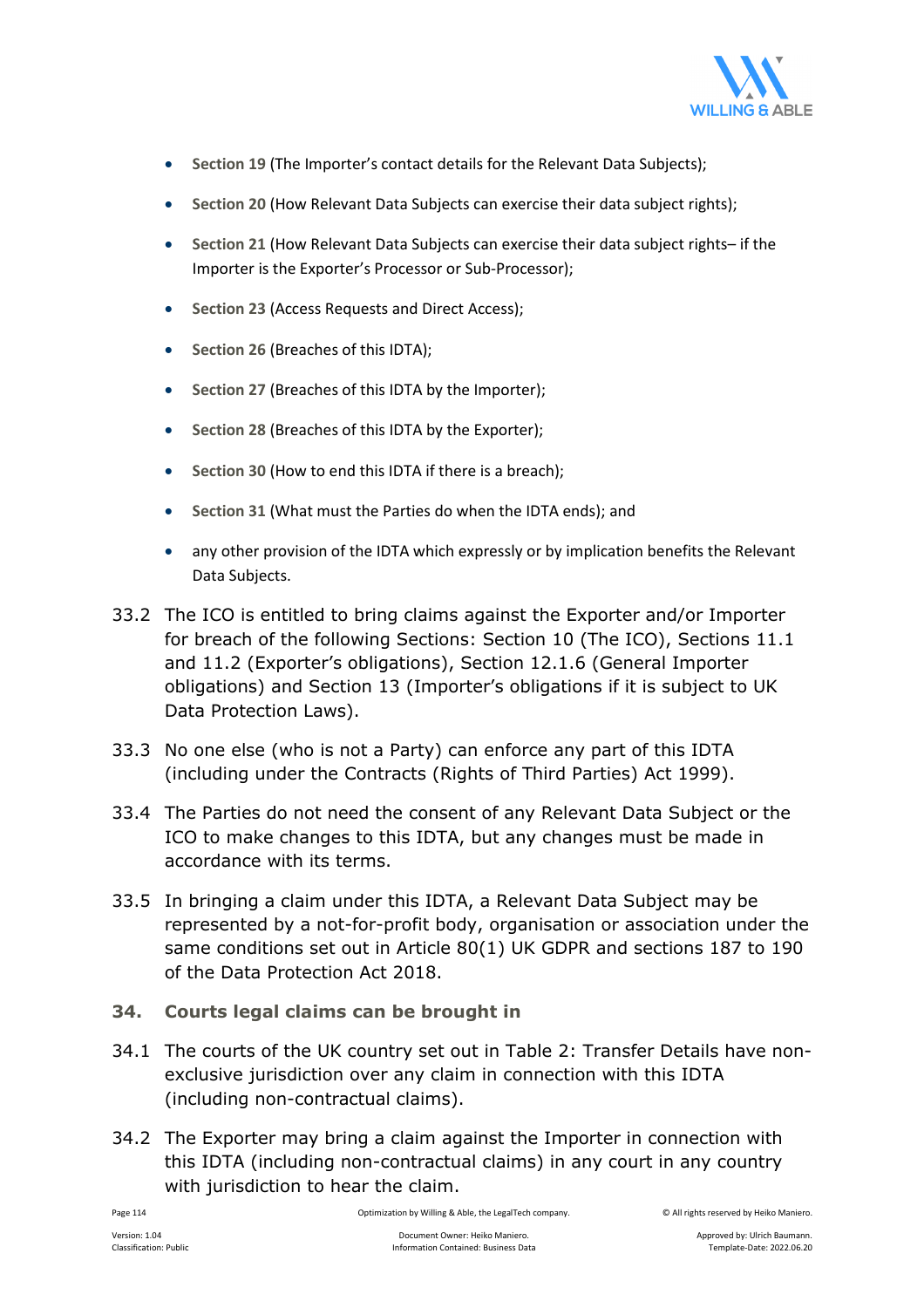

- 34.3 The Importer may only bring a claim against the Exporter in connection with this IDTA (including non-contractual claims) in the courts of the UK country set out in the Table 2: Transfer Details
- 34.4 Relevant Data Subjects and the ICO may bring a claim against the Exporter and/or the Importer in connection with this IDTA (including noncontractual claims) in any court in any country with jurisdiction to hear the claim.
- 34.5 Each Party agrees to provide to the other Party reasonable updates about any claims or complaints brought against it by a Relevant Data Subject or the ICO in connection with the Transferred Data (including claims in arbitration).

### **35. Arbitration**

- 35.1 Instead of bringing a claim in a court under Section 34, any Party, or a Relevant Data Subject may elect to refer any dispute arising out of or in connection with this IDTA (including non-contractual claims) to final resolution by arbitration under the Rules of the London Court of International Arbitration, and those Rules are deemed to be incorporated by reference into this Section 35.
- 35.2 The Parties agree to submit to any arbitration started by another Party or by a Relevant Data Subject in accordance with this Section 35.
- 35.3 There must be only one arbitrator. The arbitrator (1) must be a lawyer qualified to practice law in one or more of England and Wales, or Scotland, or Northern Ireland and (2) must have experience of acting or advising on disputes relating to UK Data Protection Laws.
- 35.4 London shall be the seat or legal place of arbitration. It does not matter if the Parties selected a different UK country as the 'primary place for legal claims to be made' in Table 2: Transfer Details.
- 35.5 The English language must be used in the arbitral proceedings.
- 35.6 English law governs this Section 35. This applies regardless of whether or not the parties selected a different UK country's law as the 'UK country's law that governs the IDTA' in Table 2: Transfer Details.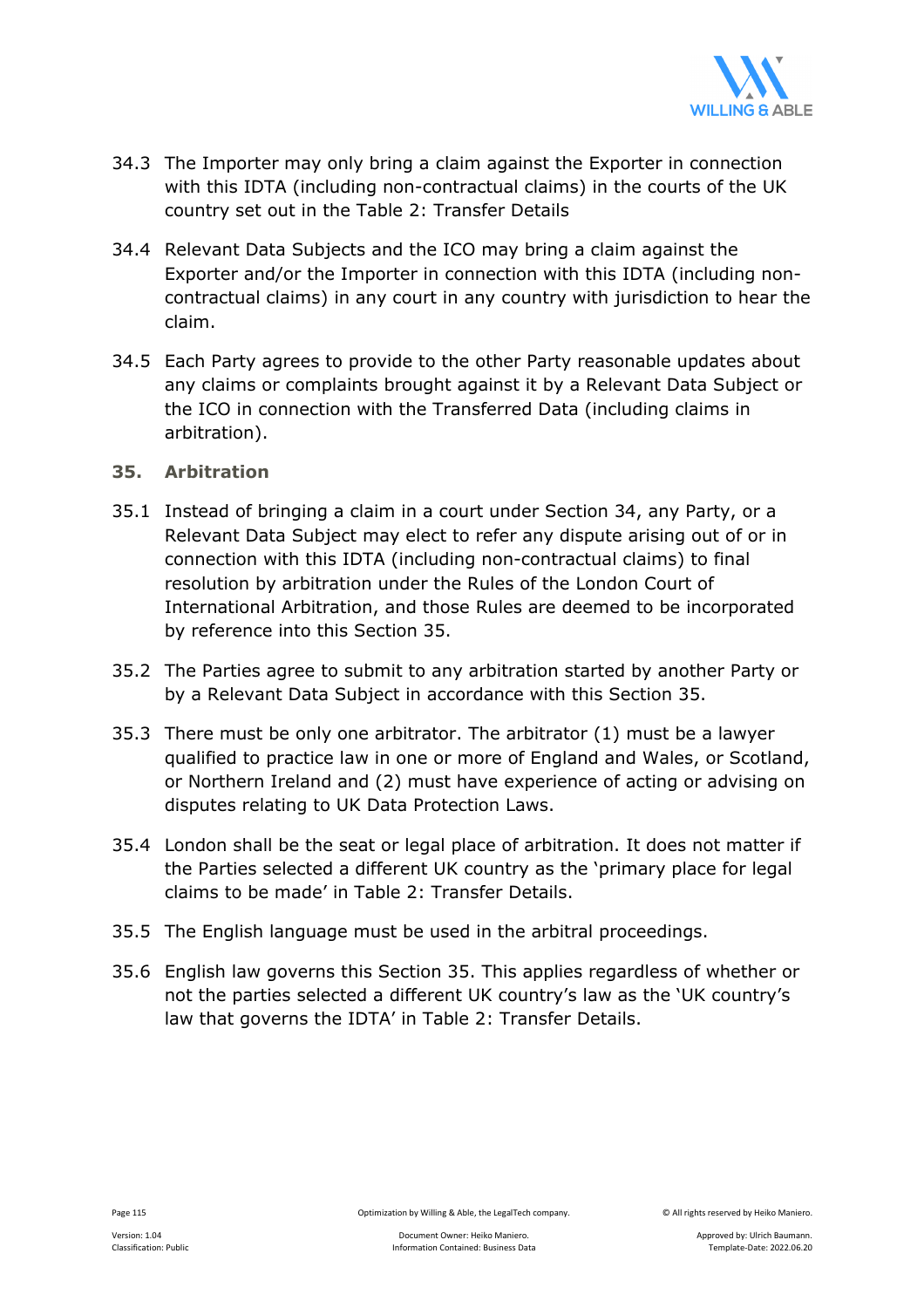

## **36. Legal Glossary**

| <b>Word or</b><br><b>Phrase</b>     | <b>Legal definition</b><br>(this is how this word or phrase must be interpreted<br>in the IDTA)                                                                                                                                                                                                                                                         |
|-------------------------------------|---------------------------------------------------------------------------------------------------------------------------------------------------------------------------------------------------------------------------------------------------------------------------------------------------------------------------------------------------------|
| <b>Access Request</b>               | As defined in Section 23, as a legally binding request<br>(except for requests only binding by contract law) to access<br>any Transferred Data.                                                                                                                                                                                                         |
| Adequate<br>Country                 | A third country, or:<br>$\bullet$ a territory;<br>• one or more sectors or organisations within a third<br>country;<br>• an international organisation;<br>which the Secretary of State has specified by regulations<br>provides an adequate level of protection of Personal Data in<br>accordance with Section 17A of the Data Protection Act<br>2018. |
| Appropriate<br><b>Safeguards</b>    | The standard of protection over the Transferred Data and of<br>the Relevant Data Subject's rights, which is required by UK<br>Data Protection Laws when you are making a Restricted<br>Transfer relying on standard data protection clauses under<br>Article 46(2)(d) UK GDPR.                                                                          |
| <b>Approved IDTA</b>                | The template IDTA A1.0 issued by the ICO and laid before<br>Parliament in accordance with s119A of the Data Protection<br>Act 2018 on 2 February 2022, as it is revised under Section<br>5.4.                                                                                                                                                           |
| <b>Commercial</b><br><b>Clauses</b> | The commercial clauses set out in Part three.                                                                                                                                                                                                                                                                                                           |
| Controller                          | As defined in the UK GDPR.                                                                                                                                                                                                                                                                                                                              |
| Damage                              | All material and non-material loss and damage.                                                                                                                                                                                                                                                                                                          |

Page 116 Optimization by Willing & Able, the LegalTech company. © All rights reserved by Heiko Maniero.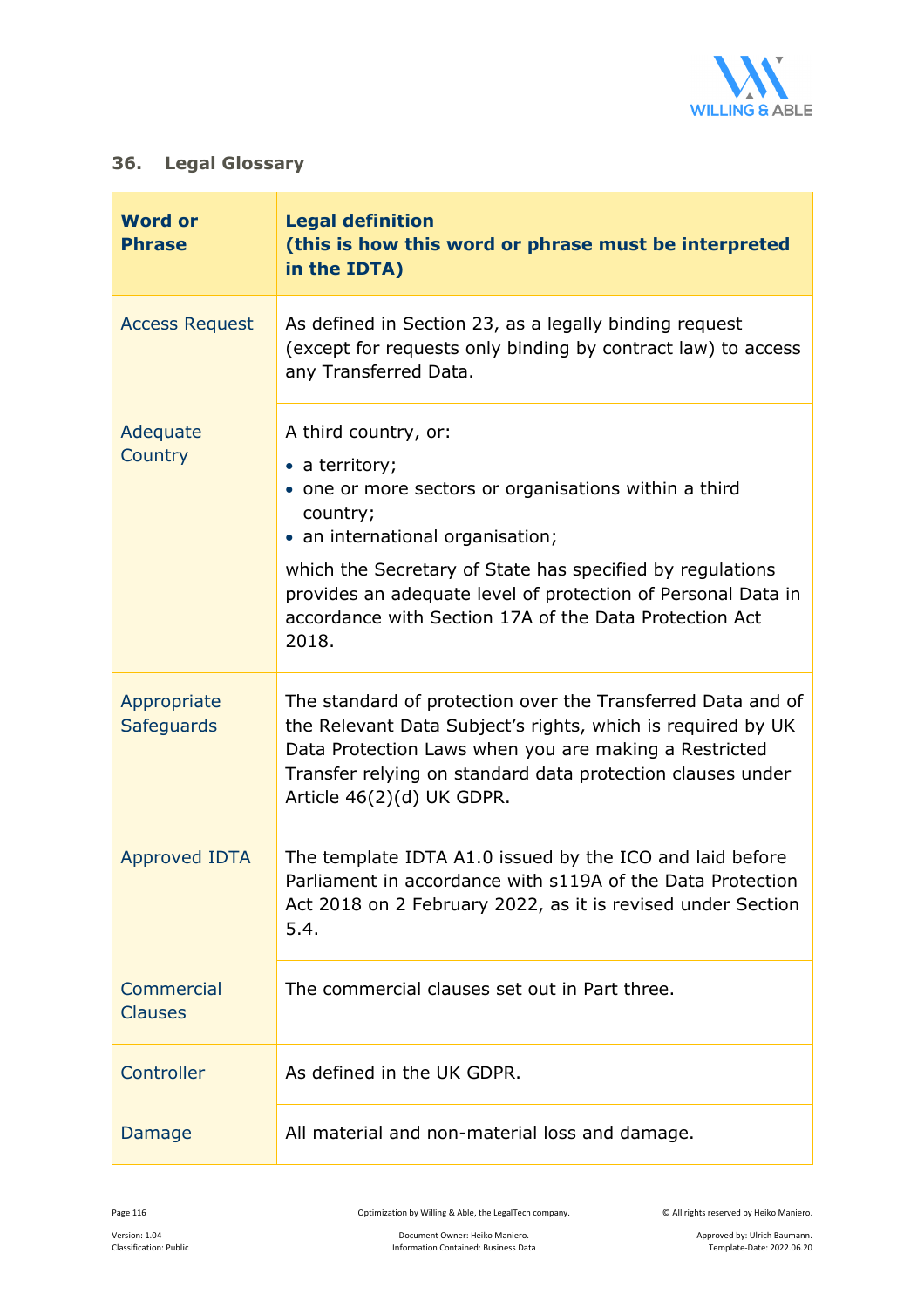

| <b>Word or</b><br><b>Phrase</b>                   | <b>Legal definition</b><br>(this is how this word or phrase must be interpreted<br>in the IDTA)                                                                                                                                                                  |
|---------------------------------------------------|------------------------------------------------------------------------------------------------------------------------------------------------------------------------------------------------------------------------------------------------------------------|
| Data Subject                                      | As defined in the UK GDPR.                                                                                                                                                                                                                                       |
| <b>Decision-Making</b>                            | As defined in Section 20.6, as decisions about the Relevant<br>Data Subjects based solely on automated processing,<br>including profiling, using the Transferred Data.                                                                                           |
| <b>Direct Access</b>                              | As defined in Section 23 as direct access to any Transferred<br>Data by public authorities of which the Importer is aware.                                                                                                                                       |
| Exporter                                          | The exporter identified in Table 1: Parties & Signature.                                                                                                                                                                                                         |
| <b>Extra Protection</b><br><b>Clauses</b>         | The clauses set out in Part two: Extra Protection Clauses.                                                                                                                                                                                                       |
| <b>ICO</b>                                        | The Information Commissioner.                                                                                                                                                                                                                                    |
| Importer                                          | The importer identified in Table 1: Parties & Signature.                                                                                                                                                                                                         |
| <b>Importer Data</b><br><b>Subject Contact</b>    | The Importer Data Subject Contact identified in Table 1:<br>Parties & Signature, which may be updated in accordance<br>with Section 19.                                                                                                                          |
| Importer<br><b>Information</b>                    | As defined in Section 8.3.1, as all relevant information<br>regarding Local Laws and practices and the protections and<br>risks which apply to the Transferred Data when it is<br>Processed by the Importer, including for the Exporter to<br>carry out any TRA. |
| Importer<br><b>Personal Data</b><br><b>Breach</b> | A 'personal data breach' as defined in UK GDPR, in relation<br>to the Transferred Data when Processed by the Importer.                                                                                                                                           |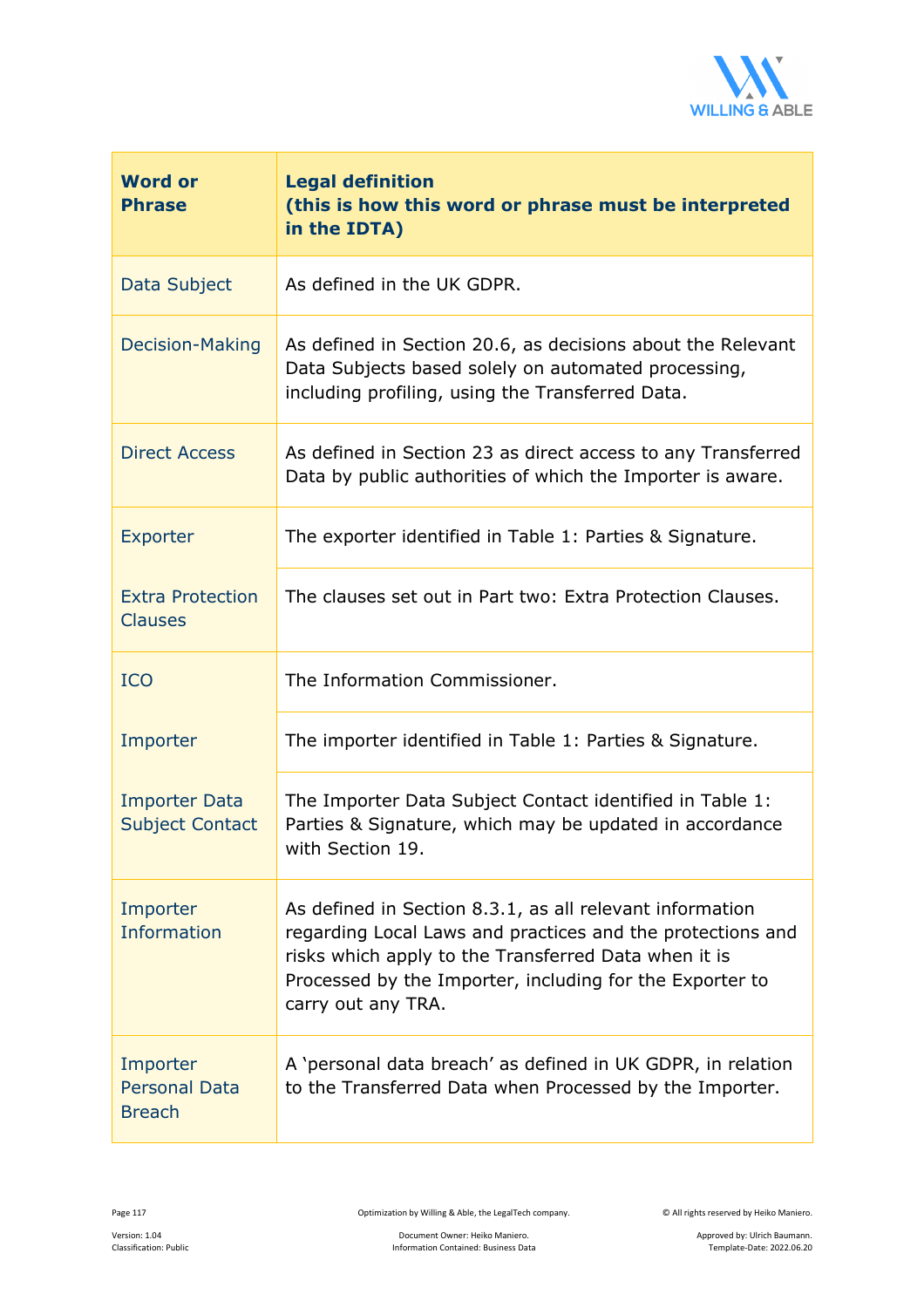

| <b>Word or</b><br><b>Phrase</b>       | <b>Legal definition</b><br>(this is how this word or phrase must be interpreted<br>in the IDTA)                                                                   |
|---------------------------------------|-------------------------------------------------------------------------------------------------------------------------------------------------------------------|
| Linked<br>Agreement                   | The linked agreements set out in Table 2: Transfer Details<br>(if any).                                                                                           |
| <b>Local Laws</b>                     | Laws which are not the laws of the UK and which bind the<br>Importer.                                                                                             |
| Mandatory<br><b>Clauses</b>           | Part four: Mandatory Clauses of this IDTA.                                                                                                                        |
| <b>Notice Period</b>                  | As set out in Table 2: Transfer Details.                                                                                                                          |
| Party/Parties                         | The parties to this IDTA as set out in Table 1: Parties &<br>Signature.                                                                                           |
| <b>Personal Data</b>                  | As defined in the UK GDPR.                                                                                                                                        |
| <b>Personal Data</b><br><b>Breach</b> | As defined in the UK GDPR.                                                                                                                                        |
| Processing                            | As defined in the UK GDPR.                                                                                                                                        |
|                                       | When the IDTA refers to Processing by the Importer, this<br>includes where a third party Sub-Processor of the Importer<br>is Processing on the Importer's behalf. |
| Processor                             | As defined in the UK GDPR.                                                                                                                                        |
| Purpose                               | The 'Purpose' set out in Table 2: Transfer Details, including<br>any purposes which are not incompatible with the purposes<br>stated or referred to.              |
| <b>Relevant Data</b><br>Subject       | A Data Subject of the Transferred Data.                                                                                                                           |

Page 118 Optimization by Willing & Able, the LegalTech company. © All rights reserved by Heiko Maniero.

Version: 1.04 Approved by: Ulrich Baumann.<br>2012 Classification: Public Classification: Public Information Contained: Business Data Template-Date: 2022.06.20<br>2012.06.20 Template-Date: 2022.06.20 Template-Date: 2022.06.20 I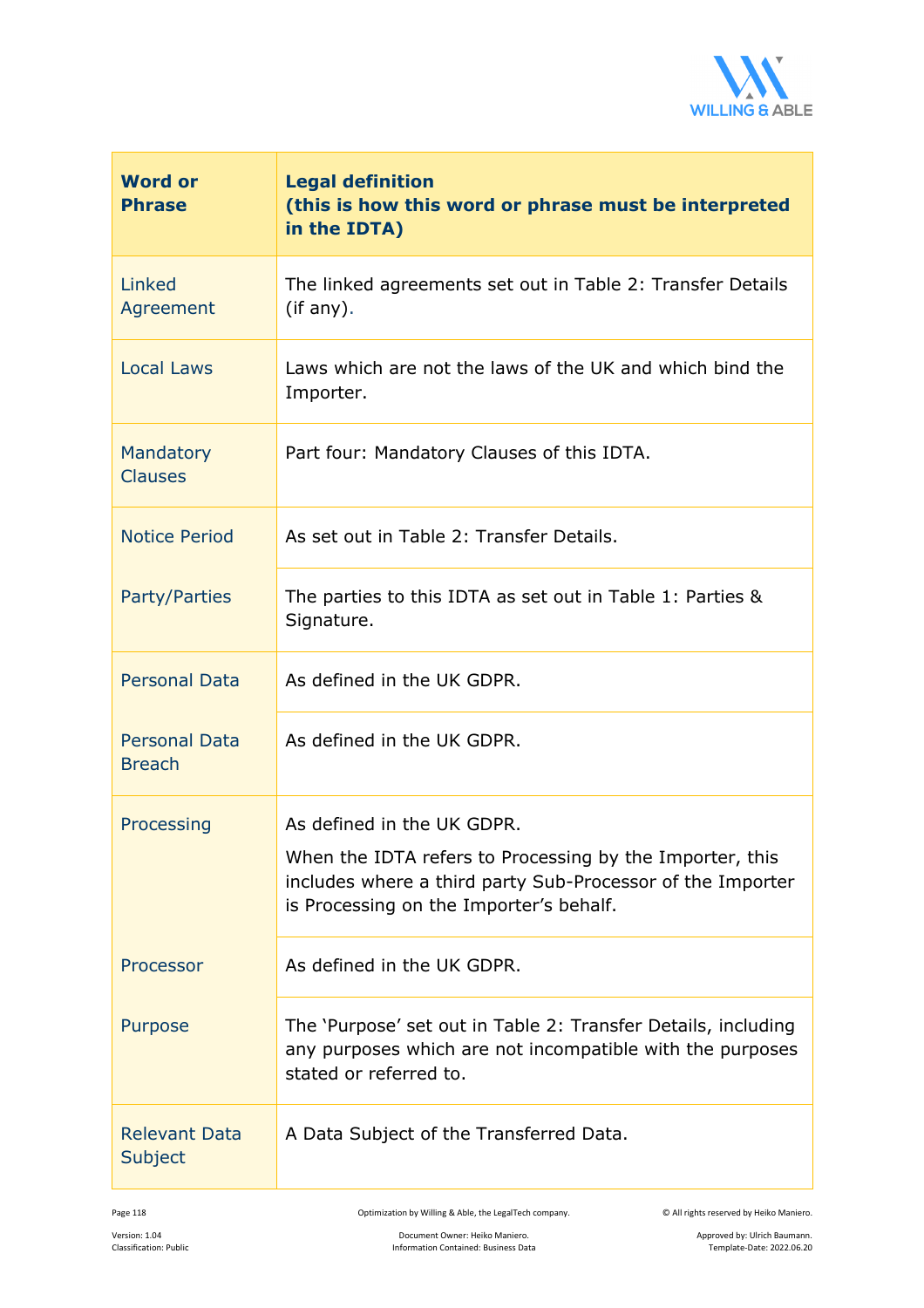

| <b>Word or</b><br><b>Phrase</b>        | <b>Legal definition</b><br>(this is how this word or phrase must be interpreted<br>in the IDTA)                                                                                                 |
|----------------------------------------|-------------------------------------------------------------------------------------------------------------------------------------------------------------------------------------------------|
| <b>Restricted</b><br><b>Transfer</b>   | A transfer which is covered by Chapter V of the UK GDPR                                                                                                                                         |
| <b>Review Dates</b>                    | The review dates or period for the Security Requirements<br>set out in Table 2: Transfer Details, and any review dates<br>set out in any revised Approved IDTA.                                 |
| Significant<br>Harmful Impact          | As defined in Section 26.2 as where there is more than a<br>minimal risk of the breach causing (directly or indirectly)<br>significant harm to any Relevant Data Subject or the other<br>Party. |
| <b>Special Category</b><br><b>Data</b> | As described in the UK GDPR, together with criminal<br>conviction or criminal offence data.                                                                                                     |
| <b>Start Date</b>                      | As set out in Table 1: Parties and signature.                                                                                                                                                   |
| Sub-Processor                          | A Processor appointed by another Processor to Process<br>Personal Data on its behalf.                                                                                                           |
|                                        | This includes Sub-Processors of any level, for example a<br>Sub-Sub-Processor.                                                                                                                  |
| <b>Tables</b>                          | The Tables set out in Part one of this IDTA.                                                                                                                                                    |
| <b>Term</b>                            | As set out in Table 2: Transfer Details.                                                                                                                                                        |
| <b>Third Party</b><br>Controller       | The Controller of the Transferred Data where the Exporter<br>is a Processor or Sub-Processor                                                                                                    |
|                                        | If there is not a Third Party Controller this can be<br>disregarded.                                                                                                                            |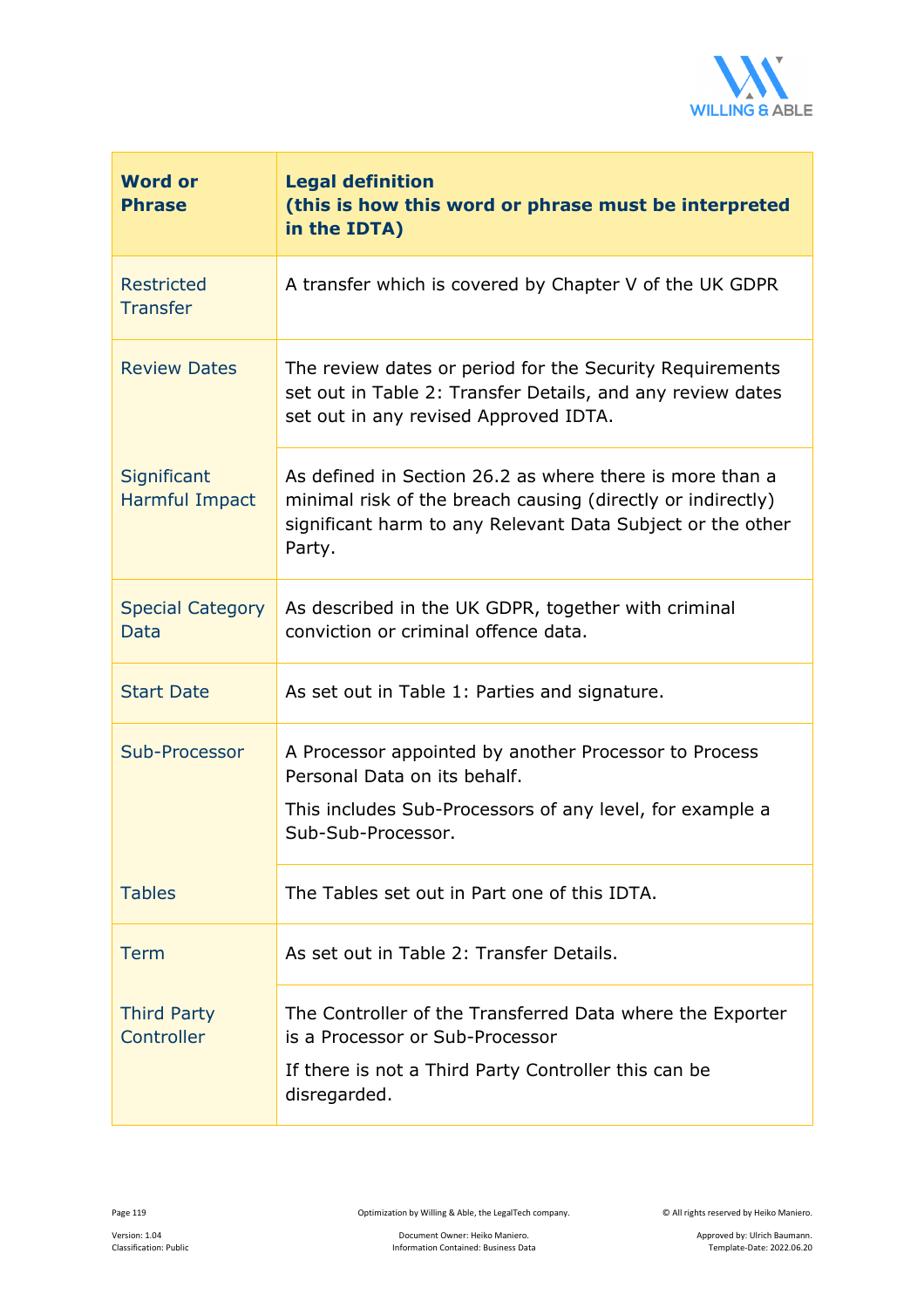

| <b>Word or</b><br><b>Phrase</b>                     | <b>Legal definition</b><br>(this is how this word or phrase must be interpreted<br>in the IDTA)                                                                                                                        |
|-----------------------------------------------------|------------------------------------------------------------------------------------------------------------------------------------------------------------------------------------------------------------------------|
| <b>Transfer Risk</b><br>Assessment or<br><b>TRA</b> | A risk assessment in so far as it is required by UK Data<br>Protection Laws to demonstrate that the IDTA provides the<br>Appropriate Safeguards                                                                        |
| <b>Transferred Data</b>                             | Any Personal Data which the Parties transfer, or intend to<br>transfer under this IDTA, as described in Table 2: Transfer<br>Details                                                                                   |
| <b>UK Data</b><br><b>Protection Laws</b>            | All laws relating to data protection, the processing of<br>personal data, privacy and/or electronic communications in<br>force from time to time in the UK, including the UK GDPR<br>and the Data Protection Act 2018. |
| <b>UK GDPR</b>                                      | As defined in Section 3 of the Data Protection Act 2018.                                                                                                                                                               |
| <b>Without Undue</b><br><b>Delay</b>                | Without undue delay, as that phase is interpreted in the UK<br>GDPR.                                                                                                                                                   |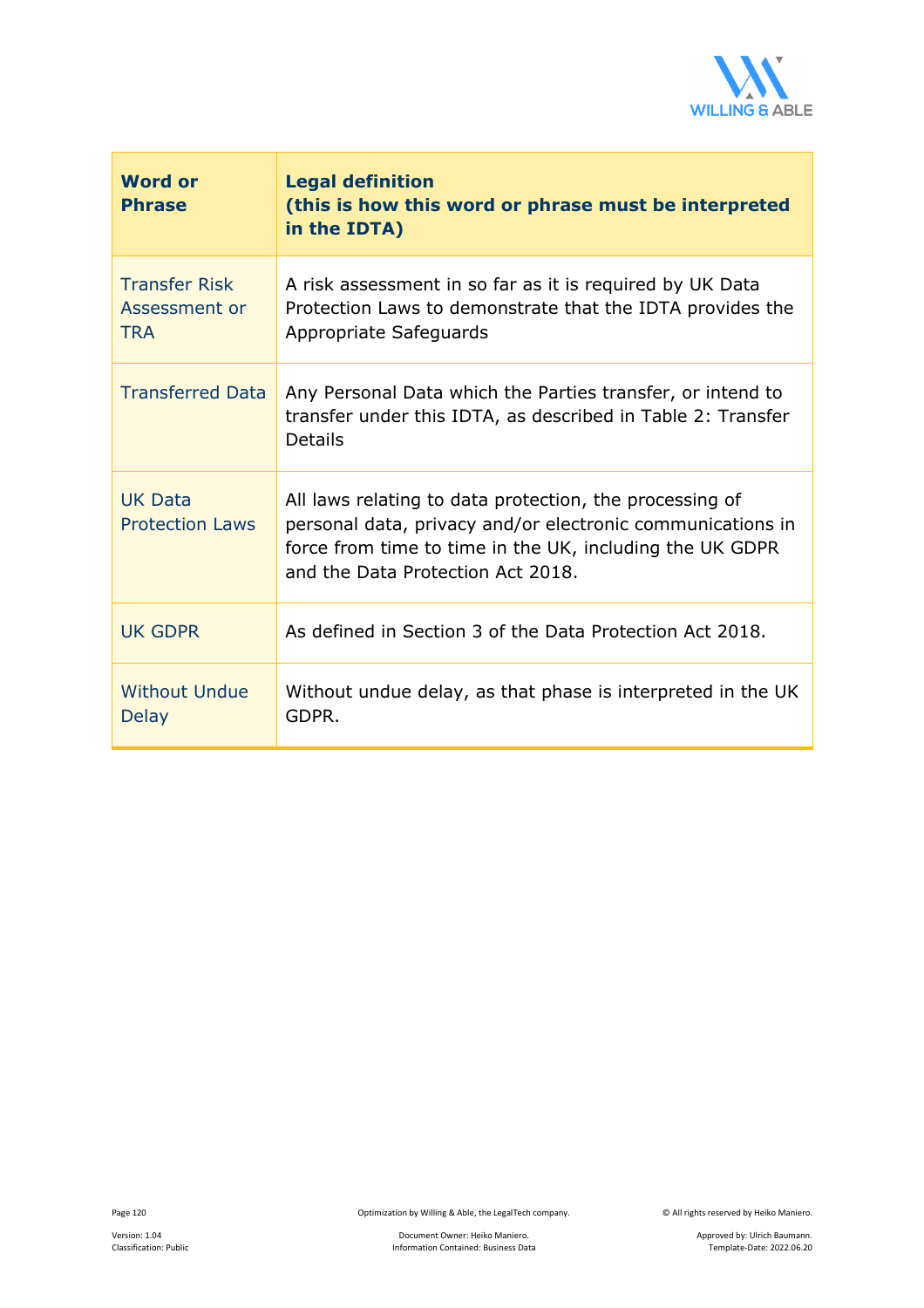

APPENDIX 14 – International Data Transfer Addendum to the EU Commission Standard Contractual Clauses



# Standard Data Protection Clauses to be issued by the Commissioner under S119A(1) Data Protection Act 2018

International Data Transfer Addendum to the EU Commission Standard Contractual Clauses

**VERSION B1.0, in force 21 March 2022** 

This Addendum has been issued by the Information Commissioner for Parties making Restricted Transfers. The Information Commissioner considers that it provides Appropriate Safeguards for Restricted Transfers when it is entered into as a legally binding contract.

### Part 1: Tables

Table 1: Parties

| <b>Start date</b>       | see Main-Agreement                                                                                              |                                                                                                                 |
|-------------------------|-----------------------------------------------------------------------------------------------------------------|-----------------------------------------------------------------------------------------------------------------|
| <b>The Parties</b>      | <b>Exporter (who sends the</b><br><b>Restricted Transfer)</b>                                                   | <b>Importer (who receives</b><br>the Restricted Transfer)                                                       |
| <b>Parties' details</b> | Full legal name:<br>see Main-Agreement<br>Trading name (if different):<br>if applicable, see Main-<br>Agreement | Full legal name:<br>see Main-Agreement<br>Trading name (if different):<br>if applicable, see Main-<br>Agreement |
|                         | Main address (if a company<br>registered address):                                                              | Main address (if a company<br>registered address):                                                              |
|                         | see Main-Agreement                                                                                              | see Main-Agreement                                                                                              |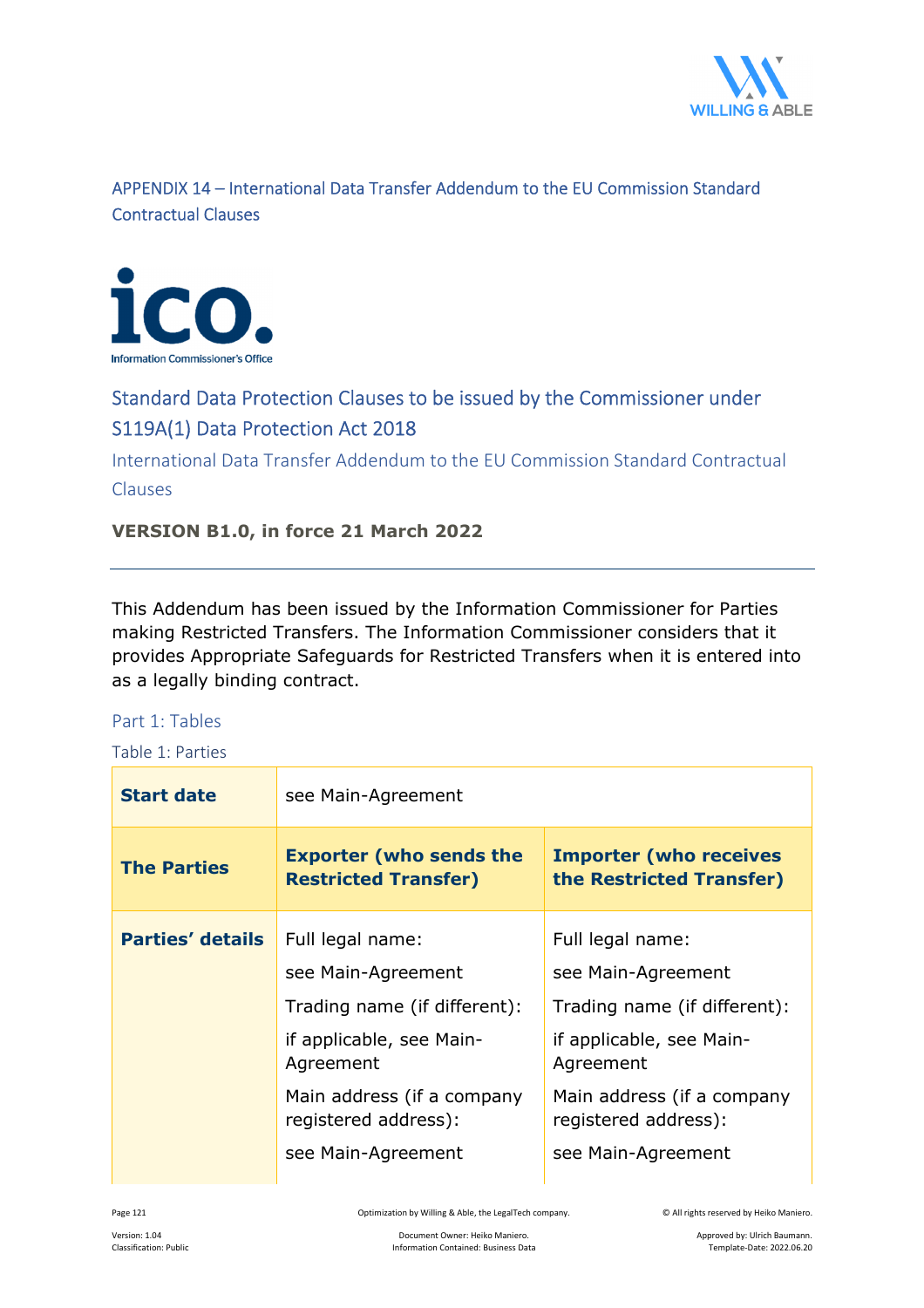

|                                                                       | Official registration number<br>(if any) (company number<br>or similar identifier):<br>if applicable, see Main-<br>Agreement                       | Official registration number<br>(if any) (company number or<br>similar identifier):<br>if applicable, see Main-<br>Agreement                       |
|-----------------------------------------------------------------------|----------------------------------------------------------------------------------------------------------------------------------------------------|----------------------------------------------------------------------------------------------------------------------------------------------------|
| <b>Key Contact</b>                                                    | Full Name (optional):<br>if applicable, see Main-<br>Agreement<br>Job Title:<br>if applicable, see Main-<br>Agreement<br>Contact details including | Full Name (optional):<br>if applicable, see Main-<br>Agreement<br>Job Title:<br>if applicable, see Main-<br>Agreement<br>Contact details including |
|                                                                       | email:<br>if applicable, see Main-<br>Agreement                                                                                                    | email:<br>if applicable, see Main-<br>Agreement                                                                                                    |
| <b>Signature (if</b><br>required for<br>the purposes<br>of Section 2) | if applicable, see Main-<br>Agreement                                                                                                              | if applicable, see Main-<br>Agreement                                                                                                              |

Table 2: Selected SCCs, Modules and Selected Clauses

| <b>Addendum EU</b><br><b>SCCs</b> | The version of the Approved EU SCCs which this Addendum<br>is appended to, detailed below, including the Appendix<br>Information:                            |
|-----------------------------------|--------------------------------------------------------------------------------------------------------------------------------------------------------------|
|                                   | Date: see above, Additional conditions for compliance with<br>the General Data Protection Regulation (GDPR), UK-GDPR<br>and Confidentiality of Trade Secrets |
|                                   | Reference (if any): if applicable, see Main-Agreement                                                                                                        |
|                                   | Other identifier (if any): if applicable, see Main-Agreement                                                                                                 |
|                                   |                                                                                                                                                              |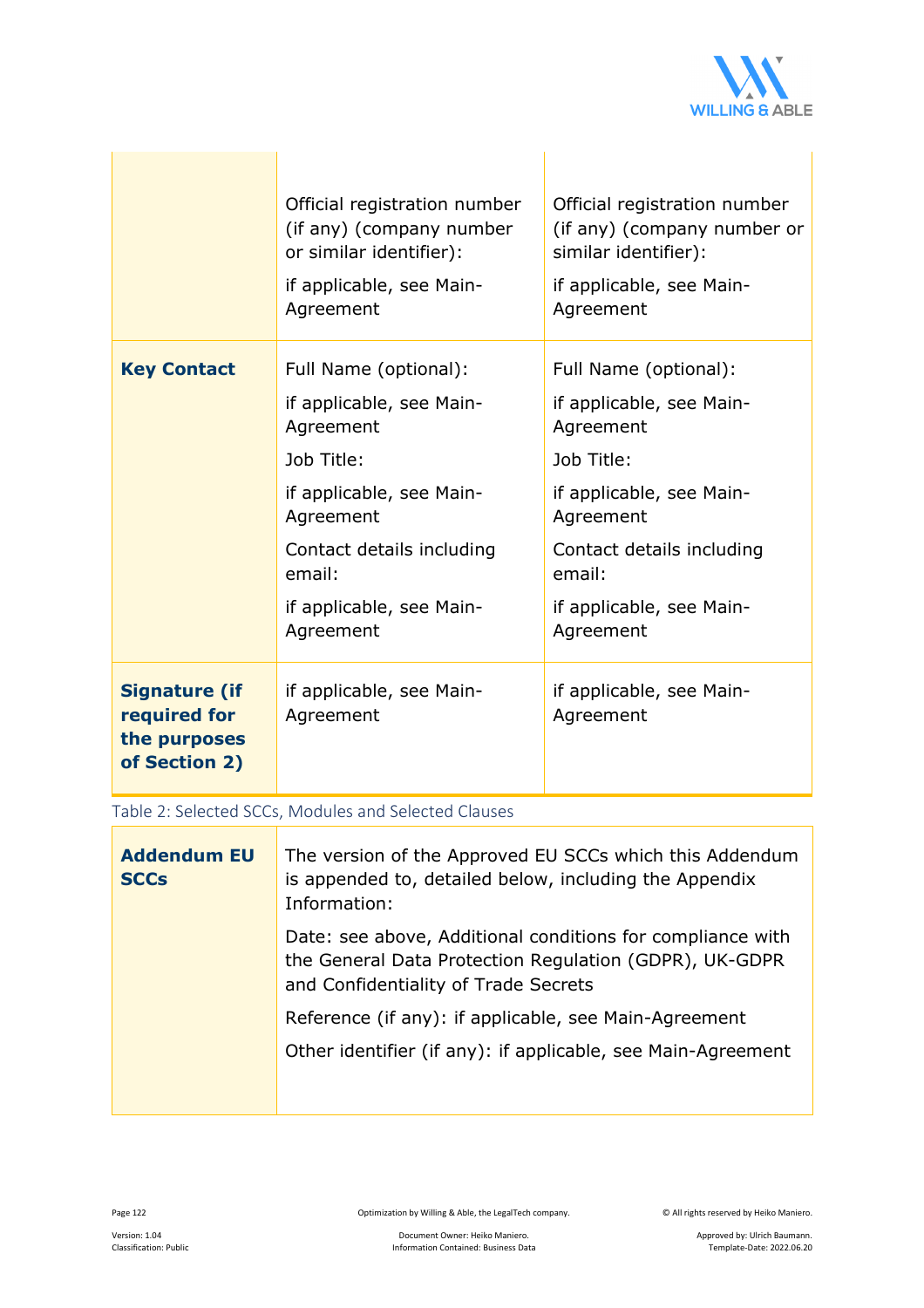

### Table 3: Appendix Information

"**Appendix Information**" means the information which must be provided for the selected modules as set out in the Appendix of the Approved EU SCCs (other than the Parties), and which for this Addendum is set out in:

Annex 1A: List of Parties: see APPENDIX 7 – LIST OF PARTIES

Annex 1B: Description of Transfer: see APPENDIX 8 – DESCRIPTION OF THE PROCESSING OR THE TRANSFER

Annex II: Technical and organisational measures including technical and organisational measures to ensure the security of the data: APPENDIX 9 – TECHNICAL AND ORGANISATIONAL MEASURES

Annex III: List of Sub processors (Modules 2 and 3 only): if applicable, separate list of our subprocessors must be requested separately

Table 4: Ending this Addendum when the Approved Addendum Changes

| <b>Ending this</b> | Which Parties may end this Addendum as set out in Section 19: |
|--------------------|---------------------------------------------------------------|
| <b>Addendum</b>    | neither Party                                                 |
| when the           |                                                               |
| <b>Approved</b>    |                                                               |
| <b>Addendum</b>    |                                                               |
| changes            |                                                               |
|                    |                                                               |

### Part 2: Mandatory Clauses

### Entering into this Addendum

- 1. Each Party agrees to be bound by the terms and conditions set out in this Addendum, in exchange for the other Party also agreeing to be bound by this Addendum.
- 2. Although Annex 1A and Clause 7 of the Approved EU SCCs require signature by the Parties, for the purpose of making Restricted Transfers, the Parties may enter into this Addendum in any way that makes them legally binding on the Parties and allows data subjects to enforce their rights as set out in this Addendum. Entering into this Addendum will have the same effect as signing the Approved EU SCCs and any part of the Approved EU SCCs.

### Interpretation of this Addendum

3. Where this Addendum uses terms that are defined in the Approved EU SCCs those terms shall have the same meaning as in the Approved EU SCCs. In addition, the following terms have the following meanings: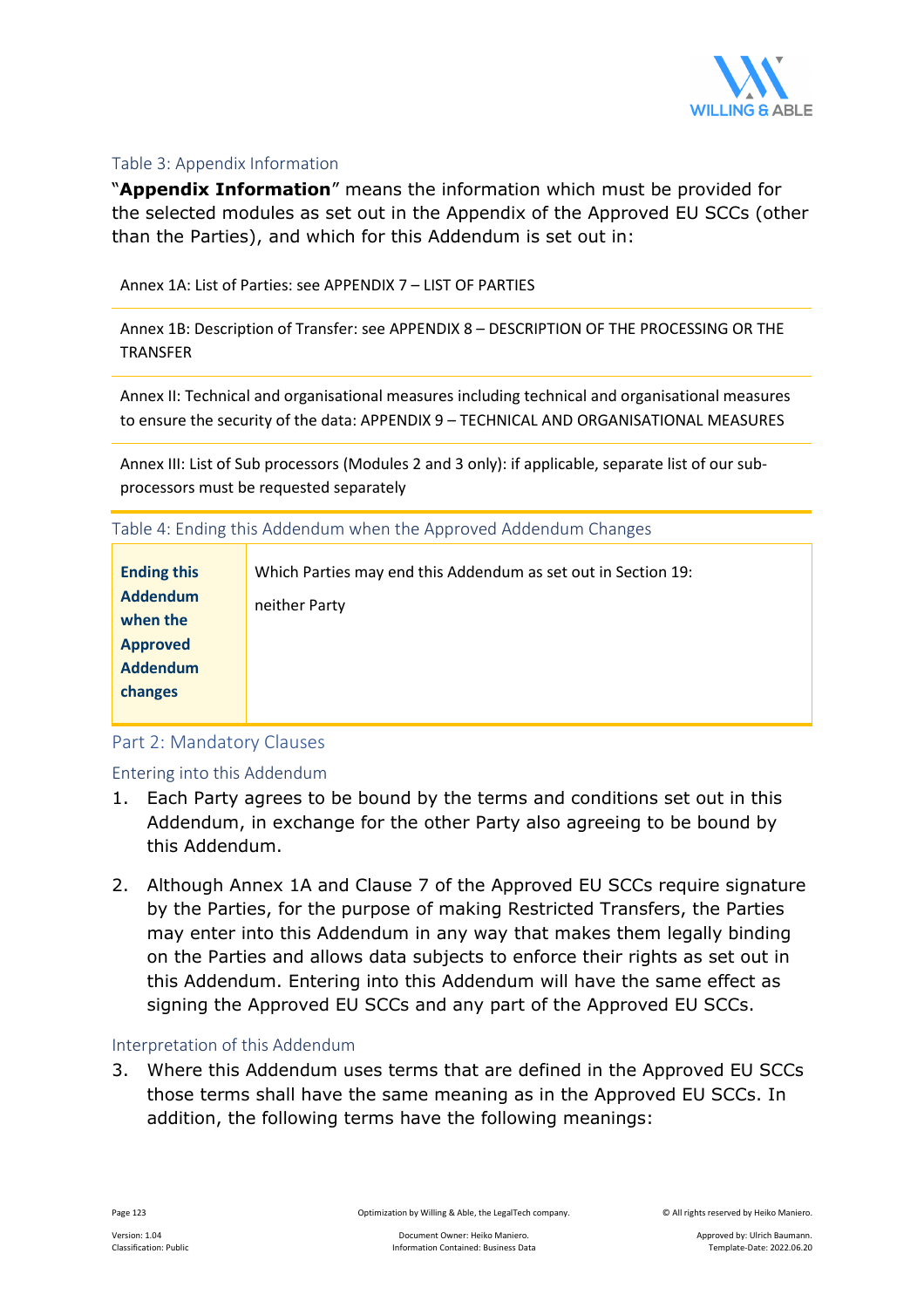

L,

| Addendum                          | This International Data Transfer Addendum which is<br>made up of this Addendum incorporating the Addendum<br>EU SCCs.                                                                                                                                          |
|-----------------------------------|----------------------------------------------------------------------------------------------------------------------------------------------------------------------------------------------------------------------------------------------------------------|
| <b>Addendum EU SCCs</b>           | The version(s) of the Approved EU SCCs which this<br>Addendum is appended to, as set out in Table 2,<br>including the Appendix Information.                                                                                                                    |
| Appendix<br><b>Information</b>    | As set out in Table 3.                                                                                                                                                                                                                                         |
| Appropriate<br><b>Safeguards</b>  | The standard of protection over the personal data and<br>of data subjects' rights, which is required by UK Data<br>Protection Laws when you are making a Restricted<br>Transfer relying on standard data protection clauses<br>under Article 46(2)(d) UK GDPR. |
| <b>Approved Addendum</b>          | The template Addendum issued by the ICO and laid<br>before Parliament in accordance with s119A of the Data<br>Protection Act 2018 on 2 February 2022, as it is revised<br>under Section 18.                                                                    |
| <b>Approved EU SCCs</b>           | The Standard Contractual Clauses set out in the Annex<br>of Commission Implementing Decision (EU) 2021/914<br>of 4 June 2021.                                                                                                                                  |
| <b>ICO</b>                        | The Information Commissioner.                                                                                                                                                                                                                                  |
| <b>Restricted Transfer</b>        | A transfer which is covered by Chapter V of the UK<br>GDPR.                                                                                                                                                                                                    |
| <b>UK</b>                         | The United Kingdom of Great Britain and Northern<br>Ireland.                                                                                                                                                                                                   |
| <b>UK Data Protection</b><br>Laws | All laws relating to data protection, the processing of<br>personal data, privacy and/or electronic<br>communications in force from time to time in the UK,                                                                                                    |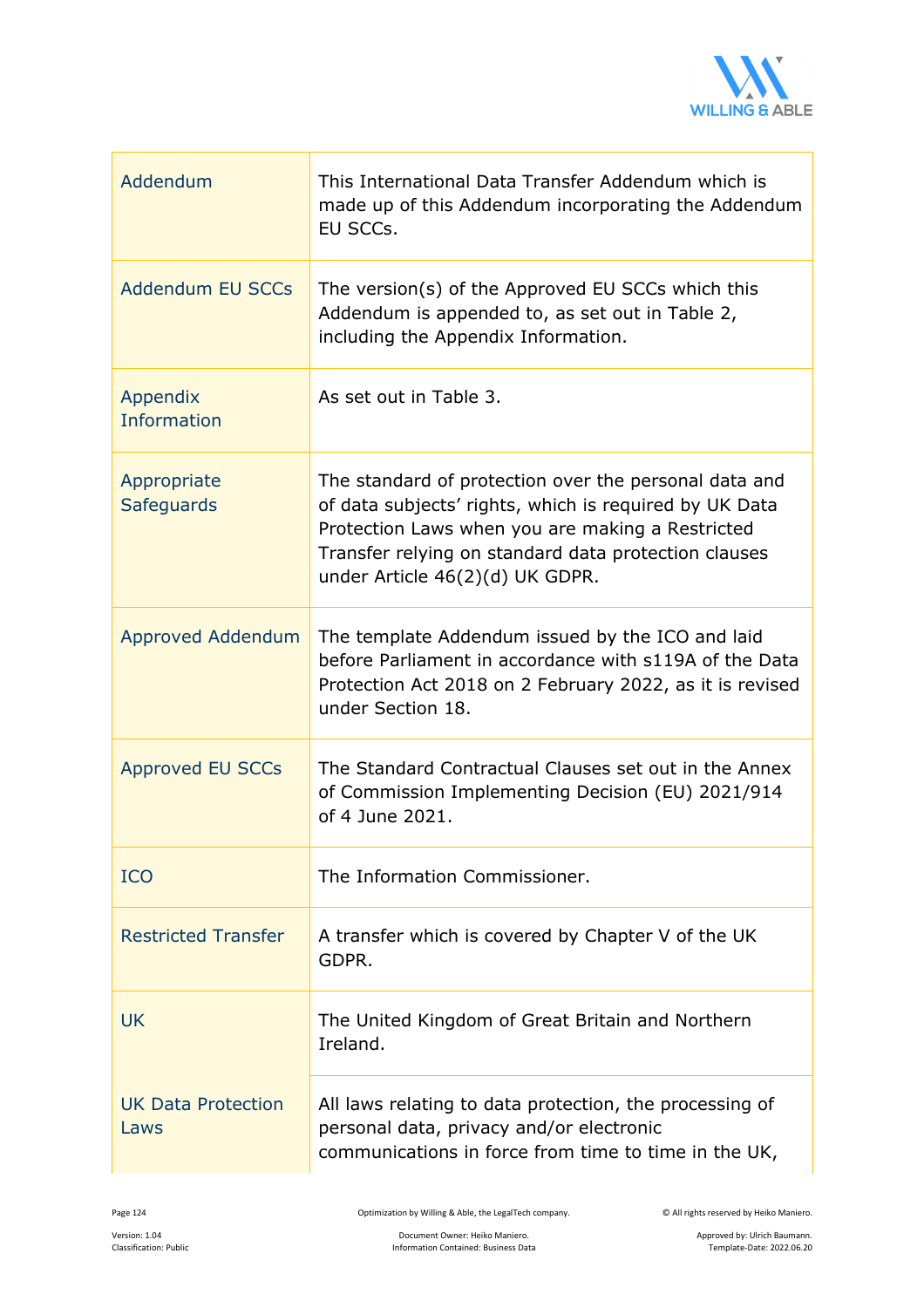

|         | including the UK GDPR and the Data Protection Act<br>2018. |
|---------|------------------------------------------------------------|
| UK GDPR | As defined in section 3 of the Data Protection Act 2018.   |

- 4. This Addendum must always be interpreted in a manner that is consistent with UK Data Protection Laws and so that it fulfils the Parties' obligation to provide the Appropriate Safeguards.
- 5. If the provisions included in the Addendum EU SCCs amend the Approved SCCs in any way which is not permitted under the Approved EU SCCs or the Approved Addendum, such amendment(s) will not be incorporated in this Addendum and the equivalent provision of the Approved EU SCCs will take their place.
- 6. If there is any inconsistency or conflict between UK Data Protection Laws and this Addendum, UK Data Protection Laws applies.
- 7. If the meaning of this Addendum is unclear or there is more than one meaning, the meaning which most closely aligns with UK Data Protection Laws applies.
- 8. Any references to legislation (or specific provisions of legislation) means that legislation (or specific provision) as it may change over time. This includes where that legislation (or specific provision) has been consolidated, reenacted and/or replaced after this Addendum has been entered into.

### Hierarchy

- 9. Although Clause 5 of the Approved EU SCCs sets out that the Approved EU SCCs prevail over all related agreements between the parties, the parties agree that, for Restricted Transfers, the hierarchy in Section 10 will prevail.
- 10. Where there is any inconsistency or conflict between the Approved Addendum and the Addendum EU SCCs (as applicable), the Approved Addendum overrides the Addendum EU SCCs, except where (and in so far as) the inconsistent or conflicting terms of the Addendum EU SCCs provides greater protection for data subjects, in which case those terms will override the Approved Addendum.
- 11. Where this Addendum incorporates Addendum EU SCCs which have been entered into to protect transfers subject to the General Data Protection Regulation (EU) 2016/679 then the Parties acknowledge that nothing in this Addendum impacts those Addendum EU SCCs.

Page 125 Optimization by Willing & Able, the LegalTech company. © All rights reserved by Heiko Maniero.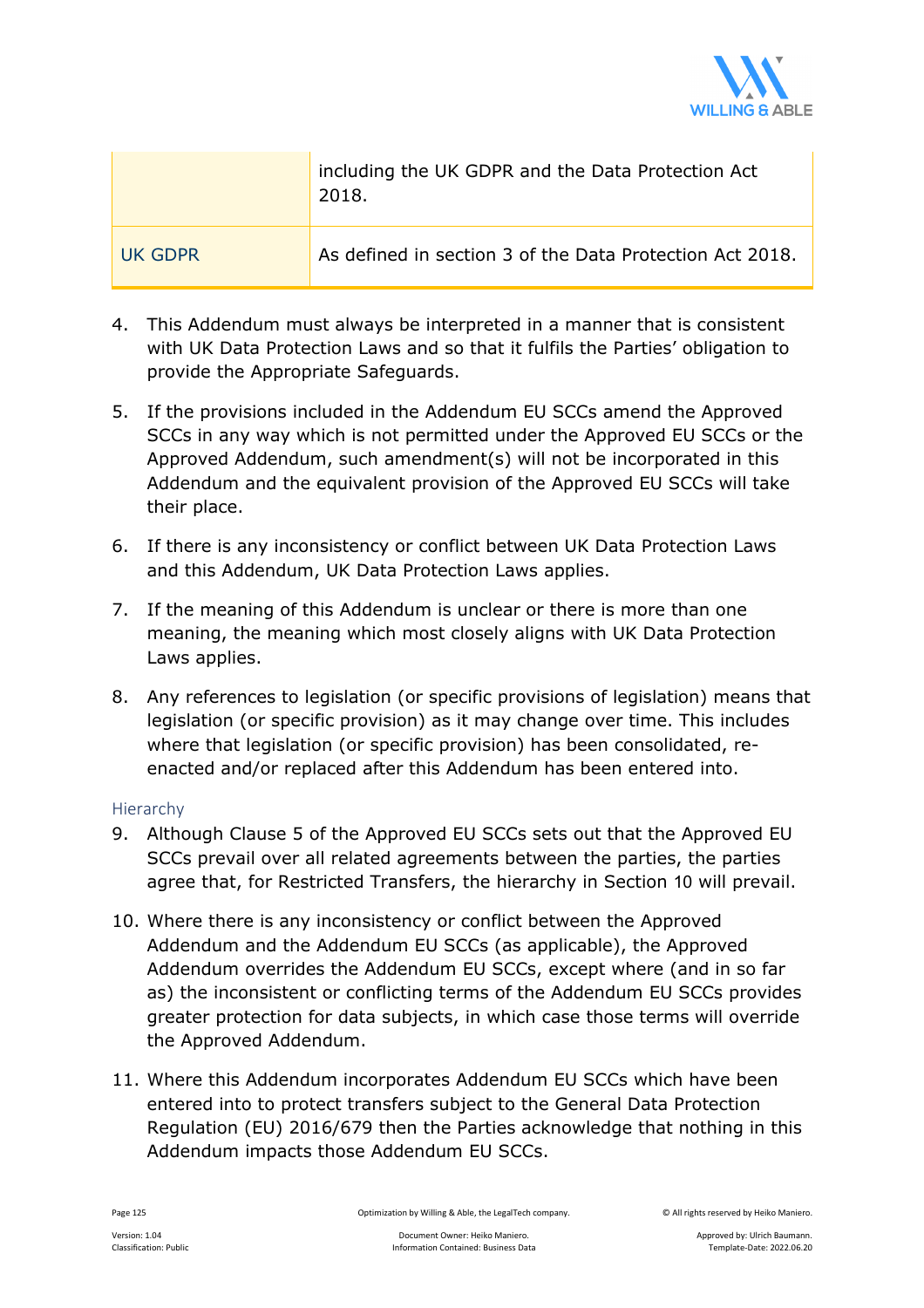

### Incorporation of and changes to the EU SCCs

- 12. This Addendum incorporates the Addendum EU SCCs which are amended to the extent necessary so that:
	- a. together they operate for data transfers made by the data exporter to the data importer, to the extent that UK Data Protection Laws apply to the data exporter's processing when making that data transfer, and they provide Appropriate Safeguards for those data transfers;
	- b. Sections 9 to 11 override Clause 5 (Hierarchy) of the Addendum EU SCCs; and
	- c. this Addendum (including the Addendum EU SCCs incorporated into it) is (1) governed by the laws of England and Wales and (2) any dispute arising from it is resolved by the courts of England and Wales, in each case unless the laws and/or courts of Scotland or Northern Ireland have been expressly selected by the Parties.
- 13. Unless the Parties have agreed alternative amendments which meet the requirements of Section 12, the provisions of Section 15 will apply.
- 14. No amendments to the Approved EU SCCs other than to meet the requirements of Section 12 may be made.
- 15. The following amendments to the Addendum EU SCCs (for the purpose of Section 12) are made:
	- a. References to the "Clauses" means this Addendum, incorporating the Addendum EU SCCs;
	- b. In Clause 2, delete the words:

"and, with respect to data transfers from controllers to processors and/or processors to processors, standard contractual clauses pursuant to Article 28(7) of Regulation (EU) 2016/679";

c. Clause 6 (Description of the transfer(s)) is replaced with:

"The details of the transfers(s) and in particular the categories of personal data that are transferred and the purpose(s) for which they are transferred) are those specified in Annex I.B where UK Data Protection Laws apply to the data exporter's processing when making that transfer.";

d. Clause 8.7(i) of Module 1 is replaced with:

"it is to a country benefitting from adequacy regulations pursuant to Section 17A of the UK GDPR that covers the onward transfer";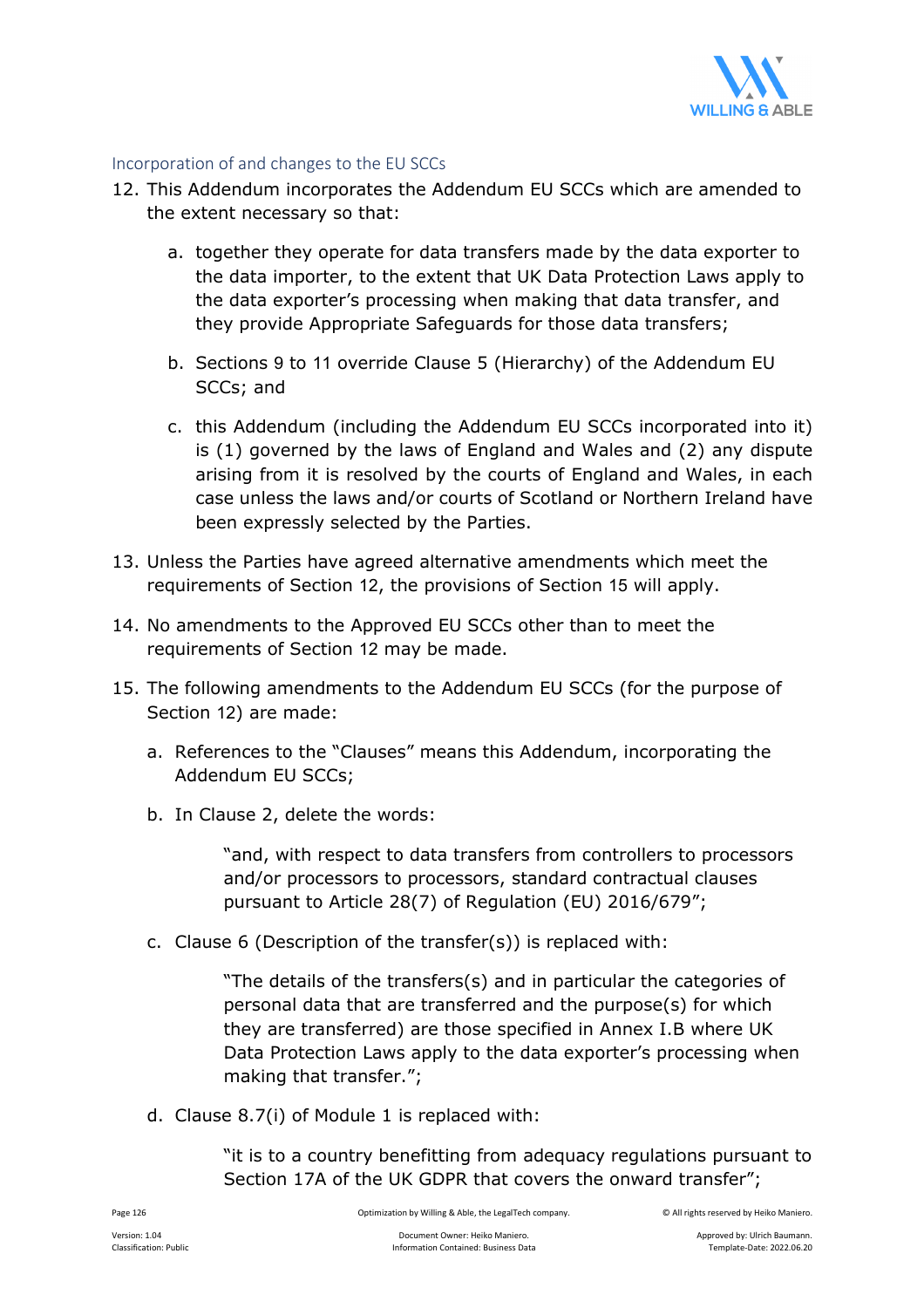

e. Clause 8.8(i) of Modules 2 and 3 is replaced with:

"the onward transfer is to a country benefitting from adequacy regulations pursuant to Section 17A of the UK GDPR that covers the onward transfer;"

- f. References to "Regulation (EU) 2016/679", "Regulation (EU) 2016/679 of the European Parliament and of the Council of 27 April 2016 on the protection of natural persons with regard to the processing of personal data and on the free movement of such data (General Data Protection Regulation)" and "that Regulation" are all replaced by "UK Data Protection Laws". References to specific Article(s) of "Regulation (EU) 2016/679" are replaced with the equivalent Article or Section of UK Data Protection Laws;
- g. References to Regulation (EU) 2018/1725 are removed;
- h. References to the "European Union", "Union", "EU", "EU Member State", "Member State" and "EU or Member State" are all replaced with the "UK";
- i. The reference to "Clause  $12(c)(i)$ " at Clause  $10(b)(i)$  of Module one, is replaced with "Clause 11(c)(i)";
- j. Clause 13(a) and Part C of Annex I are not used;
- k. The "competent supervisory authority" and "supervisory authority" are both replaced with the "Information Commissioner";
- l. In Clause 16(e), subsection (i) is replaced with:

"the Secretary of State makes regulations pursuant to Section 17A of the Data Protection Act 2018 that cover the transfer of personal data to which these clauses apply;";

m. Clause 17 is replaced with:

"These Clauses are governed by the laws of England and Wales.";

n. Clause 18 is replaced with:

"Any dispute arising from these Clauses shall be resolved by the courts of England and Wales. A data subject may also bring legal proceedings against the data exporter and/or data importer before the courts of any country in the UK. The Parties agree to submit themselves to the jurisdiction of such courts."; and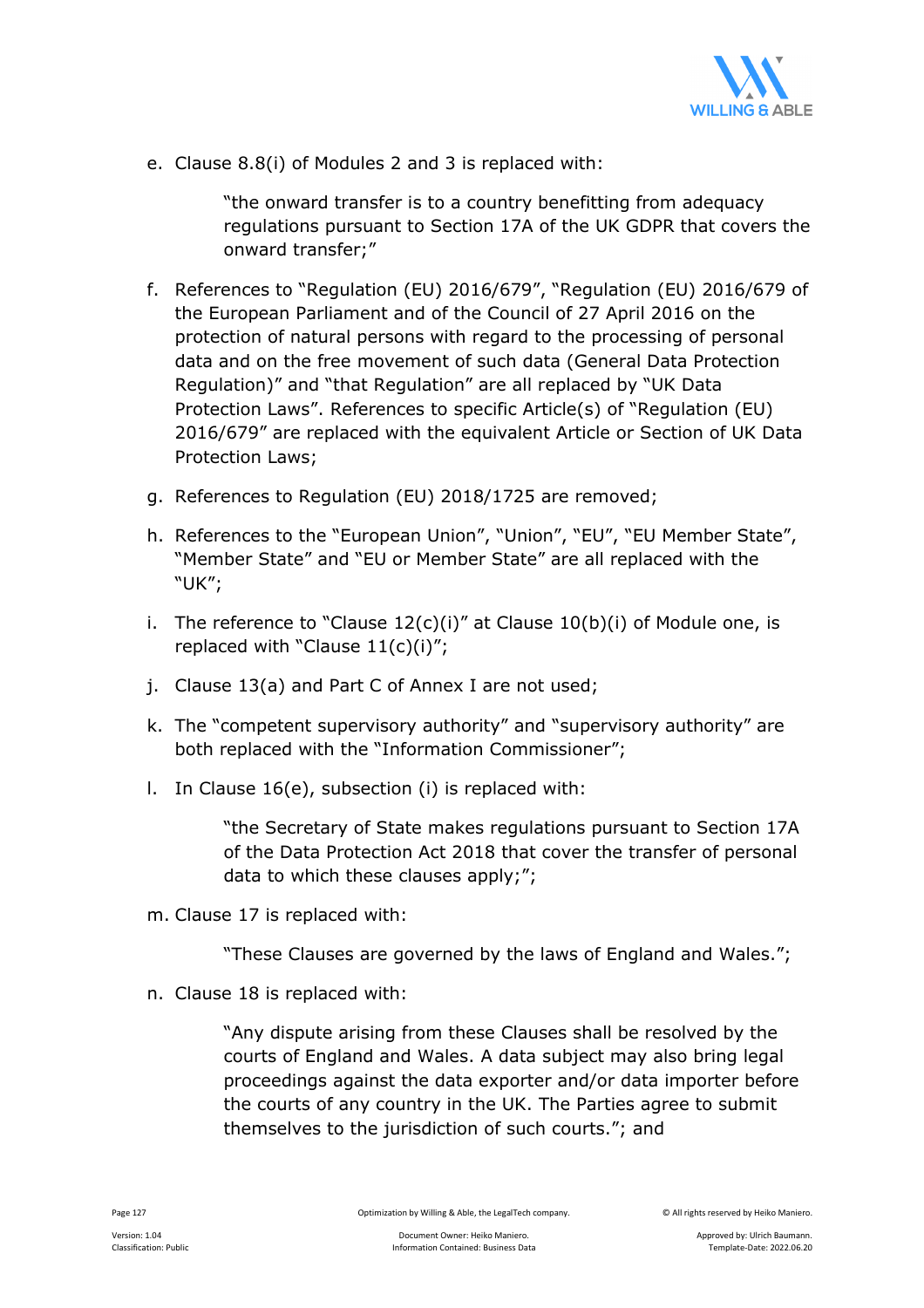

o. The footnotes to the Approved EU SCCs do not form part of the Addendum, except for footnotes 8, 9, 10 and 11.

### Amendments to this Addendum

- 16. The Parties may agree to change Clauses 17 and/or 18 of the Addendum EU SCCs to refer to the laws and/or courts of Scotland or Northern Ireland.
- 17. If the Parties wish to change the format of the information included in Part 1: Tables of the Approved Addendum, they may do so by agreeing to the change in writing, provided that the change does not reduce the Appropriate Safeguards.
- 18. From time to time, the ICO may issue a revised Approved Addendum which:
	- a. makes reasonable and proportionate changes to the Approved Addendum, including correcting errors in the Approved Addendum; and/or
	- b. reflects changes to UK Data Protection Laws;

The revised Approved Addendum will specify the start date from which the changes to the Approved Addendum are effective and whether the Parties need to review this Addendum including the Appendix Information. This Addendum is automatically amended as set out in the revised Approved Addendum from the start date specified.

- 19. If the ICO issues a revised Approved Addendum under Section 18, if any Party selected in Table 4 "Ending the Addendum when the Approved Addendum changes", will as a direct result of the changes in the Approved Addendum have a substantial, disproportionate and demonstrable increase in:
	- a its direct costs of performing its obligations under the Addendum; and/or
	- b its risk under the Addendum,

and in either case it has first taken reasonable steps to reduce those costs or risks so that it is not substantial and disproportionate, then that Party may end this Addendum at the end of a reasonable notice period, by providing written notice for that period to the other Party before the start date of the revised Approved Addendum.

20. The Parties do not need the consent of any third party to make changes to this Addendum, but any changes must be made in accordance with its terms.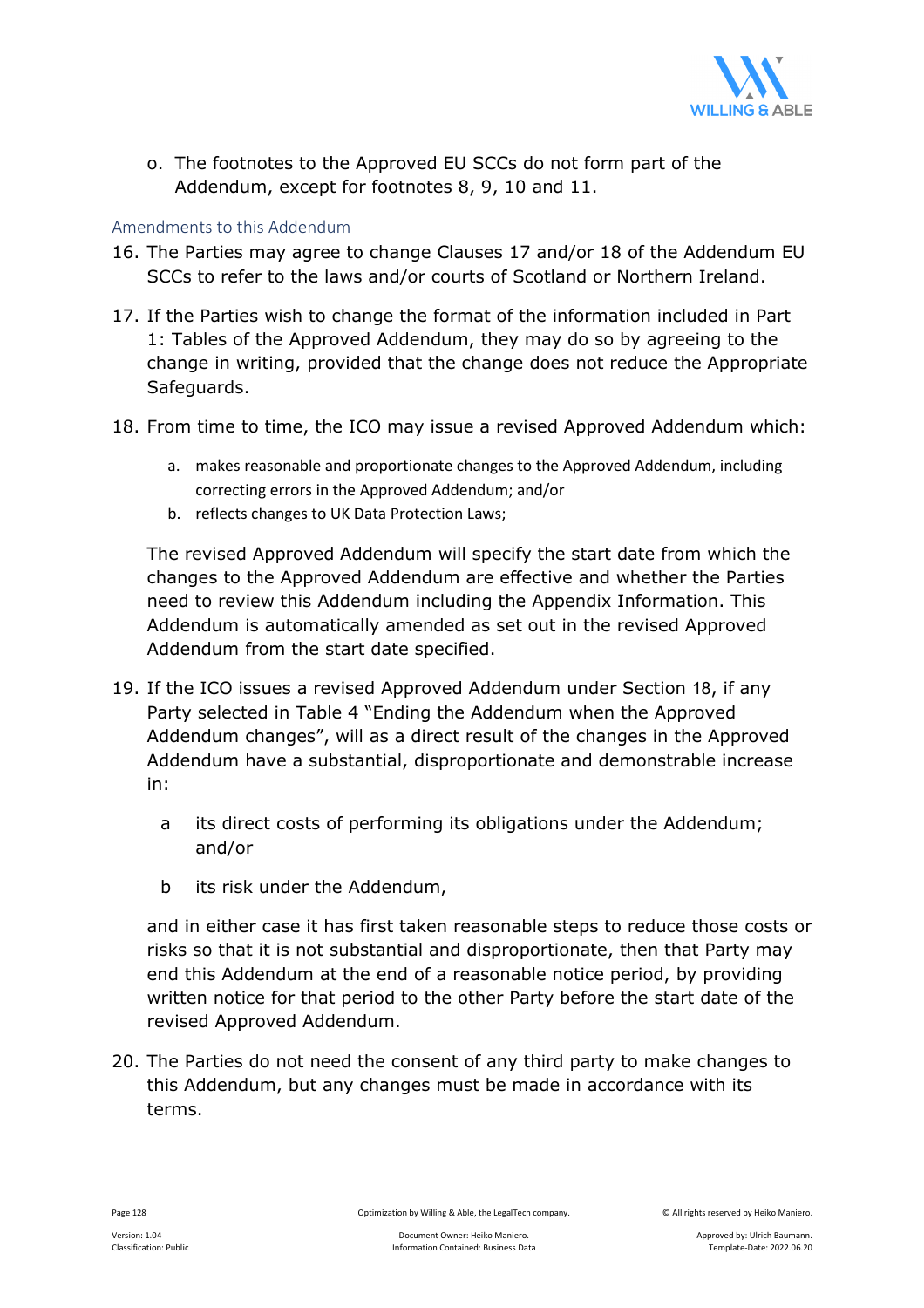

### APPENDIX 15 – Data Processing Agreement for the United Kingdom

# **Data Processing Agreement for the United Kingdom**

This Data Processing Agreement is concluded on the same date as the Services Agreement (as defined below) and is concluded by and between

- (1) the **Controller**, named with its Company details as a Party in the Services Agreement; and
- (2) the **Processor**, named with its Company details as a Party in the Services Agreement.

(each a **Party** and together the **Parties**)

#### **1. Preamble**

The Processor is a provider of professional services (**Services**). The Parties entered into an Agreement which describes the Services provided by the Processor to or on behalf of the Controller in more detail (**Services Agreement**).

The Parties have agreed to enter into this Agreement in relation to the Processing of Personal Data by the Processor in the course of providing the Services. The terms of this Agreement are intended to apply in addition to and not in substitution of the terms of the Services Agreement.

#### **2. Definitions and interpretation**

- 2.1. In this Agreement the terms **Controller**, **Processor**, **Personal Data**, **Special Categories Of Personal Data**, **Processing**, **Pseudonymisation, Encryption, Personal Data Breach**, **Supervisory Authority, Categories of Data Subject, Types of Personal Data, Scope,** and **Purpose** shall have the meanings given to them by Data Protection Legislation (as defined below).
- 2.2. In addition to those terms, the following definitions shall apply:

**Affiliates** means in relation to the Controller, each and any business entity or undertaking under the Controller's direction and in relation to either Party, any entity that directly or indirectly controls, is controlled by or is under common control with that Party (where control is defined as the direct or indirect ownership or control of more than 50% of the shares or other equity securities, of an entity or of the power to direct or significantly influence the direction of the management, policies and voting interests of an entity whether by contract or otherwise).

**Authorised Person** means the Person(s) be nominated by the Controller from time to time in writing.

**Business Day** means a day other than a Saturday, Sunday or public holiday in England when banks in the City of London are generally open for business.

**Data Protection Legislation** means the UK-GDPR and any national laws, regulations and secondary legislation in the UK; all applicable laws and regulations relating to the Processing of Personal Data and privacy; and where applicable, the guidance and codes of practice issued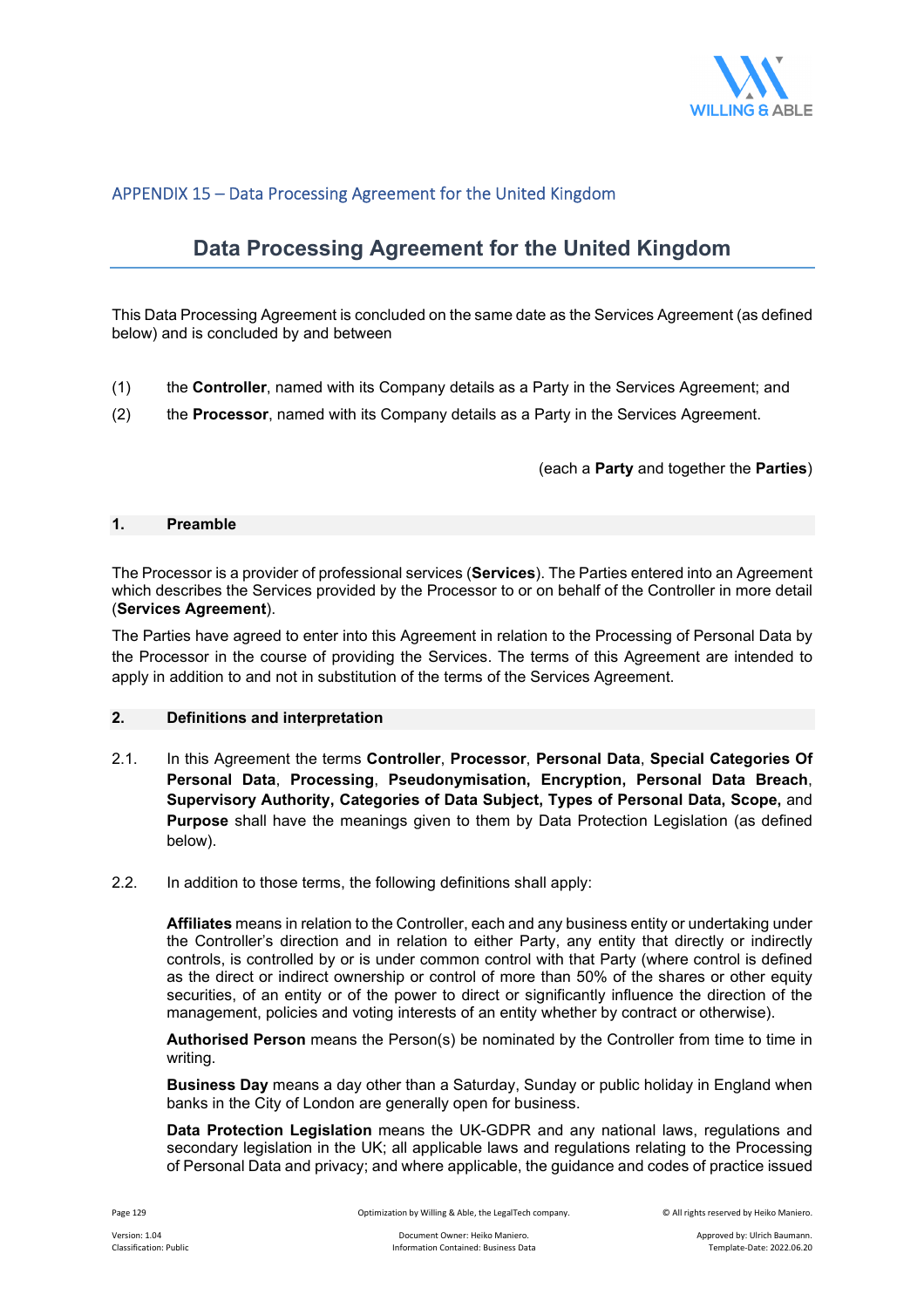

by the UK Information Commissioner's Office (ICO) or any other Supervisory Authority (and the equivalent of any of the foregoing in any relevant jurisdiction).

**EEA** means the European Economic Area including, for the Purposes of this Agreement, the UK.

**Personnel** means in relation to a Party, those of its employees, workers, agents, consultants, contractors, sub-contractors, representatives or other Persons employed or engaged by that Party on whatever terms.

**Sub-Processor** means any entity (whether or not an Affiliate of the Processor, but excluding the Processor's Personnel) appointed by or on behalf of the Processor to process Personal Data on behalf of the Controller under this Agreement.

- 2.3. Clause, schedule and paragraph headings shall not affect the interpretation of this Agreement.
- 2.4. A **Person** includes a natural Person, corporate or unincorporated body (whether or not having separate legal personality). A reference to a **Company** shall include any Company, corporation or other body corporate, wherever and however incorporated or established.
- 2.5. Unless the context otherwise requires, any reference to a Party shall be deemed to include that Party's Affiliates and where an obligation is imposed on a Party under this Agreement, it will be required to procure compliance with such obligation by that Party's Affiliates where appropriate.
- 2.6. Unless the context otherwise requires, words in the singular shall include the plural and in the plural shall include the singular and a reference to one gender shall include a reference to the other genders.
- 2.7. A reference to a statute or statutory provision is a reference to it as amended, extended or reenacted from time to time and shall include all subordinate legislation made from time to time under that statute or statutory provision.
- 2.8. Unless the context otherwise requires, a reference to writing or written includes email but not fax.
- 2.9. Any words following the terms **including**, **include**, **in particular** or **for example** or any similar phrase shall be construed as illustrative and shall not limit the generality of the related general words.
- 2.10. In the event of any ambiguity or inconsistency between the terms of this Agreement (including its Schedules) and the terms of the Services Agreement, the terms of this Agreement shall take precedence.

#### **3. Roles and responsibilities**

**Schedule 1** sets out the Scope and Purpose of the Processing of Personal Data by the Processor, the duration of the Processing and the Types of Personal Data and Categories of Data Subject concerned.

#### **4. Compliance with Data Protection Legislation**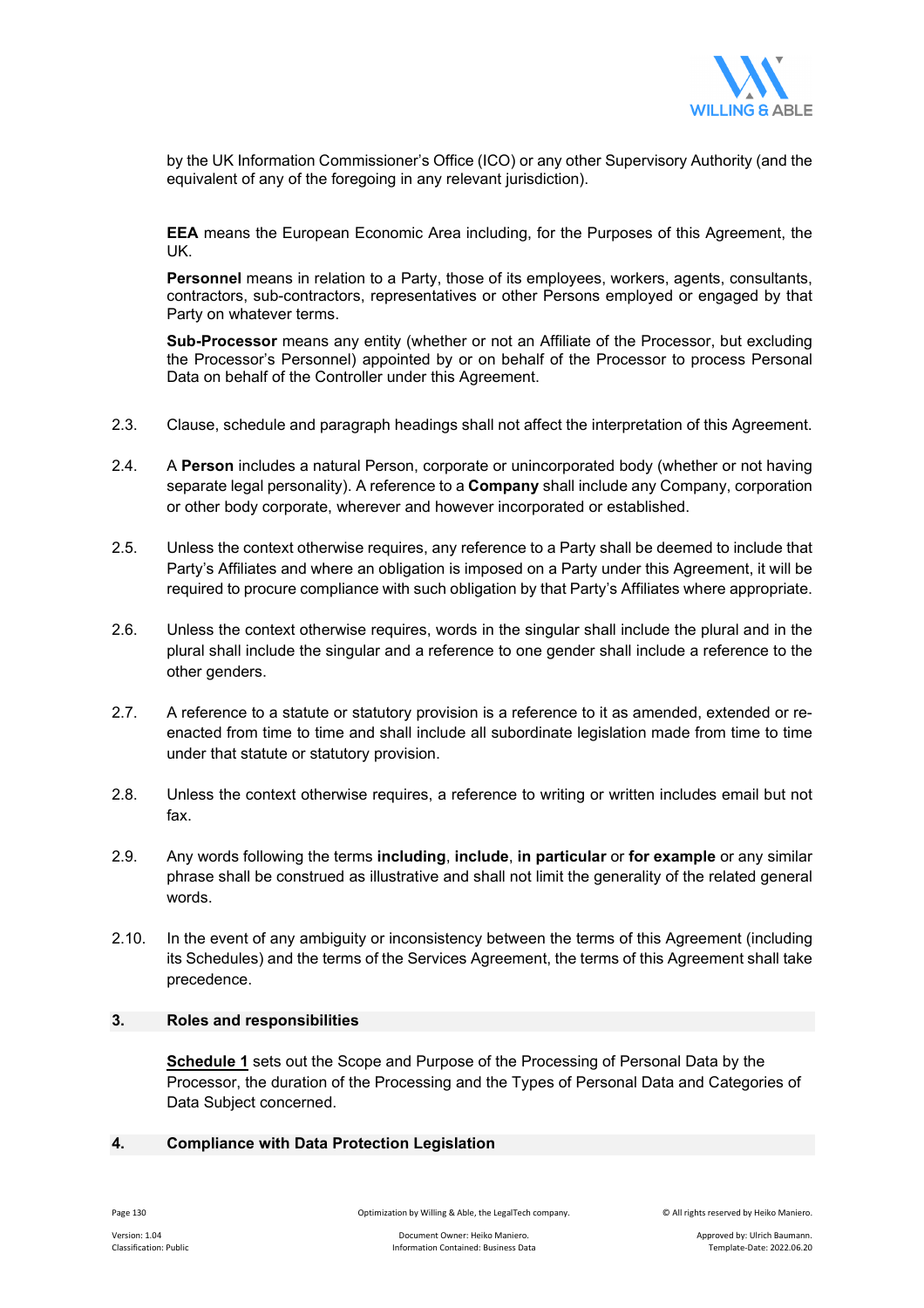

- 4.1. Each Party shall comply with all applicable requirements of the Data Protection Legislation. This clause is in addition to, and does not relieve any Party from complying with, a Party's obligations under the Data Protection Legislation.
- 4.2. Without prejudice to the generality of this clause, the Controller will ensure that it has all necessary appropriate consents and notices in place to enable the lawful transfer to and Processing of the Personal Data by the Processor in connection with the performance by the Processor of its obligations under the Services Agreement and this Agreement.
- 4.3. To the extent within the Controller's control having regard to the Processor's obligations under the Services Agreement and this Agreement, the Controller shall be responsible for the accuracy and quality of the Personal Data processed by the Processor under this Agreement.
- 4.4. The Processor shall have an ongoing obligation throughout the duration of the Services Agreement to identify and report to the Controller:
	- 4.4.1. best practice techniques relating to the Processing of Personal Data under this Agreement; and
	- 4.4.2. the emergence of new and evolving technologies which could improve the availability, confidentiality and/or integrity of the Processing of Personal Data under this Agreement.

#### **5. Processing of Personal Data by the Processor**

- 5.1. The Processor shall only process Personal Data:
	- 5.1.1. for the Purposes expressly specified in the Services Agreement;
	- 5.1.2. otherwise in accordance with the Controller's documented instructions as given by an Authorised Person,

unless the Processor is required by any applicable law to which the Processor is subject, to process Personal Data for any other Purposes (in which case the Processor shall, to the extent permitted by such applicable law, inform the Controller of such legal requirement before undertaking such Processing).

5.2. The Controller shall ensure that any Authorised Person is fully aware of the terms of the Services Agreement and this Agreement such that the Processor shall be entitled to assume that any instruction given by any Authorised Person to the Processor shall be given with the Controller's full authority. The Controller further acknowledges and agrees that the Processor shall not be under any duty to investigate the completeness, accuracy or sufficiency of any instructions given to it by any Authorised Person.

#### **6. Processor's Personnel**

- 6.1. The Processor shall take reasonable steps to ensure the reliability of those of its Personnel who may have access to any Personal Data.
- 6.2. The Processor shall ensure that those of its Personnel authorised to process Personal Data under this Agreement: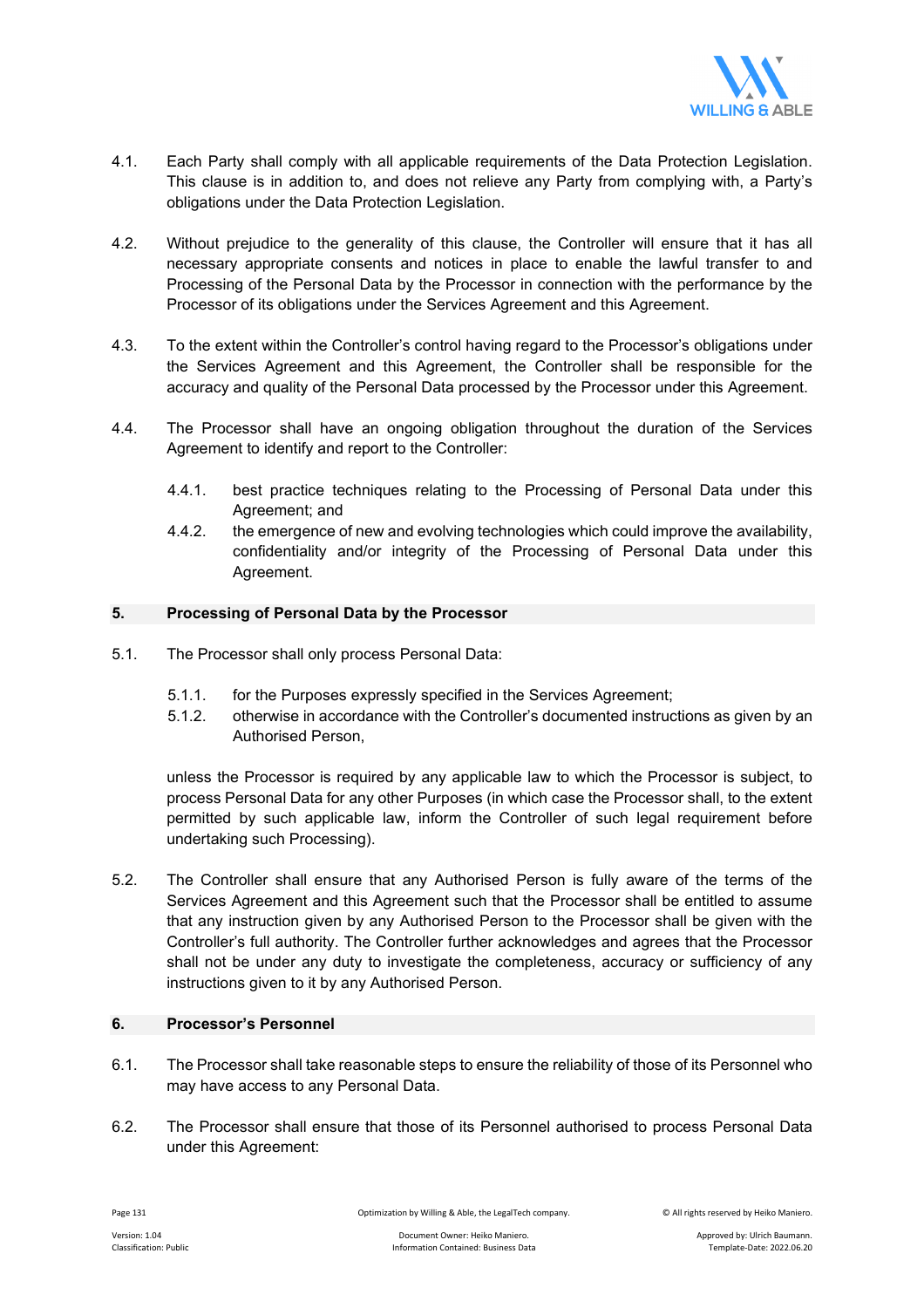

- 6.2.1. are aware of the confidential nature of the Personal Data;
- 6.2.2. are bound by obligations of confidentiality by virtue of a written Agreement between the Processor and such Persons; and
- 6.2.3. have received appropriate training on the handling of Personal Data and on their responsibilities in relation to the Processing of Personal Data.
- 6.3. The Processor shall implement appropriate technical and organisational measures to ensure that those of its Personnel only have access to such part or parts of the Personal Data as is strictly necessary for the performance of their duties and obligations.

#### **7. Security of the Processing**

- 7.1. Taking into account the state of the art, the costs of implementation and the nature, Scope, context and Purposes of the Processing as well as the risk of varying likelihood and severity for the rights and freedoms of the data subjects the Processor shall, in relation to the Processing of Personal Data under this Agreement, implement appropriate technical and organisational measures to ensure a level of security appropriate to that risk, including, as appropriate:
	- 7.1.1. the Pseudonymisation and Encryption of Personal Data;
	- 7.1.2. the ability to ensure the ongoing confidentiality, integrity, availability and resilience of Processing systems and services;
	- 7.1.3. the ability to restore the availability and access to Personal Data in a timely manner in the event of a physical or technical incident;
	- 7.1.4. a process for regularly testing, assessing and evaluating the effectiveness of technical and organisational measures for ensuring the security of the Processing.
- 7.2. In assessing the appropriate level of security, the Processor shall take into account any risks that are presented by the Processing, in particular, from a Personal Data Breach.
- 7.3. The Processor shall implement the specific security measures set out in **Schedule 2**. The Processor may add to, amend, or replace the specific security measures for security reasons and shall notify the Controller in writing where it has done so.

#### **8. Sub-Processors**

- 8.1. The Controller hereby authorises the Processor to appoint Sub-Processors (**General Written Authorisation**). The Processor shall name all its Sub-Processors to the Controller prior to initiation of Processing.
- 8.2. With respect to each Sub-Processor appointed by the Processor under General Written Authorisation, the Processor shall:
	- 8.2.1. undertake appropriate due diligence prior to the Processing of Personal Data by such Sub-Processor to ensure that it is capable of providing the level of protection for Personal Data required by the terms of the Services Agreement and this Agreement;
	- 8.2.2. enter into a written Agreement with the Sub-Processor incorporating terms which are substantially similar (and no less onerous) than those set out in this Agreement and which meets the requirements stipulated in article 28(3) of the UK-GDPR; and
	- 8.2.3. as between the Controller and the Processor, remain fully liable to the Controller for all acts or omissions of such Sub-Processor as though they were its own.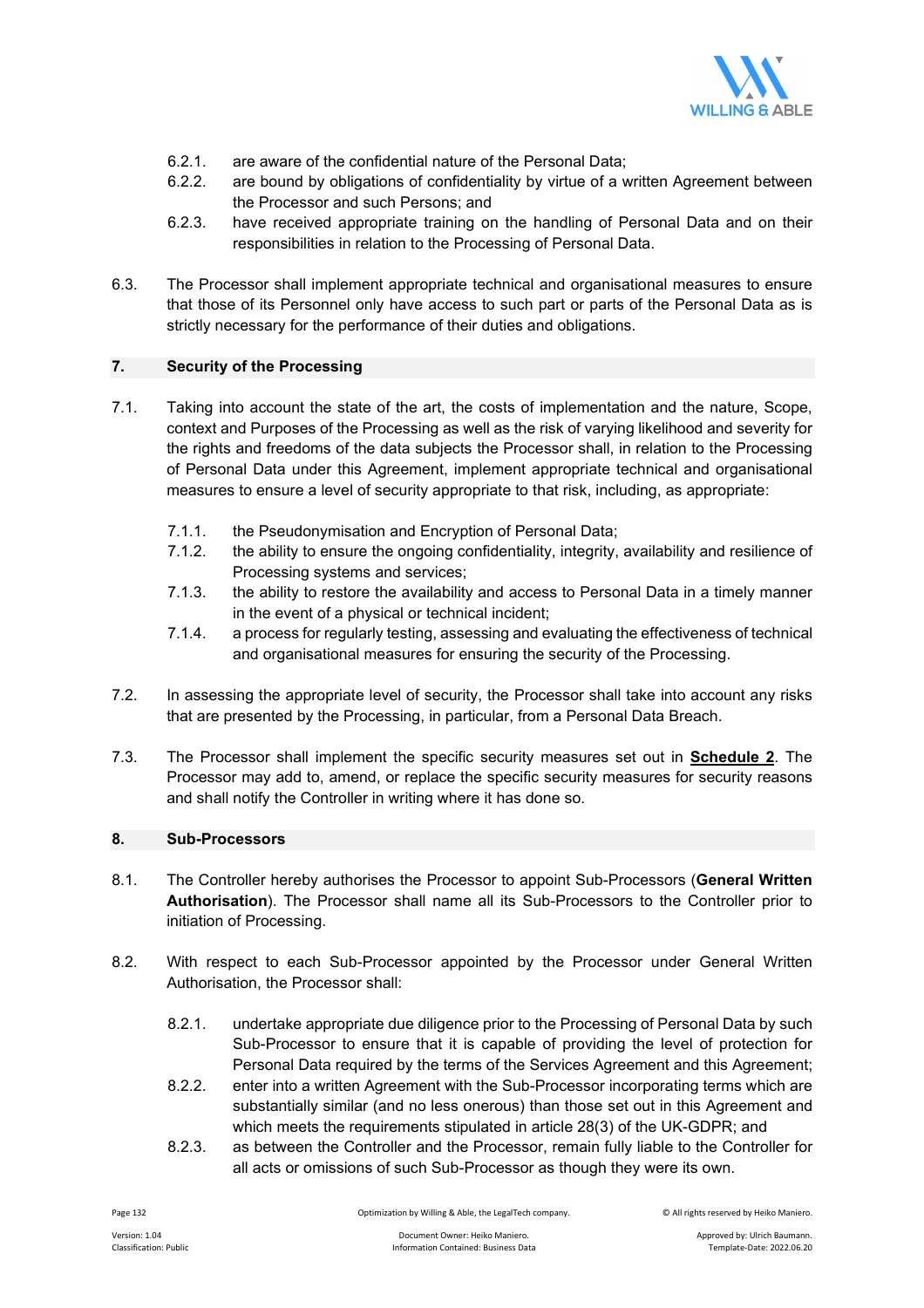

- 8.3. To the extent that the Processor has already appointed any Sub-Processors prior to the Processing of any Personal Data under this Agreement, the Processor shall ensure that its obligations under clause 8.2 are met as soon as practicable.
- 8.4. Where the Processor proposes any changes concerning the addition or replacement of any Sub-Processor, it shall notify the Controller in writing as soon as reasonably practicable prior to implementing such change specifying:
	- 8.4.1. the name of any Sub-Processor which it proposes to add or replace;
	- 8.4.2. the Processing activity or activities affected by the proposed change;
	- 8.4.3. the reasons for the proposed change; and
	- 8.4.4. the proposed date for implementation of the change.
- 8.5. If within thirty (30) days of receipt of a notice under clause 8.4 the Controller (acting reasonably and in good faith) notifies the Processor in writing of any objections to the proposed change, the Parties shall use their respective reasonable endeavours to resolve the Controller's objections. Where such resolution cannot be agreed within thirty (30) days of the Processor's receipt of the Controller's objections (or such longer period as the Parties may agree in writing) the Controller may, notwithstanding the terms of the Services Agreement, serve written notice on the Processor to terminate the Services Agreement (to the extent that the provision of the Services is or would be affected by the proposed change).
- 8.6. The Processor shall, upon the Controller's request, provide the Controller with copies of any Agreements between the Processor and its Sub-Processors (which may be redacted to remove information which is confidential to the Processor and/or its Sub-Processors and which is not relevant to the terms of this Agreement).

#### **9. Rights of data subjects**

- 9.1. Taking into account the nature of the Processing, the Processor shall assist the Controller by implementing appropriate technical and organisational measures, insofar as this is possible, for the fulfilment of the Controller's obligation to respond to requests for exercising the data subject's rights under the Data Protection Legislation.
- 9.2. Without prejudice to the generality of clause 9.1, the Processor shall implement measures intended to uphold the rights of data subjects.
- 9.3. The Processor shall:
	- 9.3.1. promptly and in any case within one (1) Business Day] notify the Controller if it (or any of its Sub-Processors) receives a request from a data subject under the Data Protection Legislation in respect of any Personal Data processed by the Processor under the terms of the Services Agreement or this Agreement; and
	- 9.3.2. give to the Controller its full co-operation and assistance in relation to any request made by a data subject to have access to their Personal Data.

#### **10. Notification of Personal Data Breaches**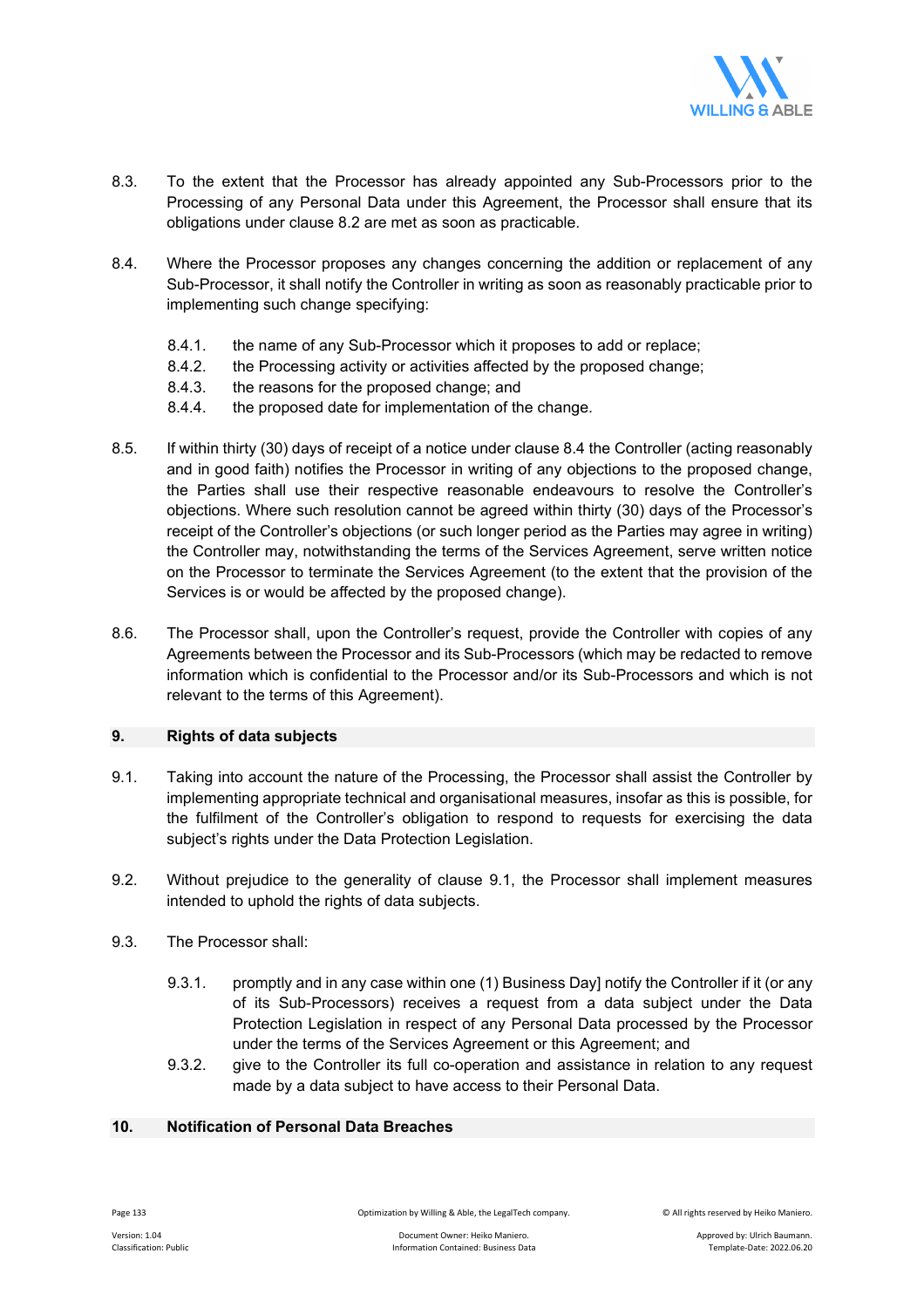

- 10.1. The Processor shall notify the Controller without undue delay after becoming aware of any Personal Data Breach affecting the Personal Data processed by the Processor under this Agreement, providing sufficient information to enable the Controller to evaluate the impact of such Personal Data Breach and to meet any obligations on the Controller to report the Personal Data Breach to a Supervisory Authority and/or notify the affected data subjects in accordance with the Data Protection Legislation.
- 10.2. The Processor shall provide the Controller with such assistance as the Controller may reasonably request and take such reasonable commercial steps as the Controller may request in order to evaluate, investigate, mitigate and remediate any Personal Data Breach (including, where applicable, communicating any Personal Data Breach to affected data subjects).

#### **11. Data Protection Impact Assessments and Prior Consultation**

The Processor shall provide the Controller with such assistance as the Controller may reasonably request with any data protection (or privacy) impact assessments and prior consultation with any Supervisory Authority or other competent authorities which the Controller considers necessary pursuant to Articles 35 and 36 of the UK-GDPR respectively. The Processor's assistance shall, in each case, be limited to the Processing of Personal Data under this Agreement.

#### **12. Obligations upon expiry or termination of the Services Agreement**

- 12.1. Notwithstanding the Processor's obligations under the Services Agreement following its expiry or termination, the Processor shall promptly and in any event within thirty (30) days of the expiry or termination of the Services Agreement, at the Controller's option (given by any Authorised Person) either delete or return (in such format and on such media or by such means as the Parties shall agree in writing) all copies of the Personal Data processed by the Processor and/or its Sub-Processors on behalf of the Controller under this Agreement.
- 12.2. Where the Controller has instructed the Processor to delete the Personal Data under clause 12.1, the Processor shall do so in accordance with best industry practice for the reliable and secure deletion of data for the secure destruction of confidential material.
- 12.3. The Processor (and those of its Sub-Processors, as appropriate) may retain a copy of the Personal Data processed by it under this Agreement to the extent required by any applicable law to which the Processor (or any Sub-Processor) is subject and only for such period as shall be required by such applicable law. Where applicable, the Processor shall notify the Controller of such requirement and shall ensure that such Personal Data are kept confidential and not processed for any other Purpose.
- 12.4. The Controller may require the Processor to provide a written certificate confirming that it has complied with its obligations under this clause 12.

#### **13. Record-keeping requirements and audit rights**

13.1. The Processor shall maintain a record of all categories of processing activities carried out by it on behalf of the Controller under this Agreement in accordance with Data Protection Legislation (**Processing Records**).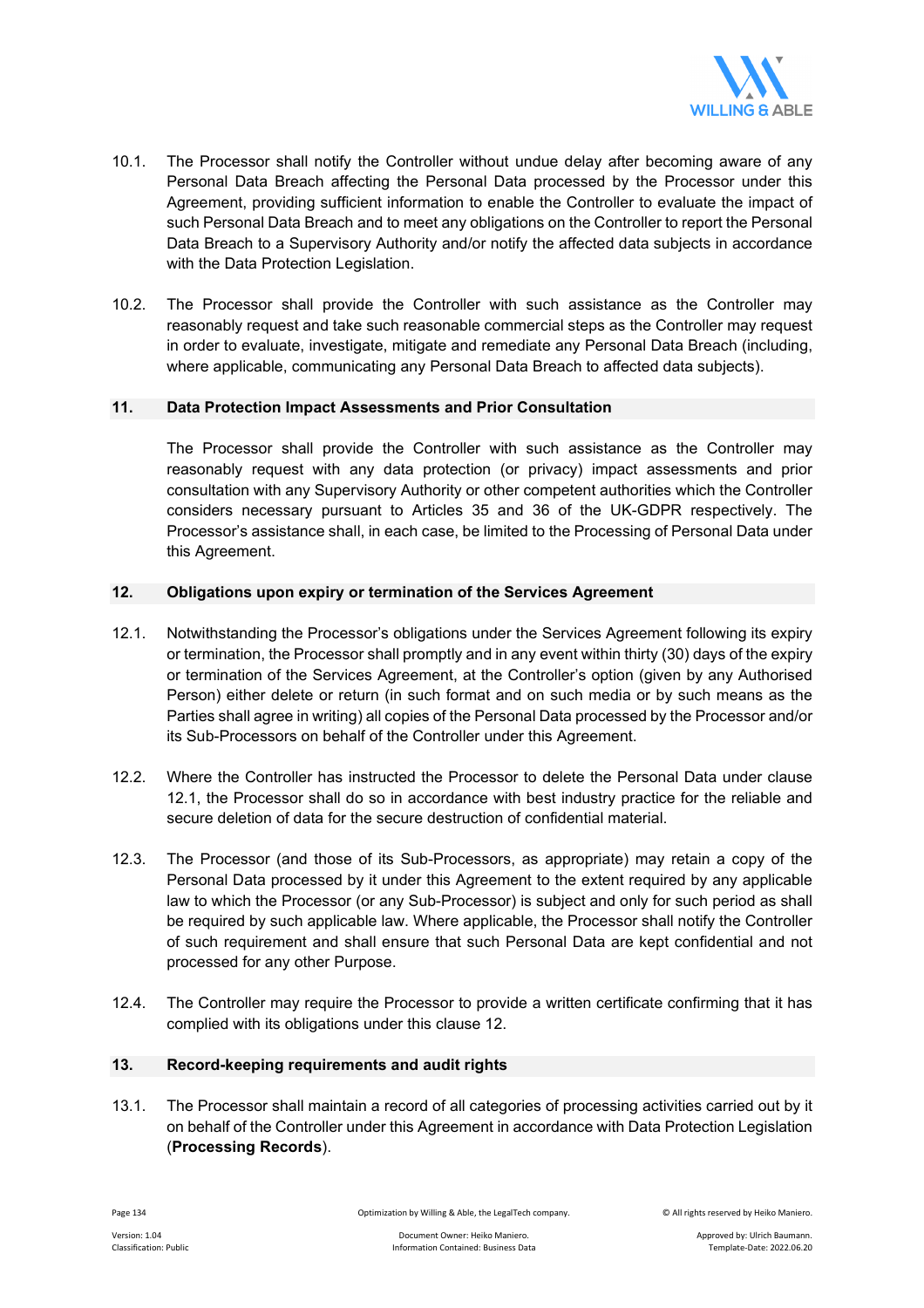

- 13.2. The Processor shall permit the Controller, any Authorised Person or any other auditor mandated by the Controller, on reasonable notice and during the Processor's normal business hours (but without notice, in the case of any reasonably suspected breach of this clause 13) to:
	- 13.2.1. gain access to, and take copies of, the Processing Records and any other information held at the Processor's premises; and
	- 13.2.2. inspect all Processing Records, documents and electronic data and the Processor's systems, facilities and equipment,

for the Purpose of auditing and certifying the Processor's compliance with its obligations under this Agreement. Such audit rights may be exercised only once in any calendar year during the term of the Services Agreement and for a period of three years following the expiry or termination of the Services Agreement.

- 13.3. The Processor shall give all necessary assistance to the conduct of any audits under clause 13.2.
- 13.4. The Processor further agrees that it shall provide the Controller with such assistance as it may reasonably request in connection with any compulsory or voluntary audit or inspection by a Supervisory Authority or other competent authority.
- 13.5. The Processor shall immediately inform the Controller if, in its opinion, any instruction infringes the Data Protection Legislation.

#### **14. Transfers of Personal Data outside of the EEA**

- 14.1. For the Purposes of this clause 14, the **Transfer of any Personal Data** shall include:
	- 14.1.1. storing Personal Data on servers located or co-located outside the EEA;
	- 14.1.2. appointing any Sub-Processor which is located outside the EEA (in accordance with clause 8; or
	- 14.1.3. granting access rights to any of the Processor's Personnel who are located outside the EEA.
- 14.2. The Processor shall not transfer any Personal Data processed under this Agreement outside of the EEA except with the Controller's prior written consent and provided that the Controller is satisfied that the following conditions have been met:
	- 14.2.1. the Controller, the Processor and/or any Sub-Processor (as appropriate) have (1) the International Data Transfer Agreement (published by the ICO) or (2) the International Data Transfer Addendum to the European Commission's Standard Contractual Clauses for International Data Transfers (published by the ICO) and the Standard Contractual Clauses (Commission Implementing Decision (EU) 2021/914 of 4 June 2021 on standard contractual clauses for the transfer of personal data to third countries pursuant to Regulation (EU) 2016/679 of the European Parliament and of the Council or Commission Implementing Decision (EU) 2021/915 of 4 June 2021 on standard contractual clauses between controllers and processors under Article 28(7) of Regulation (EU) 2016/679 of the European Parliament and of the Council and Article 29(7) of Regulation (EU) 2018/1725 of the European Parliament and of the Council) in place;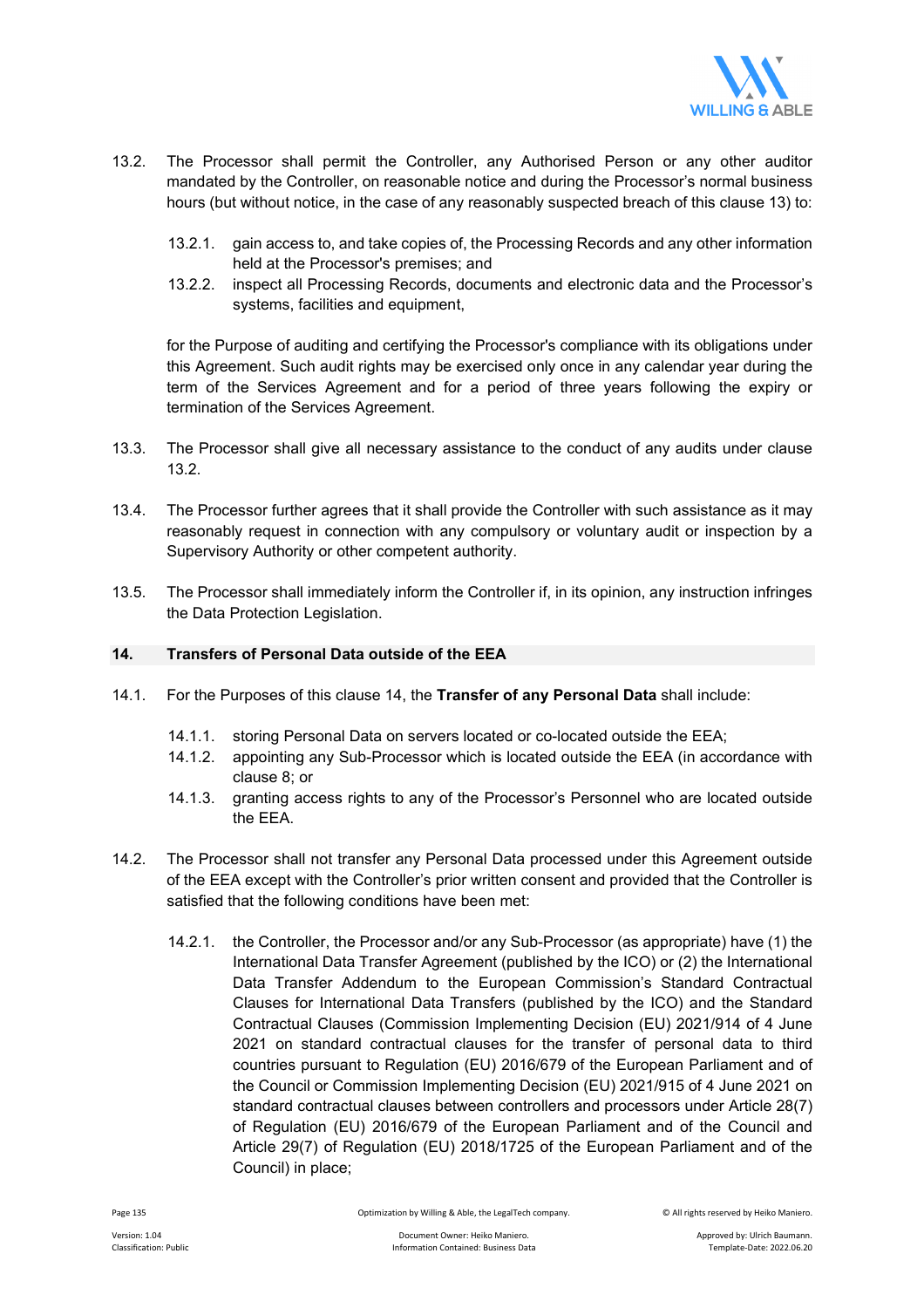

- 14.2.2. the data subject has enforceable rights and effective legal remedies in relation to the Processing of Personal Data relating to them; and
- 14.2.3. the Processor and/or Sub-Processor (as appropriate) complies with its obligations under the Data Protection Legislation by providing an adequate level of protection for any Personal Data that are transferred.

#### **15. General provisions**

- 15.1. Term and termination: Except in respect of any provision of this Agreement that expressly or by implication is intended come into or continue in force on or after the expiry or termination of the Services Agreement, this Agreement shall be coterminous with the Services Agreement.
- 15.2. Third Party rights: A Person who is not a Party to this Agreement shall not have any rights under the Contracts (Rights of Third Parties) Act 1999 to enforce any terms of this Agreement.

#### 15.3. Severance

- 15.3.1. If any provision or part-provision of this Agreement is or becomes invalid, illegal or unenforceable, it shall be deemed modified to the minimum extent necessary to make it valid, legal and enforceable. If such modification is not possible, the relevant provision or part-provision shall be deemed deleted. Any modification to or deletion of a provision or part-provision under this clause shall not affect the validity and enforceability of the rest of this Agreement.
- 15.3.2. If any provision or part-provision of this Agreement is invalid, illegal or unenforceable, the Parties shall negotiate in good faith to amend such provision so that, as amended, it is legal, valid and enforceable, and, to the greatest extent possible, achieves the intended commercial result of the original provision.
- 15.4. Variation: Except as expressly provided in this Agreement, no variation of this Agreement shall be effective unless it is in writing and signed by the Parties (or their authorised representatives).
- 15.5. Governing law: This Agreement and any dispute or claim arising out of or in connection with it or its subject matter or formation (including non-contractual disputes or claims) shall be governed by and construed in accordance with English law.
- 15.6. Jurisdiction: Each Party irrevocably agrees that the English courts shall have exclusive jurisdiction to settle any dispute or claim arising out of or in connection with this Agreement or its subject matter or formation (including non-contractual disputes or claims).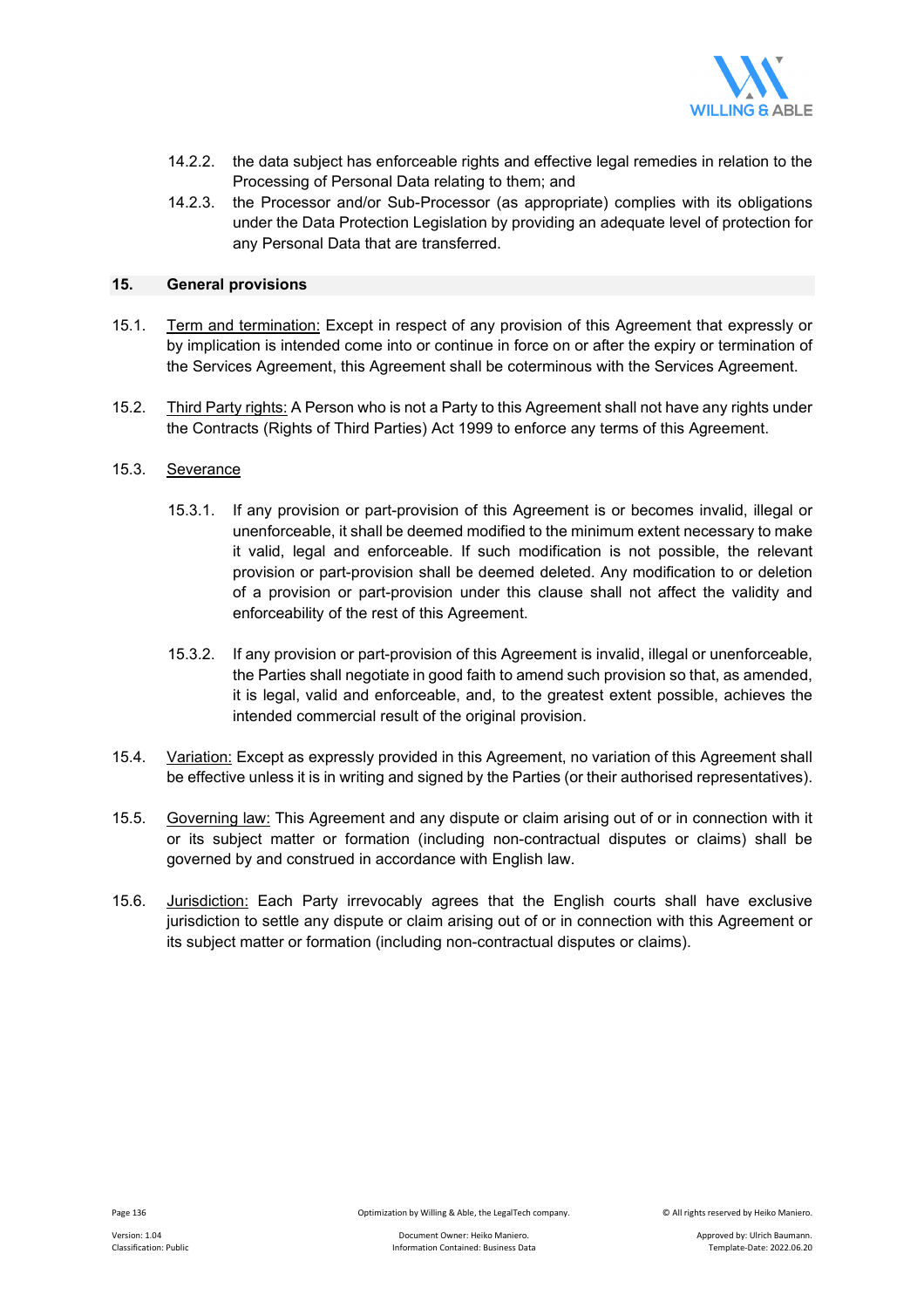

#### **Schedule 1 – Summary of the Processing activities**

- 1. Processing by the Processor
	- a. Scope of the Processing

See Services Agreement

b. Purpose of the Processing

See Services Agreement

c. Duration of the Processing

Duration of Services Agreement

#### 2. Types of Personal Data

Customer data, data of potential customers, employee data, data of business partners, supplier data.

#### 3. Categories of Data Subject

Customers, potential customers, employees, business partners, suppliers.